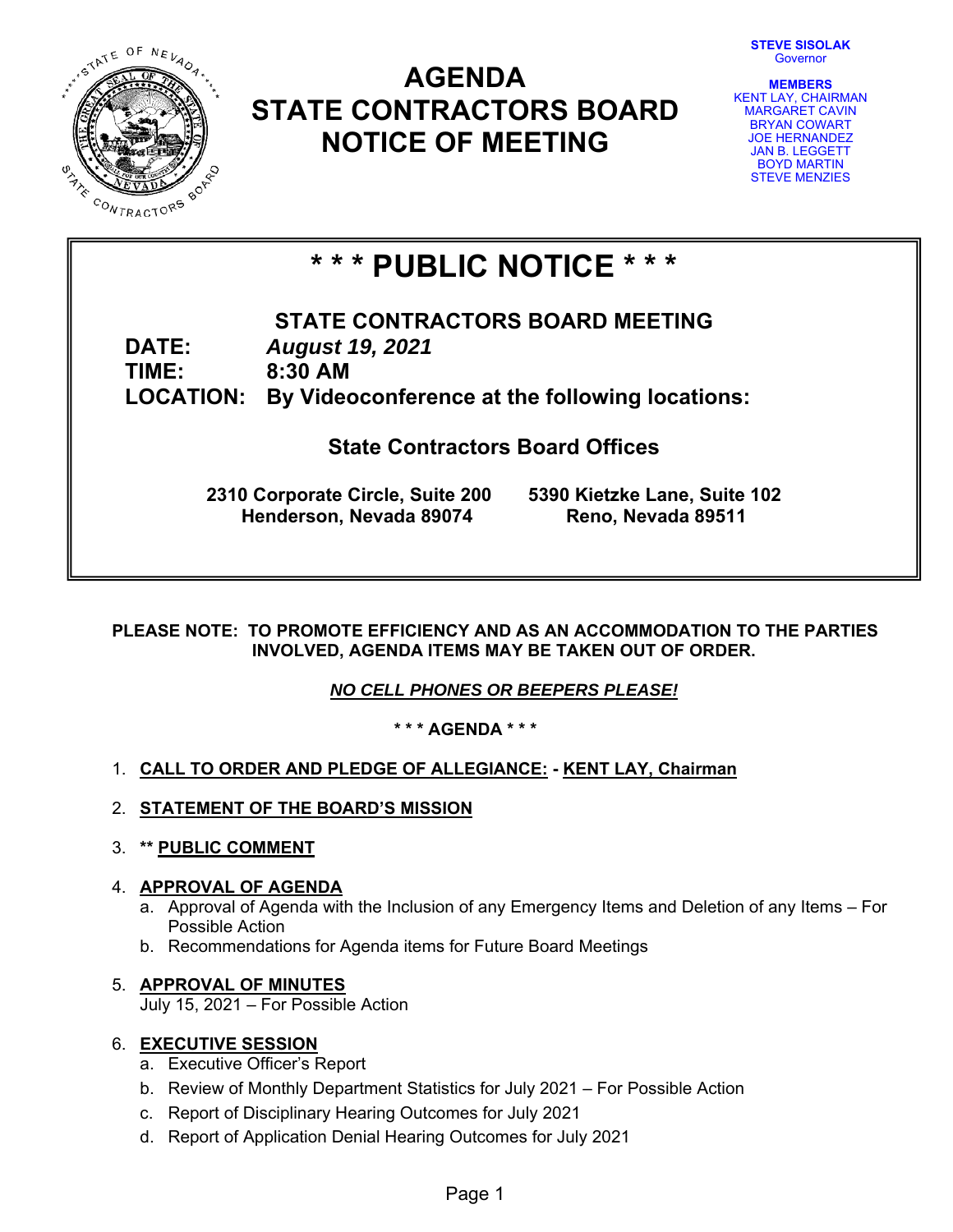- e. Review and Approval of Cash Disbursements and Transfer Journals for the Period Ending June 30, 2021 – For Possible Action
- f. Review and Approval of Final Budget for FY 2021-22 For Possible Action
- g. Approval of Recommendation for Board Chair to Complete Executive Officer's Annual Evaluation – For Possible Action
- h. Executive Officer's Quarterly Report Pursuant to NAC 624.030 and 2020-21 Strategic Plan Fourth Quarter Activity Update – For Possible Action
- i. Legal Report For Possible Action
	- Discussion Concerning Potential or Pending Litigation (A public body may interrupt the open meeting and exclude the public for the purpose of having an attorney-client discussion of potential and existing litigation pursuant to NRS 241.015(3)(b)(2))
- j. Subcommittee Reports Executive Subcommittee, Recovery Fund Subcommittee, Classification/Regulation Subcommittee, Finance Subcommittee.

# 7. **APPROVAL OF CONSENT AGENDA – For Possible Action:**

a. Ratification of Staff Approved License Applications, Changes of Licensure, Reinstatement of Licensure, Voluntary Surrenders (List Attached, Items 1 to 394)

# **NEW LICENSE APPLICATION DENIAL HEARINGS 10:00 A.M.**

8. **NEW APPLICATION DENIAL HEARING – For Possible Action:**

HAMLIN CONSTRUCTION & DEVELOPMENT LLC James Francis Hamlin, Manager/Proposed Qualified Individual

(Portions of this hearing may be closed to the public in accordance with NRS 624.110 (2) to discuss certain financial data related to the applicant.)

- 9. **NEW APPLICATION DENIAL HEARING For Possible Action:**  STEVE KOUBA ENTERPRISES LLC Steve J. Kouba, Managing Member/Proposed Qualified Individual
- 10. **NEW APPLICATION DENIAL HEARING For Possible Action:** SOUTHWEST GREENSCAPES LLC Brittany Lee Kutch, Manager Randall James Kleiner, Proposed CMS and Trade Qualified Individual

# 11. **\*\*PUBLIC COMMENT**

Adjournment – For Possible Action

# **\*\* PUBLIC COMMENT**

Comments from the public are accepted at this time on topics not specifically addressed elsewhere on the agenda. The public may comment by signing-in before speaking during the Public Comment section. The board is precluded from discussing or acting on items raised by Public Comment that are not already on the agenda. *Public Comment will be limited to 5 minutes per person at the discretion of the Chairman.*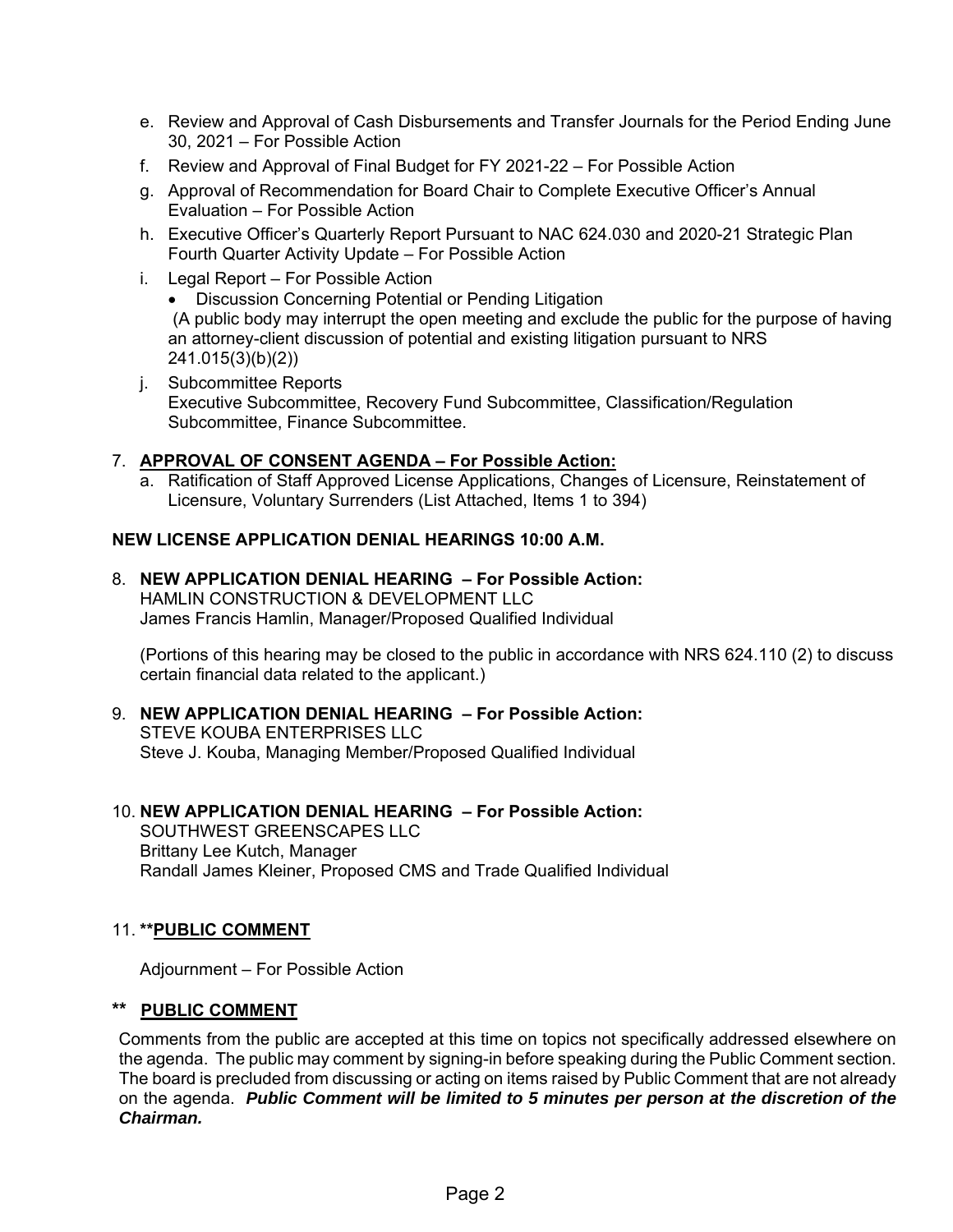# **NOTICES POSTED AT THE FOLLOWING LOCATIONS**

- Nevada State Contractors Board Reno Office
- Nevada State Contractors Board Henderson Office
- Nevada State Contractors Board Internet Website
- Nevada Public Notice Website
- Mailed Electronically to Persons Who Have Expressed Interest in Being Kept Informed of the Board's Meetings.

# **PLEASE NOTE:**

- 1) Persons/facilities desiring copies of the board's agenda must submit their request in writing every six months.
- 2) With regard to any board meeting, it is possible that an amended notice will be published adding new items to the original agenda. Amended notices will be posted in accordance with the Open Meeting Law: however, they will not be mailed to individuals on the board's mailing list.
- 3) Members of the public who are disabled and require special accommodations or assistance at the meeting are requested to notify the board office in writing at 5390 Kietzke Lane, Suite 102, Reno, NV 89511 or 2310 Corporate Circle, Suite 200, Henderson, NV 89074 or by calling 775- 688-1141 or by contacting Crystal Caywood at 702-486-1136 prior to the date of the meeting.
- 4) Pursuant to NRS 241.020(6), please take notice: (1) Items on the agenda may be taken out of order; (2) Two or more agenda items may be combined for consideration; and (3) At any time, items on the agenda may be removed from the agenda or discussion of the items may be delayed.
- 5) Subject to the provisions of NRS 241.050(5), interested parties may request a copy of supporting materials related to this meeting by contacting the following individuals:

Crystal Caywood 2310 Corporate Circle, Suite 200, Henderson, NV 89074 702.486.1136 ccaywood@nscb.state.nv.us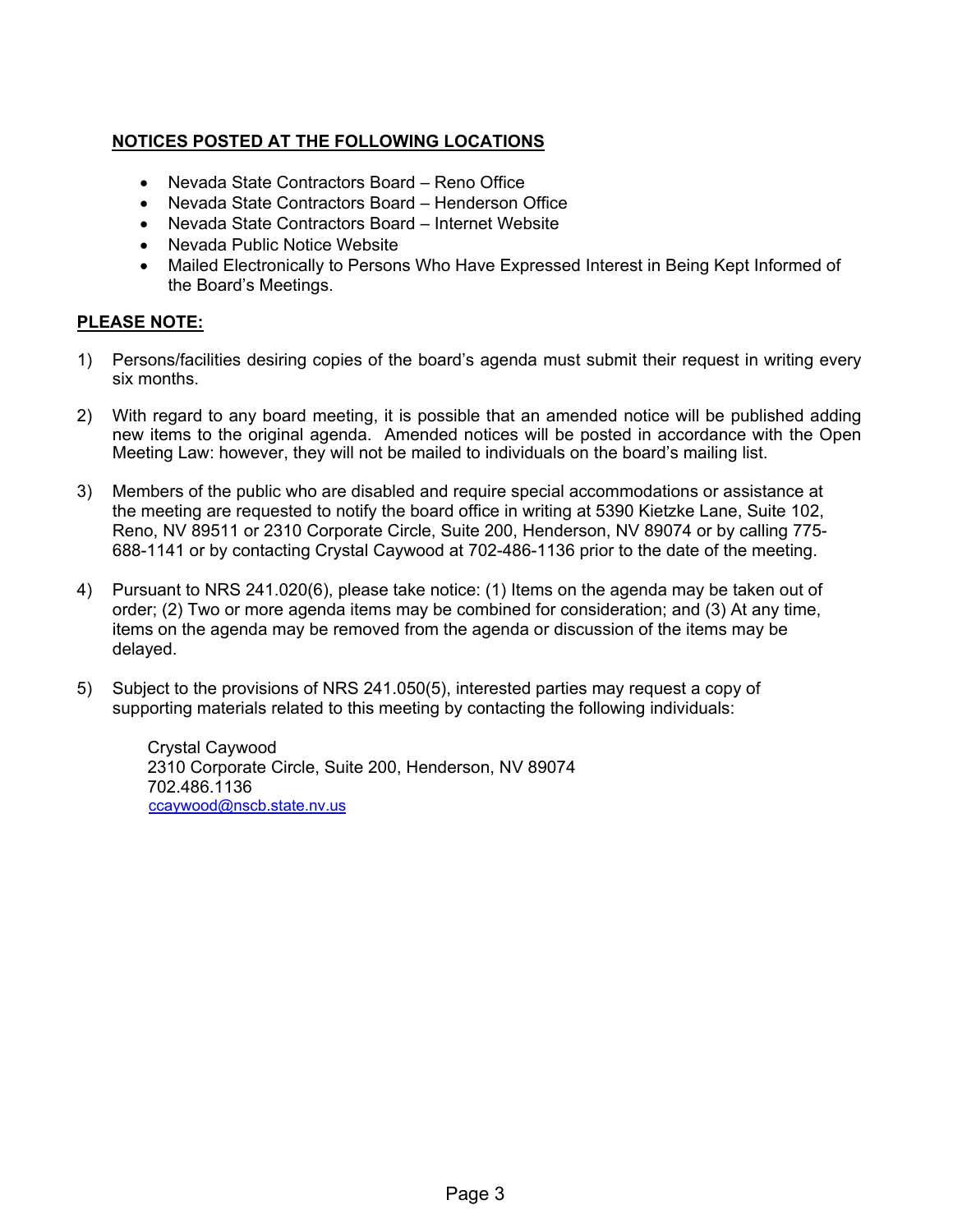Page 1 of 105

#### **NEW APPLICATIONS**

**1 5 M CONTRACTING LLC RIVERTON, UT** TERRY RAY MCCLEES, II Managing Member TERRY RAY MCCLEES, II CMS and Trade CONTRACTORS LICENSE APPLICATION, 1020483

> Approved DATE: 07/30/2021 LIMIT: \$10,000.00 BOND: \$2,000.00 CLASS: A12-EXCAVATING, GRADING,

TRENCHING AND SURFACING A19-PIPELINE AND CONDUIT

# **2 702 FLOORING & MORE LLC LAS VEGAS, NV**

MANUEL JOHN MENOCAL Managing Member; SHERYL ANN MENOCAL, Managing Member MANUEL JOHN MENOCAL CMS and Trade CONTRACTORS LICENSE APPLICATION, 1019611

Approved DATE: 08/02/2021

LIMIT: \$45,000.00 BOND: \$5,000.00 CLASS: C-20 TILING CONTINGENT UPON PASSING REQUIRED TRADE EXAM

# **3 702 ROOFING LLC LAS VEGAS , NV**

COLT MICHAEL AMIDAN, Manager; ALEJANDRO MORA PEREZ, Manager VICTOR HERNANDEZ Trade; COLT MICHAEL AMIDAN, CMS CONTRACTORS LICENSE APPLICATION, 1020588

Approved DATE: 07/28/2021 LIMIT: \$100,000.00 BOND: \$10,000.00 CLASS: C-15 A ROOFING CONTINGENT ON PASSING TRADE EXAM BY DEC 11, 2021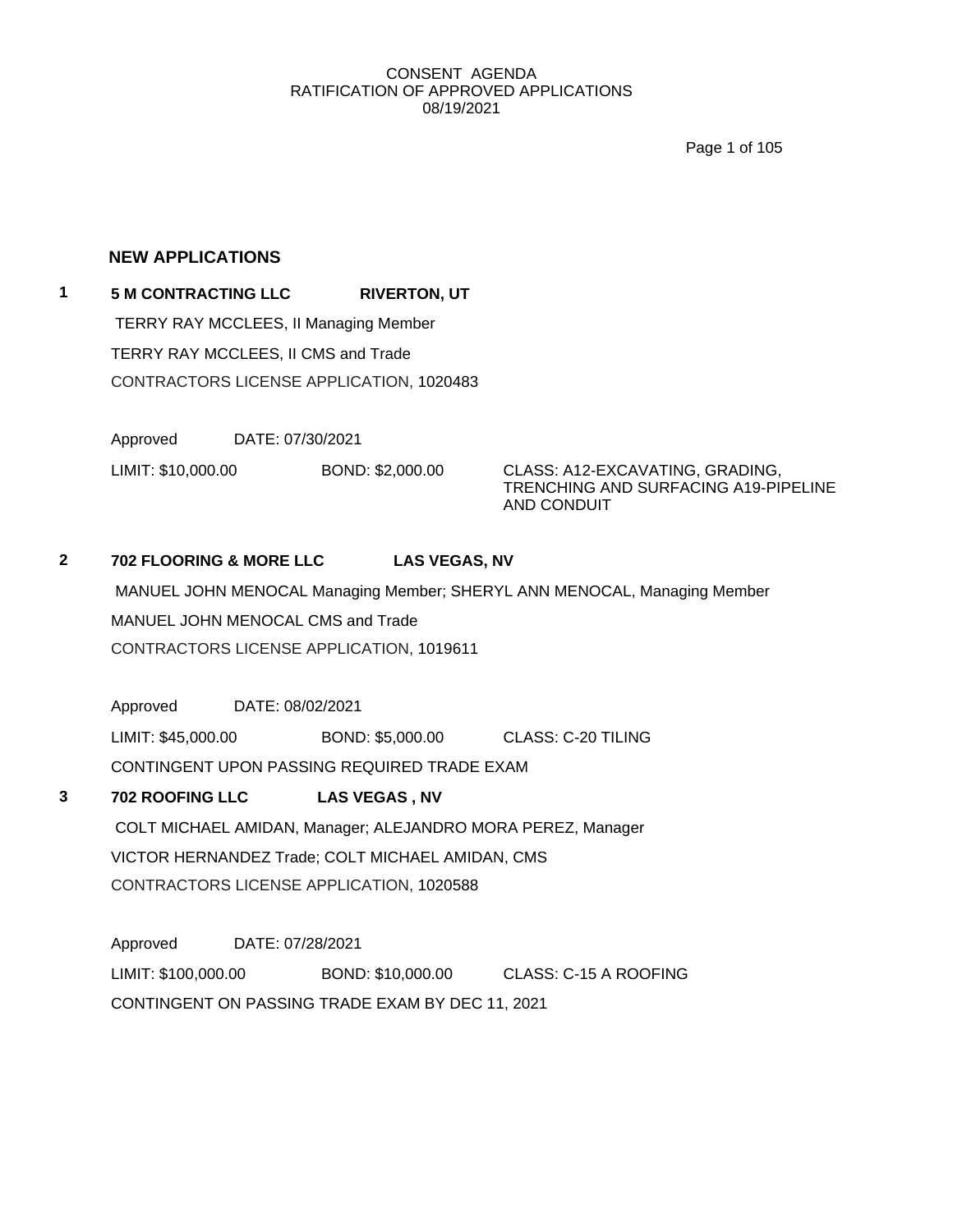Page 2 of 105

|   |                                          |                                                                                                                             |                                                                | $1$ aye $2$ VI $100$                                                            |  |  |  |
|---|------------------------------------------|-----------------------------------------------------------------------------------------------------------------------------|----------------------------------------------------------------|---------------------------------------------------------------------------------|--|--|--|
| 4 | <b>A 3 SMART HOME LP</b>                 |                                                                                                                             | <b>WALNUT CREEK, CA</b>                                        |                                                                                 |  |  |  |
|   |                                          |                                                                                                                             | SAFE GP DRE LLC General Partner; MICHAEL ADAM HETKE, President |                                                                                 |  |  |  |
|   | CLIFTON WAYNE JORDAN, CMS and Trade      |                                                                                                                             |                                                                |                                                                                 |  |  |  |
|   | CONTRACTORS LICENSE APPLICATION, 1019590 |                                                                                                                             |                                                                |                                                                                 |  |  |  |
|   |                                          |                                                                                                                             |                                                                |                                                                                 |  |  |  |
|   | Approved                                 | DATE: 07/15/2021                                                                                                            |                                                                |                                                                                 |  |  |  |
|   | LIMIT: \$2,500.00                        |                                                                                                                             | BOND: \$1,000.00                                               | CLASS: C-2D LOW VOLTAGE                                                         |  |  |  |
|   |                                          |                                                                                                                             |                                                                |                                                                                 |  |  |  |
| 5 | A N P NETWORKS CORPORATION               |                                                                                                                             |                                                                | <b>LAS VEGAS, NV</b>                                                            |  |  |  |
|   | ALFREDO TORRES, President                |                                                                                                                             |                                                                |                                                                                 |  |  |  |
|   | ALFREDO TORRES, CMS and Trade            |                                                                                                                             |                                                                |                                                                                 |  |  |  |
|   |                                          |                                                                                                                             | CONTRACTORS LICENSE APPLICATION, 1020733                       |                                                                                 |  |  |  |
|   |                                          |                                                                                                                             |                                                                |                                                                                 |  |  |  |
|   | Approved                                 | DATE: 07/13/2021                                                                                                            |                                                                |                                                                                 |  |  |  |
|   | LIMIT: \$10,000.00                       |                                                                                                                             | BOND: \$2,000.00                                               | CLASS: C2                                                                       |  |  |  |
|   |                                          |                                                                                                                             | CONTINGENT UPON PASSING EXAMS BY 12/18/2021                    |                                                                                 |  |  |  |
| 6 | A TIME TO BUILD LLC                      |                                                                                                                             | <b>SPARKS, NV</b>                                              |                                                                                 |  |  |  |
|   | Managing Member                          |                                                                                                                             |                                                                | A TIME TO BUILD; JEREMY DALE HAMILTON, Managing Member; AMY CATHERINE HAMILTON, |  |  |  |
|   | JEREMY DALE HAMILTON, CMS and Trade      |                                                                                                                             |                                                                |                                                                                 |  |  |  |
|   |                                          |                                                                                                                             | CONTRACTORS LICENSE APPLICATION, 1020154                       |                                                                                 |  |  |  |
|   |                                          |                                                                                                                             |                                                                |                                                                                 |  |  |  |
|   | Approved                                 | DATE: 07/27/2021                                                                                                            |                                                                |                                                                                 |  |  |  |
|   | LIMIT: \$200,000.00                      |                                                                                                                             | BOND: \$10,000.00                                              | <b>CLASS: B1</b>                                                                |  |  |  |
|   |                                          |                                                                                                                             | CONTINGENT UPON PASSING CMS EXAM BY 11/14/2021                 |                                                                                 |  |  |  |
| 7 | ACCESS CONTROL TECHNOLOGIES LLC          |                                                                                                                             |                                                                | Salisbury, NC                                                                   |  |  |  |
|   |                                          | NEVADA LOW VOLTAGE; CHAD ALAN STONE Manager; SCOTT DANIEL UNDERBRINK, Manager; BILLIE<br><b>UNDERBRINK, Managing Member</b> |                                                                |                                                                                 |  |  |  |
|   |                                          |                                                                                                                             | CHAD ALAN STONE CMS; SCOTT DANIEL UNDERBRINK, Trade            |                                                                                 |  |  |  |
|   |                                          |                                                                                                                             | CONTRACTORS LICENSE APPLICATION, 1020316                       |                                                                                 |  |  |  |
|   |                                          |                                                                                                                             |                                                                |                                                                                 |  |  |  |
|   | Approved                                 | DATE: 07/27/2021                                                                                                            |                                                                |                                                                                 |  |  |  |
|   | LIMIT: \$1,000,000.00                    |                                                                                                                             | BOND: \$30,000.00                                              | <b>CLASS: C14C-ORNAMENTAL METAL</b>                                             |  |  |  |
|   |                                          |                                                                                                                             |                                                                |                                                                                 |  |  |  |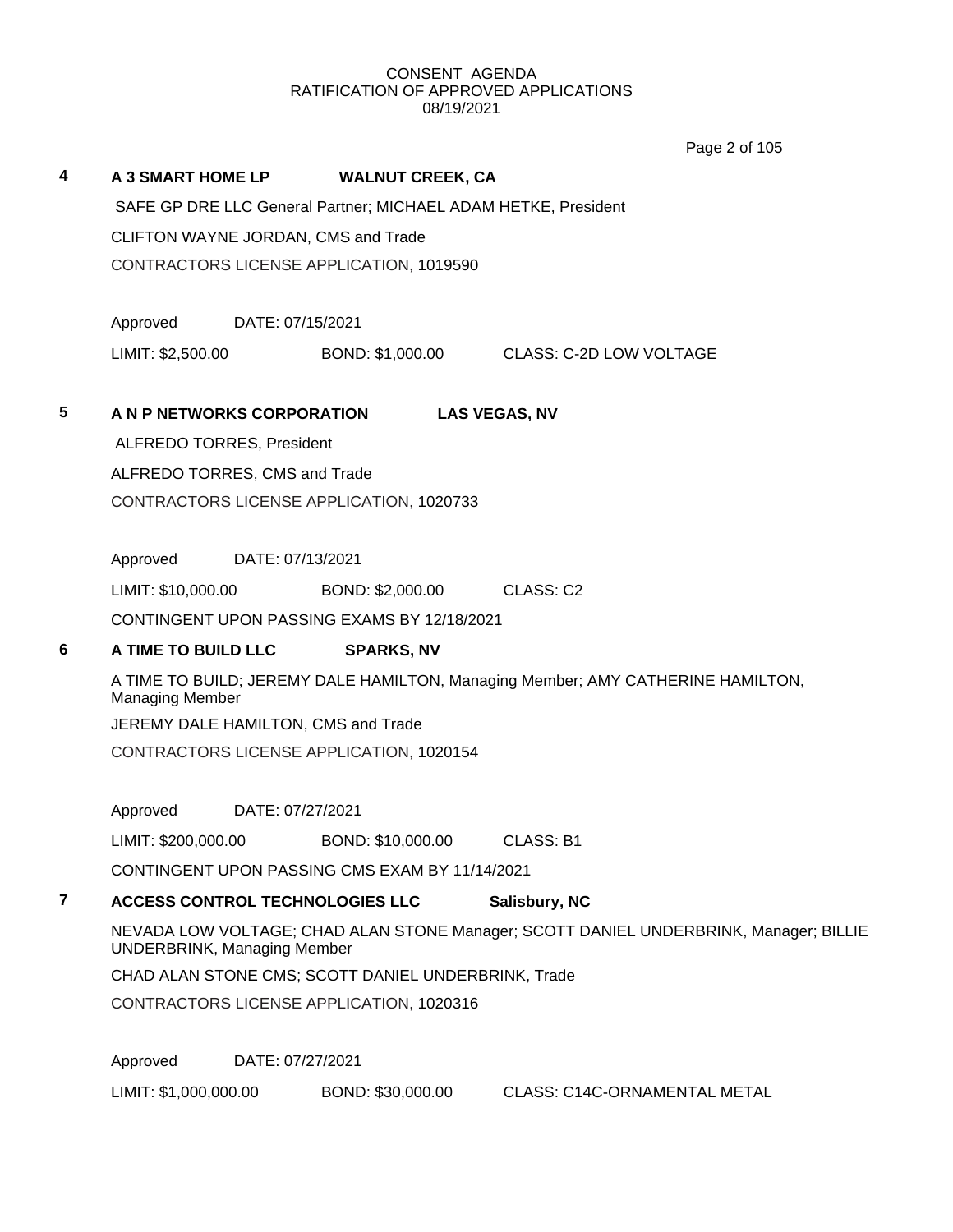Page 3 of 105

| 8  | ACME CRYOGENICS INC ALLENTOWN, PA                        |                                          |                  |                      |                                                                    |  |  |  |
|----|----------------------------------------------------------|------------------------------------------|------------------|----------------------|--------------------------------------------------------------------|--|--|--|
|    | DAVID ALFRED FRITZ, President; JOHN DONALDSON, Secretary |                                          |                  |                      |                                                                    |  |  |  |
|    |                                                          | JODY JAMES PHILLIPS, CMS and Trade       |                  |                      |                                                                    |  |  |  |
|    |                                                          | CONTRACTORS LICENSE APPLICATION, 1018989 |                  |                      |                                                                    |  |  |  |
|    |                                                          |                                          |                  |                      |                                                                    |  |  |  |
|    | Approved                                                 | DATE: 07/16/2021                         |                  |                      |                                                                    |  |  |  |
|    | LIMIT: Unlimited                                         |                                          |                  |                      | BOND: \$50,000.00 CLASS: C1K-INDUSTRIAL PIPING                     |  |  |  |
|    | CONTINGENT ON PASSING TRADE EXAM                         |                                          |                  |                      |                                                                    |  |  |  |
| 9  | AFTER INSPECTION REPAIRS LLC LAS VEGAS, NV               |                                          |                  |                      |                                                                    |  |  |  |
|    | A C FIX; ANNA NAZAROVA, Managing Member                  |                                          |                  |                      |                                                                    |  |  |  |
|    | ANNA NAZAROVA, CMS; MARIAH EARENDEL JONES, Trade         |                                          |                  |                      |                                                                    |  |  |  |
|    | CONTRACTORS LICENSE APPLICATION, 1017692                 |                                          |                  |                      |                                                                    |  |  |  |
|    |                                                          |                                          |                  |                      |                                                                    |  |  |  |
|    | Approved DATE: 08/04/2021                                |                                          |                  |                      |                                                                    |  |  |  |
|    |                                                          |                                          |                  |                      | LIMIT: \$200,000.00 BOND: \$10,000.00 CLASS: C21B-AIR CONDITIONING |  |  |  |
| 10 | ALL 5S CONSTRUCTION LLC                                  |                                          |                  | <b>LAS VEGAS, NV</b> |                                                                    |  |  |  |
|    |                                                          |                                          |                  |                      | HTW HOLDINGS LLC Manager; JOHN BATTISTA CANNITO Manager            |  |  |  |
|    | JOHN WALLACE SADOSKY, CMS; STEVEN CRAIG LOBEL, Trade     |                                          |                  |                      |                                                                    |  |  |  |
|    | CONTRACTORS LICENSE APPLICATION, 1019648                 |                                          |                  |                      |                                                                    |  |  |  |
|    |                                                          |                                          |                  |                      |                                                                    |  |  |  |
|    | Approved                                                 | DATE: 07/15/2021                         |                  |                      |                                                                    |  |  |  |
|    | LIMIT: Unlimited                                         |                                          |                  |                      | BOND: \$50,000.00 CLASS: A GENERAL ENGINEERING                     |  |  |  |
|    | CONTINGENT ON PASSING REQUIRED TRADE EXAM                |                                          |                  |                      |                                                                    |  |  |  |
| 11 | ALL GARAGE DOOR PROS LLC                                 |                                          |                  | <b>LAS VEGAS, NV</b> |                                                                    |  |  |  |
|    | JONATHAN M DIVERSON, Manager                             |                                          |                  |                      |                                                                    |  |  |  |
|    | JONATHAN M DIVERSON, CMS and Trade                       |                                          |                  |                      |                                                                    |  |  |  |
|    | CONTRACTORS LICENSE APPLICATION, 1020564                 |                                          |                  |                      |                                                                    |  |  |  |
|    |                                                          |                                          |                  |                      |                                                                    |  |  |  |
|    | Approved                                                 | DATE: 07/22/2021                         |                  |                      |                                                                    |  |  |  |
|    | LIMIT: \$10,000.00                                       |                                          | BOND: \$2,000.00 |                      | CLASS: C3D-OVERHEAD DOORS                                          |  |  |  |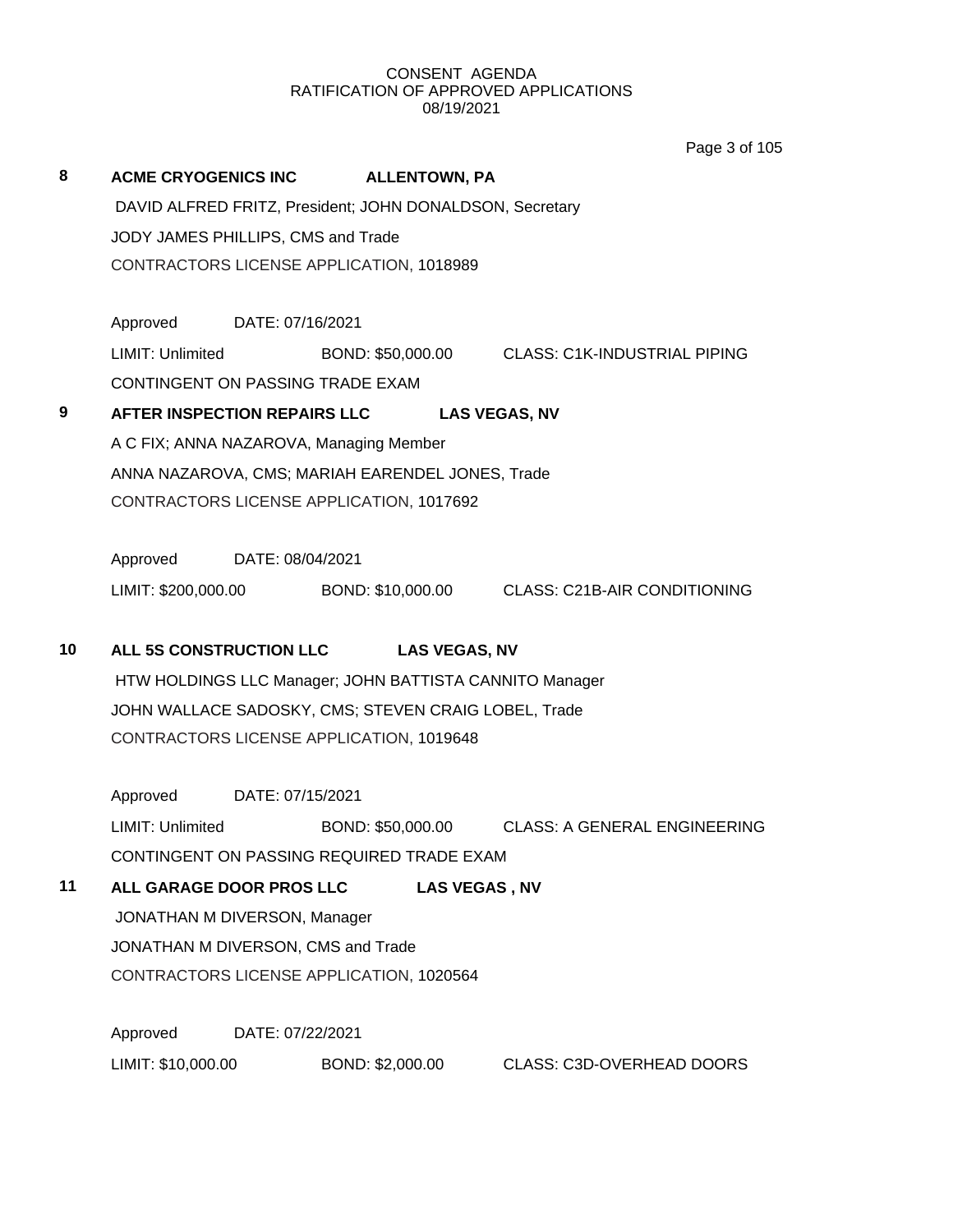Page 4 of 105

#### **12 AMERICAN WATERPROOFING OF TEXAS LLC WYLIE, TX**

MARVIN JOE DEMPSEY Managing Member; JOHN HAROLD MCILVAIN Managing Member; JONATHAN BRODIE MCILVAIN, Managing Member

TIMOTHY LEE HARRISON CMS and Trade

CONTRACTORS LICENSE APPLICATION, 1020785

Approved DATE: 07/21/2021

LIMIT: \$2,000,000.00 BOND: \$30,000.00 CLASS: C-15D WATERPROOFING

#### **13 APACHE POOLTEK LLC HENDERSON, NV**

PHILLIP-KEITH HORSECHIEF ECCLES, Managing Member PHILLIP-KEITH HORSECHIEF ECCLES, CMS and Trade CONTRACTORS LICENSE APPLICATION, 1020132

Approved DATE: 08/03/2021

LIMIT: \$10,000.00 BOND: \$2,000.00 CLASS: C38A-PIPES AND VENTS C38B-GAS

APPLIANCES AND EQUIPMENT

CONTINGENT ON PASSING CMS/TRADE EXAMS

# **14 APACHE POOLTEK LLC HENDERSON, NV**

PHILLIP-KEITH HORSECHIEF ECCLES, Managing Member PHILLIP-KEITH HORSECHIEF ECCLES, CMS and Trade CONTRACTORS LICENSE APPLICATION, 1020134

Approved DATE: 08/03/2021 LIMIT: \$10,000.00 BOND: \$3,000.00 CLASS: A10E-MAINTENANCE AND REPAIR OF POOLS AND SPAS

CP BOND: \$30,000 CONTINGENT ON PASSING CMS/TRADE EXAMS

**15 ARGENTINO MANAGEMENT GROUP INC LAS VEGAS, NV** SEAN CHRISTOPHER ARGENTINO Treasurer SEAN CHRISTOPHER ARGENTINO CMS and Trade

CONTRACTORS LICENSE APPLICATION, 1020975

Approved DATE: 07/27/2021 LIMIT: \$245,000.00 BOND: \$15,000.00 CLASS: C-1D PLUMBING CONTINGENT ON PASSING REQUIRED CMS/TRADE EXAMS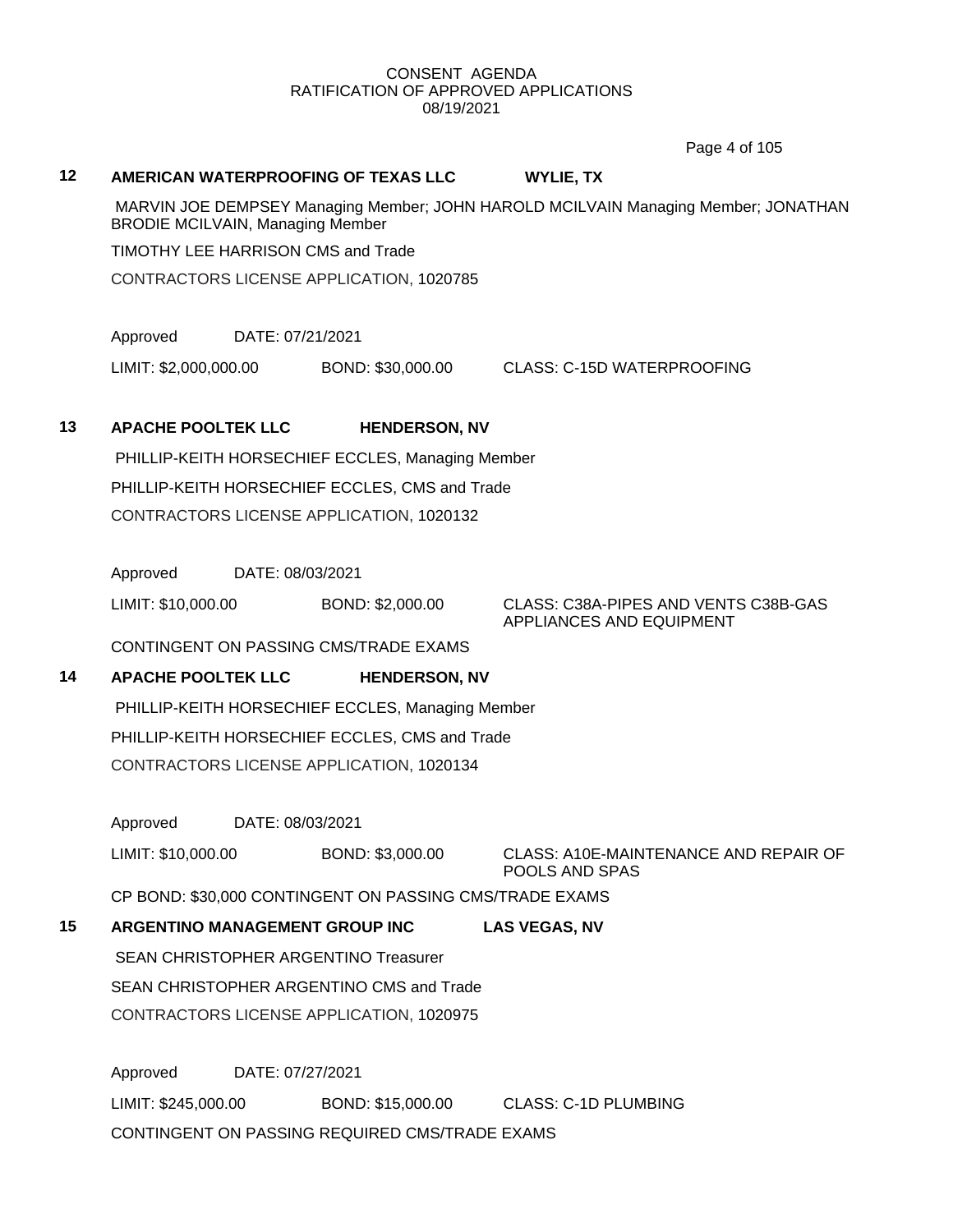**16 ARMANDO DIAZ ARREDONDO RENO, NV** A DIAZ MASONRY; ARMANDO DIAZ-ARREDONDO, Owner ARMANDO DIAZ-ARREDONDO, CMS and Trade CONTRACTORS LICENSE APPLICATION, 1020825 Denied DATE: 08/05/2021 LIMIT: \$0.00 BOND: \$0.00 CLASS: B FAILURE TO DEMONSTRATE THE REQUIRED EXPERIENCE AS SET FORTH IN NRS 624.260 **17 ASPHALT PLUS LLC SPARKS, NV** ASPHALT +; ROBERT VEGA, JR Other; ARIA NOEL VEGA, Other ROBERT VEGA, JR CMS and Trade CONTRACTORS LICENSE APPLICATION, 1020366 Approved DATE: 07/30/2021 LIMIT: \$10,000.00 BOND: \$2,000.00 CLASS: A8 **18 B R C CONSTRUCTION OF NEVADA LLC LAS VEGAS, NV** ANDREW LEE HOPKINS, Managing Member ANDREW LEE HOPKINS, CMS and Trade CONTRACTORS LICENSE APPLICATION, 1020694 Approved DATE: 07/27/2021 LIMIT: \$3,500,000.00 BOND: \$30,000.00 CLASS: B-2 RESIDENTIAL AND SMALL COMMERCIAL CONTINGENT ON PASSING REQUIRED CMS/TRADE EXAMS **19 B R C O CONSTRUCTORS INC LOOMIS, CA** MATTHEW SEAN ROTH VP/Treasurer; BRIAN SCOTT ROTH President/CEO; WALTON TODD BURRES, III Vice President BRIAN SCOTT ROTH CMS and Trade CONTRACTORS LICENSE APPLICATION, 1019462 Approved DATE: 06/22/2021 Page 5 of 105

LIMIT: \$5,000,000.00 BOND: \$50,000.00 CLASS: A- GENERAL ENGINEERING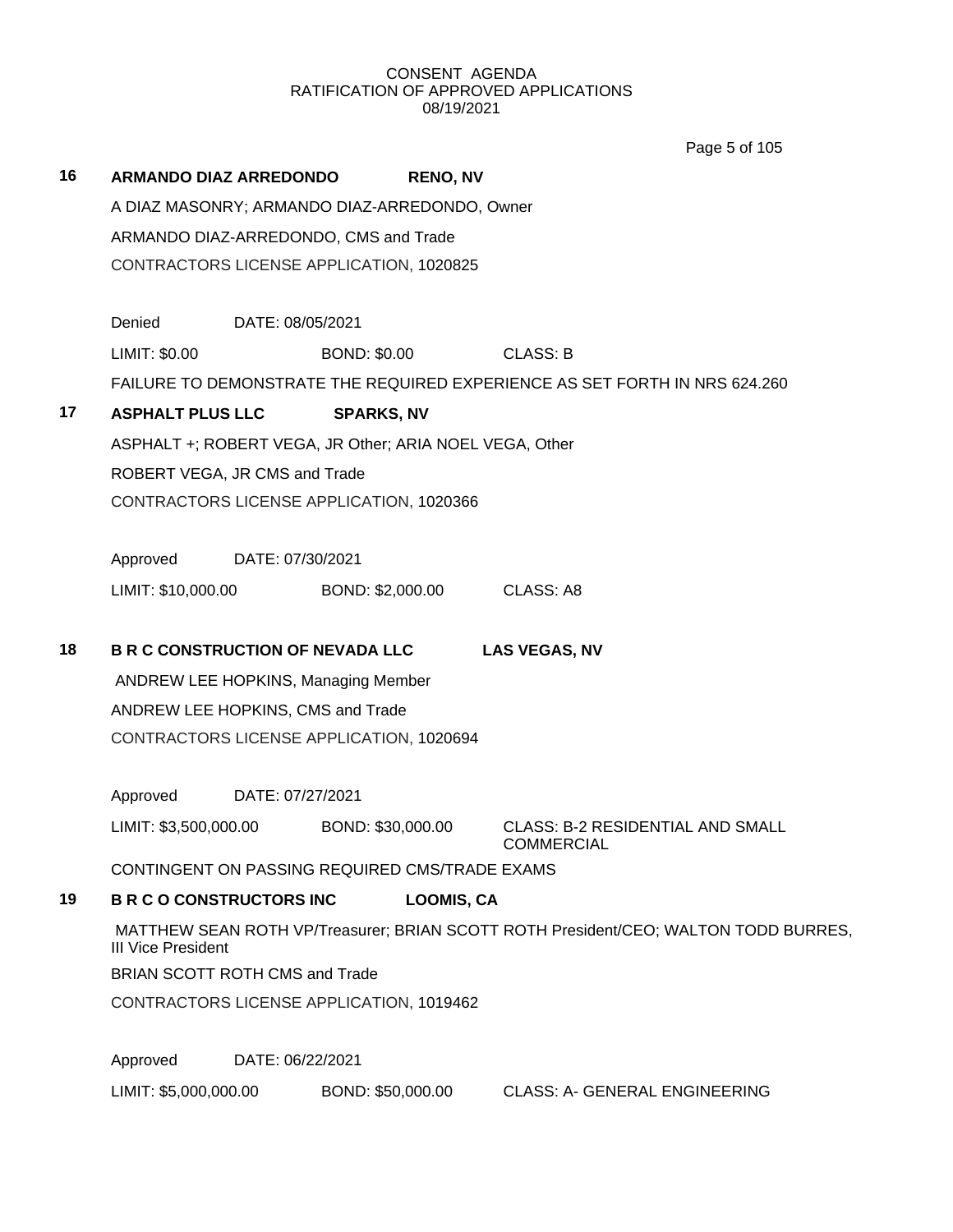Page 6 of 105

#### **20 BARCLAY MECHANICAL SERVICES OF UTAH INC MANTI, UT**

JOHN FREDERICK BARCLAY, President; SCOTT WILLIAM BARCLAY, Secretary; KENNETH DOUGLAS BARCLAY, Director

SCOTT WILLIAM BARCLAY, CMS; KENNETH DOUGLAS BARCLAY, Trade

CONTRACTORS LICENSE APPLICATION, 1019958

Approved DATE: 07/14/2021

LIMIT: \$2,000,000.00 BOND: \$30,000.00 CLASS: A-9 PIERS AND FOUNDATIONS; A-12

EXCAVATING, GRADING, TRENCHING AND SURFACING; A-14 STEEL ERECTION; A-20 INDUSTRIAL PIPING

CONTINGENT UPON PASSING CMS, A-12 & A-20 EXAMS BY 11/05/2021

### **21 BATTLE BORN CONSTRUCTION LLC LAS VEGAS, NV**

MORGAN MICHELLE BALDWIN Managing Member; DEVIN LEE BALDWIN Managing Member MORGAN MICHELLE BALDWIN CMS and Trade; DEVIN LEE BALDWIN CMS and Trade CONTRACTORS LICENSE APPLICATION, 1020303

Approved DATE: 08/03/2021

LIMIT: \$4,000,000.00 BOND: \$30,000.00 CLASS: A-GENERAL ENGINEERING

#### **22 BATTLE BORN CONSTRUCTION LLC LAS VEGAS, NV**

MORGAN MICHELLE BALDWIN Managing Member; DEVIN LEE BALDWIN Managing Member MORGAN MICHELLE BALDWIN CMS; DEVIN LEE BALDWIN CMS and Trade CONTRACTORS LICENSE APPLICATION, 1020379

Approved DATE: 08/03/2021 LIMIT: \$4,000,000.00 BOND: \$30,000.00 CLASS: B2-RESIDENTIAL AND SMALL

**COMMERCIAL**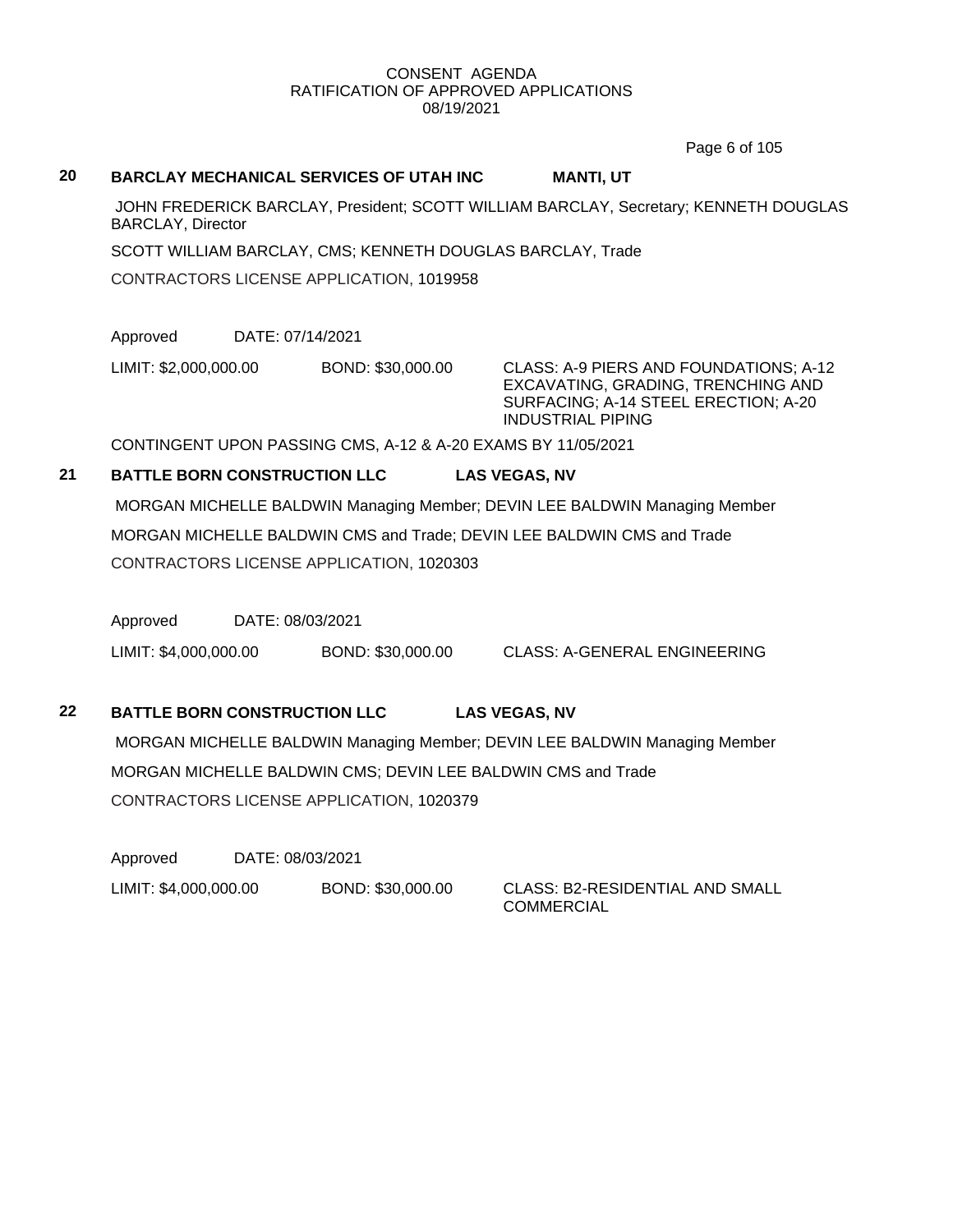Page 7 of 105

#### **23 BENSON SECURITY SYSTEMS INC GILBERT, AZ**

SHAWN KARL BENSON President; KAREN MICHELLE LYONS, Secretary; ERIC MITCHELL BENSON, Treasurer; CORY MICHAEL BENSON, Director

SHAWN KARL BENSON CMS; CORY MICHAEL BENSON, Trade

CONTRACTORS LICENSE APPLICATION, 1018998

Approved DATE: 07/30/2021

LIMIT: \$245,000.00 BOND: \$15,000.00 CLASS: B-GENERAL BUILDING

# **24 BLUE DIAMOND CONSTRUCTION LLC LAS VEGAS, NV**

JASON ANDREW MILLER, Managing Member JASON ANDREW MILLER, CMS and Trade CONTRACTORS LICENSE APPLICATION, 1020446

Approved DATE: 07/27/2021

LIMIT: \$450,000.00 BOND: \$15,000.00 CLASS: B-2 RESIDENTIAL AND SMALL

COMMERCIAL

CONTINGENT ON PASSING REQUIRED CMS/TRADE EXAMS

# **25 BLUSKY RESTORATION CONTRACTORS LLC CENTENIAL, CO**

DREW CAMERON BISPING Managing Member; MICHAEL CARLOS EREKSON Managing Member DAVID RAYMOND MOLL CMS and Trade

CONTRACTORS LICENSE APPLICATION, 1019908

Approved DATE: 07/15/2021

LIMIT: \$1,000,000.00 BOND: \$30,000.00 CLASS: A-23 REMOVAL OF ASBESTOS

### **26 BOULDER DAM CRANE CO LLC BOULDER CITY, NV**

JONATHAN RANDALL PARRISH Managing Member; KATIE LYNN PARRISH, Managing Member; JOHN WILLIAM PARRISH, Managing Member

JONATHAN RANDALL PARRISH CMS; JOHN WILLIAM PARRISH, Trade

CONTRACTORS LICENSE APPLICATION, 1020092

Approved DATE: 07/07/2021 LIMIT: \$5,000.00 BOND: \$2,000.00 CLASS: C-14 I CONTINGENT ON PASSING CMS EXAM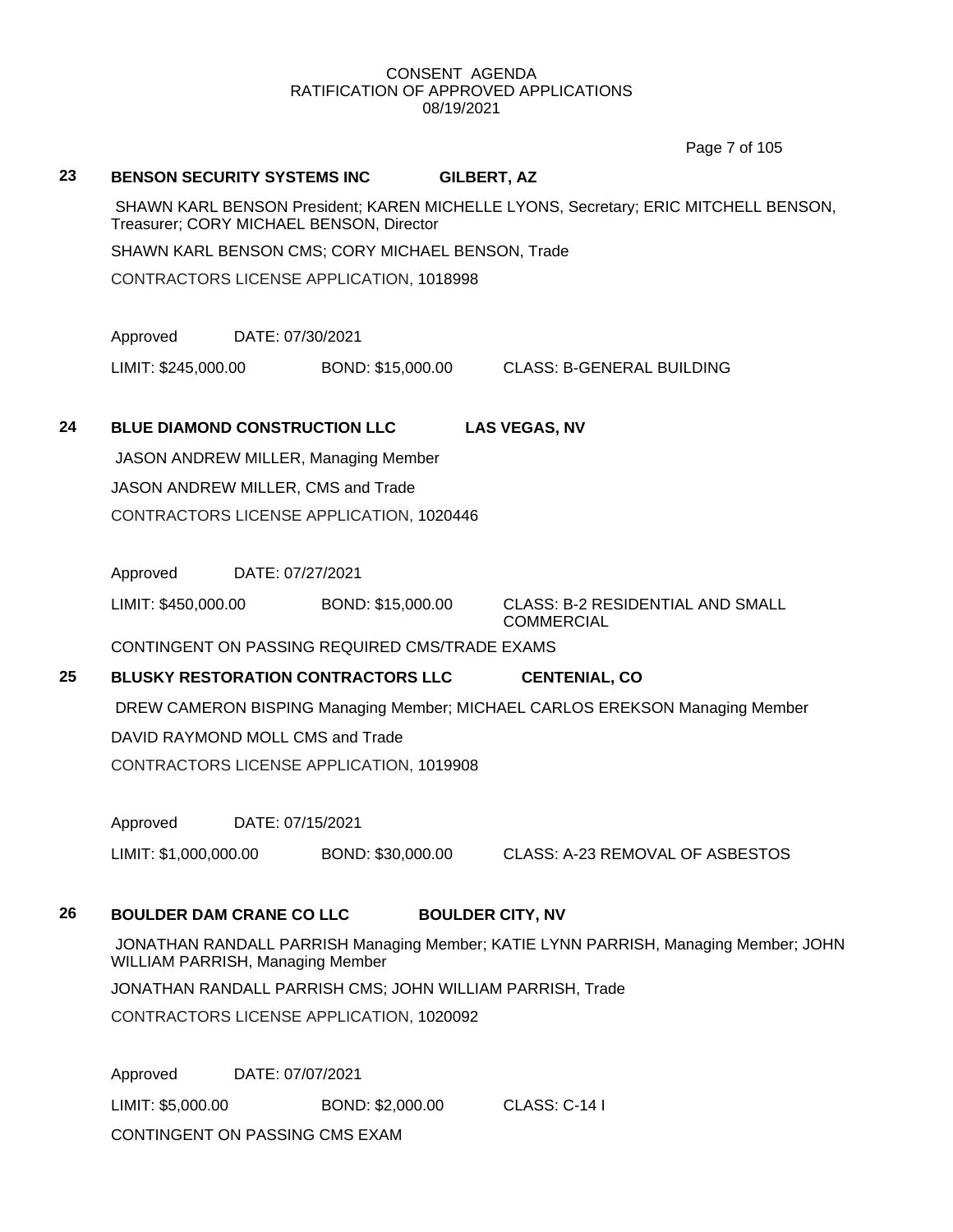Page 8 of 105

**27 BROADLIVING CONSULTING LLC LAS VEGAS, NV** BROADLIVING HOMES; KADEEM ALEXANDER AHMAND-OBERRY, Managing Member KADEEM ALEXANDER AHMAND-OBERRY, CMS and Trade CONTRACTORS LICENSE APPLICATION, 1019170

Approved DATE: 07/28/2021

LIMIT: \$10,000.00 BOND: \$2,000.00 CLASS: C-2G PHOTOVOLTAICS

CONTINGENT ON PASSING REQUIRED CMS/TRADE EXAMS

**28 BRUCE MACDONALD CRAIK RENO, NV** MILE HIGH EXCAVATING;

CONTRACTORS LICENSE APPLICATION, 1018020

Approved DATE: 07/06/2021

LIMIT: \$10,000.00 BOND: \$2,000.00 CLASS: A-5 DIAMOND AND CORE DRILLING; A-9 PIERS AND FOUNDATIONS; A-12 EXCAVATING, GRADING, TRENCHING AND SURFACING; A-13 **WRECKING** 

#### **29 C F S SYSTEMS LLC DENVER, CO**

TATIANA M HERNANDEZ-ORELLANA Manager; STACY RENAE KRASINSKI, Manager; JESSE D BRYDEN, Manager STACY RENAE KRASINSKI, CMS; JESSE D BRYDEN, Trade CONTRACTORS LICENSE APPLICATION, 1021146

Approved DATE: 07/27/2021 LIMIT: \$700,000.00 BOND: \$20,000.00 CLASS: C-41A AUTOMATIC FIRE SPRINKLERS CONTINGENT ON PASSING REQUIRED CMS EXAM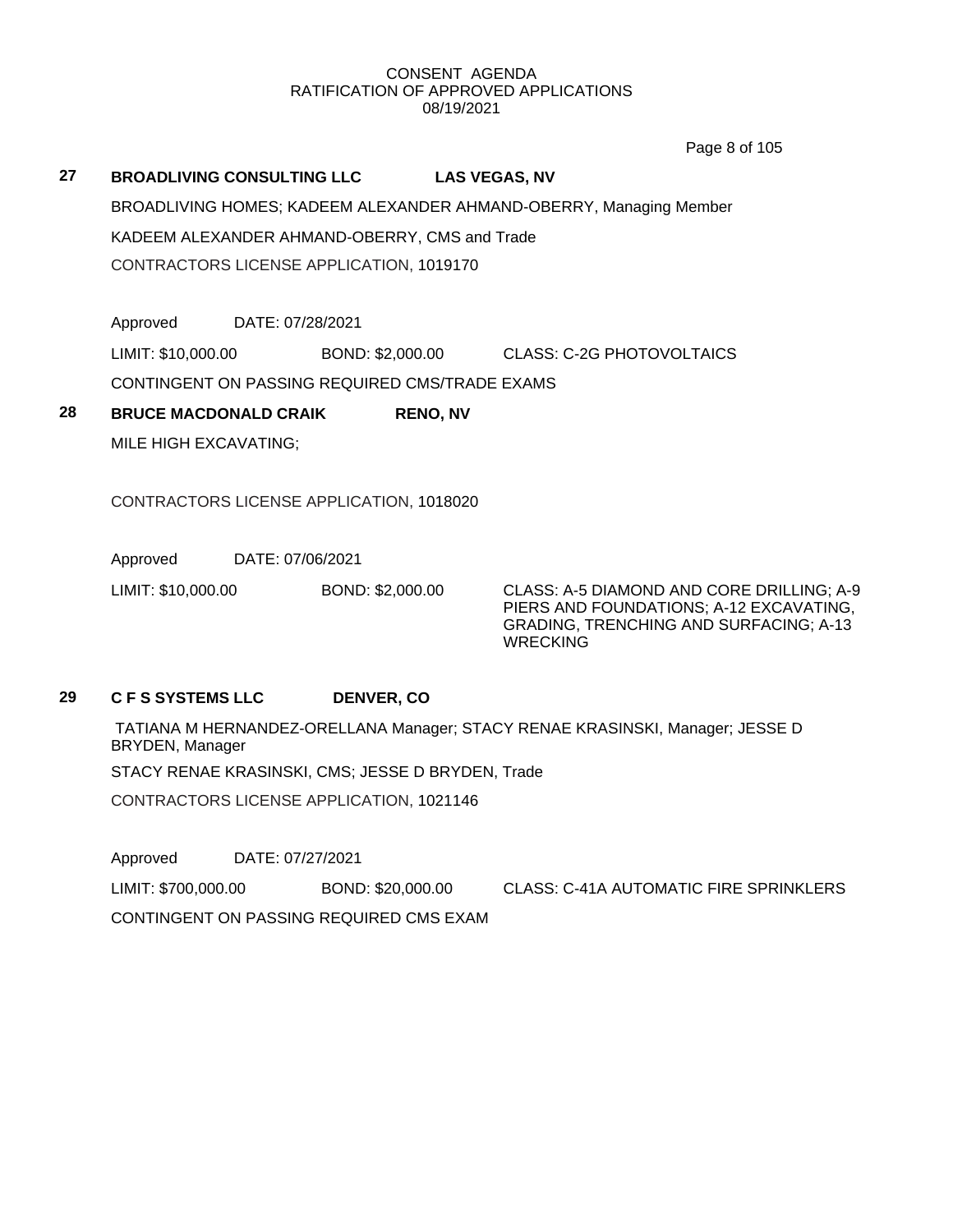Page 9 of 105

#### **30 C4 CONSTRUCTION AND ENGINEERING INC JAMESTOWN, CA**

JAMES ALBERT COYLE, JR President; TERI ELAINE COYLE Treasurer; DEREK ALLEN COYLE Vice President; JAMES ALBERT COYLE, III Director

JAMES ALBERT COYLE, JR Trade; JAMES ALBERT COYLE, III CMS

CONTRACTORS LICENSE APPLICATION, 1019773

Approved DATE: 07/13/2021

LIMIT: \$10,000,000.00 BOND: \$50,000.00 CLASS: A

CONTINGENT UPON PASSING CMS EXAM BY 10/26/2021

#### **31 CAPITOL CONSTRUCTION NV LLC RENO, NV**

JEHOVANI REINALDO RUIZ Manager JEHOVANI REINALDO RUIZ CMS and Trade CONTRACTORS LICENSE APPLICATION, 1019685

Approved DATE: 07/29/2021

LIMIT: \$50,000.00 BOND: \$5,000.00 CLASS: C-3 CARPENTRY, MAINTENANCE AND MINOR REPAIRS

# **32 CARDENAS ROOFING LLC N. LAS VEGAS, NV**

JORGE ANTONIO BARRAZA-GONZALEZ, Managing Member; JOSE CARLOS CARDENAS, Managing Member JORGE ANTONIO BARRAZA-GONZALEZ, CMS; JOSE CARLOS CARDENAS, Trade

CONTRACTORS LICENSE APPLICATION, 1020118

Approved DATE: 07/16/2021

LIMIT: \$10,000.00 BOND: \$2,000.00 CLASS: C15A-ROOFING CONTINGENT ON PASSING TRADE EXAM

# **33 CARYEM PAINTING LLC LAS VEGAS, NV**

YORDENIA DE LA CARIDAD GONZALEZ-OLIVA, Managing Member YORDENIA DE LA CARIDAD GONZALEZ-OLIVA, CMS and Trade CONTRACTORS LICENSE APPLICATION, 1019463

Approved DATE: 07/27/2021

LIMIT: \$10,000.00 BOND: \$2,000.00 CLASS: C4A-PAINTING C4C-TAPING AND

FINISHING C4E-DRYWALL

CONTINGENT ON PASSING CMS/TRADE EXAMS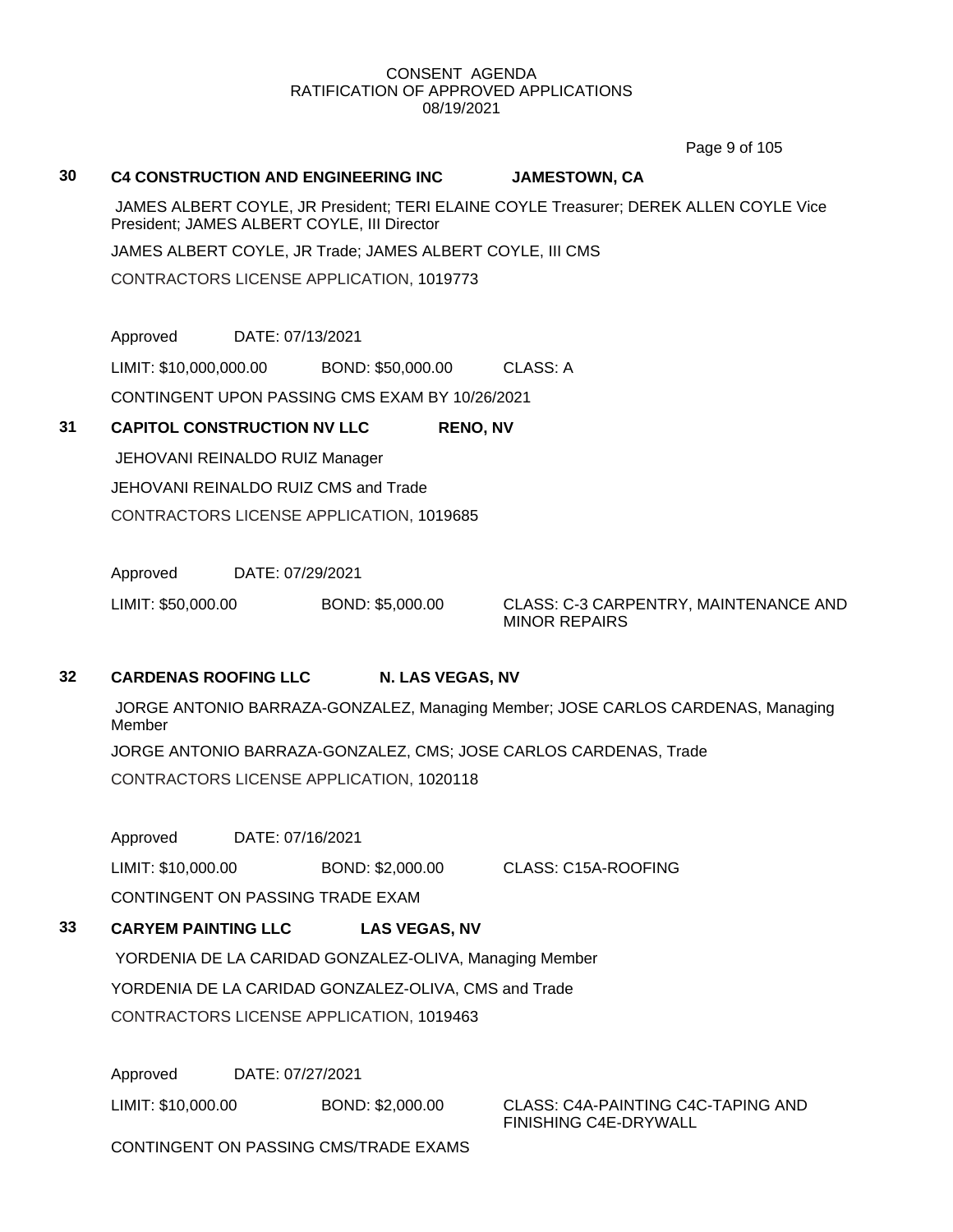Page 10 of 105

| 34 | <b>CASAS GRANITE LLC</b>                                                                           |                  | <b>RENO, NV</b>                                                       |                                                                                    |  |  |
|----|----------------------------------------------------------------------------------------------------|------------------|-----------------------------------------------------------------------|------------------------------------------------------------------------------------|--|--|
|    | FRANCISCO CASAS, Manager                                                                           |                  |                                                                       |                                                                                    |  |  |
|    | FRANCISCO CASAS, CMS and Trade                                                                     |                  |                                                                       |                                                                                    |  |  |
|    |                                                                                                    |                  | CONTRACTORS LICENSE APPLICATION, 1020930                              |                                                                                    |  |  |
|    |                                                                                                    |                  |                                                                       |                                                                                    |  |  |
|    | Approved                                                                                           | DATE: 07/27/2021 |                                                                       |                                                                                    |  |  |
|    | LIMIT: \$10,000.00                                                                                 |                  | BOND: \$2,000.00                                                      | CLASS: C19                                                                         |  |  |
|    |                                                                                                    |                  | CONTINGENT UPON PASSING CMS EXAM BY 12/30/2021                        |                                                                                    |  |  |
| 35 | <b>COLT BUILDERS CORP</b>                                                                          |                  | <b>MURRAY, UT</b>                                                     |                                                                                    |  |  |
|    |                                                                                                    |                  | <b>GLEN MURRAY YATES, President; MICHAEL PAUL CONCORAN, Secretary</b> |                                                                                    |  |  |
|    |                                                                                                    |                  | JAMIE CHRISTOPHER HOWARD, CMS and Trade                               |                                                                                    |  |  |
|    |                                                                                                    |                  | CONTRACTORS LICENSE APPLICATION, 1018969                              |                                                                                    |  |  |
|    |                                                                                                    |                  |                                                                       |                                                                                    |  |  |
|    | Approved                                                                                           | DATE: 07/16/2021 |                                                                       |                                                                                    |  |  |
|    | LIMIT: Unlimited                                                                                   |                  | BOND: \$50,000.00                                                     | CLASS: C3A-CARPENTRY AND REPAIRS                                                   |  |  |
|    |                                                                                                    |                  | CONTINGENT ON PASSING CMS/TRADE EXAMS                                 |                                                                                    |  |  |
| 36 | <b>CONAM CONSTRUCTION CO</b>                                                                       |                  | <b>ANCHORAGE, AK</b>                                                  |                                                                                    |  |  |
|    |                                                                                                    |                  | GOVIN Treasurer; ZACHARY ROBERT KISSEE, Vice President                | MICHAEL ALLEN COLOMBIE, President; CLAUDIA GUZMAN SANTOS Secretary; DANIEL PATRICK |  |  |
|    |                                                                                                    |                  |                                                                       | JOHN THOMAS BAKER, CMS and Trade; JON ADRIAN TUTTLE, CMS and Trade                 |  |  |
|    |                                                                                                    |                  | CONTRACTORS LICENSE APPLICATION, 1019236                              |                                                                                    |  |  |
|    |                                                                                                    |                  |                                                                       |                                                                                    |  |  |
|    | Approved                                                                                           | DATE: 07/15/2021 |                                                                       |                                                                                    |  |  |
|    | LIMIT: Unlimited                                                                                   |                  | BOND: \$50,000.00                                                     | CLASS: C2                                                                          |  |  |
|    |                                                                                                    |                  |                                                                       |                                                                                    |  |  |
| 37 | <b>CONCRETE CONSTRUCTION SUPPLY INC.</b>                                                           |                  |                                                                       | ELKO, NV                                                                           |  |  |
|    | KENNETH LEE FERNANDEZ, President; JULIA JILL METZ, Treasurer; SHELBY ALLEN RAYL, Vice<br>President |                  |                                                                       |                                                                                    |  |  |
|    | KENNETH LEROY REGLIN, JR                                                                           |                  |                                                                       |                                                                                    |  |  |
|    |                                                                                                    |                  | CONTRACTORS LICENSE APPLICATION, 1020208                              |                                                                                    |  |  |
|    |                                                                                                    |                  |                                                                       |                                                                                    |  |  |
|    | Denied                                                                                             | DATE: 07/06/2021 |                                                                       |                                                                                    |  |  |
|    | LIMIT: \$0.00                                                                                      |                  | <b>BOND: \$0.00</b>                                                   | CLASS: C14A                                                                        |  |  |
|    | 624.263                                                                                            |                  |                                                                       | FAILURE TO ESTABLISH FINANCIAL RESPONSIBILITY AS SET FORTH IN NRS 624.262 AND NRS  |  |  |
|    |                                                                                                    |                  |                                                                       |                                                                                    |  |  |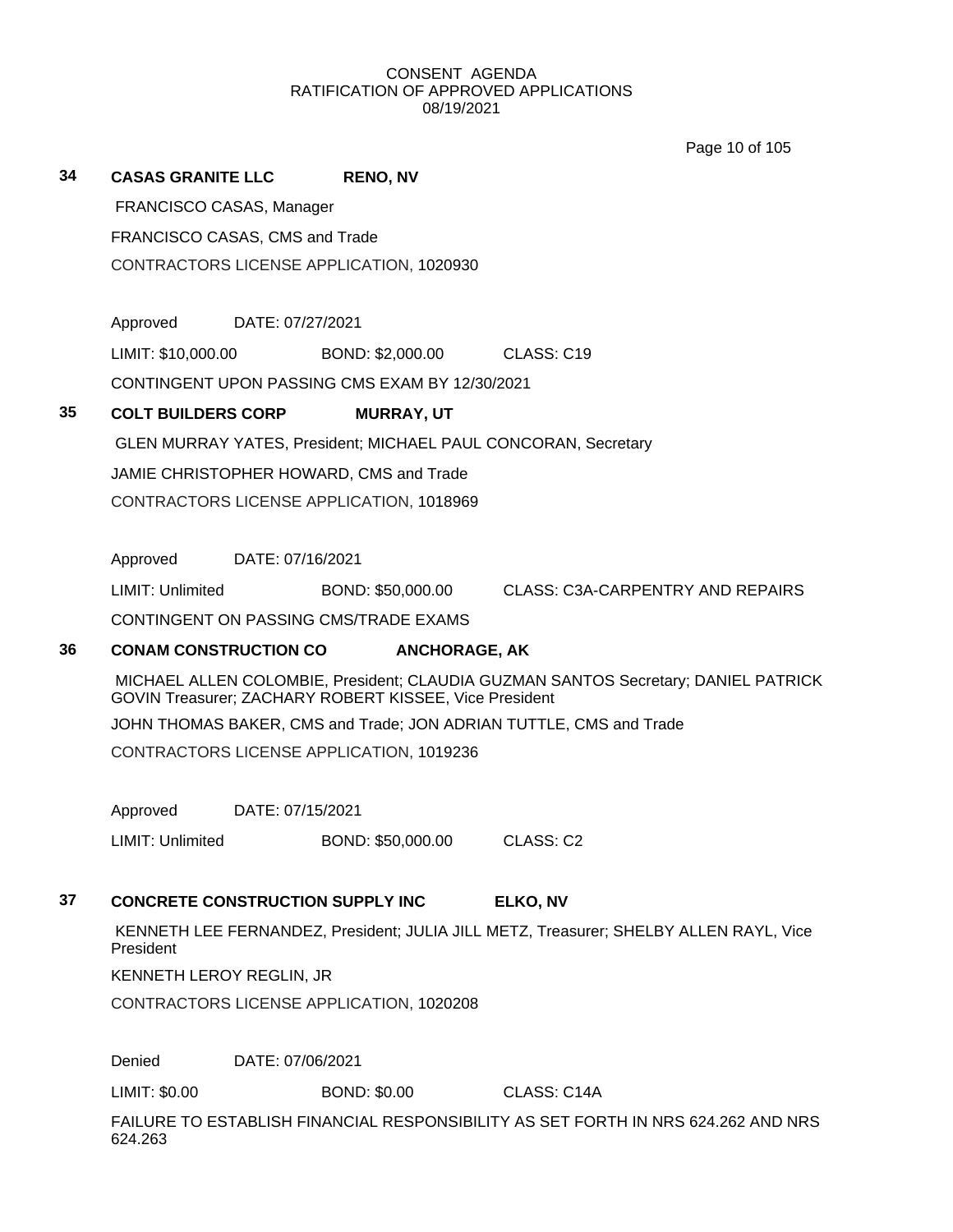Page 11 of 105

| 38 | <b>CRYSTAL COVE POOL &amp; SPA LLC</b>   |                  |                                                       | <b>LAS VEGAS, NV</b>    |                                                                                  |  |  |
|----|------------------------------------------|------------------|-------------------------------------------------------|-------------------------|----------------------------------------------------------------------------------|--|--|
|    |                                          |                  | HUNTER RYAN TYLER, Managing Member                    |                         |                                                                                  |  |  |
|    | HUNTER RYAN TYLER, CMS and Trade         |                  |                                                       |                         |                                                                                  |  |  |
|    | CONTRACTORS LICENSE APPLICATION, 1020436 |                  |                                                       |                         |                                                                                  |  |  |
|    | Approved                                 | DATE: 07/07/2021 |                                                       |                         |                                                                                  |  |  |
|    | LIMIT: \$100,000.00                      |                  | BOND: \$15,000.00                                     |                         | CLASS: A-10 COMMERCIAL AND RESIFENTIAL<br><b>POOLS</b>                           |  |  |
|    |                                          |                  |                                                       |                         | CONTINGENT ON PASSING CMS/TRADE EXAMS \$50,000 CONSUMER PROTECTION BOND REQUIRED |  |  |
| 39 | <b>CYPRESS CREEK O &amp; M LLC</b>       |                  |                                                       | <b>SANTA MONICA, CA</b> |                                                                                  |  |  |
|    |                                          |                  |                                                       |                         | CYPRESS CREEK RENEWABLES LLC Member; BRANDON DONALD FLEMINGTON, Director         |  |  |
|    |                                          |                  | BRANDON DONALD FLEMINGTON, CMS and Trade              |                         |                                                                                  |  |  |
|    |                                          |                  | CONTRACTORS LICENSE APPLICATION, 1016958              |                         |                                                                                  |  |  |
|    |                                          |                  |                                                       |                         |                                                                                  |  |  |
|    | Approved                                 | DATE: 07/30/2021 |                                                       |                         |                                                                                  |  |  |
|    | LIMIT: Unlimited                         |                  | BOND: \$50,000.00                                     |                         | CLASS: C2                                                                        |  |  |
| 40 | <b>D C CONSTRUCTION LLC</b>              |                  | <b>RENO, NV</b>                                       |                         |                                                                                  |  |  |
|    | DEREK CARROLL, Manager                   |                  |                                                       |                         |                                                                                  |  |  |
|    | DEREK CARROLL, CMS and Trade             |                  |                                                       |                         |                                                                                  |  |  |
|    |                                          |                  | CONTRACTORS LICENSE APPLICATION, 1020157              |                         |                                                                                  |  |  |
|    | Approved                                 | DATE: 07/13/2021 |                                                       |                         |                                                                                  |  |  |
|    | LIMIT: \$245,000.00                      |                  | BOND: \$15,000.00                                     |                         | CLASS: C-3 CARPENTRY, MAINTENANCE AND<br><b>MINOR REPAIRS</b>                    |  |  |
|    |                                          |                  | CONTINGENT UPON PASSING CMS & C-3 EXAMS BY 11/14/2021 |                         |                                                                                  |  |  |
| 41 | <b>DAMSELFLY IMPROVEMENT LLC</b>         |                  |                                                       | <b>RENO, NV</b>         |                                                                                  |  |  |
|    |                                          |                  |                                                       |                         | PRIYANKA MARIAN KUMAR, Manager; ALEXANDER JACOB KEATS, Manager                   |  |  |
|    | MATTHEW SCOTT LEPIRE CMS and Trade       |                  |                                                       |                         |                                                                                  |  |  |
|    |                                          |                  | CONTRACTORS LICENSE APPLICATION, 1021122              |                         |                                                                                  |  |  |
|    | Approved                                 | DATE: 08/02/2021 |                                                       |                         |                                                                                  |  |  |
|    | LIMIT: \$240,000.00                      |                  | BOND: \$15,000.00                                     |                         | CLASS: B2                                                                        |  |  |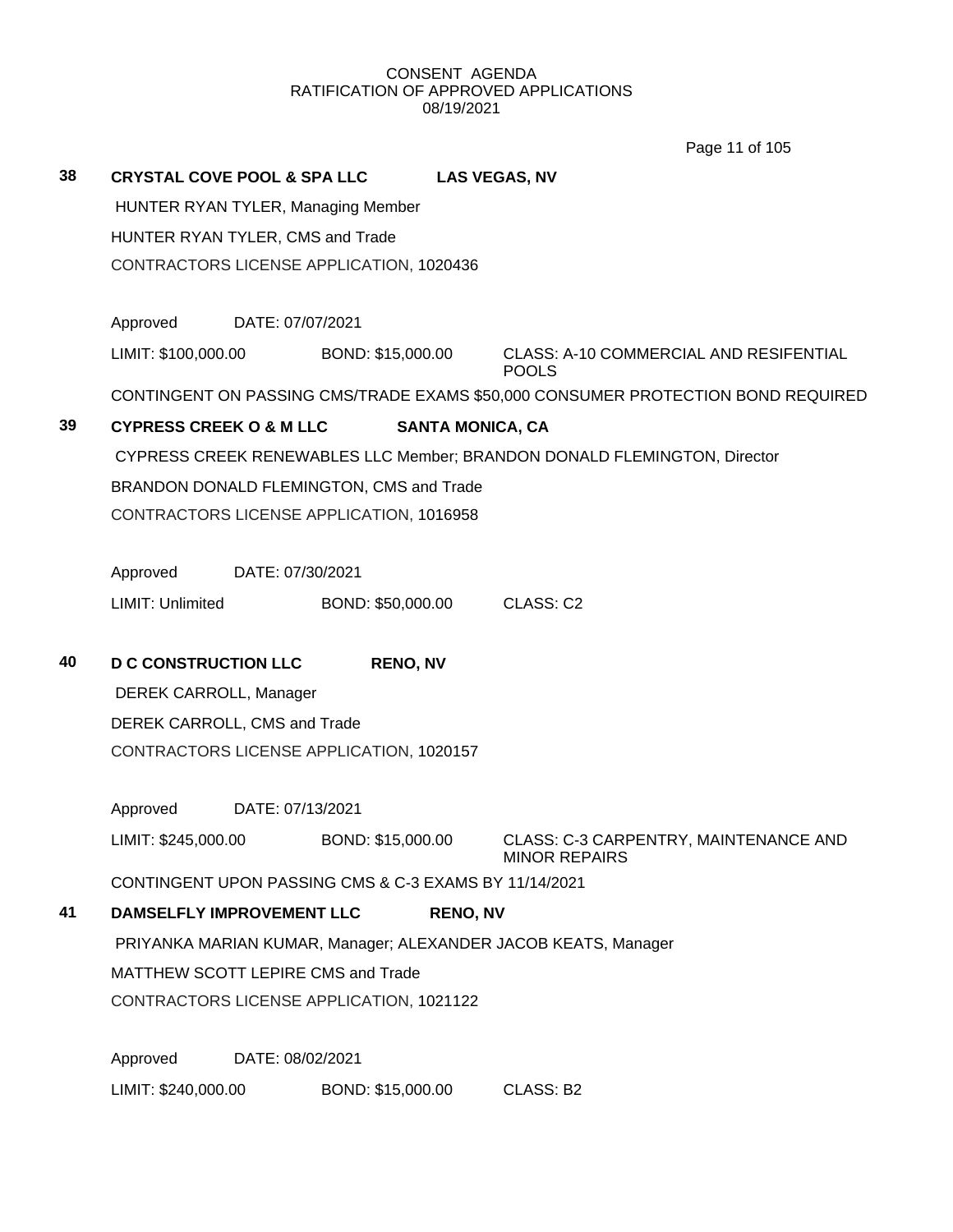Page 12 of 105

#### **42 DESERT SERVICES INTERNATIONAL INC GOODYEAR, AZ**

JARRET KAY JOHN, President; JOSHUA LEVI JOHN, Treasurer; STANLEY KAY JOHN, Director; CHRISTOPHER BUD HART, Director; JACOB ASHTON JOHN, Director; ELIZABETH ANN JOHN, Director; JERAMY TANNER JOHN, Director

JERAMY TANNER JOHN, CMS and Trade

CONTRACTORS LICENSE APPLICATION, 1020520

Approved DATE: 07/27/2021

LIMIT: \$1,500,000.00 BOND: \$30,000.00 CLASS: B- GENERAL BUILDING CONTINGENT UPON PASSING CMS EXAM BY 12/15/2021

#### **43 DESIGNERS LANDSCAPES LLC CARSON CITY, NV**

HUGO ENRIQUE DE LA PUENTE-HUIZAR Manager HUGO ENRIQUE DE LA PUENTE-HUIZAR CMS and Trade CONTRACTORS LICENSE APPLICATION, 1020101

Approved DATE: 07/16/2021

LIMIT: \$100,000.00 BOND: \$10,000.00 CLASS: C18 LIMITED TO NON-VERTICAL

INTERLOCKING PAVERS ONLY

#### **44 DUTY CALLS PLUMBING AND DRAIN CLEANING LLC FALLON, NV**

RANDY LEE SANTOS, Manager RANDY LEE SANTOS, CMS and Trade CONTRACTORS LICENSE APPLICATION, 1018917

Approved DATE: 07/22/2021

LIMIT: \$10,000.00 BOND: \$2,000.00 CLASS: C-1D PLUMBING; C-1H WATER HEATERS

**45 E Y E P SOLUTIONS INC EL DORADO HILLS, CA**

RICHARD B TIMM, President JARED MATTHEW LEWIN, CMS and Trade CONTRACTORS LICENSE APPLICATION, 1019771

Approved DATE: 07/22/2021 LIMIT: \$1,100,000.00 BOND: \$30,000.00 CLASS: C-2 ELECTRICAL CONTINGENT UPON C-2 EXAM BY 10/26/2021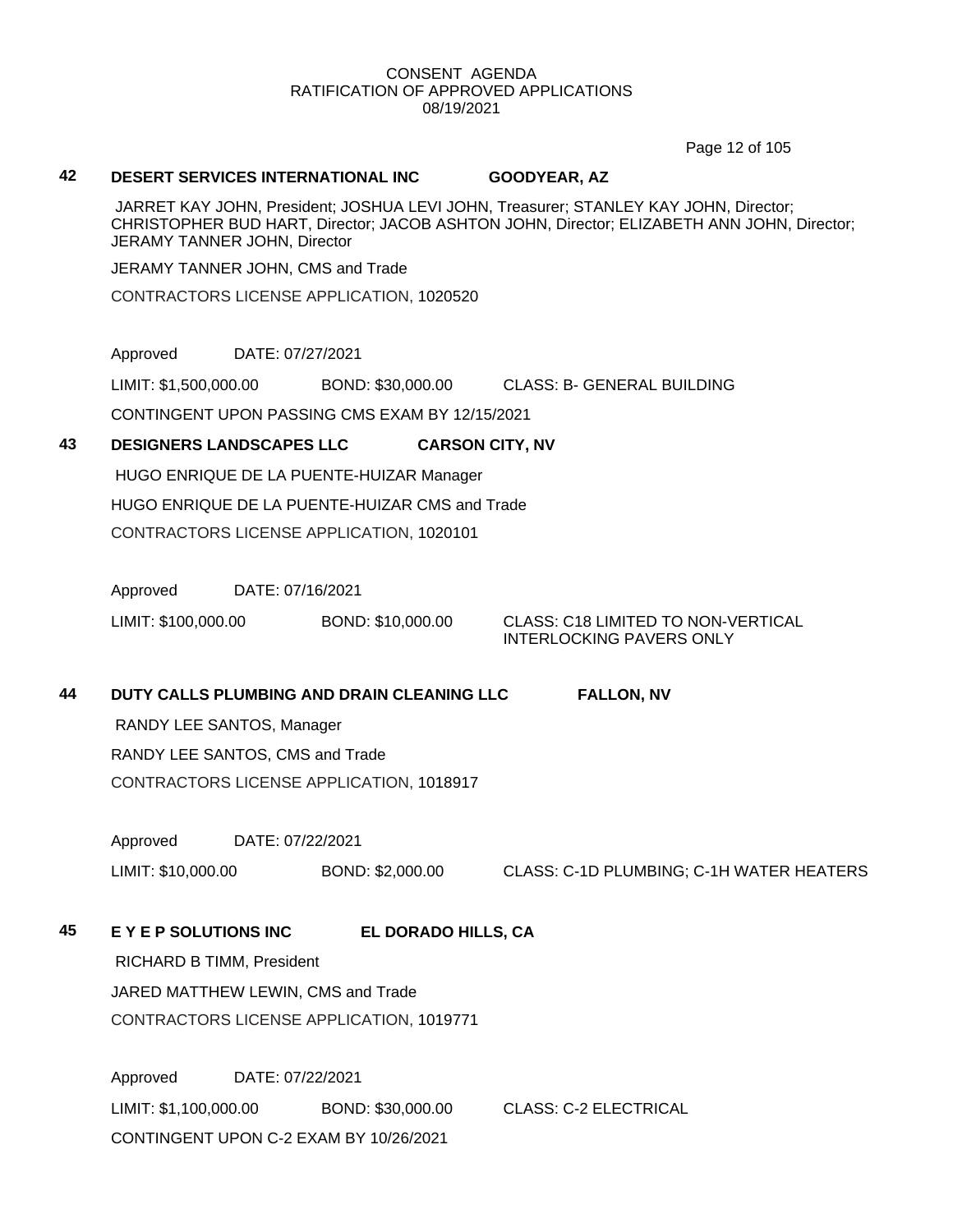Page 13 of 105

# **46 EAGLE COMMUNICATIONS LLC ELKO, NV** PADEN EDWARD HILYARD, Manager PADEN EDWARD HILYARD, CMS and Trade CONTRACTORS LICENSE APPLICATION, 1020700 Approved DATE: 07/30/2021 LIMIT: \$100,000.00 BOND: \$10,000.00 CLASS: C2D CONTINGENT UPON PASSING EXAMS BY 12/17/2021 **47 EDGEWOOD ELECTRIC INC EDGEWOOD, KY** MARK HENRY GOETZ, President CHRISTOPHER MARK SHOCKLEY, CMS and Trade CONTRACTORS LICENSE APPLICATION, 1020420 Approved DATE: 07/15/2021 LIMIT: \$3,800,000.00 BOND: \$30,000.00 CLASS: C-2 ELECTRICAL CONTINGENT ON PASSING REQUIRED CMS/TRADE EXAMS **48 ELEGANT POOLS INC LAS VEGAS, NV**

MARIA LUISA CORONA-AVILES, President; HUGO FAJARDO-TORRES Vice President MARIA LUISA CORONA-AVILES, CMS and Trade CONTRACTORS LICENSE APPLICATION, 1020228

Approved DATE: 07/16/2021 LIMIT: \$10,000.00 BOND: \$2,000.00 CLASS: C17B-PLASTERING CONTINGENT ON PASSING TRADE EXAM

# **49 ELEVATION TILE WORX LLC CARSON CITY, NV**

ROGER D FARRAR, Manager ROGER D FARRAR, CMS and Trade CONTRACTORS LICENSE APPLICATION, 1020481

Approved DATE: 07/12/2021 LIMIT: \$10,000.00 BOND: \$2,000.00 CLASS: C20 CONTINGENT UPON PASSING CMS EXAM BY 12/4/2021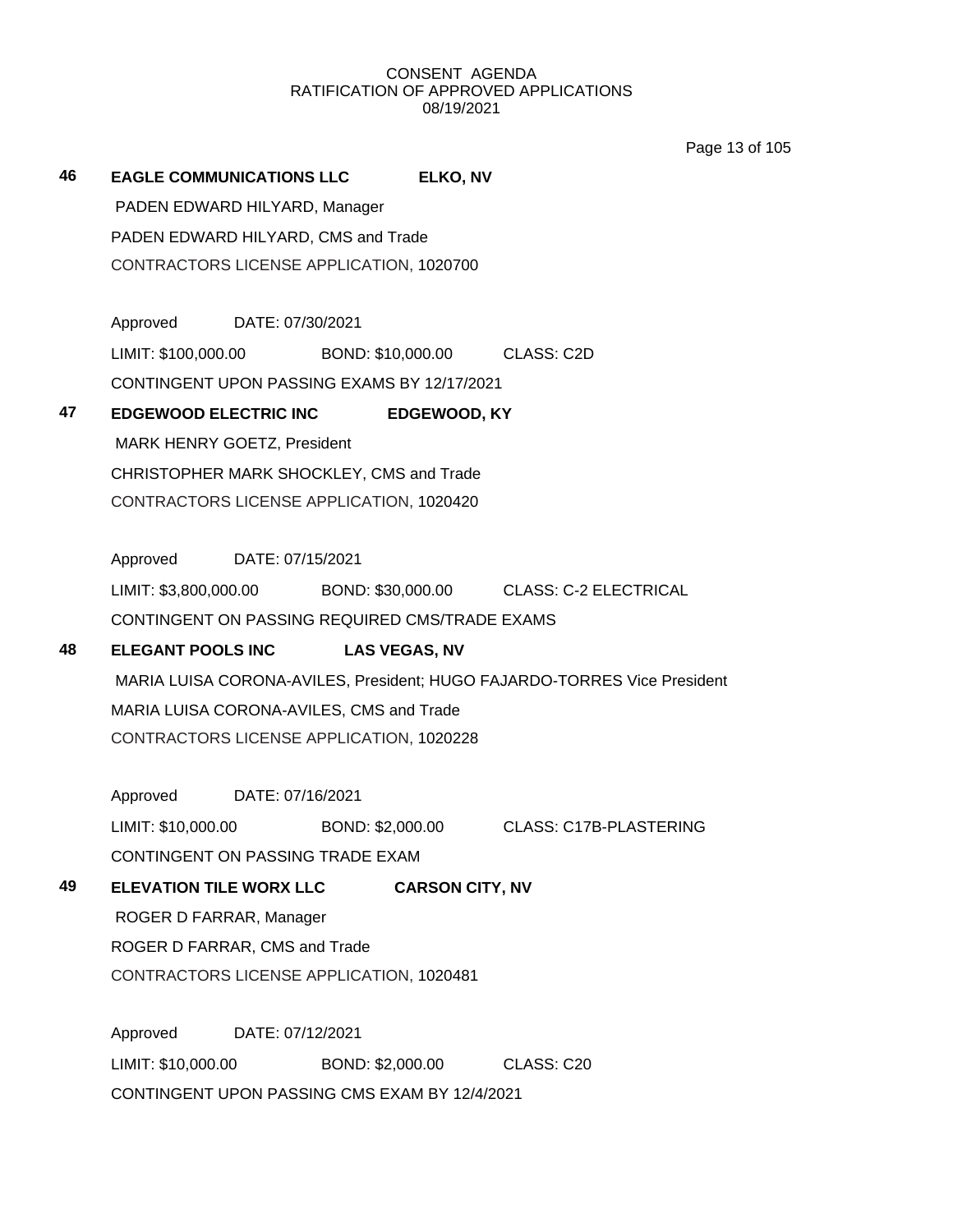age 14 of 105

|    |                                         |                                          |                                                                           |           |                              | Page 14 of 10 |  |  |
|----|-----------------------------------------|------------------------------------------|---------------------------------------------------------------------------|-----------|------------------------------|---------------|--|--|
| 50 |                                         |                                          | <b>EMPIRE CARPET CLEANING &amp; RESTORATION INC</b>                       |           | <b>SPARKS, NV</b>            |               |  |  |
|    |                                         |                                          | <b>EMPIRE RESTORATION; ERIC EDWARD OLSEN President</b>                    |           |                              |               |  |  |
|    | <b>ERIC EDWARD OLSEN CMS and Trade</b>  |                                          |                                                                           |           |                              |               |  |  |
|    |                                         |                                          | CONTRACTORS LICENSE APPLICATION, 1019042                                  |           |                              |               |  |  |
|    |                                         |                                          |                                                                           |           |                              |               |  |  |
|    | Approved                                | DATE: 07/16/2021                         |                                                                           |           |                              |               |  |  |
|    | LIMIT: \$100,000.00                     |                                          | BOND: \$10,000.00 CLASS: C3                                               |           |                              |               |  |  |
|    |                                         |                                          | CONTINGENT UPON PASSING TRADE EXAM BY 9/19/2021                           |           |                              |               |  |  |
| 51 | <b>EMPOWER ELECTRIC INC</b>             |                                          | <b>HENDERSON, NV</b>                                                      |           |                              |               |  |  |
|    | <b>ARTHUR JACK WILCZYNSKI President</b> |                                          |                                                                           |           |                              |               |  |  |
|    |                                         |                                          | ARTHUR JACK WILCZYNSKI CMS and Trade                                      |           |                              |               |  |  |
|    |                                         |                                          | CONTRACTORS LICENSE APPLICATION, 1020332                                  |           |                              |               |  |  |
|    |                                         |                                          |                                                                           |           |                              |               |  |  |
|    | Approved                                | DATE: 08/04/2021                         |                                                                           |           |                              |               |  |  |
|    |                                         |                                          |                                                                           |           |                              |               |  |  |
| 52 | <b>ERIK MICHAEL BRANDT</b>              |                                          | <b>APPLE VALLEY, CA</b>                                                   |           |                              |               |  |  |
|    |                                         |                                          | PRO AMPED ELECTRIC; ERIK MICHAEL BRANDT, Owner                            |           |                              |               |  |  |
|    | ERIK MICHAEL BRANDT, CMS and Trade      |                                          |                                                                           |           |                              |               |  |  |
|    |                                         |                                          | CONTRACTORS LICENSE APPLICATION, 1019955                                  |           |                              |               |  |  |
|    |                                         |                                          |                                                                           |           |                              |               |  |  |
|    | Approved                                | DATE: 07/19/2021                         |                                                                           |           |                              |               |  |  |
|    | LIMIT: \$10,000.00                      |                                          | BOND: \$2,000.00                                                          |           | <b>CLASS: C-2 ELECTRICAL</b> |               |  |  |
|    |                                         |                                          | CONTINGENT ON PASSING REQUIRED CMS EXAM                                   |           |                              |               |  |  |
| 53 | <b>EVERYTHINGS CUSTOM LLC</b>           |                                          | <b>LAS VEGAS, NV</b>                                                      |           |                              |               |  |  |
|    | MICHAEL K HEETER Managing Member        |                                          |                                                                           |           |                              |               |  |  |
|    | MICHAEL K HEETER CMS and Trade          |                                          |                                                                           |           |                              |               |  |  |
|    |                                         | CONTRACTORS LICENSE APPLICATION, 1020628 |                                                                           |           |                              |               |  |  |
|    | Approved                                | DATE: 07/21/2021                         |                                                                           |           |                              |               |  |  |
|    | LIMIT: \$10,000.00                      |                                          | BOND: \$2,000.00                                                          | CLASS: C3 |                              |               |  |  |
|    | <b>REGISTRATION</b>                     |                                          | CONTINGENT UPON PASSING EXAMS BY 12/14/2021 AND RECEIPT OF CURRENT NV SOS |           |                              |               |  |  |
|    |                                         |                                          |                                                                           |           |                              |               |  |  |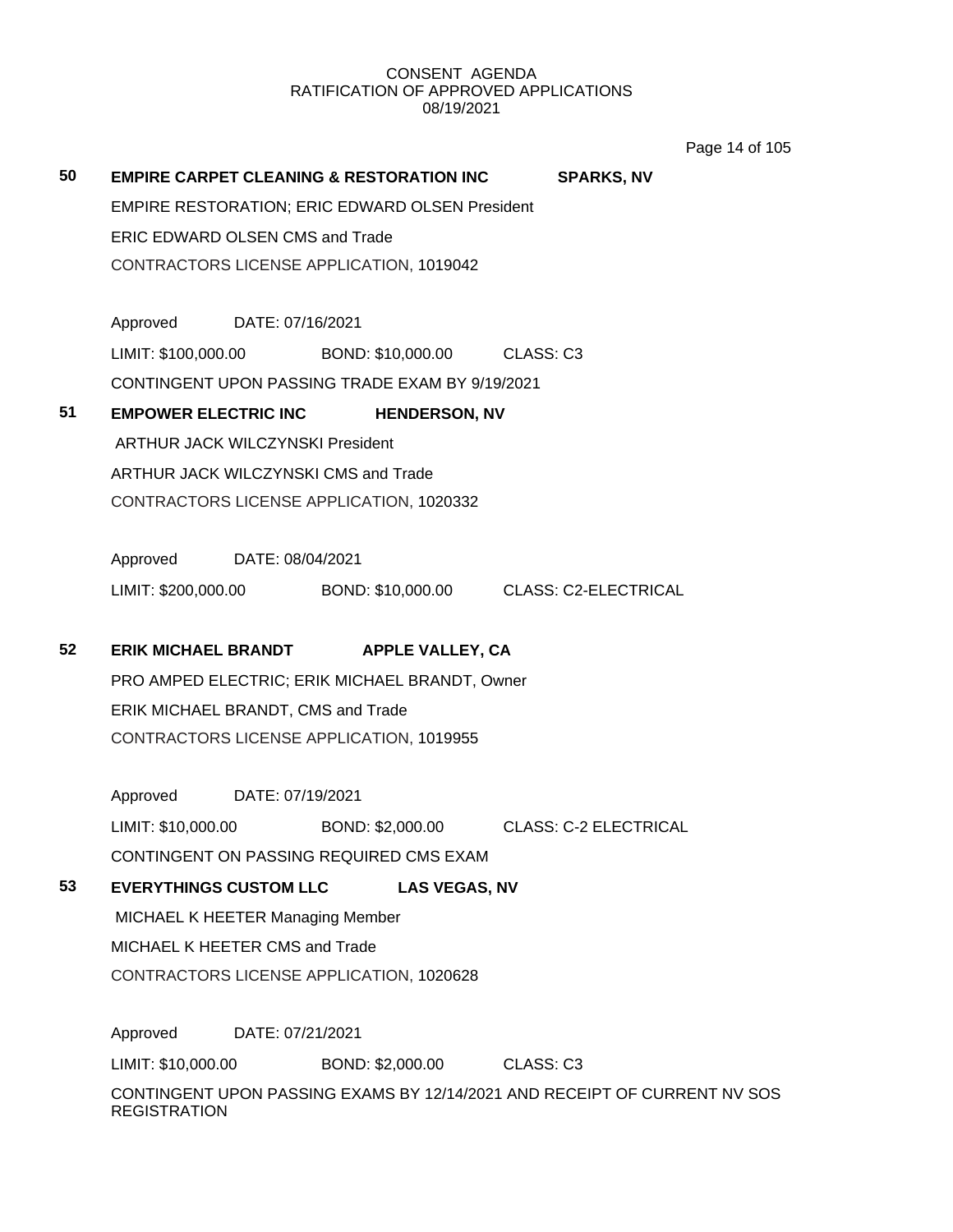Page 15 of 105

#### **54 EXPRESS HOME SERVICES LLC LAS VEGAS, NV**

ANDREW THOMAS JACKSON Manager; JEREMY DON ANDERSON Manager; STACIE JEAN LANG, Manager

ANDREW THOMAS JACKSON CMS; DOUGLAS WAYNE WARREN, Trade

CONTRACTORS LICENSE APPLICATION, 1020248

Approved DATE: 07/07/2021

LIMIT: \$100,000.00 BOND: \$10,000.00 CLASS: C-1 PLUMBING AND HEATING

CONTINGENT UPON PASSING REQUIRED TRADE EXAM

# **55 FABRIC WALLCRAFT OF NEVADA LLC LAS VEGAS, NV**

BARTLEY MICHAEL MOORE, Manager JON DANIEL BEHRENS, CMS and Trade CONTRACTORS LICENSE APPLICATION, 1018650

Approved DATE: 07/22/2021

LIMIT: \$10,000.00 BOND: \$2,000.00 CLASS: C-3A CARPENTRY AND REPAIRS

LIMITED TO INSTALLATION OF NONSTRUCTURAL, ARCHITECTURAL AND ACOUSTICAL CEILING AND WALL SYSTEMS

# **56 FAMILY FRAMERS LLC LAS VEGAS, NV**

JOVAN ARNOLDO CARRAZCO, Managing Member JOVAN ARNOLDO CARRAZCO, CMS; PATRON MAURICIO AMPARO, Trade CONTRACTORS LICENSE APPLICATION, 1019984

Approved DATE: 07/15/2021

LIMIT: \$100,000.00 BOND: \$10,000.00 CLASS: C-3A CARPENTRY AND REPAIRS CONTINGENT ON PASSING REQUIRED CMS/TRADE EXAMS

**57 FIRE RIDGE BUILDERS LLC GARDNERVILLE, NV**

JOHN DANIEL PACKWOOD Managing Member JOHN DANIEL PACKWOOD CMS and Trade CONTRACTORS LICENSE APPLICATION, 1020295

Approved DATE: 07/12/2021 LIMIT: \$100,000.00 BOND: \$10,000.00 CLASS: C3A CONTINGENT UPON PASSING EXAMS BY 11/25/2021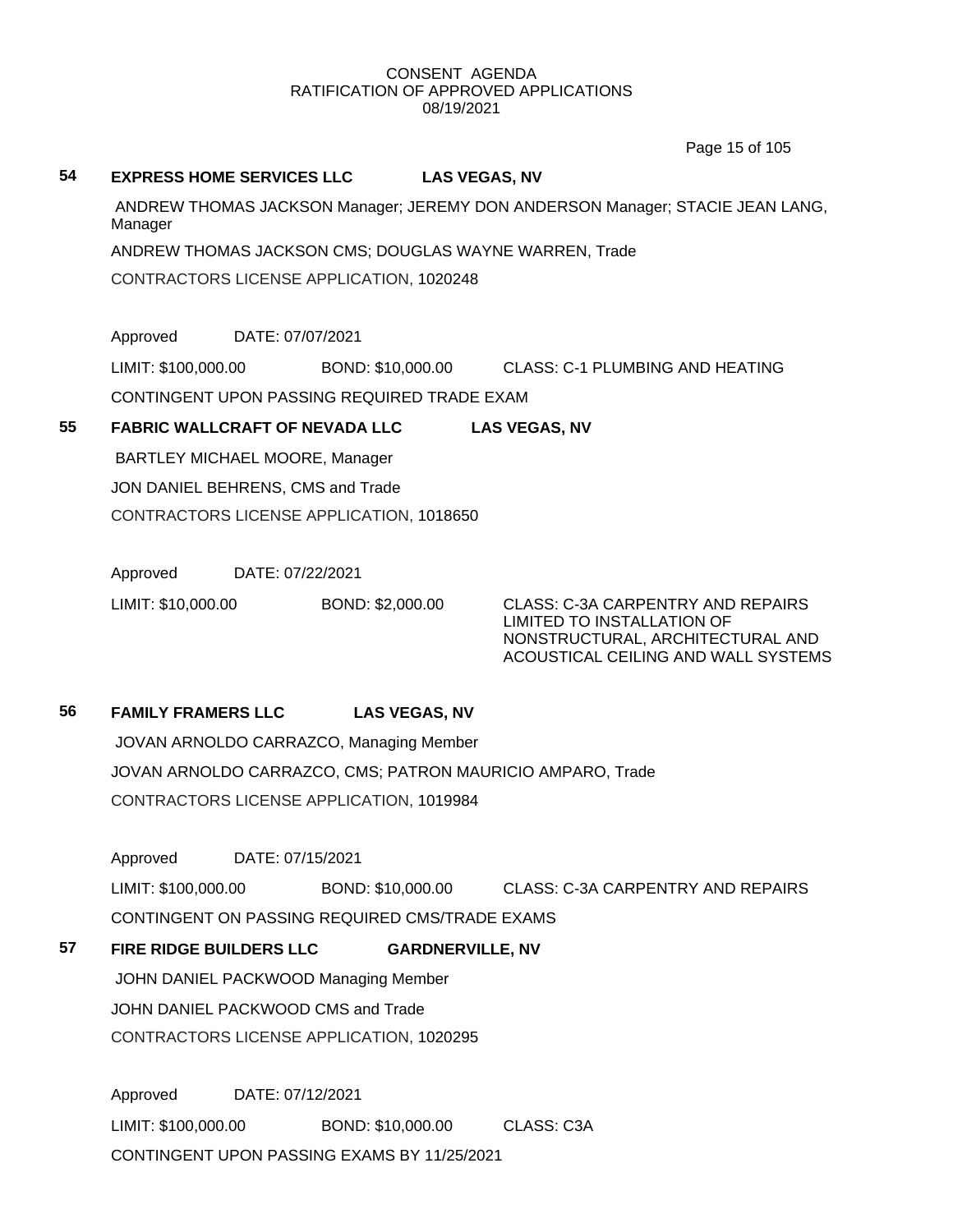|    |                                    |                  |                                                         | Page 16 of 105                                                                     |  |  |  |
|----|------------------------------------|------------------|---------------------------------------------------------|------------------------------------------------------------------------------------|--|--|--|
| 58 | <b>FLUID DYNAMICS LLC</b>          |                  | <b>RENO, NV</b>                                         |                                                                                    |  |  |  |
|    |                                    |                  | TARA MAUREEN TUCKER Manager; KYLE RYAN FRASER, Manager  |                                                                                    |  |  |  |
|    | ZACHARY AARON TUCKER CMS and Trade |                  |                                                         |                                                                                    |  |  |  |
|    |                                    |                  | CONTRACTORS LICENSE APPLICATION, 1021123                |                                                                                    |  |  |  |
|    |                                    |                  |                                                         |                                                                                    |  |  |  |
|    | Approved                           | DATE: 07/29/2021 |                                                         |                                                                                    |  |  |  |
|    | LIMIT: \$245,000.00                |                  |                                                         | BOND: \$15,000.00 CLASS: C-1 PLUMBING AND HEATING                                  |  |  |  |
|    |                                    |                  | CONTINGENT UPON SURRENDER OF LICENSE #0086951           |                                                                                    |  |  |  |
| 59 | <b>FREDS MOUNTAIN ELECTRIC LLC</b> |                  |                                                         | <b>RENO, NV</b>                                                                    |  |  |  |
|    | JOSEPH CHAMBERS Managing Member    |                  |                                                         |                                                                                    |  |  |  |
|    | JOSEPH CHAMBERS CMS and Trade      |                  |                                                         |                                                                                    |  |  |  |
|    |                                    |                  | CONTRACTORS LICENSE APPLICATION, 1019851                |                                                                                    |  |  |  |
|    |                                    |                  |                                                         |                                                                                    |  |  |  |
|    | Approved                           | DATE: 07/16/2021 |                                                         |                                                                                    |  |  |  |
|    | LIMIT: \$10,000.00                 |                  | BOND: \$2,000.00                                        | <b>CLASS: C2F</b>                                                                  |  |  |  |
|    |                                    |                  |                                                         |                                                                                    |  |  |  |
| 60 | <b>FUGGIT INC</b>                  |                  | <b>KINGS BEACH, CA</b>                                  |                                                                                    |  |  |  |
|    |                                    |                  | SCOTT MEYER CONSTRUCTION; SCOTT WHITNEY MEYER President |                                                                                    |  |  |  |
|    | SCOTT WHITNEY MEYER CMS and Trade  |                  |                                                         |                                                                                    |  |  |  |
|    |                                    |                  | CONTRACTORS LICENSE APPLICATION, 1020474                |                                                                                    |  |  |  |
|    |                                    |                  |                                                         |                                                                                    |  |  |  |
|    | <b>Tabled</b>                      | DATE: 07/15/2021 |                                                         |                                                                                    |  |  |  |
|    | LIMIT: \$0.00                      |                  | <b>BOND: \$0.00</b>                                     | <b>CLASS: A</b>                                                                    |  |  |  |
|    |                                    |                  | RESOLUTION OF OPEN COMPLAINTS ON RELATED LICENSE #82917 |                                                                                    |  |  |  |
| 61 | <b>G &amp; O BUILDERS LLC</b>      |                  | <b>SPARKS, NV</b>                                       |                                                                                    |  |  |  |
|    |                                    |                  | SPENCER THOMAS BITZ, JR Managing Member                 |                                                                                    |  |  |  |
|    |                                    |                  | SPENCER THOMAS BITZ, JR CMS and Trade                   |                                                                                    |  |  |  |
|    |                                    |                  | CONTRACTORS LICENSE APPLICATION, 1020339                |                                                                                    |  |  |  |
|    | Denied                             | DATE: 08/05/2021 |                                                         |                                                                                    |  |  |  |
|    | LIMIT: \$0.00                      |                  | <b>BOND: \$0.00</b>                                     | CLASS: B2                                                                          |  |  |  |
|    | LICENSE REVOCATION OR SUSPENSION   |                  |                                                         | FAILURE TO DEMONSTRATE GOOD CHARACTER AS SET FORTH IN NRS 624.265 BASED ON A PRIOR |  |  |  |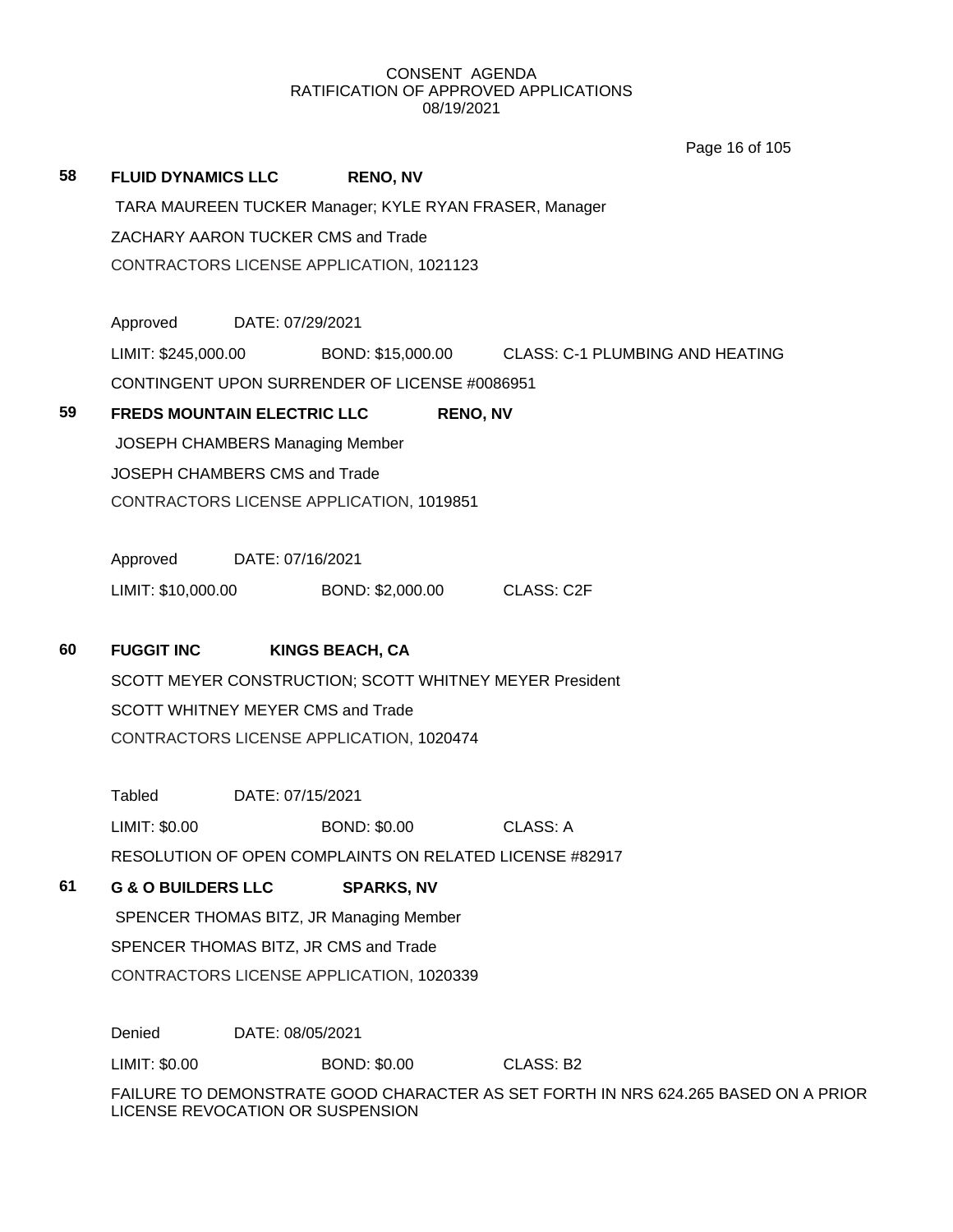Page 17 of 105

# **62 GARCIA CONTRACTING LLC LAS VEGAS, NV** JUAN CARLOS GARCIA CISNEROS, Managing Member ALVARO LUIS GARCIA, CMS and Trade CONTRACTORS LICENSE APPLICATION, 1019754

Approved DATE: 07/27/2021 LIMIT: \$50,000.00 BOND: \$5,000.00 CLASS: C-3B FINISH CARPENTRY CONTINGENT ON PASSING THE REQUIRED TRADE EXAM

# **63 GARCIA CONTRACTING LLC LAS VEGAS, NV**

JUAN CARLOS GARCIA CISNEROS, Managing Member ALVARO LUIS GARCIA, CMS and Trade CONTRACTORS LICENSE APPLICATION, 1019755

Approved DATE: 07/27/2021

LIMIT: \$50,000.00 BOND: \$5,000.00 CLASS: C-4 PAINTING AND DECORATING CONTINGENT ON PASSING THE REQUIRED TRADE EXAM

# **64 GIL RAVIZ MAGANA LAS VEGAS, NV**

G M H V A C R & ELECTRICAL; GIL RAVIZ MAGANA, Owner GIL RAVIZ MAGANA, CMS and Trade CONTRACTORS LICENSE APPLICATION, 1020421

Approved DATE: 07/19/2021 LIMIT: \$10,000.00 BOND: \$2,000.00 CLASS: C-2 CONTINGENT ON PASSING CMS EXAM BY DEC 2, 2021

# **65 GIL RAVIZ MAGANA LAS VEGAS, NV**

G M H V A C R & ELECTRICAL; GIL RAVIZ MAGANA, Owner GIL RAVIZ MAGANA, CMS and Trade CONTRACTORS LICENSE APPLICATION, 1020422

Approved DATE: 07/19/2021 LIMIT: \$10,000.00 BOND: \$2,000.00 CLASS: C-21 CONTINGENT ON PASSING CMS EXAM BY DEC 2, 2021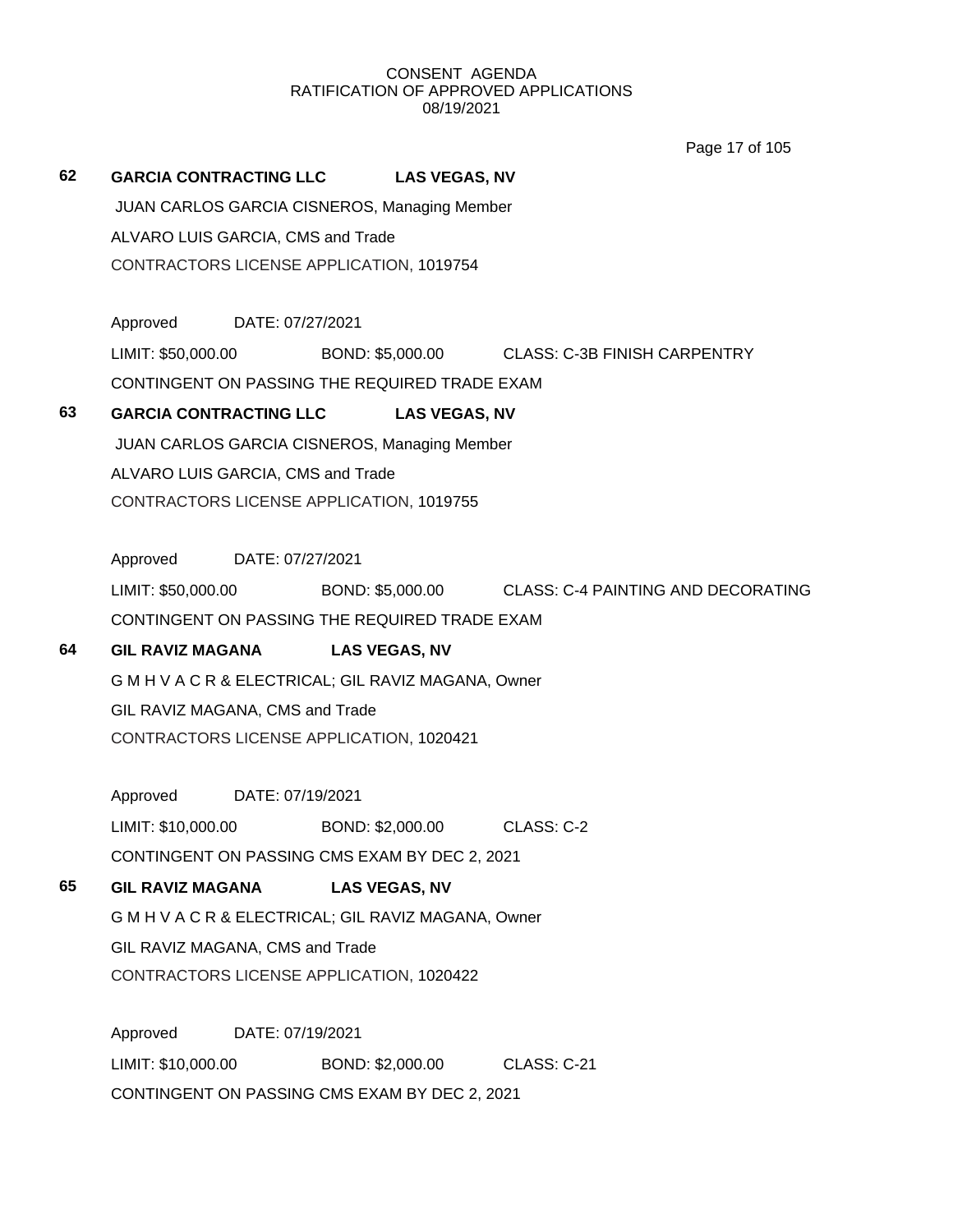**66 GRANITE BROTHERS LLC LAS VEGAS, NV** BRAYAN RUIZ-LOPEZ, Managing Member; JOSE RICARDO RUIZ-LOPEZ, Managing Member BRAYAN RUIZ-LOPEZ, CMS and Trade CONTRACTORS LICENSE APPLICATION, 1019440 Approved DATE: 07/28/2021 LIMIT: \$10,000.00 BOND: \$2,000.00 CLASS: C-19 INSTALLING TERRAZZO AND MARBLE CONTINGENT ON PASSING REQUIRED CMS EXAM **67 GREEN DIAMOND LANDSCAPING LLC RENO, NV** JOSE MANUEL MALDONADO Managing Member; SERGIO MALDONADO, Managing Member SERGIO MALDONADO, CMS and Trade CONTRACTORS LICENSE APPLICATION, 1020504 Approved DATE: 07/16/2021 LIMIT: \$200,000.00 BOND: \$10,000.00 CLASS: C-3A CARPENTRY AND REPAIRS; C-3B FINISH CARPENTRY CONTINGENT UPON PASSING C-3A & C-3B EXAMS BY 12/07/2021 **68 GUARDIAN HOME SERVICES LLC MERCER ISLAND, WA** JOHN SHERRILL SHEFFIELD, Manager JIMMY LEE WILLIAMSON CMS; DONN C WILLIAMSON Trade CONTRACTORS LICENSE APPLICATION, 1021216 Approved DATE: 07/30/2021 LIMIT: \$200,000.00 BOND: \$10,000.00 CLASS: C2D CONTINGENT UPON SURRENDER OF NEVADA LICENSE #76903 **69 H M DRYWALL & PAINT LLC SPARKS, NV** HORACIO VILLEGAS MADERO, Managing Member HORACIO VILLEGAS MADERO, CMS and Trade CONTRACTORS LICENSE APPLICATION, 1021237 Approved DATE: 07/29/2021 LIMIT: \$25,000.00 BOND: \$5,000.00 CLASS: C-4A PAINTING; C-4C TAPING AND FINISHING; C-4E DRYWALL Page 18 of 105

CONTINGENT UPON PASSING CMS & C-4A EXAMS BY 01/20/2022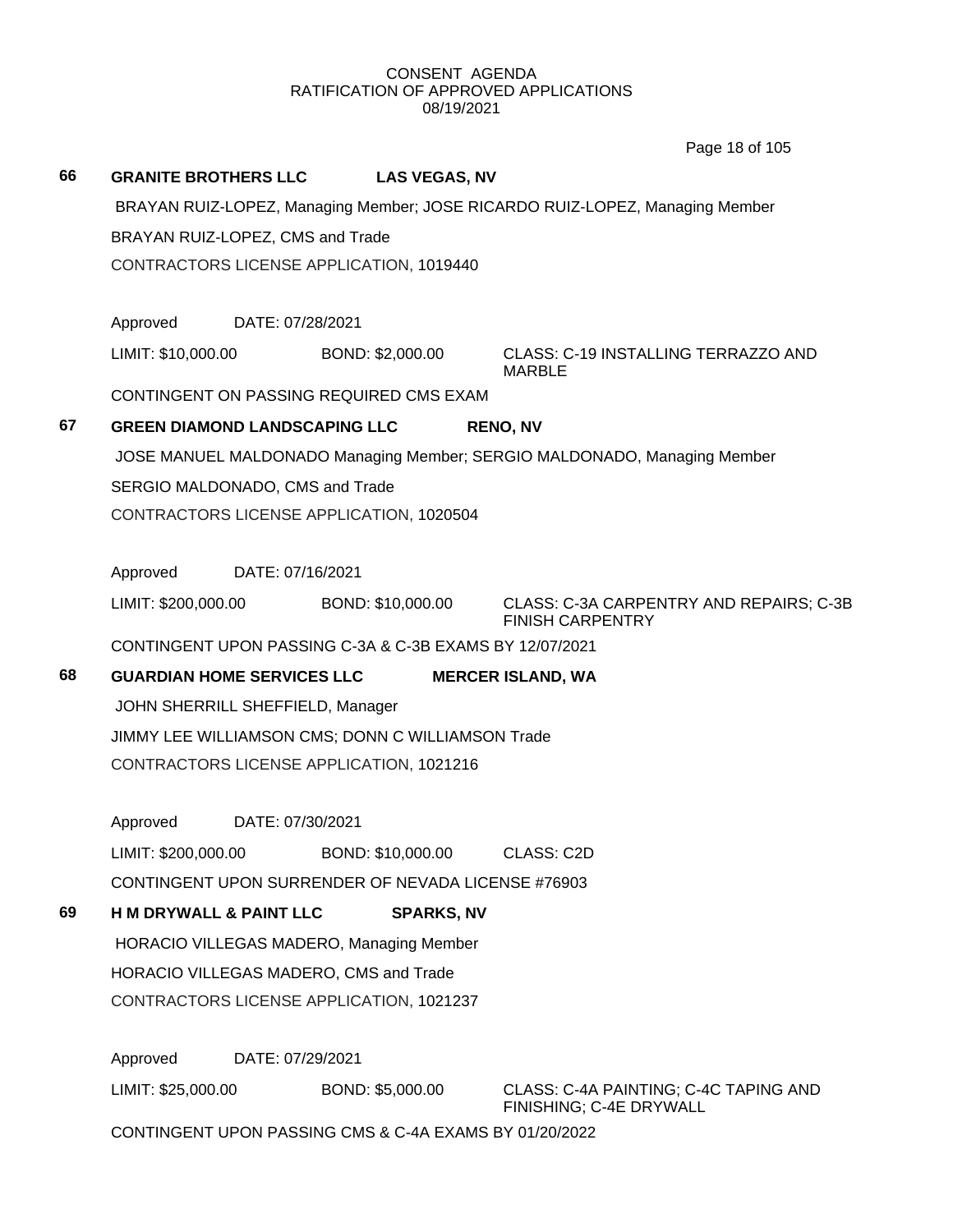Page 19 of 105

# **70 HANGING H COMPANIES LLC BURLINGTON, WA** MASTEC NORTH AMERICA INC Managing Member; ALBERTO IGNACIO DECARDENAS, Other TODD ROY KNAPP, CMS and Trade CONTRACTORS LICENSE APPLICATION, 1019568 Approved DATE: 07/22/2021 LIMIT: Unlimited BOND: \$50,000.00 CLASS: A-19 PIPELINE AND CONDUITS **71 HIGH SIERRA BLASTING LLC DEFUNIAK SPRINGS, FL** HSB HIGH SIERRA BLASTING INC Manager; GERALD PRESTON HACKLER, Managing Member GERALD PRESTON HACKLER, CMS and Trade CONTRACTORS LICENSE APPLICATION, 1020322 Approved DATE: 07/27/2021 LIMIT: \$245,000.00 BOND: \$15,000.00 CLASS: A-GENERAL ENGINEERING **72 HIGH SPEED RESTORATION LLC LAS VEGAS, NV** JORGE ALBERTO HERRERA, Manager JORGE ALBERTO HERRERA, CMS and Trade CONTRACTORS LICENSE APPLICATION, 1020877 Approved DATE: 07/23/2021 LIMIT: \$625,000.00 BOND: \$20,000.00 CLASS: B-2 RESIDENTIAL & SMALL COMMERCIAL CONTINGENT ON PASSING TRADE EXAM BY 12/28/2021 **73 HUFF ROOFING LLC ELKO, NV** CODY HUFF, Managing Member CODY HUFF, CMS and Trade CONTRACTORS LICENSE APPLICATION, 1020029 Approved DATE: 08/04/2021

LIMIT: \$25,000.00 BOND: \$5,000.00 CLASS: C-15A ROOFING CONTINGENT ON PASSING THE REQUIRED TRADE EXAM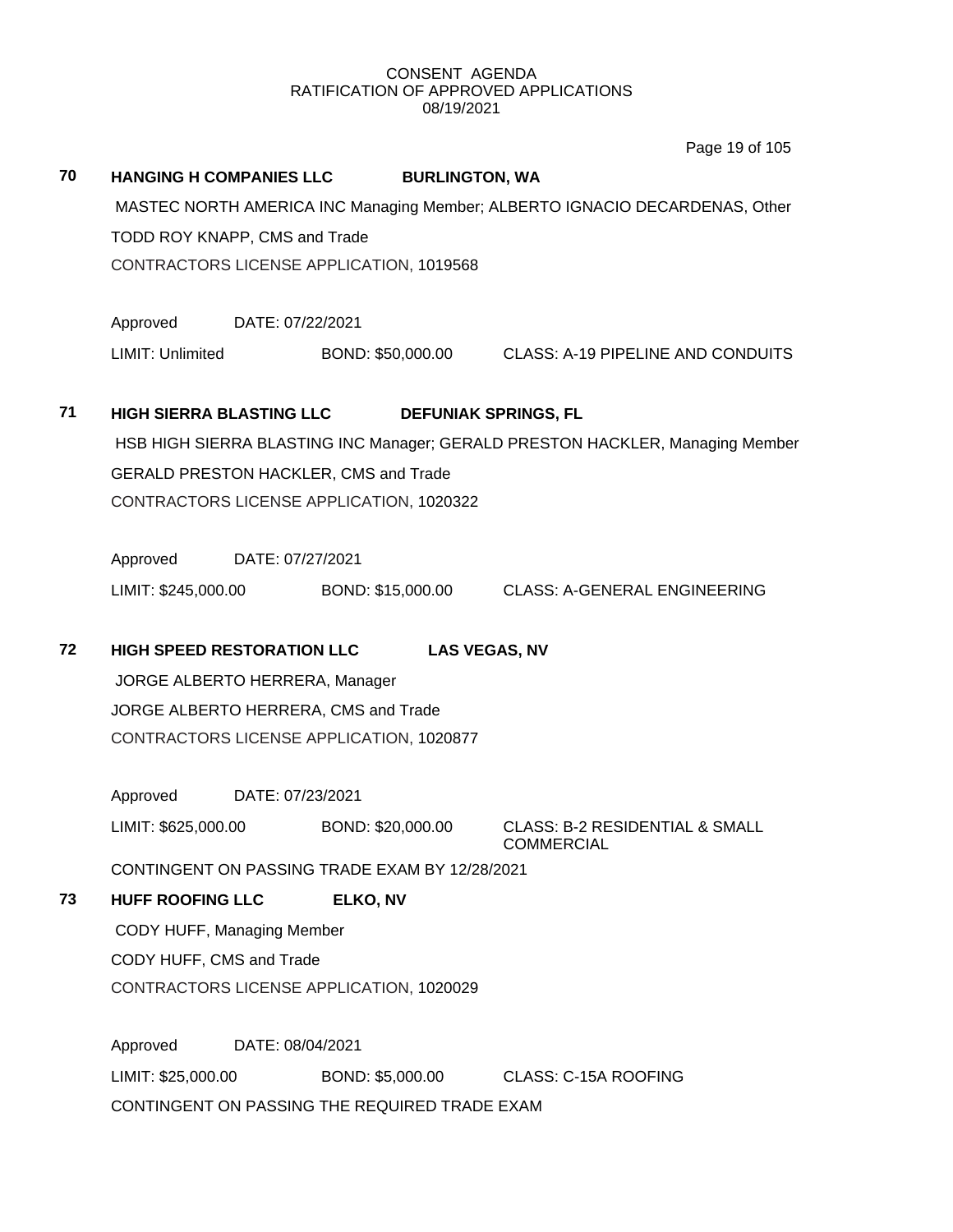Page 20 of 105

#### **74 HUTCH DEVELOPMENT CORP WELLINGTON, NV**

LELAND ANDREW HUTCHINS President; KAREN CHRISTINE HUTCHINS Secretary/Treasurer; TYLER ANDREW HUTCHINS, Vice President

LELAND ANDREW HUTCHINS CMS and Trade

CONTRACTORS LICENSE APPLICATION, 1020662

Approved DATE: 07/16/2021

LIMIT: \$950,000.00 BOND: \$20,000.00 CLASS: C-1 PLUMBING AND HEATING

CONTINGENT UPON PASSING C-1 EXAM BY 12/16/2021

# **75 INCLINE VILLAGE HOME REPAIR AND REMODEL LLC INCLINE VILLAGE, NV** PHILIP DAVID KEMPLER Manager

PHILIP DAVID KEMPLER CMS and Trade

CONTRACTORS LICENSE APPLICATION, 1021054

Tabled DATE: 07/16/2021

LIMIT: \$300,000.00 BOND: \$15,000.00 CLASS: C-2f RESIDENTIAL WIRING RESOLUTION OF OPEN COMPLAINT ON RELATED LICENSE #0041861

**76 INCLINE VILLAGE HOME REPAIR AND REMODEL LLC INCLINE VILLAGE, NV**

PHILIP DAVID KEMPLER Manager

PHILIP DAVID KEMPLER CMS and Trade CONTRACTORS LICENSE APPLICATION, 1021059

Tabled DATE: 07/16/2021

LIMIT: \$0.00 BOND: \$0.00 CLASS: C-1D PLUMBING

RESOLUTION OF OPEN COMPLAINT ON RELATED LICENSE #0041861

# **77 INLAND EMPIRE FLOOR COVERING RENO, NV**

DARREN GALEN RUSSELL President

DARREN GALEN RUSSELL CMS and Trade

CONTRACTORS LICENSE APPLICATION, 1018007

Approved DATE: 07/15/2021 LIMIT: \$10,000.00 BOND: \$2,000.00 CLASS: C16 CONTINGENT UPON RECEIPT OF NEVADA BUSINESS ID AND FICTITIOUS NAME CERTIFICATE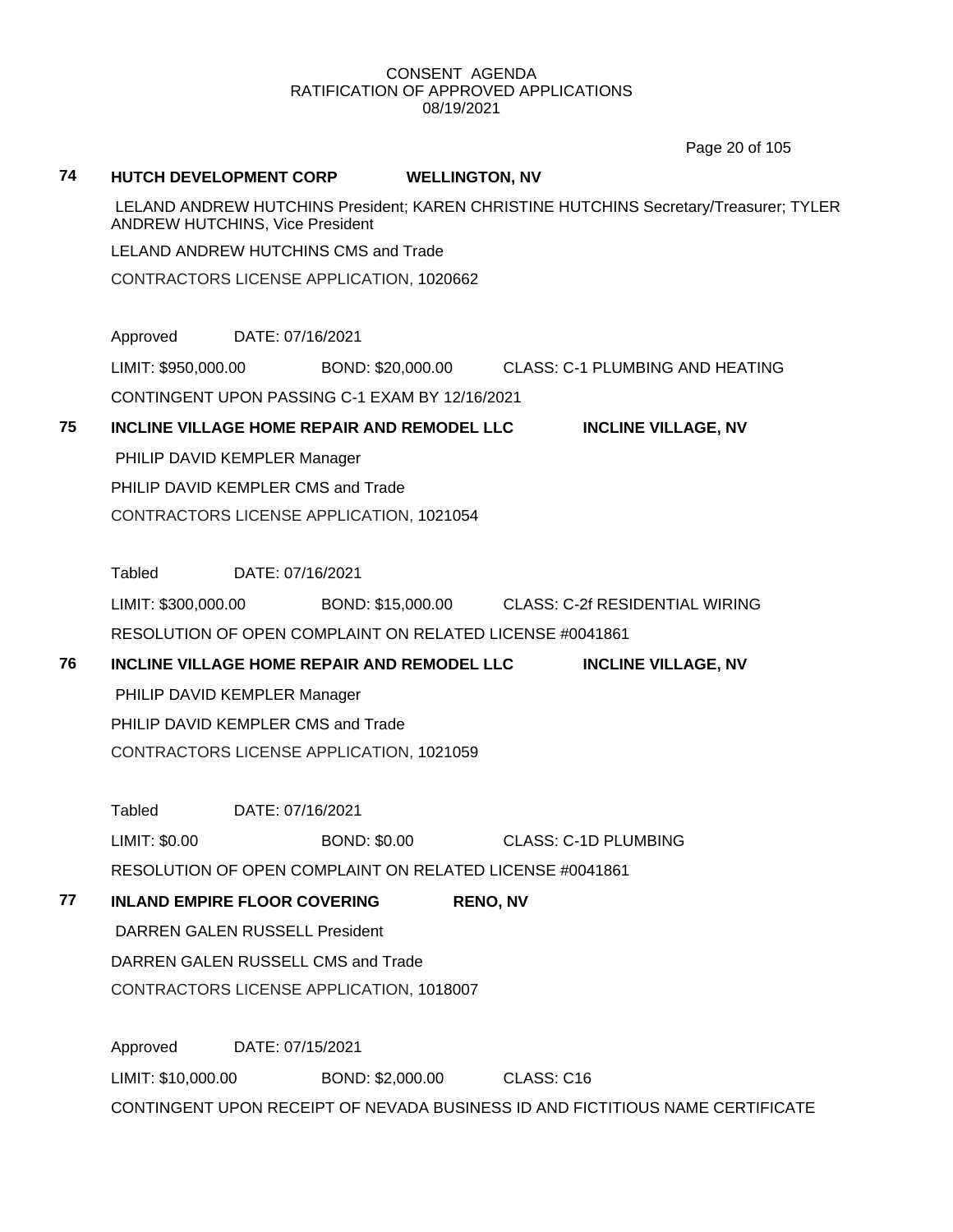Page 21 of 105

| 78 | <b>INLAND EMPIRE FLOOR COVERING</b>      |                                          |                                            | <b>RENO, NV</b>                                                                   |  |  |  |
|----|------------------------------------------|------------------------------------------|--------------------------------------------|-----------------------------------------------------------------------------------|--|--|--|
|    | DARREN GALEN RUSSELL President           |                                          |                                            |                                                                                   |  |  |  |
|    | DARREN GALEN RUSSELL CMS and Trade       |                                          |                                            |                                                                                   |  |  |  |
|    | CONTRACTORS LICENSE APPLICATION, 1018008 |                                          |                                            |                                                                                   |  |  |  |
|    | Approved DATE: 07/15/2021                |                                          |                                            |                                                                                   |  |  |  |
|    | LIMIT: \$10,000.00                       |                                          |                                            | BOND: \$2,000.00 CLASS: C20                                                       |  |  |  |
|    |                                          |                                          |                                            | CONTINGENT UPON RECEIPT OF NEVADA BUSINESS ID AND FICTITIOUS NAME CERTIFICATE     |  |  |  |
| 79 |                                          |                                          | <b>JF C LANDSCAPE MAINTENANCE LLC</b>      | <b>LAS VEGAS, NV</b>                                                              |  |  |  |
|    | JUAN FERNANDO CAMARENA, Manager          |                                          |                                            |                                                                                   |  |  |  |
|    |                                          |                                          |                                            | JUAN FERNANDO CAMARENA, Trade; ANGELA FERNANDA CAMARENA, CMS                      |  |  |  |
|    |                                          |                                          | CONTRACTORS LICENSE APPLICATION, 1020519   |                                                                                   |  |  |  |
|    |                                          |                                          |                                            |                                                                                   |  |  |  |
|    | Approved DATE: 07/27/2021                |                                          |                                            |                                                                                   |  |  |  |
|    | LIMIT: \$10,000.00                       |                                          |                                            | BOND: \$2,000.00 CLASS: C-10                                                      |  |  |  |
|    |                                          |                                          | CONTINGENT UPON PASSING EXAMS BY 12/8/2021 |                                                                                   |  |  |  |
| 80 | <b>J L A CONSTRUCTION LLC</b>            |                                          | <b>LAS VEGAS, NV</b>                       |                                                                                   |  |  |  |
|    |                                          |                                          |                                            | BLANCA SUSANA TINOCO, Managing Member; JOSE LUIS AMEZCUA-ALVAREZ, Managing Member |  |  |  |
|    |                                          | JOSE LUIS AMEZCUA-ALVAREZ, CMS and Trade |                                            |                                                                                   |  |  |  |
|    | CONTRACTORS LICENSE APPLICATION, 1019409 |                                          |                                            |                                                                                   |  |  |  |
|    | Approved DATE: 07/27/2021                |                                          |                                            |                                                                                   |  |  |  |
|    | LIMIT: \$45,000.00                       |                                          |                                            | BOND: \$5,000.00 CLASS: C-5 CONCRETE CONTRACTING                                  |  |  |  |
| 81 | <b>J L DIGITAL LLC</b>                   |                                          | <b>RENO, NV</b>                            |                                                                                   |  |  |  |
|    |                                          |                                          |                                            | AARON THOMAS LANDRETH Manager; JASON KYLE JOHNSON, Manager                        |  |  |  |
|    |                                          |                                          | AARON THOMAS LANDRETH CMS and Trade        |                                                                                   |  |  |  |
|    |                                          |                                          | CONTRACTORS LICENSE APPLICATION, 1020604   |                                                                                   |  |  |  |
|    |                                          |                                          |                                            |                                                                                   |  |  |  |
|    | Approved                                 | DATE: 07/16/2021                         |                                            |                                                                                   |  |  |  |

LIMIT: \$245,000.00 BOND: \$15,000.00 CLASS: C-2D LOW VOLTAGE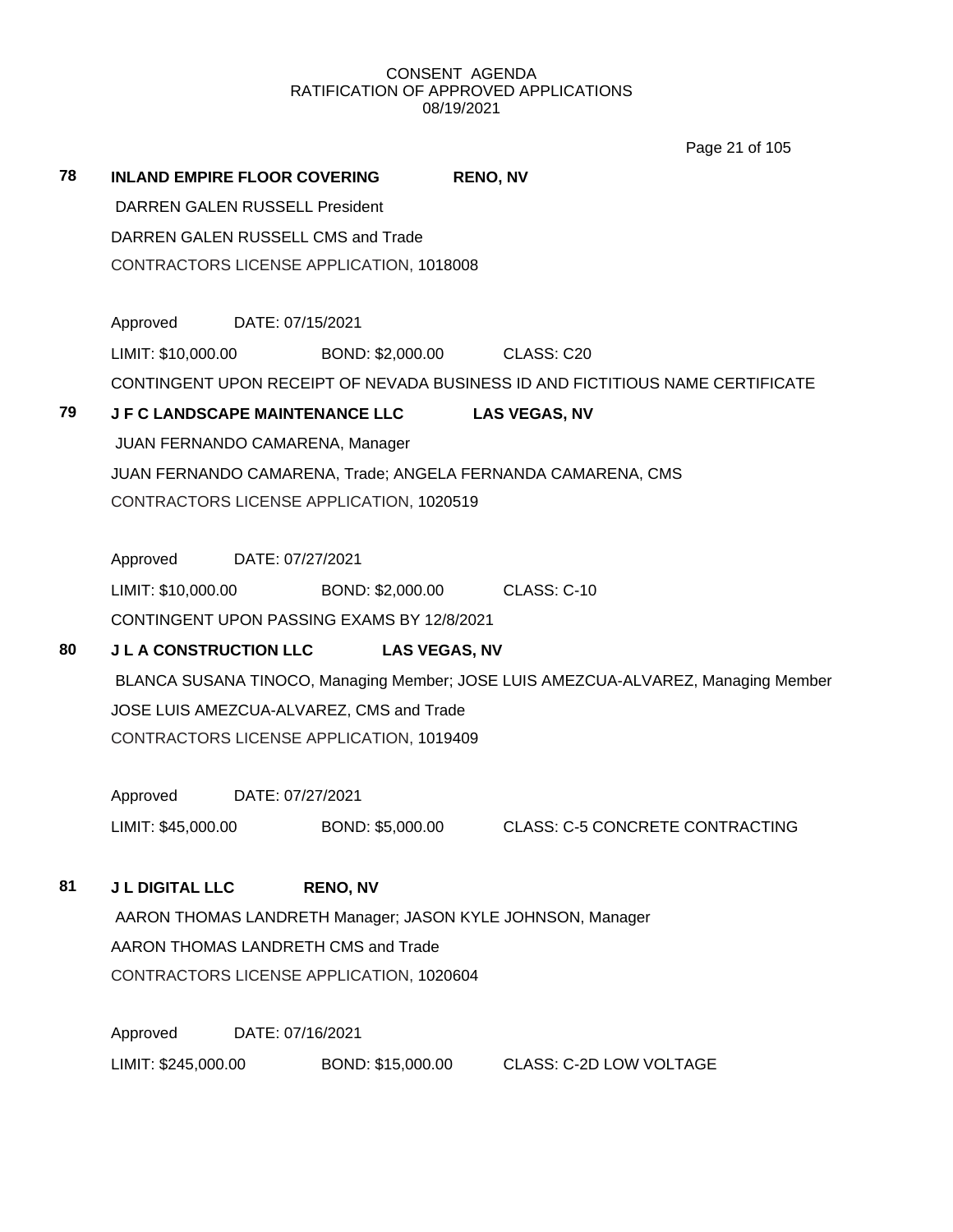Page 22 of 105

# **82 JAMES FRANKLIN THOMSON JR LAS VEGAS, NV** AMERICAN SOUTHWEST ELECTRIC; JAMES FRANKLIN THOMSON, JR Owner JAMES FRANKLIN THOMSON, JR CMS and Trade CONTRACTORS LICENSE APPLICATION, 1020456

Approved DATE: 07/26/2021 LIMIT: \$5,000,000.00 BOND: \$50,000.00 CLASS: C-14 C

### **83 JOHN J SOUZA CAMERON PARK, CA**

SOUZAS CUSTOM HOMES; JOHN JOSEPH SOUZA, III Owner JOHN JOSEPH SOUZA, III CMS and Trade CONTRACTORS LICENSE APPLICATION, 1020266

Approved DATE: 07/22/2021 LIMIT: \$50,000.00 BOND: \$5,000.00 CLASS: A CONTINGENT UPON PASSING CMS EXAM BY 11/24/2021

# **84 JOHN PAUL GROTHE CHINO, CA**

JOHN GROTHE CONSTRUCTION; JOHN PAUL GROTHE Owner JOHN PAUL GROTHE CMS and Trade CONTRACTORS LICENSE APPLICATION, 1019105

Approved DATE: 07/20/2021

LIMIT: \$1,000,000.00 BOND: \$30,000.00 CLASS: B2-RESIDENTIAL AND SMALL

COMMERCIAL

# **85 JON K TAKATA CORPORATION HAYWARD, CA**

RESTORATION MANAGEMENT COMPANY; JON KAZUTO TAKATA, President; DAVID ALAN GLOVER, Vice President

BLAKE KAZUTO TAKATA, CMS and Trade

CONTRACTORS LICENSE APPLICATION, 1021055

Approved DATE: 07/27/2021 LIMIT: Unlimited BOND: \$50,000.00 CLASS: C-31 WRECKING CONTINGENT UPON PASSING CMS EXAM BY 01/08/2022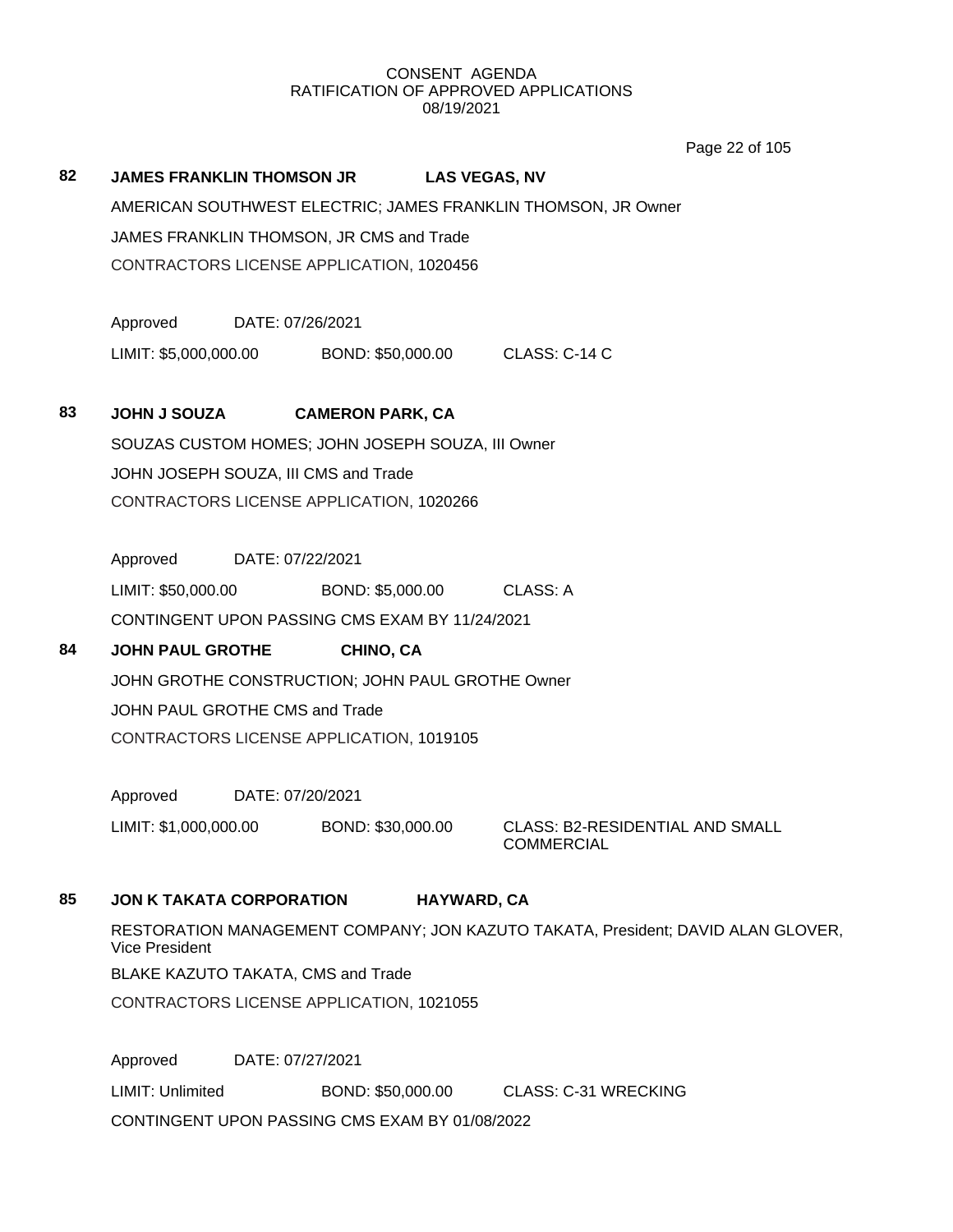Page 23 of 105

| 86 | <b>K C IRONWORKS LLC</b>              |                  | <b>LAS VEGAS, NV</b>                        |                                                                                |
|----|---------------------------------------|------------------|---------------------------------------------|--------------------------------------------------------------------------------|
|    |                                       |                  | CRISPIN CERA-VALDEZ, Managing Member        |                                                                                |
|    | CRISPIN CERA-VALDEZ, CMS and Trade    |                  |                                             |                                                                                |
|    |                                       |                  | CONTRACTORS LICENSE APPLICATION, 1020126    |                                                                                |
|    |                                       |                  |                                             |                                                                                |
|    | Approved                              | DATE: 07/21/2021 |                                             |                                                                                |
|    | LIMIT: \$10,000.00                    |                  |                                             | BOND: \$2,000.00 CLASS: C-14C ORNAMENTAL METAL                                 |
|    |                                       |                  | CONTINGENT ON PASSING REQUIRED CMS EXAM     |                                                                                |
| 87 | <b>K PRO PAINTING LLC</b>             |                  | <b>RENO, NV</b>                             |                                                                                |
|    |                                       |                  |                                             | KEVIN BRANDON CANALES, Manager; IRAM CEASR CANALES-TRUJILLO, Manager           |
|    |                                       |                  |                                             | KEVIN BRANDON CANALES, CMS; IRAM CEASR CANALES-TRUJILLO, Trade                 |
|    |                                       |                  | CONTRACTORS LICENSE APPLICATION, 1020905    |                                                                                |
|    | Approved                              | DATE: 07/29/2021 |                                             |                                                                                |
|    | LIMIT: \$10,000.00                    |                  | BOND: \$2,000.00 CLASS: C4A                 |                                                                                |
|    |                                       |                  | CONTINGENT UPON PASSING EXAMS BY 12/29/2021 |                                                                                |
|    |                                       |                  |                                             |                                                                                |
| 88 | <b>K R ELECTRIC LLC</b>               |                  | <b>INCLINE VILLAGE, NV</b>                  |                                                                                |
|    | KEITH PAUL RUDD, Managing Member      |                  |                                             |                                                                                |
|    | KEITH PAUL RUDD, CMS and Trade        |                  |                                             |                                                                                |
|    |                                       |                  | CONTRACTORS LICENSE APPLICATION, 1020253    |                                                                                |
|    |                                       |                  |                                             |                                                                                |
|    | Approved                              | DATE: 07/16/2021 |                                             |                                                                                |
|    | LIMIT: \$10,000.00                    |                  |                                             | BOND: \$2,000.00 CLASS: C2-ELECTRICAL                                          |
|    |                                       |                  | CONTINGENT ON PASSING CMS/TRADE EXAMS       |                                                                                |
| 89 | <b>K S ELECTRIC LLC</b>               |                  | <b>HENDERSON, NV</b>                        |                                                                                |
|    | <b>EVERETT STURM, Managing Member</b> |                  |                                             | DARREN PAUL GILLETT Managing Member; JOSHUA RYAN URIOSTE Managing Member; KURT |
|    | KURT EVERETT STURM, CMS and Trade     |                  |                                             |                                                                                |
|    |                                       |                  | CONTRACTORS LICENSE APPLICATION, 1020670    |                                                                                |
|    |                                       |                  |                                             |                                                                                |
|    | Approved<br>LIMIT: \$10,000.00        | DATE: 08/02/2021 | BOND: \$2,000.00                            | <b>CLASS: C-2 ELECTRICAL</b>                                                   |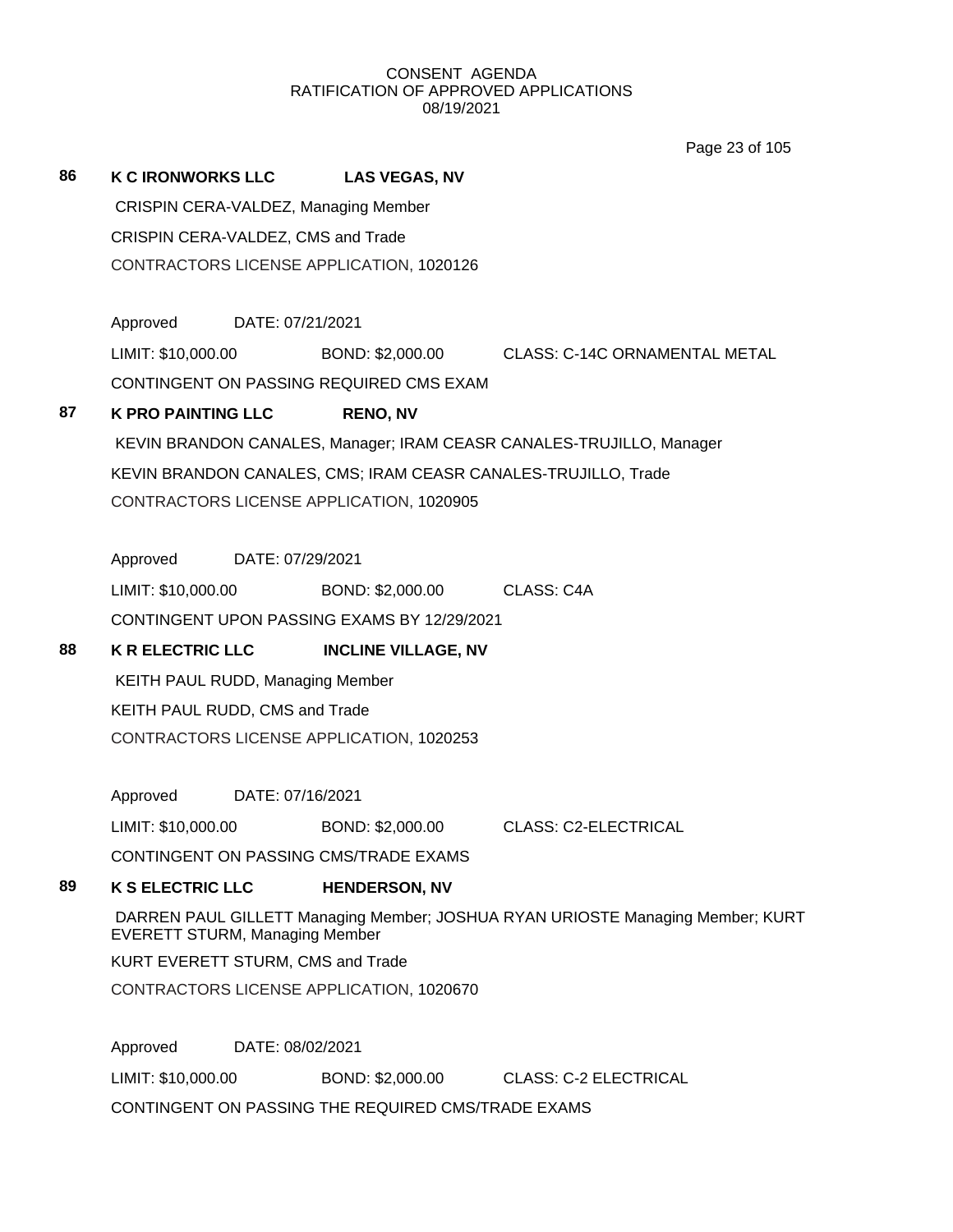Page 24 of 105

**90 L V EXPERTS LLC LAS VEGAS, NV**

NINA MATIS, Manager

MAXIM MATIS, CMS and Trade CONTRACTORS LICENSE APPLICATION, 1020155

Approved DATE: 07/20/2021

LIMIT: \$5,000.00 BOND: \$1,000.00 CLASS: C-1D

CONTINGENT ON PASSING CMS/TRADE EXAMS BY NOV 14, 2021

# **91 LANDSCAPE & TREE COMPANY INC LOOMIS, CA**

L T C CONSTRUCTION; CHRIS BRUCE HUPPE, President; JOEL VINCENT HUPPE, Treasurer CHRIS BRUCE HUPPE, CMS and Trade CONTRACTORS LICENSE APPLICATION, 1021235

Approved DATE: 08/04/2021 LIMIT: \$3,300,000.00 BOND: \$30,000.00 CLASS: A

CONTINGENT UPON PASSING TRADE EXAM BY 1/20/2022

# **92 LAS VEGAS PRO PAINTER LLC LAS VEGAS, NV**

ERIC JONATHAN CERVANTES-LEMUS, Managing Member ERIC JONATHAN CERVANTES-LEMUS, CMS and Trade CONTRACTORS LICENSE APPLICATION, 1021105

Approved DATE: 07/28/2021

LIMIT: \$10,000.00 BOND: \$2,000.00 CLASS: C-4A PAINTING

CONTINGENT ON PASSING REQUIRED CMS/TRADE EXAMS

# **93 LEGA SERVICES INC MESA, AZ**

FIDEL LEDEZMA, President FIDEL LEDEZMA, CMS and Trade CONTRACTORS LICENSE APPLICATION, 1019742

Approved DATE: 07/27/2021 LIMIT: \$45,000.00 BOND: \$5,000.00 CLASS: C-2 ELECTRICAL CONTINGENT ON PASSING REQUIRED CMS EXAM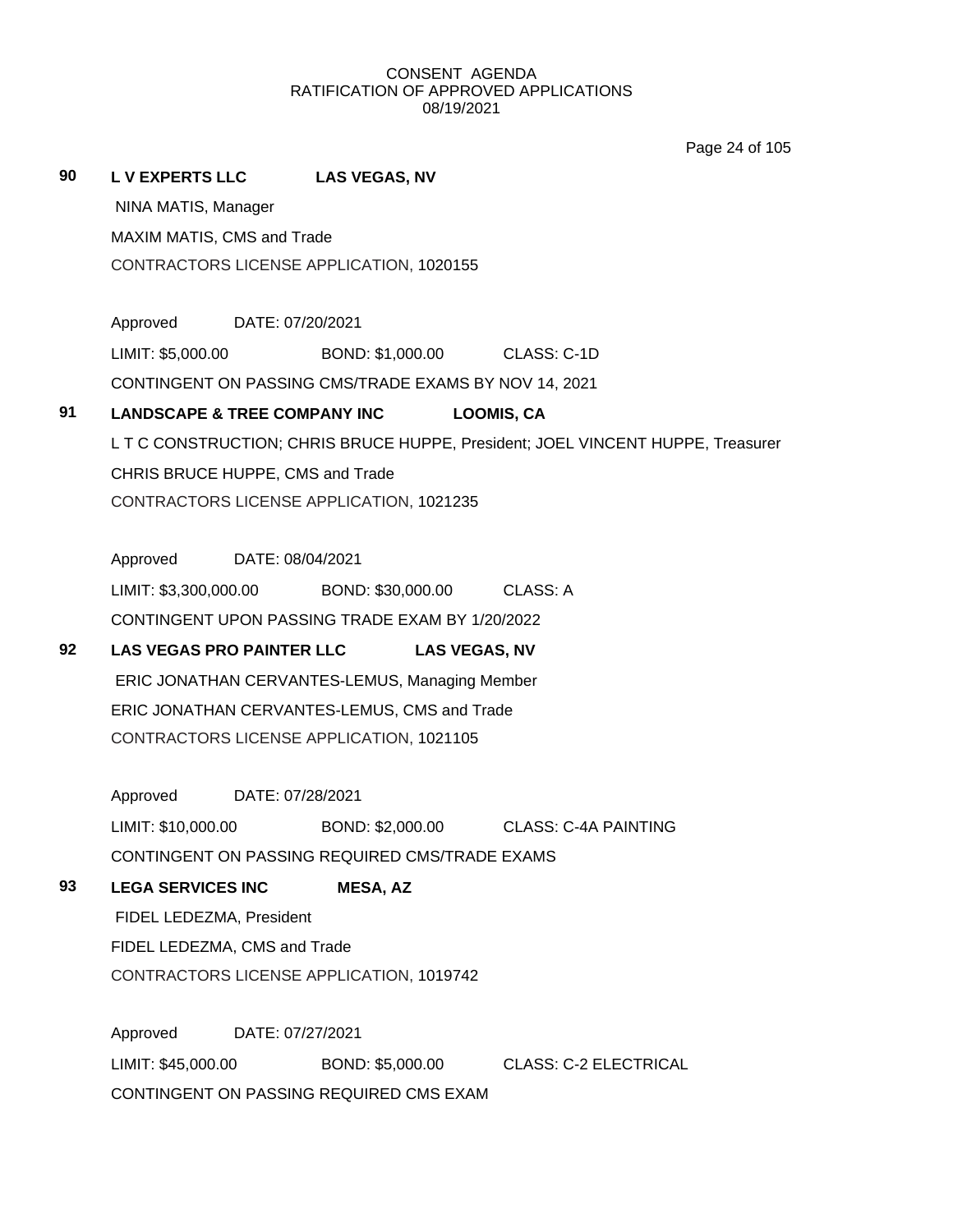Page 25 of 105

#### **94 LEONS CONSTRUCTION LLC BATTLE MOUNTAIN, NV**

JOSE JESUS LEON-QUINTANA Managing Member

JOSE JESUS LEON-QUINTANA CMS and Trade

CONTRACTORS LICENSE APPLICATION, 1019894

Approved DATE: 07/26/2021

LIMIT: \$70,000.00 BOND: \$10,000.00 CLASS: C15A

CONTINGENT UPON PASSING TRADE EXAM BY 10/21/2021 AND SURRENDER OF NEVADA LICENSE NUMBERS 71776, 71894 AND 78083

# **95 LEONS CONSTRUCTION LLC BATTLE MOUNTAIN, NV**

JOSE JESUS LEON-QUINTANA Managing Member

JOSE JESUS LEON-QUINTANA CMS and Trade

CONTRACTORS LICENSE APPLICATION, 1019895

Approved DATE: 07/26/2021

LIMIT: \$70,000.00 BOND: \$10,000.00 CLASS: C3A

CONTINGENT UPON PASSING TRADE EXAM BY 10/21/2021 AND SURRENDER OF NEVADA LICENSE NUMBERS 71776, 71894 AND 78083

# **96 LEONS CONSTRUCTION LLC BATTLE MOUNTAIN, NV**

JOSE JESUS LEON-QUINTANA Managing Member

JOSE JESUS LEON-QUINTANA CMS and Trade

CONTRACTORS LICENSE APPLICATION, 1020947

Approved DATE: 07/23/2021

LIMIT: \$70,000.00 BOND: \$10,000.00 CLASS: C18

CONTINGENT UPON SURRENDER OF NEVADA LICENSE NUMBERS 71776, 71894 AND 78083

# **97 LEONS CONSTRUCTION LLC BATTLE MOUNTAIN, NV**

JOSE JESUS LEON-QUINTANA Managing Member

JOSE JESUS LEON-QUINTANA CMS and Trade

CONTRACTORS LICENSE APPLICATION, 1020948

Approved DATE: 07/23/2021 LIMIT: \$70,000.00 BOND: \$10,000.00 CLASS: C17 CONTINGENT UPON SURRENDER OF NEVADA LICENSE NUMBERS 71776, 71894 AND 78083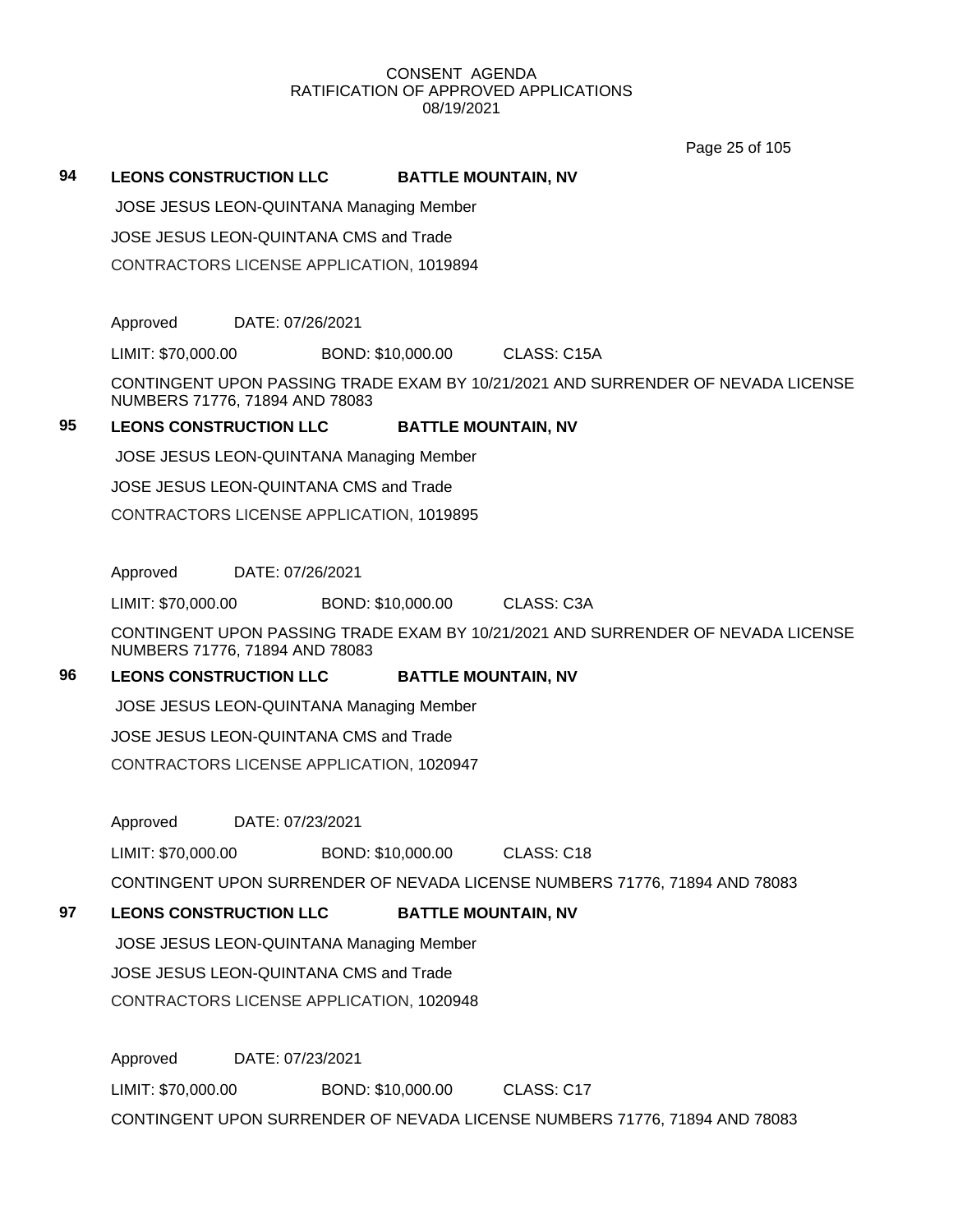Page 26 of 105

| 98  | <b>LEONS CONSTRUCTION LLC</b>                            |                  |                   | <b>BATTLE MOUNTAIN, NV</b>  |                                                                            |  |
|-----|----------------------------------------------------------|------------------|-------------------|-----------------------------|----------------------------------------------------------------------------|--|
|     | JOSE JESUS LEON-QUINTANA Managing Member                 |                  |                   |                             |                                                                            |  |
|     | JOSE JESUS LEON-QUINTANA CMS and Trade                   |                  |                   |                             |                                                                            |  |
|     | CONTRACTORS LICENSE APPLICATION, 1020949                 |                  |                   |                             |                                                                            |  |
|     |                                                          |                  |                   |                             |                                                                            |  |
|     | Approved                                                 | DATE: 07/23/2021 |                   |                             |                                                                            |  |
|     | LIMIT: \$70,000.00                                       |                  |                   | BOND: \$10,000.00 CLASS: C5 |                                                                            |  |
|     |                                                          |                  |                   |                             | CONTINGENT UPON SURRENDER OF NEVADA LICENSE NUMBERS 71776, 71894 AND 78083 |  |
| 99  | <b>LIMITED EDITION GLASS INC</b>                         |                  |                   | <b>TEMECULA, CA</b>         |                                                                            |  |
|     |                                                          |                  |                   |                             | RICHARD BRYAN SCOTT, President; KATHERYN CARTER SCOTT, Secretary           |  |
|     | RICHARD BRYAN SCOTT, CMS and Trade                       |                  |                   |                             |                                                                            |  |
|     | CONTRACTORS LICENSE APPLICATION, 1019667                 |                  |                   |                             |                                                                            |  |
|     | Approved                                                 | DATE: 07/13/2021 |                   |                             |                                                                            |  |
|     | LIMIT: \$10,000.00                                       |                  |                   |                             | BOND: \$2,000.00 CLASS: C-8 GLASS AND GLAZING                              |  |
| 100 |                                                          |                  |                   |                             |                                                                            |  |
|     | <b>LOBO ROOFING INC</b><br><b>IMTIAZ AHMED President</b> |                  | <b>SPARKS, NV</b> |                             |                                                                            |  |
|     | <b>IMTIAZ AHMED CMS and Trade</b>                        |                  |                   |                             |                                                                            |  |
|     | CONTRACTORS LICENSE APPLICATION, 1021244                 |                  |                   |                             |                                                                            |  |
|     |                                                          |                  |                   |                             |                                                                            |  |
|     | Approved                                                 | DATE: 07/27/2021 |                   |                             |                                                                            |  |
|     | LIMIT: \$245,000.00                                      |                  |                   |                             | BOND: \$15,000.00 CLASS: C15A                                              |  |
|     | <b>MUST CHANGE NAME</b>                                  |                  |                   |                             |                                                                            |  |
| 101 | <b>LOVEJOYS BUILD LLC</b>                                |                  |                   | <b>CARSON CITY, NV</b>      |                                                                            |  |
|     | JESSE RYAN LOVEJOY, Managing Member                      |                  |                   |                             |                                                                            |  |
|     | JESSE RYAN LOVEJOY, CMS and Trade                        |                  |                   |                             |                                                                            |  |
|     | CONTRACTORS LICENSE APPLICATION, 1018497                 |                  |                   |                             |                                                                            |  |
|     | Approved                                                 | DATE: 08/09/2021 |                   |                             |                                                                            |  |
|     | LIMIT: \$175,000.00                                      |                  | BOND: \$10,000.00 |                             | CLASS: C3                                                                  |  |
|     | CONTINGENT UPON PASSING TRADE EXAM BY 8/19/2021          |                  |                   |                             |                                                                            |  |
|     |                                                          |                  |                   |                             |                                                                            |  |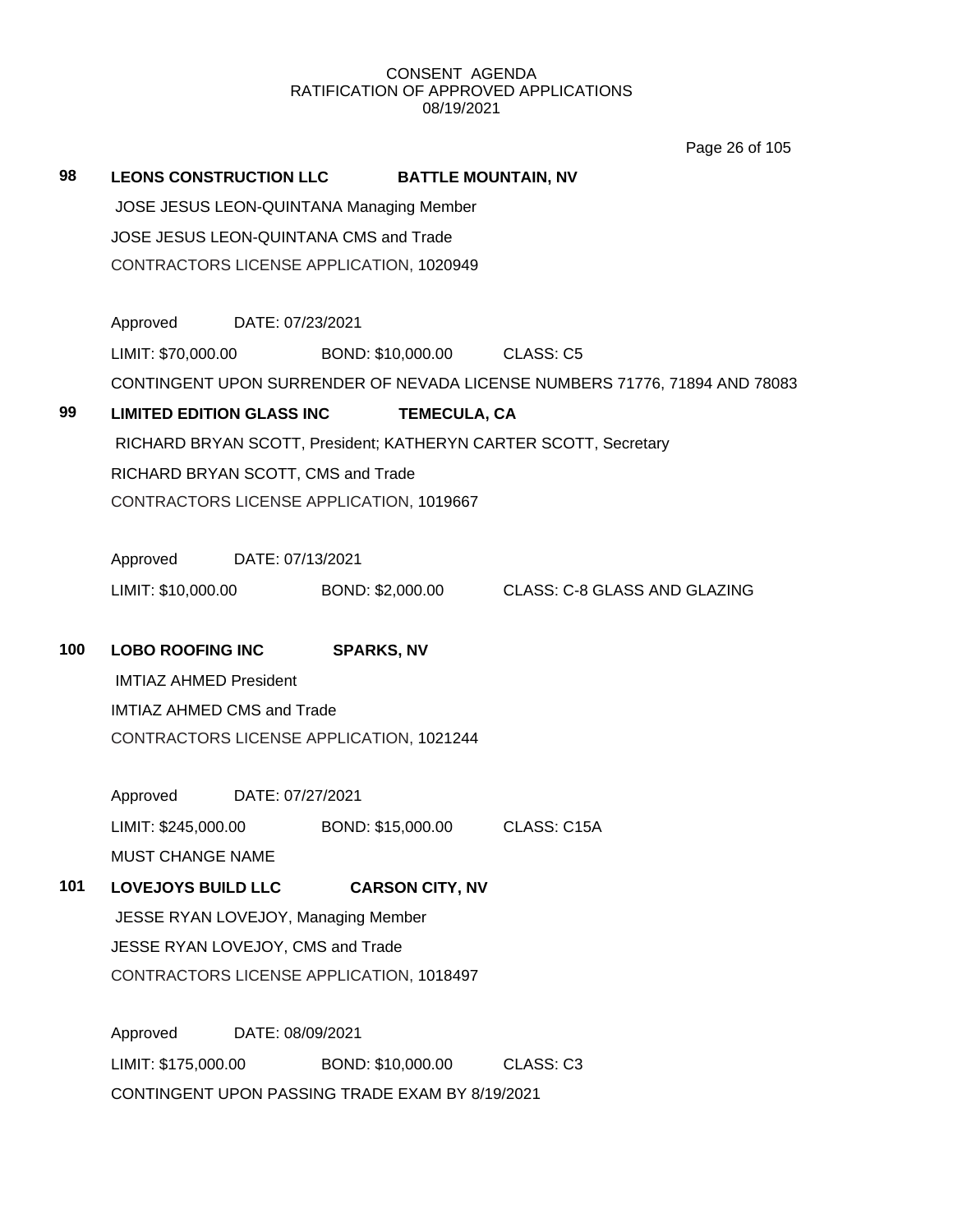|     |                                     |                  |                                                        | Page 27 of 105                                                                       |  |
|-----|-------------------------------------|------------------|--------------------------------------------------------|--------------------------------------------------------------------------------------|--|
| 102 | LUIS OSVALDO PARDINI LOYOLA         |                  |                                                        | <b>FALLON, NV</b>                                                                    |  |
|     |                                     |                  | PARDINI PLASTERING; LUIS OSVALDO PARDINI-LOYOLA, Owner |                                                                                      |  |
|     |                                     |                  | LUIS OSVALDO PARDINI-LOYOLA, CMS and Trade             |                                                                                      |  |
|     |                                     |                  | CONTRACTORS LICENSE APPLICATION, 1020280               |                                                                                      |  |
|     |                                     |                  |                                                        |                                                                                      |  |
|     | Approved                            | DATE: 07/12/2021 |                                                        |                                                                                      |  |
|     | LIMIT: \$10,000.00                  |                  | BOND: \$2,000.00                                       | CLASS: C17                                                                           |  |
|     |                                     |                  | CONTINGENT UPON PASSING EXAMS BY 11/25/2021            |                                                                                      |  |
| 103 |                                     |                  | LV SUPREME PLUMBING SOLUTIONS LLC                      | <b>LAS VEGAS, NV</b>                                                                 |  |
|     |                                     |                  |                                                        | ISRAEL JUAN-SANABRIA, Managing Member; CLAUDIA MUNOZ, Managing Member                |  |
|     | ISRAEL JUAN-SANABRIA, CMS and Trade |                  |                                                        |                                                                                      |  |
|     |                                     |                  | CONTRACTORS LICENSE APPLICATION, 1021234               |                                                                                      |  |
|     |                                     |                  |                                                        |                                                                                      |  |
|     | Approved                            | DATE: 07/29/2021 |                                                        |                                                                                      |  |
|     | LIMIT: \$10,000.00                  |                  | BOND: \$2,000.00                                       | CLASS: C-1 PLUMBING AND HEATING                                                      |  |
|     |                                     |                  | CONTINGENT UPON PASSING C-1 EXAM BY 01/20/2022         |                                                                                      |  |
| 104 | <b>LYDIG CONSTRUCTION</b>           |                  | <b>SPOKANE VALLEY, WA</b>                              |                                                                                      |  |
|     |                                     |                  | Secretary; LARRY JAMES SWARTZ Chief Executive Officer  | JOSEPH ROBERT WILLIAMS, President; ANDREW WALTER JOHNSON, President; MARK DAVID BRAY |  |
|     | BRIAN EDWARD SINGER, CMS and Trade  |                  |                                                        |                                                                                      |  |
|     |                                     |                  | CONTRACTORS LICENSE APPLICATION, 1019756               |                                                                                      |  |
|     |                                     |                  |                                                        |                                                                                      |  |
|     | Approved                            | DATE: 07/16/2021 |                                                        |                                                                                      |  |
|     | LIMIT: Unlimited                    |                  | BOND: \$50,000.00                                      | <b>CLASS: B-GENERAL BUILDING</b>                                                     |  |
|     |                                     |                  | CONTINGENT ON PASSING CMS/TRADE EXAMS                  |                                                                                      |  |
| 105 |                                     |                  | <b>MADERO ENGINEERS &amp; CONSTRUCTORS LLC</b>         | <b>RENO, NV</b>                                                                      |  |
|     | FRANK MADERO, Manager               |                  |                                                        |                                                                                      |  |
|     | FRANK MADERO, CMS and Trade         |                  |                                                        |                                                                                      |  |
|     |                                     |                  | CONTRACTORS LICENSE APPLICATION, 1020729               |                                                                                      |  |
|     | Approved                            | DATE: 07/28/2021 |                                                        |                                                                                      |  |
|     | LIMIT: \$45,000.00                  |                  | BOND: \$5,000.00                                       | <b>CLASS: C-4 PAINTING &amp; DECORATING</b>                                          |  |
|     |                                     |                  |                                                        | CONTINGENT ON PASSING CMS/TRADE EXAMS BY DECEMBER 18, 2021                           |  |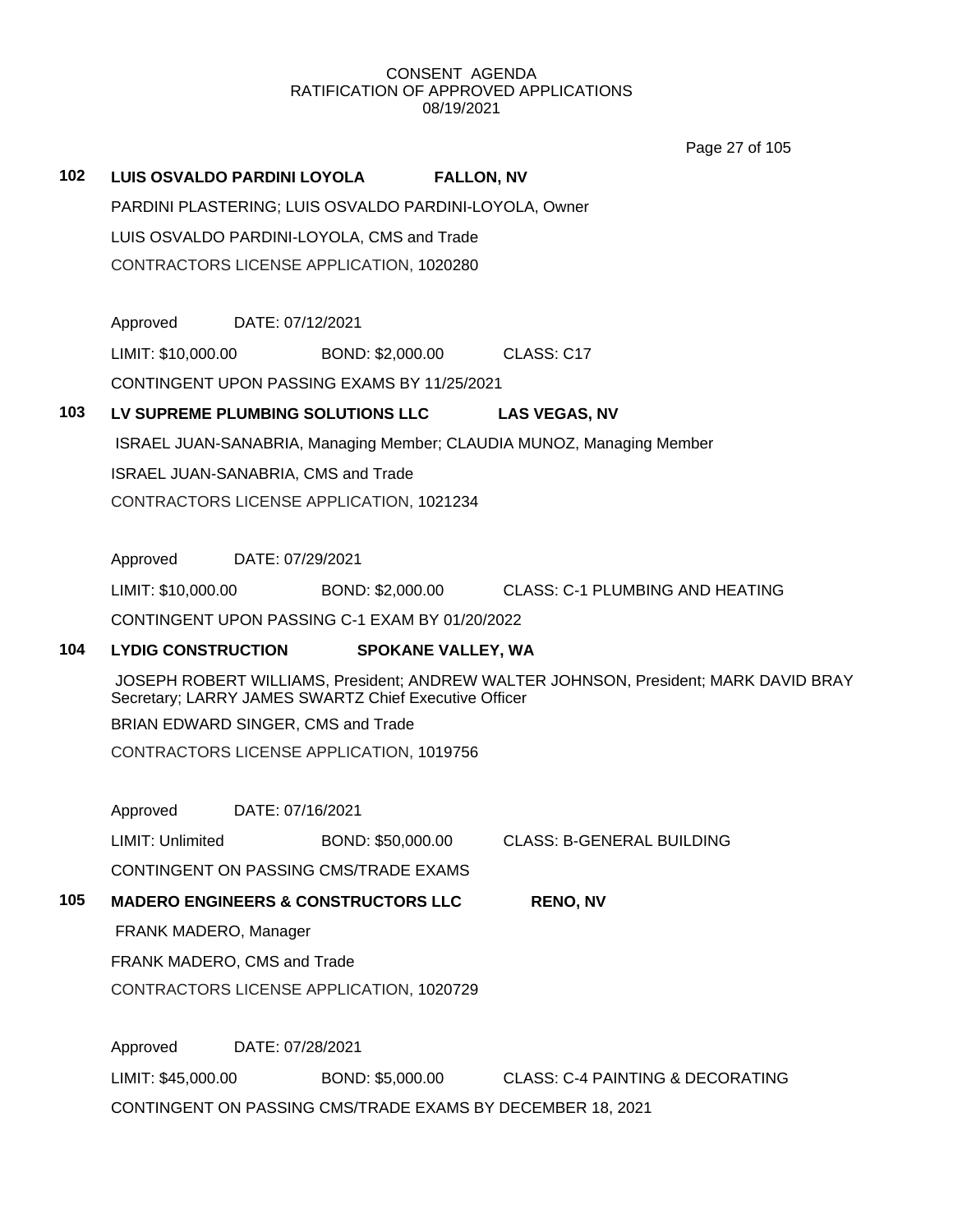Page 28 of 105

| 106 | <b>MALACHI RIDDLE</b>          | <b>RENO, NV</b>                                                |                                                                                   |  |  |  |  |  |
|-----|--------------------------------|----------------------------------------------------------------|-----------------------------------------------------------------------------------|--|--|--|--|--|
|     |                                | MELD CRAFT COMPANY; MALACHI DAVID RIDDLE, Owner                |                                                                                   |  |  |  |  |  |
|     |                                | MALACHI DAVID RIDDLE, CMS and Trade                            |                                                                                   |  |  |  |  |  |
|     |                                | CONTRACTORS LICENSE APPLICATION, 1020370                       |                                                                                   |  |  |  |  |  |
|     | Approved                       | DATE: 07/16/2021                                               |                                                                                   |  |  |  |  |  |
|     | LIMIT: \$10,000.00             | BOND: \$2,000.00                                               | CLASS: C3B                                                                        |  |  |  |  |  |
|     |                                |                                                                |                                                                                   |  |  |  |  |  |
| 107 |                                | MAP GENERAL MECHANICAL CONTRACTORS, INC.                       | <b>SANFORD, MI</b>                                                                |  |  |  |  |  |
|     |                                | ROGER REID GRIFFIN, President; KURT MICHAEL SWENSON, Secretary |                                                                                   |  |  |  |  |  |
|     |                                | ROGER REID GRIFFIN, CMS and Trade                              |                                                                                   |  |  |  |  |  |
|     |                                | CONTRACTORS LICENSE APPLICATION, 1019633                       |                                                                                   |  |  |  |  |  |
|     | Approved                       | DATE: 07/16/2021                                               |                                                                                   |  |  |  |  |  |
|     |                                |                                                                | LIMIT: \$2,900,000.00 BOND: \$30,000.00 CLASS: A-20 INDUSTRIAL PIPING             |  |  |  |  |  |
|     |                                | CONTINGENT UPON PASSING CMS & A-20 EXAMS BY 10/20/2021         |                                                                                   |  |  |  |  |  |
| 108 | <b>MARK BARNES</b>             | <b>RENO, NV</b>                                                |                                                                                   |  |  |  |  |  |
|     |                                | MARK BARNES CONSTRUCTION; MARK LARS BARNES, Owner              |                                                                                   |  |  |  |  |  |
|     |                                | MARK LARS BARNES, CMS and Trade                                |                                                                                   |  |  |  |  |  |
|     |                                | CONTRACTORS LICENSE APPLICATION, 1019336                       |                                                                                   |  |  |  |  |  |
|     | Approved                       | DATE: 07/21/2021                                               |                                                                                   |  |  |  |  |  |
|     | LIMIT: \$1,000,000.00          | BOND: \$30,000.00                                              | <b>CLASS: B</b>                                                                   |  |  |  |  |  |
| 109 | <b>MASTER DRILLING USA LLC</b> | <b>LEAGUE CITY, TX</b>                                         |                                                                                   |  |  |  |  |  |
|     |                                |                                                                | GARETH ROBERT SHEPPARD, Manager; ROBERT C SCHUMM, Manager; NANCY VELA ALVARADO,   |  |  |  |  |  |
|     | Manager                        |                                                                |                                                                                   |  |  |  |  |  |
|     |                                | ROBERT C SCHUMM, CMS and Trade                                 |                                                                                   |  |  |  |  |  |
|     |                                | CONTRACTORS LICENSE APPLICATION, 1018611                       |                                                                                   |  |  |  |  |  |
|     | Approved                       | DATE: 08/02/2021                                               |                                                                                   |  |  |  |  |  |
|     | LIMIT: Unlimited               | BOND: \$50,000.00                                              | CLASS: C23-DRILLING WELLS AND INSTALLING<br>PUMPS, PRESSURE TANKS & STORAGE TANKS |  |  |  |  |  |
|     |                                | CONTINGENT ON PASSING CMS/TRADE EXAMS                          |                                                                                   |  |  |  |  |  |
|     |                                |                                                                |                                                                                   |  |  |  |  |  |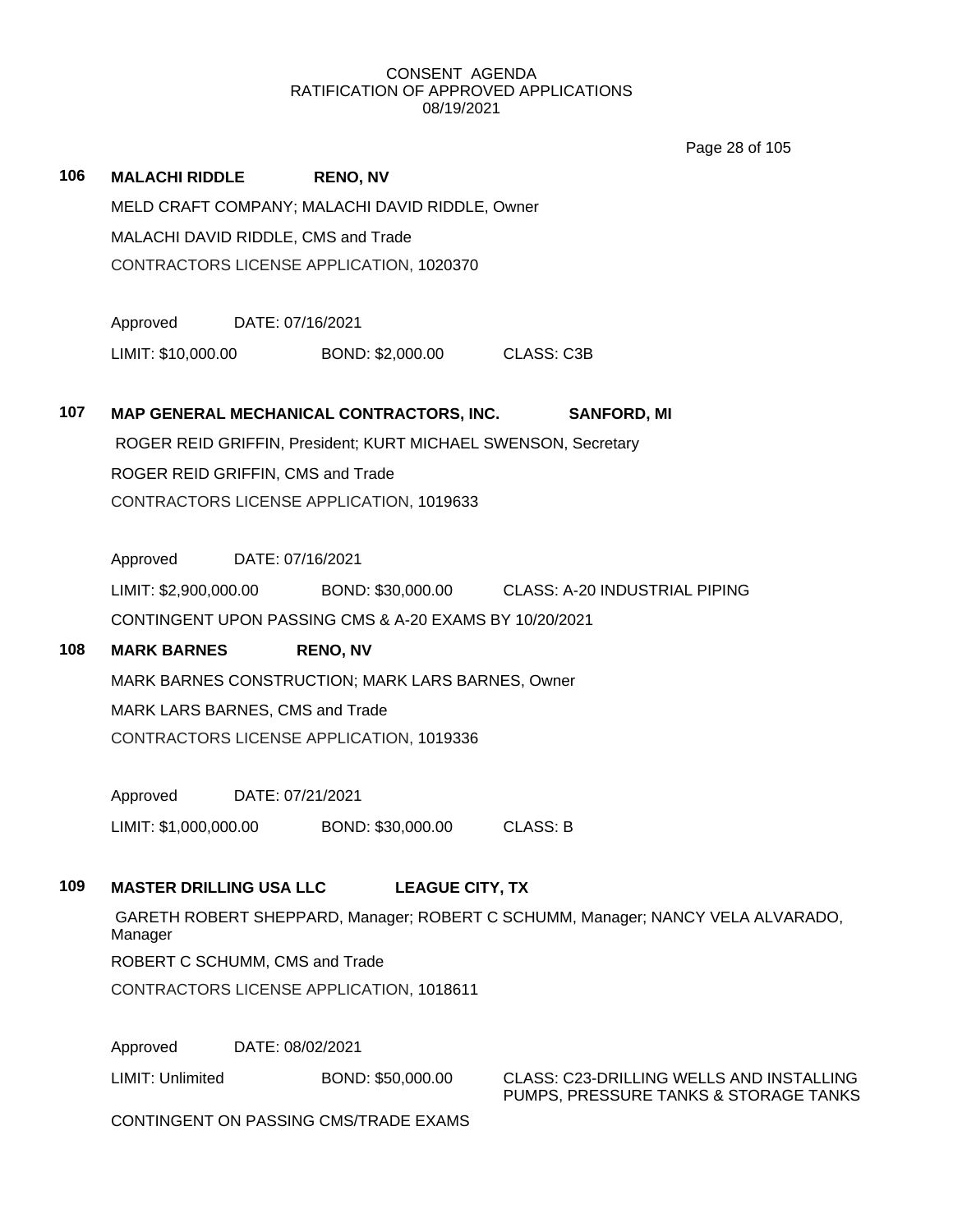Page 29 of 105

| 110 | <b>MELENDREZ TILE &amp; STONE LLC</b>    |                                          |                                               | <b>SUN VALLEY, NV</b> |                                                        |  |  |  |
|-----|------------------------------------------|------------------------------------------|-----------------------------------------------|-----------------------|--------------------------------------------------------|--|--|--|
|     | AGUSTIN MELENDREZ-ANGUIANO Manager       |                                          |                                               |                       |                                                        |  |  |  |
|     | AGUSTIN MELENDREZ-ANGUIANO CMS and Trade |                                          |                                               |                       |                                                        |  |  |  |
|     |                                          | CONTRACTORS LICENSE APPLICATION, 1021023 |                                               |                       |                                                        |  |  |  |
|     | Approved                                 | DATE: 07/30/2021                         |                                               |                       |                                                        |  |  |  |
|     | LIMIT: \$10,000.00                       |                                          | BOND: \$2,000.00                              |                       | CLASS: C3B LIMITED TO HARDWOOD FLOORING<br><b>ONLY</b> |  |  |  |
| 111 | <b>MELENDREZ TILE &amp; STONE LLC</b>    |                                          |                                               | <b>SUN VALLEY, NV</b> |                                                        |  |  |  |
|     |                                          |                                          | AGUSTIN MELENDREZ-ANGUIANO Manager            |                       |                                                        |  |  |  |
|     | AGUSTIN MELENDREZ-ANGUIANO CMS and Trade |                                          |                                               |                       |                                                        |  |  |  |
|     | CONTRACTORS LICENSE APPLICATION, 1021024 |                                          |                                               |                       |                                                        |  |  |  |
|     |                                          |                                          |                                               |                       |                                                        |  |  |  |
|     | Approved                                 | DATE: 07/30/2021                         |                                               |                       |                                                        |  |  |  |
|     | LIMIT: \$10,000.00                       |                                          | BOND: \$2,000.00                              |                       | CLASS: C16A                                            |  |  |  |
| 112 | <b>MILE HIGH EXCAVATING LLC</b>          |                                          |                                               | <b>RENO, NV</b>       |                                                        |  |  |  |
|     |                                          |                                          | <b>BRUCE MACDONALD CRAIK, Managing Member</b> |                       |                                                        |  |  |  |
|     | BRUCE MACDONALD CRAIK, CMS and Trade     |                                          |                                               |                       |                                                        |  |  |  |
|     | CONTRACTORS LICENSE APPLICATION, 1021154 |                                          |                                               |                       |                                                        |  |  |  |
|     | Approved                                 | DATE: 07/27/2021                         |                                               |                       |                                                        |  |  |  |
|     | LIMIT: \$245,000.00                      |                                          | BOND: \$15,000.00                             |                       | <b>CLASS: B- GENERAL BUILDING</b>                      |  |  |  |
| 113 | <b>MILE HIGH EXCAVATING LLC</b>          |                                          |                                               | <b>RENO, NV</b>       |                                                        |  |  |  |
|     |                                          |                                          | <b>BRUCE MACDONALD CRAIK, Managing Member</b> |                       |                                                        |  |  |  |
|     | BRUCE MACDONALD CRAIK, CMS and Trade     |                                          |                                               |                       |                                                        |  |  |  |
|     | CONTRACTORS LICENSE APPLICATION, 1021226 |                                          |                                               |                       |                                                        |  |  |  |
|     | Approved                                 | DATE: 07/27/2021                         |                                               |                       |                                                        |  |  |  |
|     | LIMIT: \$245,000.00                      |                                          | BOND: \$15,000.00                             |                       | CLASS: A-5 DIAMOND AND CORE DRILLING; A-9              |  |  |  |

PIERS AND FOUDATIONS; A-12 EXCAVATING, GRADING, TRENCHING AND SURFACING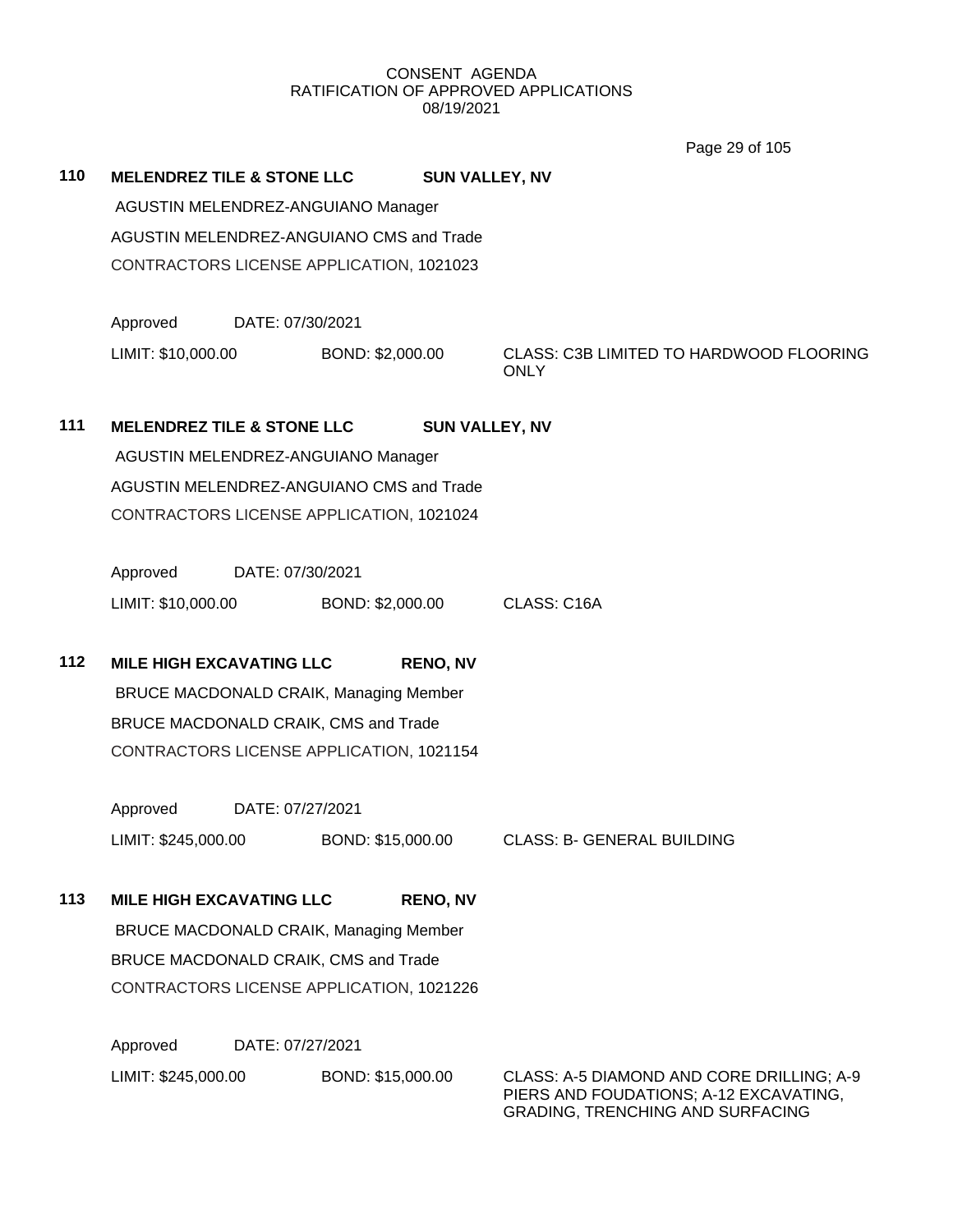**114 MUELLER CUSTOM CABINETRY OF NEVADA INC LAS VEGAS, NV** MARTIN PETER MUELLER President MARTIN PETER MUELLER CMS and Trade CONTRACTORS LICENSE APPLICATION, 1019280 Approved DATE: 07/22/2021 LIMIT: \$250,000.00 BOND: \$15,000.00 CLASS: C8-GLASS AND GLAZING **115 MUELLER CUSTOM CABINETRY OF NEVADA INC LAS VEGAS, NV** MARTIN PETER MUELLER President MARTIN PETER MUELLER CMS and Trade CONTRACTORS LICENSE APPLICATION, 1019281 Approved DATE: 07/22/2021 LIMIT: \$250,000.00 BOND: \$15,000.00 CLASS: C14C-ORNAMENTAL METAL **116 MULTI COMM INC SAN DIEGO, CA** RICHARD GRAY LOUGHRIDGE, President RICHARD GRAY LOUGHRIDGE, CMS and Trade CONTRACTORS LICENSE APPLICATION, 1020047 Approved DATE: 07/16/2021 LIMIT: \$10,000.00 BOND: \$2,000.00 CLASS: C2D-LOW VOLTAGE CONTINGENT ON PASSING CMS/TRADE EXAMS **117 N A K CONSTRUCTION SERVICES LLC PENDERGRASS, GA** ISTVAN HAMZA, Member; BRANDI HOLLIS HESTER, Manager JOSEPH THOMAS ZEIMET, CMS and Trade CONTRACTORS LICENSE APPLICATION, 1017517 Approved DATE: 07/29/2021 LIMIT: \$1,000,000.00 BOND: \$30,000.00 CLASS: A14 Page 30 of 105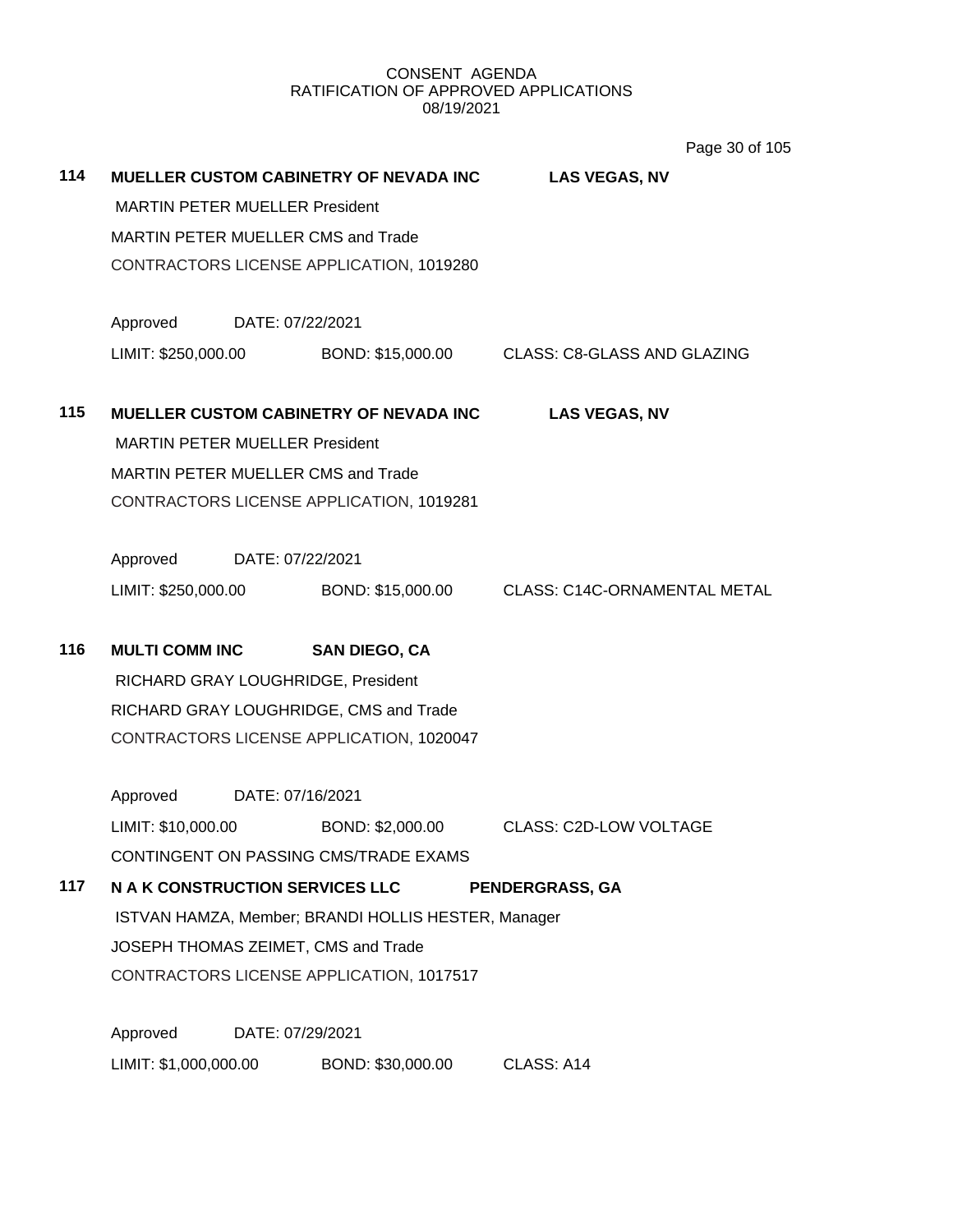Page 31 of 105

| 118 | <b>NEILSEN EXPLORATION LLC</b>                                                               |                                      | <b>WINNEMUCCA, NV</b> |  |                                                     |  |  |  |  |
|-----|----------------------------------------------------------------------------------------------|--------------------------------------|-----------------------|--|-----------------------------------------------------|--|--|--|--|
|     | STEVEN EDWARD NEILSEN Managing Member                                                        |                                      |                       |  |                                                     |  |  |  |  |
|     | STEVEN EDWARD NEILSEN CMS and Trade<br>CONTRACTORS LICENSE APPLICATION, 1020838              |                                      |                       |  |                                                     |  |  |  |  |
|     |                                                                                              |                                      |                       |  |                                                     |  |  |  |  |
|     | Approved                                                                                     | DATE: 07/13/2021                     |                       |  |                                                     |  |  |  |  |
|     | LIMIT: \$150,000.00                                                                          |                                      |                       |  | BOND: \$10,000.00 CLASS: A-7 EXCAVATING AND GRADING |  |  |  |  |
| 119 | <b>NEVADA INSULATION SOLUTIONS</b><br>PENRYN, CA                                             |                                      |                       |  |                                                     |  |  |  |  |
|     |                                                                                              | <b>ROBERT MIGUEL GILES President</b> |                       |  |                                                     |  |  |  |  |
|     | ROBERT MIGUEL GILES CMS and Trade<br>CONTRACTORS LICENSE APPLICATION, 1021217                |                                      |                       |  |                                                     |  |  |  |  |
|     |                                                                                              |                                      |                       |  |                                                     |  |  |  |  |
|     |                                                                                              |                                      |                       |  |                                                     |  |  |  |  |
|     | Approved DATE: 07/30/2021                                                                    |                                      |                       |  |                                                     |  |  |  |  |
|     | LIMIT: \$245,000.00                                                                          |                                      |                       |  | BOND: \$15,000.00 CLASS: C-3C INSULATION            |  |  |  |  |
| 120 | <b>NEVADA TRIMPAK INC</b>                                                                    |                                      | <b>RENO, NV</b>       |  |                                                     |  |  |  |  |
|     | <b>JAMES TODD ELSMORE President</b>                                                          |                                      |                       |  |                                                     |  |  |  |  |
|     | JAMES TODD ELSMORE CMS and Trade                                                             |                                      |                       |  |                                                     |  |  |  |  |
|     | CONTRACTORS LICENSE APPLICATION, 1020496                                                     |                                      |                       |  |                                                     |  |  |  |  |
|     | Approved                                                                                     |                                      |                       |  |                                                     |  |  |  |  |
|     | LIMIT: \$2,800,000.00                                                                        |                                      | BOND: \$30,000.00     |  | CLASS: C3                                           |  |  |  |  |
| 121 | <b>NOVA DRYWALL SYSTEMS INC</b>                                                              |                                      |                       |  | <b>COSTA MESA, CA</b>                               |  |  |  |  |
|     | STEVE CHARLES REGALBUTO President; DANIEL ANDRE BOSA, Secretary                              |                                      |                       |  |                                                     |  |  |  |  |
|     | STEVE CHARLES REGALBUTO CMS and Trade                                                        |                                      |                       |  |                                                     |  |  |  |  |
|     | CONTRACTORS LICENSE APPLICATION, 1019534                                                     |                                      |                       |  |                                                     |  |  |  |  |
|     | Denied                                                                                       | DATE: 07/06/2021                     |                       |  |                                                     |  |  |  |  |
|     | LIMIT: \$0.00                                                                                |                                      | <b>BOND: \$0.00</b>   |  | CLASS: C14E                                         |  |  |  |  |
|     | FAILURE TO ESTABLISH FINANCIAL RESPONSIBILITY AS SET FORTH IN NRS 624.262 AND NRS<br>624.263 |                                      |                       |  |                                                     |  |  |  |  |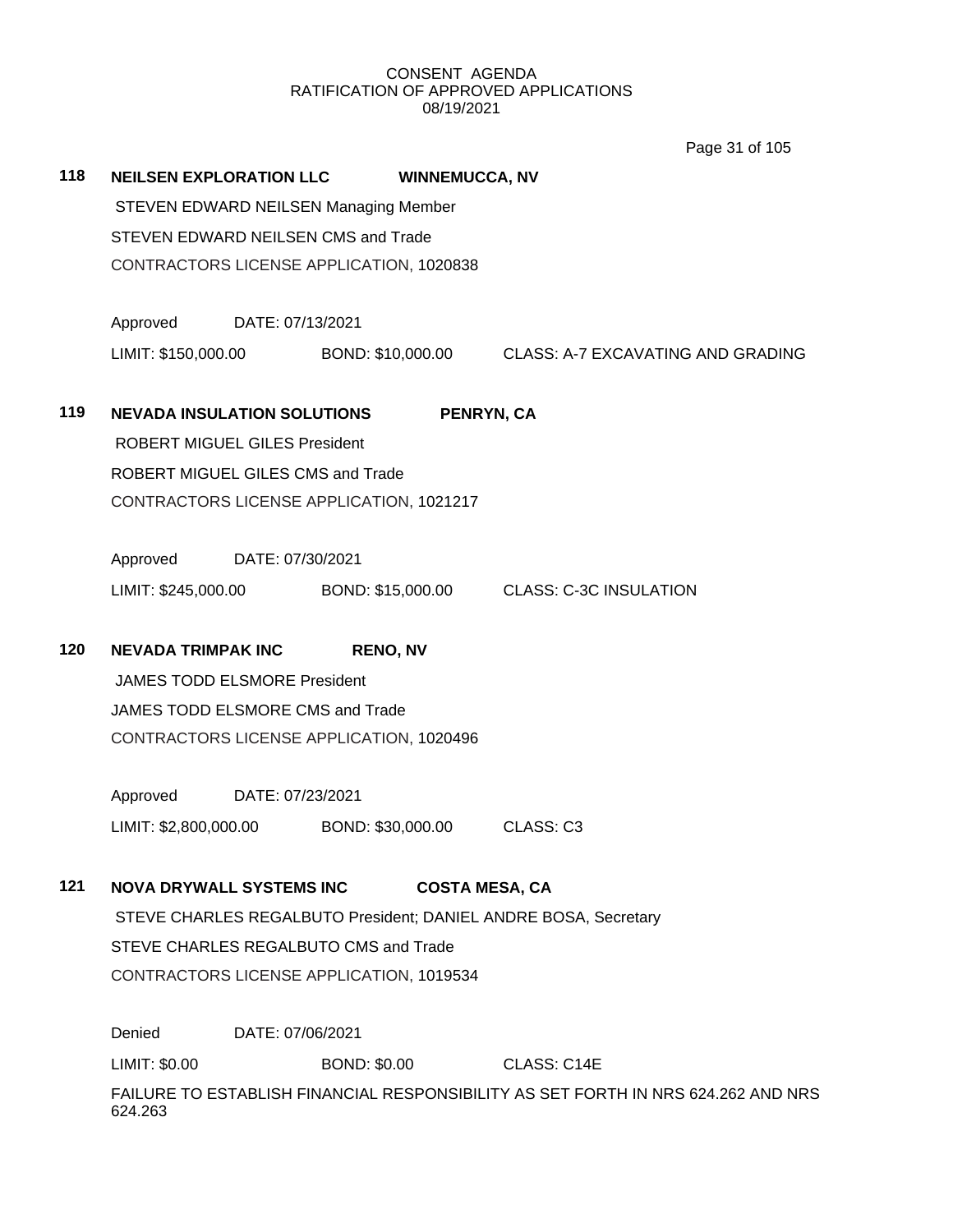Page 32 of 105

#### **122 NOVA DRYWALL SYSTEMS INC COSTA MESA, CA**

STEVE CHARLES REGALBUTO President; DANIEL ANDRE BOSA, Secretary

STEVE CHARLES REGALBUTO CMS and Trade

CONTRACTORS LICENSE APPLICATION, 1019535

Denied DATE: 07/06/2021

LIMIT: \$0.00 BOND: \$0.00 CLASS: C17

FAILURE TO ESTABLISH FINANCIAL RESPONSIBILITY AS SET FORTH IN NRS 624.262 AND NRS 624.263

# **123 NOVA DRYWALL SYSTEMS INC COSTA MESA, CA**

STEVE CHARLES REGALBUTO President; DANIEL ANDRE BOSA, Secretary

STEVE CHARLES REGALBUTO CMS and Trade

CONTRACTORS LICENSE APPLICATION, 1019536

Denied DATE: 07/06/2021

LIMIT: \$0.00 BOND: \$0.00 CLASS: B6

FAILURE TO ESTABLISH FINANCIAL RESPONSIBILITY AS SET FORTH IN NRS 624.262 AND NRS 624.263

# **124 NOVA DRYWALL SYSTEMS INC COSTA MESA, CA**

STEVE CHARLES REGALBUTO President; DANIEL ANDRE BOSA, Secretary

STEVE CHARLES REGALBUTO CMS and Trade

CONTRACTORS LICENSE APPLICATION, 1019537

Denied DATE: 07/06/2021

LIMIT: \$0.00 BOND: \$0.00 CLASS: C13

FAILURE TO ESTABLISH FINANCIAL RESPONSIBILITY AS SET FORTH IN NRS 624.262 AND NRS 624.263

### **125 NOVA DRYWALL SYSTEMS INC COSTA MESA, CA**

STEVE CHARLES REGALBUTO President; DANIEL ANDRE BOSA, Secretary

STEVE CHARLES REGALBUTO CMS and Trade

CONTRACTORS LICENSE APPLICATION, 1019539

Denied DATE: 07/06/2021

LIMIT: \$0.00 BOND: \$0.00 CLASS: C4

FAILURE TO ESTABLISH FINANCIAL RESPONSIBILITY AS SET FORTH IN NRS 624.262 AND NRS 624.263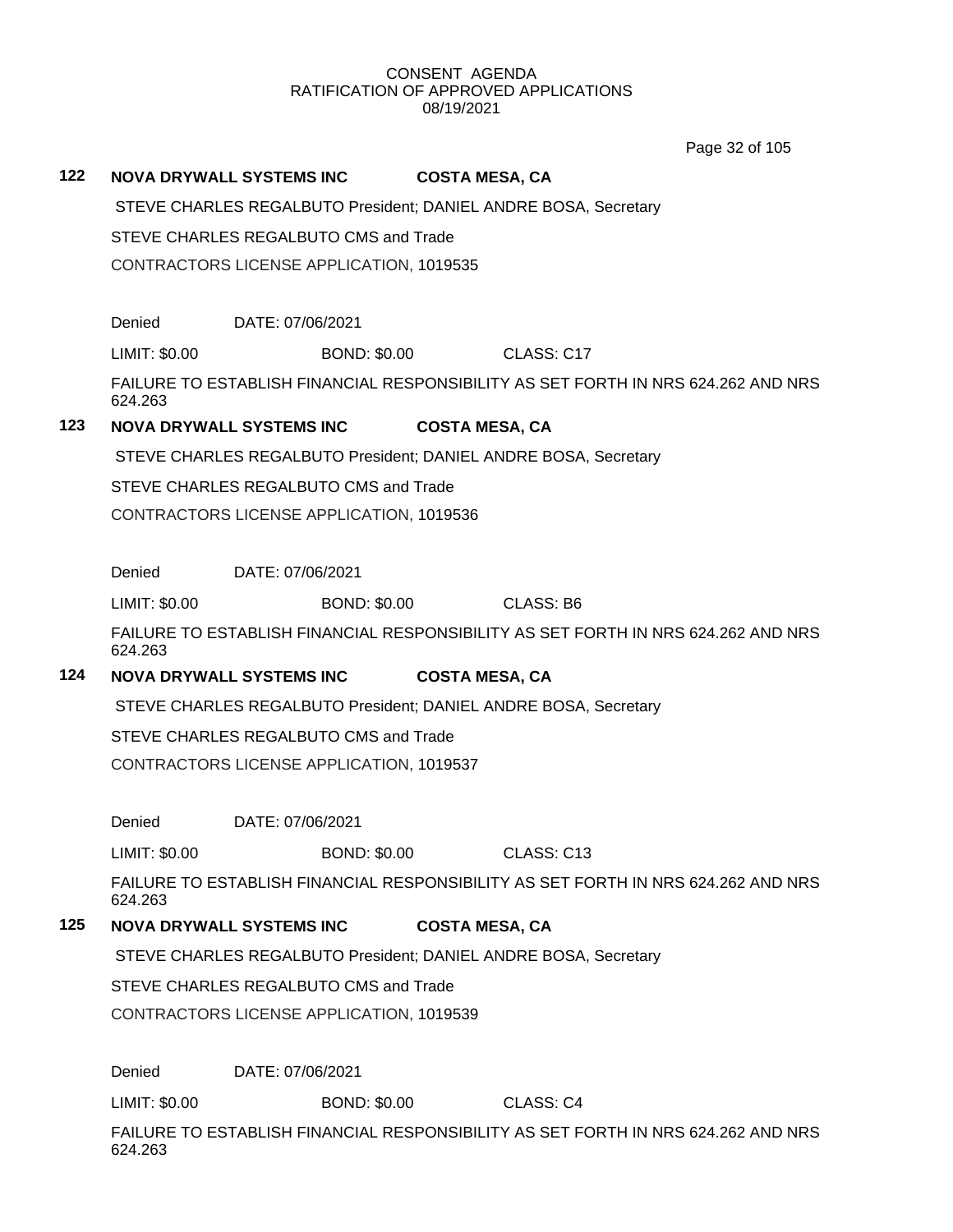Page 33 of 105

| 126                              | <b>O P STEEL INC</b>                                                                                              |                                                         | <b>RIALTO, CA</b>                                       |                                                              |  |  |  |  |  |
|----------------------------------|-------------------------------------------------------------------------------------------------------------------|---------------------------------------------------------|---------------------------------------------------------|--------------------------------------------------------------|--|--|--|--|--|
|                                  | OMAR PINONES, President; DELIA FUENTES-PINONES, Secretary                                                         |                                                         |                                                         |                                                              |  |  |  |  |  |
|                                  | OMAR PINONES, CMS and Trade<br>CONTRACTORS LICENSE APPLICATION, 1019459                                           |                                                         |                                                         |                                                              |  |  |  |  |  |
|                                  |                                                                                                                   |                                                         |                                                         |                                                              |  |  |  |  |  |
|                                  |                                                                                                                   |                                                         |                                                         |                                                              |  |  |  |  |  |
|                                  | Approved                                                                                                          | DATE: 07/27/2021                                        |                                                         |                                                              |  |  |  |  |  |
|                                  | LIMIT: \$245,000.00                                                                                               |                                                         | BOND: \$15,000.00                                       | <b>CLASS: C-14 STEEL REINFORCING AND</b><br><b>ERECTION</b>  |  |  |  |  |  |
|                                  | CONTINGENT ON PASSING THE REQUIRED CMS/TRADE EXAMS                                                                |                                                         |                                                         |                                                              |  |  |  |  |  |
| 127                              | <b>OSCAR CURIEL ROOFING LLC</b><br><b>CARSON CITY, NV</b>                                                         |                                                         |                                                         |                                                              |  |  |  |  |  |
|                                  | OSCAR GUADALUPE CURIEL-PARTIDA, Managing Member<br>OSCAR GUADALUPE CURIEL-PARTIDA, CMS and Trade                  |                                                         |                                                         |                                                              |  |  |  |  |  |
|                                  |                                                                                                                   |                                                         |                                                         |                                                              |  |  |  |  |  |
|                                  | CONTRACTORS LICENSE APPLICATION, 1018399                                                                          |                                                         |                                                         |                                                              |  |  |  |  |  |
|                                  |                                                                                                                   |                                                         |                                                         |                                                              |  |  |  |  |  |
|                                  | Approved                                                                                                          | DATE: 07/13/2021                                        |                                                         |                                                              |  |  |  |  |  |
|                                  | LIMIT: \$10,000.00                                                                                                |                                                         | BOND: \$2,000.00                                        | <b>CLASS: C-15A ROOFING</b>                                  |  |  |  |  |  |
|                                  |                                                                                                                   |                                                         | CONTINGENT UPON PASSING CMS & C-15A EXAMS BY 08/12/2021 |                                                              |  |  |  |  |  |
| 128                              |                                                                                                                   | P C L INDUSTRIAL SERVICES INC<br><b>BAKERSFIELD, CA</b> |                                                         |                                                              |  |  |  |  |  |
|                                  | JOSEPH WADE CARRIERI President; KIRBY DAVID EVENSON Secretary/Treasurer<br>JASON MATTHEW PASTERNIK, CMS and Trade |                                                         |                                                         |                                                              |  |  |  |  |  |
|                                  |                                                                                                                   |                                                         |                                                         |                                                              |  |  |  |  |  |
|                                  | CONTRACTORS LICENSE APPLICATION, 1020498                                                                          |                                                         |                                                         |                                                              |  |  |  |  |  |
|                                  | Approved                                                                                                          | DATE: 07/13/2021                                        |                                                         |                                                              |  |  |  |  |  |
|                                  | LIMIT: Unlimited                                                                                                  |                                                         | BOND: \$50,000.00                                       | <b>CLASS: B- GENERAL BUILDING</b>                            |  |  |  |  |  |
|                                  | CONTINGENT UPON PASSING CMS EXAM BY 12/07/2021                                                                    |                                                         |                                                         |                                                              |  |  |  |  |  |
| 129                              | <b>LAS VEGAS, NV</b>                                                                                              |                                                         |                                                         |                                                              |  |  |  |  |  |
|                                  |                                                                                                                   | PETER HOWARD SEGEL Manager                              |                                                         |                                                              |  |  |  |  |  |
| PETER HOWARD SEGEL CMS and Trade |                                                                                                                   |                                                         |                                                         |                                                              |  |  |  |  |  |
|                                  |                                                                                                                   | CONTRACTORS LICENSE APPLICATION, 1020651                |                                                         |                                                              |  |  |  |  |  |
|                                  | Approved<br>DATE: 07/28/2021                                                                                      |                                                         |                                                         |                                                              |  |  |  |  |  |
|                                  | LIMIT: \$300,000.00                                                                                               |                                                         | BOND: \$15,000.00                                       | <b>CLASS: B-2 RESIDENTIAL AND SMALL</b><br><b>COMMERCIAL</b> |  |  |  |  |  |
|                                  | CONTINGENT ON PASSING CMS/TRADE EXAMS BY DEC 16, 2021                                                             |                                                         |                                                         |                                                              |  |  |  |  |  |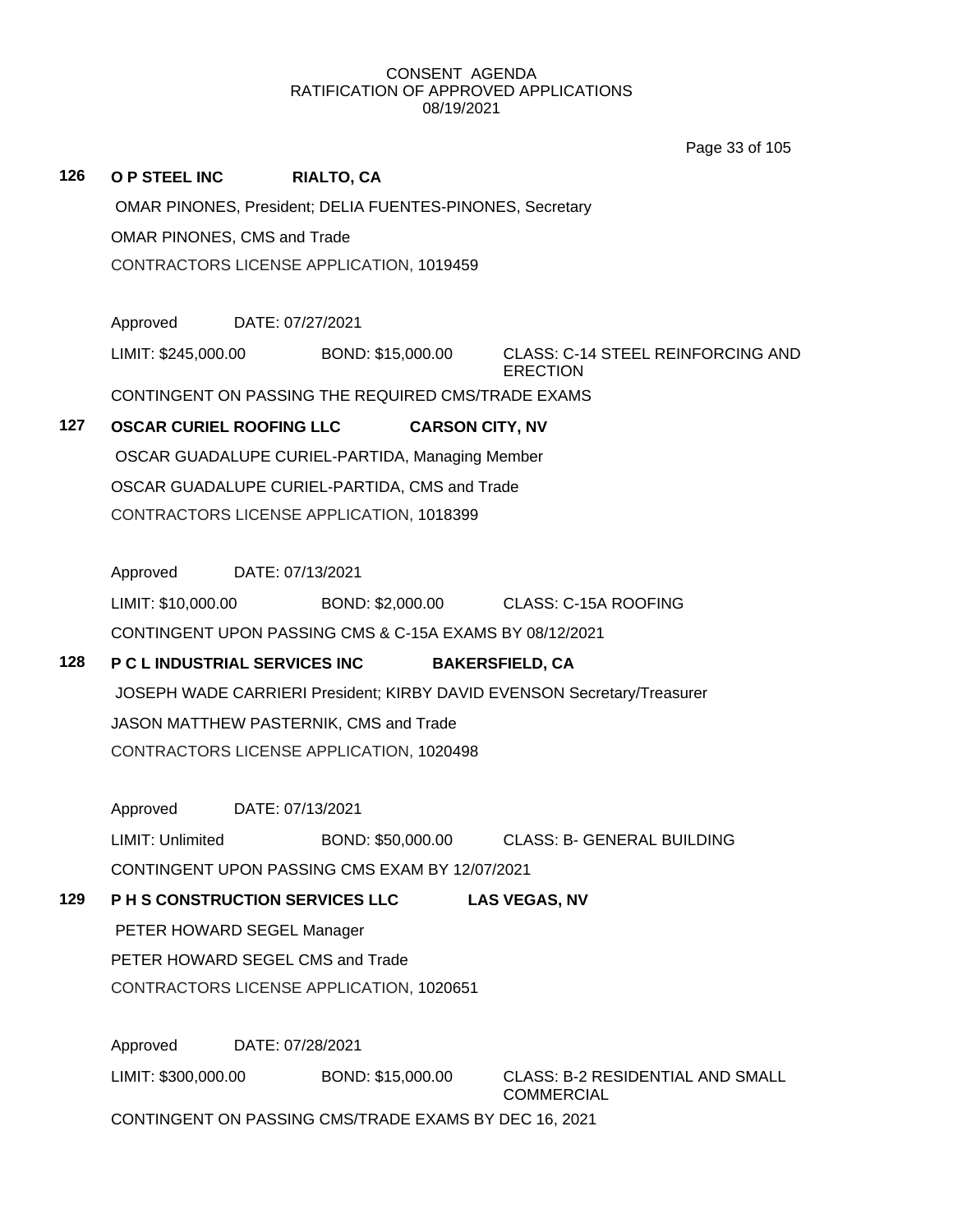Page 34 of 105

| 130 | P P D CONSTRUCTION SERVICES INC WINTER PARKS, CA                                                                 |                  |                                                  |                                                                 |  |
|-----|------------------------------------------------------------------------------------------------------------------|------------------|--------------------------------------------------|-----------------------------------------------------------------|--|
|     | LEESA ANN FRIEDMAN, President<br>ROBERT HAROLD SPEARS, CMS and Trade<br>CONTRACTORS LICENSE APPLICATION, 1020881 |                  |                                                  |                                                                 |  |
|     |                                                                                                                  |                  |                                                  |                                                                 |  |
|     |                                                                                                                  |                  |                                                  |                                                                 |  |
|     | Approved DATE: 07/21/2021                                                                                        |                  |                                                  |                                                                 |  |
|     |                                                                                                                  |                  | LIMIT: \$1,000,000.00 BOND: \$30,000.00 CLASS: B |                                                                 |  |
|     |                                                                                                                  |                  | CONTINGENT UPON PASSING CMS EXAM BY 12/28/2021   |                                                                 |  |
| 131 |                                                                                                                  |                  |                                                  | PANORAMA WINDOWS AND DOORS LLC LAS VEGAS, NV                    |  |
|     |                                                                                                                  |                  | PETRIT BAHO Manager; PRANVERA ATANASOV, Member   |                                                                 |  |
|     |                                                                                                                  |                  | STANISLAV SVET ATANASOV CMS; PETRIT BAHO Trade   |                                                                 |  |
|     |                                                                                                                  |                  | CONTRACTORS LICENSE APPLICATION, 1018681         |                                                                 |  |
|     | Approved DATE: 07/15/2021                                                                                        |                  |                                                  |                                                                 |  |
|     |                                                                                                                  |                  |                                                  | LIMIT: \$50,000.00 BOND: \$5,000.00 CLASS: C8-GLASS AND GLAZING |  |
|     |                                                                                                                  |                  |                                                  |                                                                 |  |
| 132 |                                                                                                                  |                  | <b>PARAMOUNT PLUMBING SERVICES LLC</b>           | <b>NORTH LAS VEGAS, NV</b>                                      |  |
|     |                                                                                                                  |                  | JOSE GILBERTO DELGADO LEYVA, Managing Member     |                                                                 |  |
|     |                                                                                                                  |                  | JOSE GILBERTO DELGADO LEYVA, CMS and Trade       |                                                                 |  |
|     |                                                                                                                  |                  | CONTRACTORS LICENSE APPLICATION, 1020192         |                                                                 |  |
|     | Approved DATE: 07/21/2021                                                                                        |                  |                                                  |                                                                 |  |
|     |                                                                                                                  |                  |                                                  | LIMIT: \$10,000.00 BOND: \$2,000.00 CLASS: C-1D PLUMBING        |  |
|     |                                                                                                                  |                  | CONTINGENT ON PASSING REQUIRED CMS/TRADE EXAMS   |                                                                 |  |
| 133 | PATRICK T LARKIN                                                                                                 |                  | <b>CARSON CITY, NV</b>                           |                                                                 |  |
|     | PATRICK TIMOTHY LARKIN, Owner                                                                                    |                  |                                                  |                                                                 |  |
|     |                                                                                                                  |                  | PATRICK TIMOTHY LARKIN, CMS and Trade            |                                                                 |  |
|     |                                                                                                                  |                  | CONTRACTORS LICENSE APPLICATION, 1020940         |                                                                 |  |
|     | Approved                                                                                                         | DATE: 07/16/2021 |                                                  |                                                                 |  |
|     | LIMIT: \$50,000.00                                                                                               |                  | BOND: \$5,000.00                                 | CLASS: C1D                                                      |  |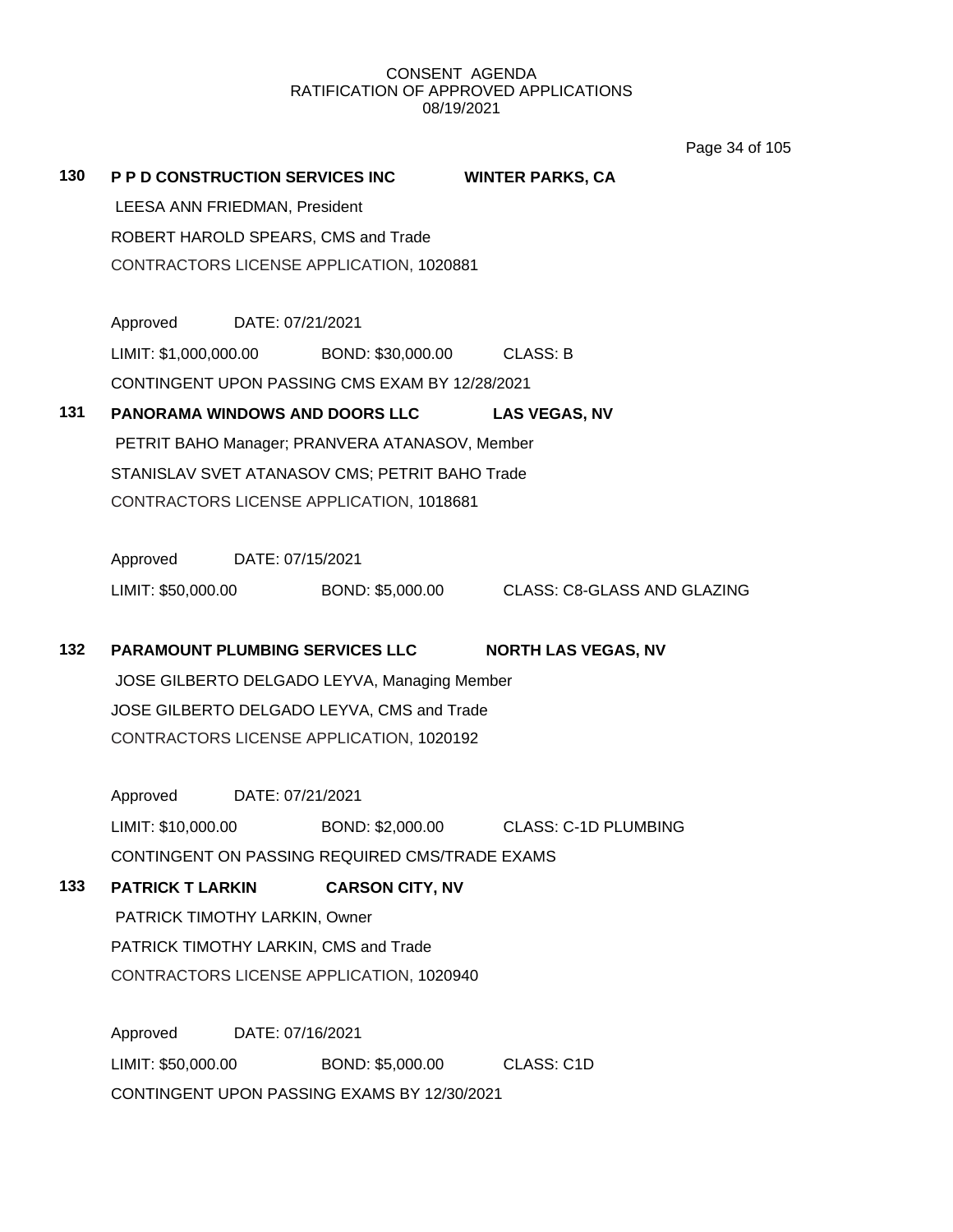Page 35 of 105

| 134 | <b>PAUL MICHAEL EVANS</b><br><b>SOUTH LAKE TAHOE, CA</b> |                  |                     |                      |                                                                                  |
|-----|----------------------------------------------------------|------------------|---------------------|----------------------|----------------------------------------------------------------------------------|
|     | PAUL EVANS PAINTING; PAUL MICHAEL EVANS, Owner           |                  |                     |                      |                                                                                  |
|     | PAUL MICHAEL EVANS, CMS and Trade                        |                  |                     |                      |                                                                                  |
|     | CONTRACTORS LICENSE APPLICATION, 1019275                 |                  |                     |                      |                                                                                  |
|     |                                                          |                  |                     |                      |                                                                                  |
|     | Approved                                                 | DATE: 07/15/2021 |                     |                      |                                                                                  |
|     | LIMIT: \$10,000.00                                       |                  | BOND: \$2,000.00    |                      | CLASS: C-4A PAINTING                                                             |
|     | CONTINGENT ON PASSING REQUIRED CMS EXAM                  |                  |                     |                      |                                                                                  |
| 135 | <b>PLATINUM REMODELING INC</b>                           |                  |                     | <b>LAS VEGAS, NV</b> |                                                                                  |
|     |                                                          |                  |                     |                      | PHOENIX CONSTRUCTION SERVICES; LORENA ALEJANDRINA LOZA President                 |
|     | LORENA ALEJANDRINA LOZA CMS and Trade                    |                  |                     |                      |                                                                                  |
|     | CONTRACTORS LICENSE APPLICATION, 1020540                 |                  |                     |                      |                                                                                  |
|     |                                                          |                  |                     |                      |                                                                                  |
|     | Approved                                                 | DATE: 07/19/2021 |                     |                      |                                                                                  |
|     | LIMIT: \$245,000.00                                      |                  | BOND: \$15,000.00   |                      | <b>CLASS: B-2 RESIDENTIAL AND SMALL</b><br><b>COMMERCIAL</b>                     |
|     | CONTINGENT ON PASSING REQUIRED TRADE EXAM                |                  |                     |                      |                                                                                  |
| 136 | <b>PLUMBING LAS VEGAS LLC</b>                            |                  |                     | <b>LAS VEGAS, NV</b> |                                                                                  |
|     | TIBOR ITSKOVICH Manager; SHLOMO AINI, Manager            |                  |                     |                      |                                                                                  |
|     | TIBOR ITSKOVICH Trade; SHLOMO AINI, CMS                  |                  |                     |                      |                                                                                  |
|     | CONTRACTORS LICENSE APPLICATION, 1019146                 |                  |                     |                      |                                                                                  |
|     |                                                          |                  |                     |                      |                                                                                  |
|     | Tabled                                                   | DATE: 07/20/2021 |                     |                      |                                                                                  |
|     | LIMIT: \$0.00                                            |                  | <b>BOND: \$0.00</b> |                      | <b>CLASS: C1D-PLUMBING</b>                                                       |
|     | PENDING RESOLUTION OF OPEN COMPLAINT                     |                  |                     |                      |                                                                                  |
| 137 | PRECISE COUNTERTOPS LLC                                  |                  |                     | <b>LAS VEGAS, NV</b> |                                                                                  |
|     | ARENAS, Manager; CESAR PALACIOS-GRANDE, Manager          |                  |                     |                      | DEBRA CATHERINE MARTINEZ, Manager; MIGUEL ANGEL MARTINEZ, Manager; LUIS FERNANDO |
|     |                                                          |                  |                     |                      | DEBRA CATHERINE MARTINEZ, CMS; LUIS FERNANDO ARENAS, Trade                       |
|     | CONTRACTORS LICENSE ARRIVATION 4000500                   |                  |                     |                      |                                                                                  |

CONTRACTORS LICENSE APPLICATION, 1020538

Approved DATE: 07/20/2021

LIMIT: \$45,000.00 BOND: \$2,000.00 CLASS: C-19

CONTINGENT ON PASSING CMS EXAM BY DEC 6, 2021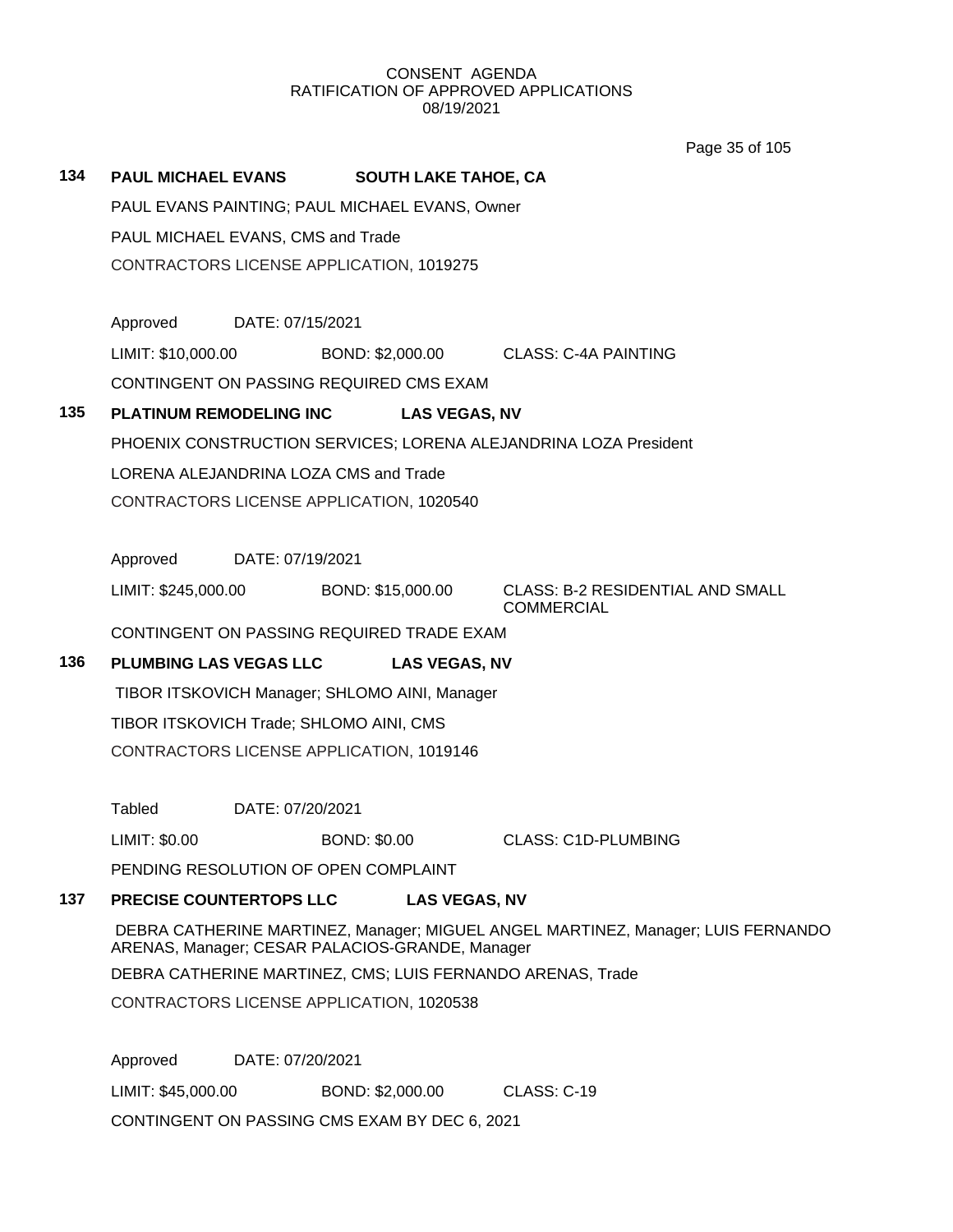Page 36 of 105

## **138 PREFERRED ELECTRIC LLC LAS VEGAS, NV**

KENNETH BRIAN EASTWOOD Manager; CHARLES LEONARD CARVER Managing Member; SONDRA KAY EASTWOOD, Manager

CHARLES LEONARD CARVER CMS; WILLIAM DARREN TOLLESON Trade

CONTRACTORS LICENSE APPLICATION, 1020164

Approved DATE: 07/08/2021

LIMIT: \$950,000.00 BOND: \$20,000.00 CLASS: C21-REFRIGERATION AND AIR

CONDITIONING

# **139 PRIDE COMMUNICATION INC NORTH LAS VEGAS, NV**

CRAIG ANDREW LUSK President CRAIG ANDREW LUSK CMS and Trade CONTRACTORS LICENSE APPLICATION, 1020914

Approved DATE: 07/30/2021 LIMIT: \$10,000.00 BOND: \$2,000.00 CLASS: A-12, A-19A

**140 PRO FLOW PLUMBING LLC LAS VEGAS, NV**

LUIS MANUEL LOPEZ, Manager LUIS MANUEL LOPEZ, CMS and Trade CONTRACTORS LICENSE APPLICATION, 1020837

Approved DATE: 07/20/2021 LIMIT: \$200,000.00 BOND: \$10,000.00 CLASS: C-1D PLUMBING CONTINGENT ON PASSING TRADE EXAM BY DECEMBER 24, 2021

# **141 PRODIGY GENERAL CONTRACTORS LLC LAS VEGAS, NV**

OSCAR ORLANDO RODRIGUEZ Manager; JOHN MICHAEL BANGLE Manager

CONTRACTORS LICENSE APPLICATION, 1020432

Approved DATE: 07/16/2021

LIMIT: \$500,000.00 BOND: \$15,000.00 CLASS: B2-RESIDENTIAL AND SMALL

**COMMERCIAL**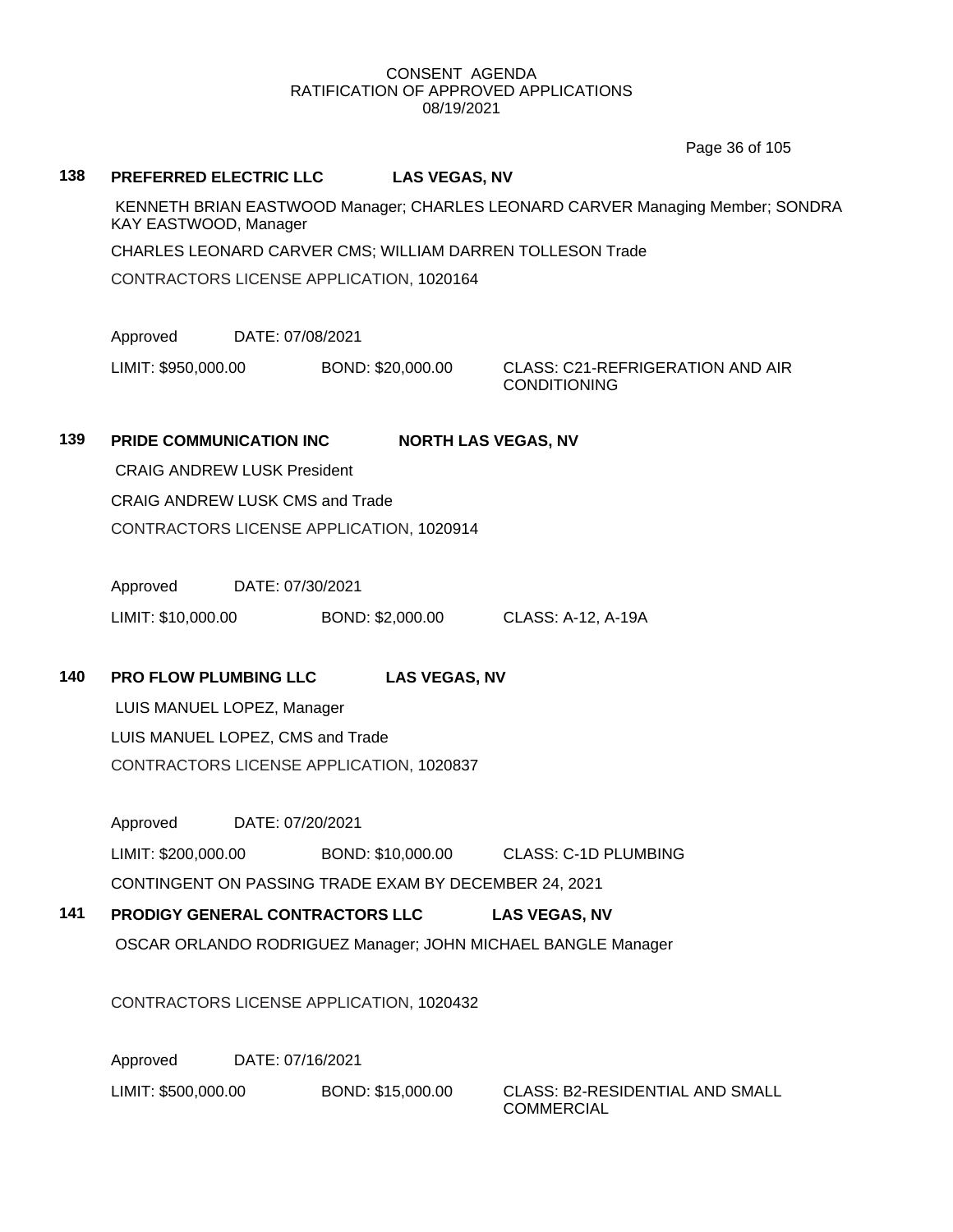Page 37 of 105

| 142 | <b>QUALITY BUILDERS</b>           |                  | <b>LAS VEGAS, NV</b>                                      |                                                                                          |
|-----|-----------------------------------|------------------|-----------------------------------------------------------|------------------------------------------------------------------------------------------|
|     | FARSHID HAKIMI, President         |                  |                                                           |                                                                                          |
|     | FARSHID HAKIMI, CMS and Trade     |                  |                                                           |                                                                                          |
|     |                                   |                  | CONTRACTORS LICENSE APPLICATION, 1020983                  |                                                                                          |
|     |                                   |                  |                                                           |                                                                                          |
|     | Approved                          | DATE: 07/08/2021 |                                                           |                                                                                          |
|     | LIMIT: \$200,000.00               |                  |                                                           | BOND: \$10,000.00 CLASS: B GENERAL BUILDING                                              |
| 143 |                                   |                  | <b>QUALITY SYSTEMS HEATING &amp; AIR CONDITIONING LLC</b> | <b>GARDNERVILLE, NV</b>                                                                  |
|     | CHASE RYAN JOHNSON, Manager       |                  |                                                           |                                                                                          |
|     | CHASE RYAN JOHNSON, CMS and Trade |                  |                                                           |                                                                                          |
|     |                                   |                  | CONTRACTORS LICENSE APPLICATION, 1019416                  |                                                                                          |
|     |                                   |                  |                                                           |                                                                                          |
|     | Approved                          | DATE: 07/21/2021 |                                                           |                                                                                          |
|     | LIMIT: \$120,000.00               |                  | BOND: \$10,000.00                                         | CLASS: C21B                                                                              |
|     |                                   |                  |                                                           |                                                                                          |
| 144 | QUALITY TELECOM CONSULTANTS INC   |                  |                                                           | <b>ROCKLIN, CA</b>                                                                       |
|     | <b>ROBERT DUNCAN Director</b>     |                  |                                                           | QUALITY TECHNIQUES ENGINEERING & CONSTRUCTION; DAREN SCOTT DUNCAN President; JACOB       |
|     | JACOB ROBERT DUNCAN CMS and Trade |                  |                                                           |                                                                                          |
|     |                                   |                  | CONTRACTORS LICENSE APPLICATION, 1020336                  |                                                                                          |
|     |                                   |                  |                                                           |                                                                                          |
|     | Approved                          | DATE: 07/15/2021 |                                                           |                                                                                          |
|     | LIMIT: \$1,500,000.00             |                  | BOND: \$30,000.00                                         | <b>CLASS: C-2 ELECTRICAL</b>                                                             |
|     |                                   |                  | CONTINGENT ON PASSING REQUIRED CMS EXAM                   |                                                                                          |
| 145 |                                   |                  | <b>QUANTA ELECTRIC POWER CONSTRUCTION LLC</b>             | <b>OVERLAND PARK, KS</b>                                                                 |
|     |                                   |                  | LISAK Vice President; CLAUDIA GUZMAN SANTOS Other         | ADAM KENT BROWN, President; MICHAEL WAYNE NORTH, Chief Financial Officer; DOUGLAS EDWARD |
|     | RUSSELL DAVID KATT, CMS and Trade |                  |                                                           |                                                                                          |
|     |                                   |                  | CONTRACTORS LICENSE APPLICATION, 1020647                  |                                                                                          |
|     | Approved                          | DATE: 07/16/2021 |                                                           |                                                                                          |
|     | <b>LIMIT: Unlimited</b>           |                  | BOND: \$50,000.00                                         | <b>CLASS: B- GENERAL BUILDING</b>                                                        |
|     |                                   |                  |                                                           | CONTINGENT UPON PASSING CMS EXAM BY 12/15/2021 & SURRENDER OF LICENSE #0060660           |
|     |                                   |                  |                                                           |                                                                                          |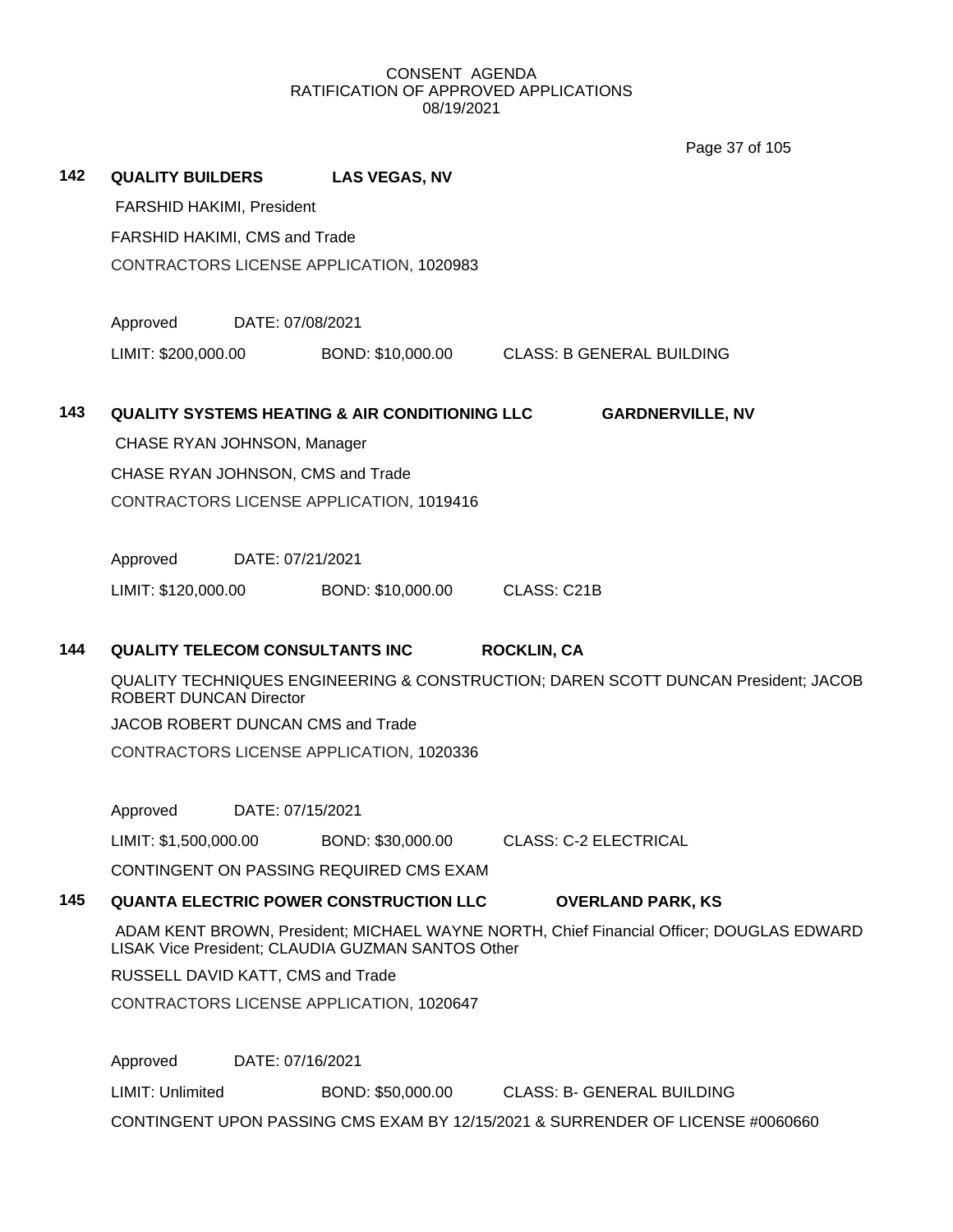Page 38 of 105

# **146 R & L UNDERGROUND INC LAS VEGAS, NV**

RAUL ARMANDO YANEZ-TERAN, President; MIRNA LORENA TERAN YANEZ, Secretary RAUL ARMANDO YANEZ-TERAN, CMS and Trade CONTRACTORS LICENSE APPLICATION, 1019757

Approved DATE: 07/21/2021

LIMIT: \$100,000.00 BOND: \$10,000.00 CLASS: A-19 PIPELINES AND CONDUITS

# **147 R & R CUSTOM TILE LLC SPARKS, NV**

RAYMUNDO SOLANO-AGUILAR, Managing Member; ROSA MATILDE MONTES-SOLANO, Managing Member RAYMUNDO SOLANO-AGUILAR, Trade; ROSA MATILDE MONTES-SOLANO, CMS CONTRACTORS LICENSE APPLICATION, 1020480

Approved DATE: 07/15/2021

LIMIT: \$100,000.00 BOND: \$10,000.00 CLASS: C-20 TILING CONTINGENT UPON PASSING CMS & C-20 EXAMS BY 12/04/2021

# **148 R C P MECHANICAL LLC N LAS VEGAS, NV**

ROBERT C POYNER, Managing Member ROBERT C POYNER, CMS and Trade CONTRACTORS LICENSE APPLICATION, 1020831

Approved DATE: 07/27/2021

LIMIT: \$20,000.00 BOND: \$5,000.00 CLASS: C21B

CONTINGENT UPON PASSING CMS EXAM BY 12/24/2021

# **149 R G V TECH LLC RENO, NV**

ALFREDO GREENE VIRINA, Manager RAMONCITO GREENE VIRINA, CMS and Trade CONTRACTORS LICENSE APPLICATION, 1019145

Approved DATE: 07/27/2021 LIMIT: \$10,000.00 BOND: \$2,000.00 CLASS: C21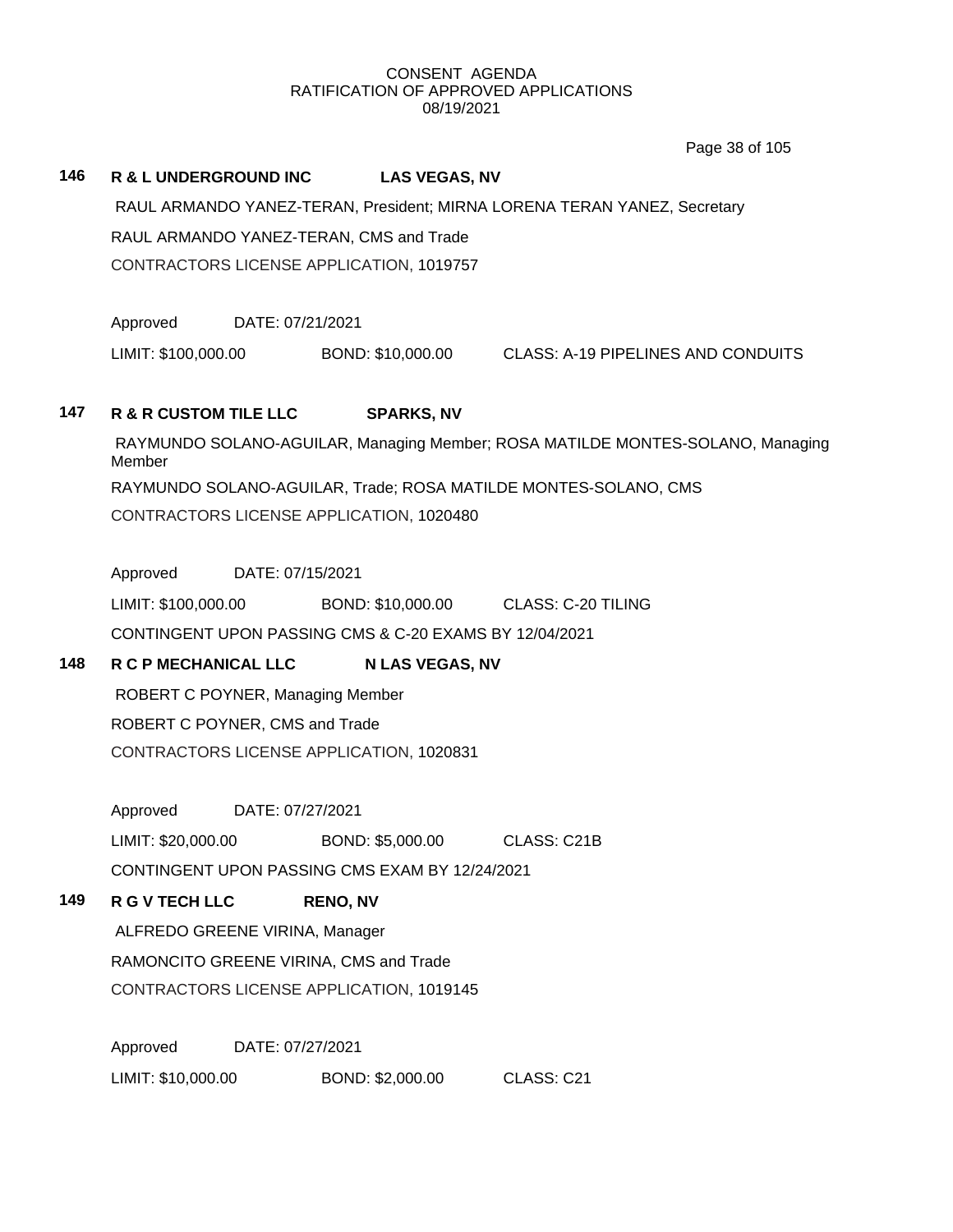Page 39 of 105

| 150 | R M J CONSTRUCTION OF NEVADA LLC         |                  |                                            | <b>RENO, NV</b>                                                         |  |
|-----|------------------------------------------|------------------|--------------------------------------------|-------------------------------------------------------------------------|--|
|     | ADAM NEIL ROTHENBERGER, Manager          |                  |                                            |                                                                         |  |
|     | SETH ANDREW JOHNSON, CMS and Trade       |                  |                                            |                                                                         |  |
|     | CONTRACTORS LICENSE APPLICATION, 1020028 |                  |                                            |                                                                         |  |
|     | Approved                                 | DATE: 07/16/2021 |                                            |                                                                         |  |
|     | LIMIT: \$200,000.00                      |                  | BOND: \$10,000.00                          | <b>CLASS: C3-CARPENTRY MAINTENANCE &amp;</b><br><b>MINOR REPAIR</b>     |  |
|     |                                          |                  | CONTINGENT ON PASSING CMS/TRADE EXAMS      |                                                                         |  |
| 151 | <b>R N B CONSTRUCTION INC</b>            |                  | DACULA, GA                                 |                                                                         |  |
|     |                                          |                  |                                            | LYDIA PUHA, President; OVIDIU BACTAN, Other; GEORGE VLAD PUHA, Director |  |
|     | <b>OVIDIU BACTAN, CMS and Trade</b>      |                  |                                            |                                                                         |  |
|     |                                          |                  | CONTRACTORS LICENSE APPLICATION, 1019720   |                                                                         |  |
|     | Approved                                 | DATE: 07/23/2021 |                                            |                                                                         |  |
|     | LIMIT: \$7,000,000.00                    |                  | BOND: \$50,000.00                          | <b>CLASS: C17A; C17E</b>                                                |  |
|     |                                          |                  | CONTINGENT UPON PASSING EXAMS BY 11/4/2021 |                                                                         |  |
| 152 | <b>R S V C COMPANY</b>                   |                  | <b>RIVERSIDE, CA</b>                       |                                                                         |  |
|     |                                          |                  |                                            | MARK DAVID ALDACO, President; JAMIE CHRISTINE ALDACO, Treasurer         |  |
|     | MARK DAVID ALDACO, CMS and Trade         |                  |                                            |                                                                         |  |
|     | CONTRACTORS LICENSE APPLICATION, 1021079 |                  |                                            |                                                                         |  |
|     | Approved                                 | DATE: 08/04/2021 |                                            |                                                                         |  |
|     | LIMIT: \$245,000.00                      |                  | BOND: \$15,000.00                          | <b>CLASS: B</b>                                                         |  |
| 153 | <b>REED ELECTRICAL CONTRACTING LLC</b>   |                  |                                            | <b>LAS VEGAS, NV</b>                                                    |  |
|     |                                          |                  |                                            | TAMARUS TERRILL REED, Manager; TORRICA L AMOS-REED, Manager             |  |
|     | TAMARUS TERRILL REED, CMS and Trade      |                  |                                            |                                                                         |  |
|     | CONTRACTORS LICENSE APPLICATION, 1018647 |                  |                                            |                                                                         |  |
|     | Approved                                 | DATE: 07/15/2021 |                                            |                                                                         |  |
|     | LIMIT: \$500,000.00                      |                  | BOND: \$15,000.00                          | <b>CLASS: C2-ELECTRICAL</b>                                             |  |
|     | CONTINGENT ON PASSING TRADE EXAM         |                  |                                            |                                                                         |  |
|     |                                          |                  |                                            |                                                                         |  |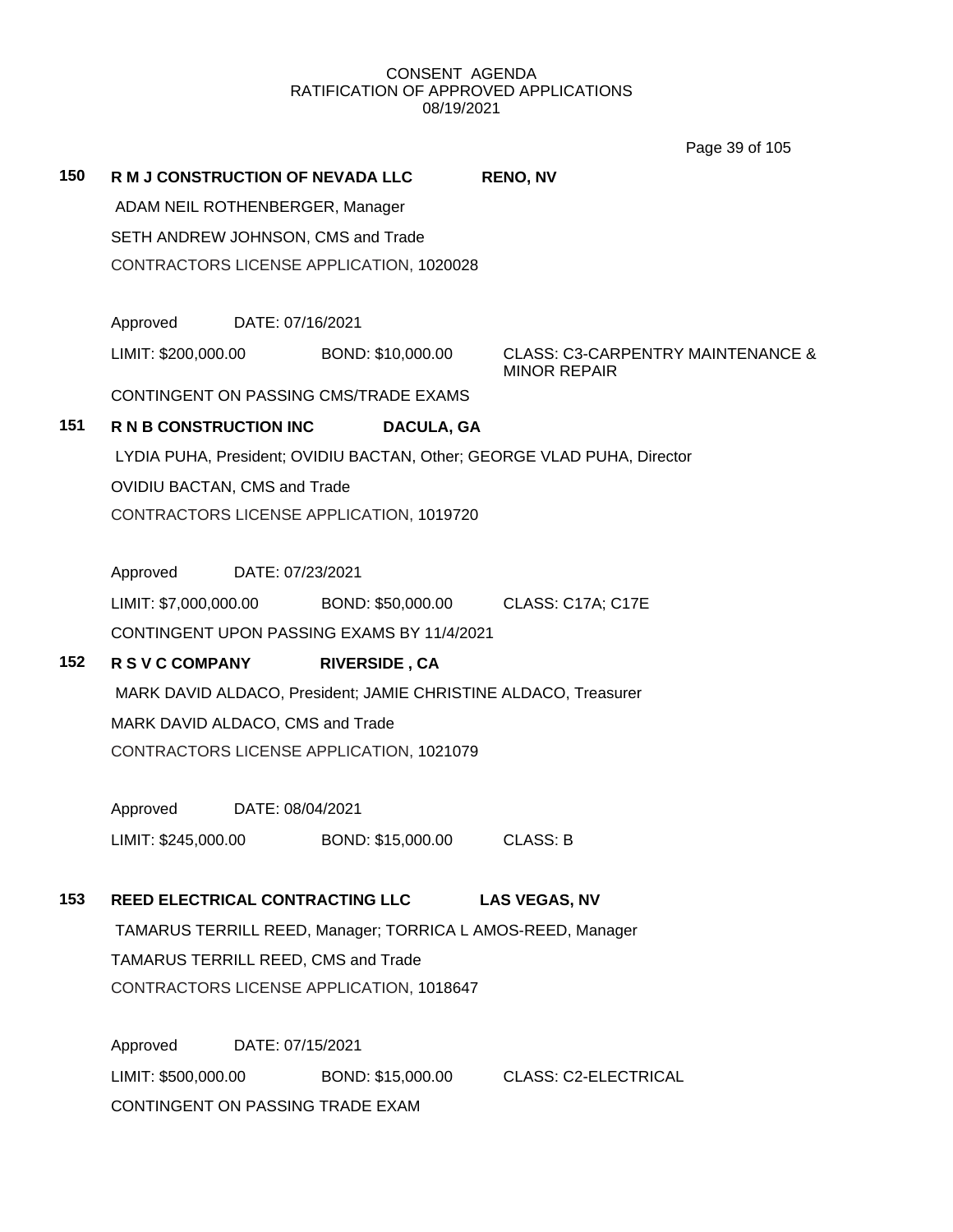Page 40 of 105

**154 RESTAURANT EQUIPMENT SERVICES LLC LAS VEGAS, NV** TIMOTHY PATRICK THOMAS Manager MARQUES RAMSEY, CMS and Trade CONTRACTORS LICENSE APPLICATION, 1020058 Approved DATE: 08/03/2021 LIMIT: \$60,000.00 BOND: \$10,000.00 CLASS: C21-REFRIGERATION AND AIR CONDITIONING CONTINGENT ON PASSING CMS/TRADE EXAMS **155 RETROFIT SERVICE COMPANY INC HENDERSON, NV** JEFFREY ROBERT MANN, President JEFFREY ROBERT MANN, CMS and Trade CONTRACTORS LICENSE APPLICATION, 1021064 Approved DATE: 08/02/2021 LIMIT: \$45,000.00 BOND: \$5,000.00 CLASS: C-2 ELECTRICAL CONTINENT ON PASSING REQUIRED CMS EXAM **156 RMKING ENTERPRISES INC RENO, NV** THE SECURITY HANDYMAN; ROBERT MICHAEL GAILING, President ROBERT MICHAEL GAILING, CMS and Trade CONTRACTORS LICENSE APPLICATION, 1020372 Approved DATE: 07/22/2021 LIMIT: \$10,000.00 BOND: \$2,000.00 CLASS: C-2D LOW VOLTAGE CONTINGENT UPON PASSING CMS & C-2D EXAMS BY 11/28/2021 **157 ROCKIN G FENCE LLC MINDEN, NV** GRANT MARSHALL DENNY Manager GRANT MARSHALL DENNY CMS and Trade CONTRACTORS LICENSE APPLICATION, 1021327 Approved DATE: 08/04/2021 LIMIT: \$100,000.00 BOND: \$10,000.00 CLASS: C25 CONTINGENT UPON PASSING CMS EXAM BY 1/26/2022 AND PROOF OF COMPLIANCE WITH NRS 624.260 REGARDING OWNERSHIP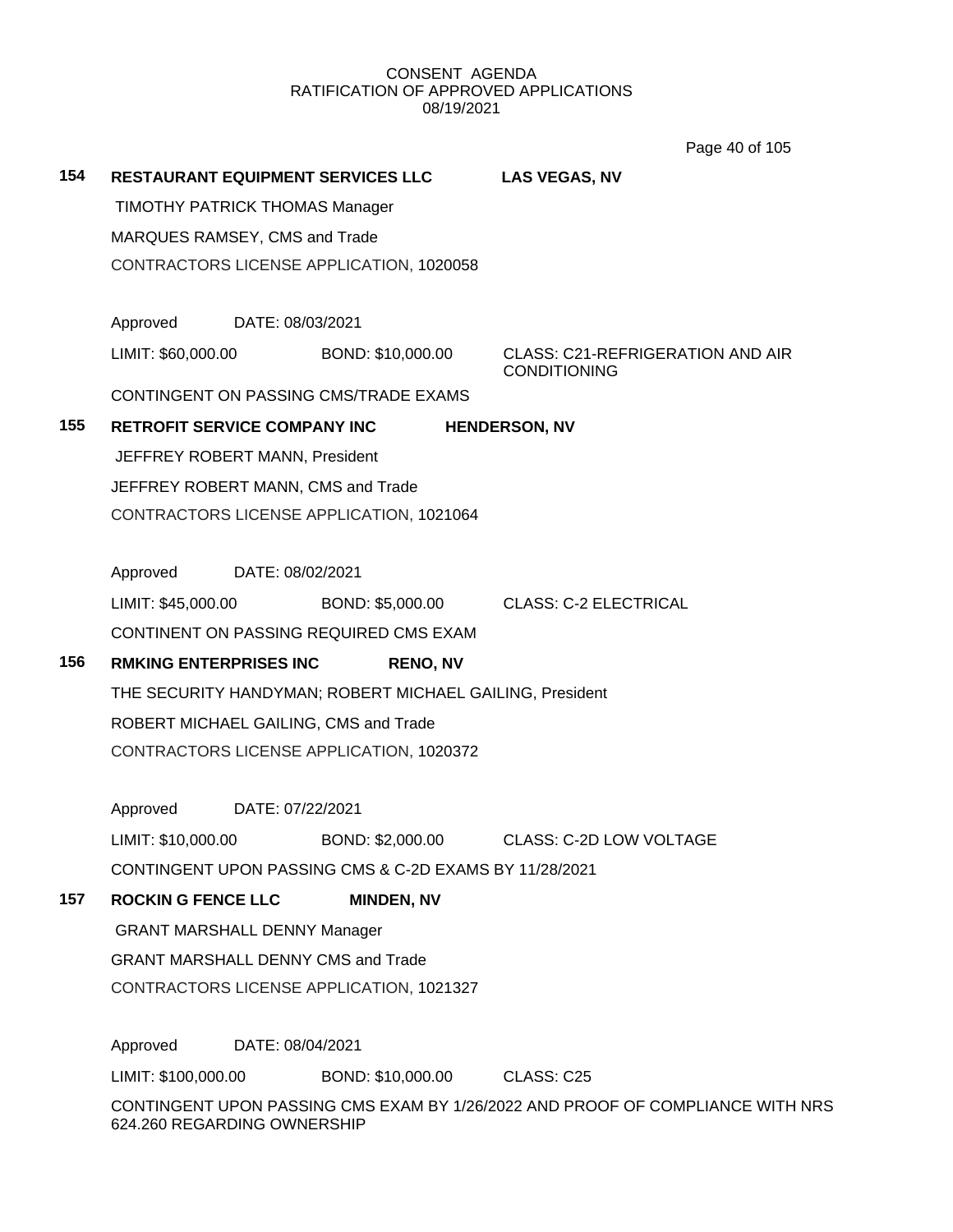Page 41 of 105

## **158 RODNEY PAUL CASTRO JR GARDNERVILLE, NV**

ACE CONCRETE CONSTRUCTION; RODNEY PAUL CASTRO, JR Owner

RODNEY PAUL CASTRO, JR CMS and Trade

CONTRACTORS LICENSE APPLICATION, 1020812

Approved DATE: 07/27/2021

LIMIT: \$10,000.00 BOND: \$2,000.00 CLASS: C5

CONTINGENT UPON PASSING CMS EXAM BY 12/23/2021

## **159 ROGERS MECHANICAL CONTRACTORS LLC VILLA RICA, GA**

ROGERS INTERMEDIATE LLC Managing Member; DUSTIN CURTIS ROGERS, President; DENNIS GREGORY COLEMAN, Secretary

DENNIS GREGORY COLEMAN, CMS and Trade

CONTRACTORS LICENSE APPLICATION, 1020920

Approved DATE: 08/04/2021

LIMIT: Unlimited BOND: \$50,000.00 CLASS: C-1D PLUMBING

CONTINGENT UPON SURRENDER OF LICENSE #0083844

# **160 ROGERS MECHANICAL CONTRACTORS LLC VILLA RICA, GA**

ROGERS INTERMEDIATE LLC Managing Member; DUSTIN CURTIS ROGERS, President; DENNIS GREGORY COLEMAN, Secretary

DUSTIN CURTIS ROGERS, CMS and Trade

CONTRACTORS LICENSE APPLICATION, 1020921

Approved DATE: 08/04/2021

LIMIT: Unlimited BOND: \$50,000.00 CLASS: C-21 REFRIGERATION AND AIR

**CONDITIONING** 

CONTINGENT UPON SURRENDER OF LICENSE #0083843

# **161 S & L PLUMBING LLC RENO, NV**

JOSUE EDENILSON LEMUS, Managing Member; JORGE SOLANO-GUTIERREZ, Managing Member JOSUE EDENILSON LEMUS, CMS and Trade CONTRACTORS LICENSE APPLICATION, 1020967

Approved DATE: 07/23/2021 LIMIT: \$245,000.00 BOND: \$15,000.00 CLASS: C1 CONTINGENT UPON PASSING EXAMS BY 1/1/2022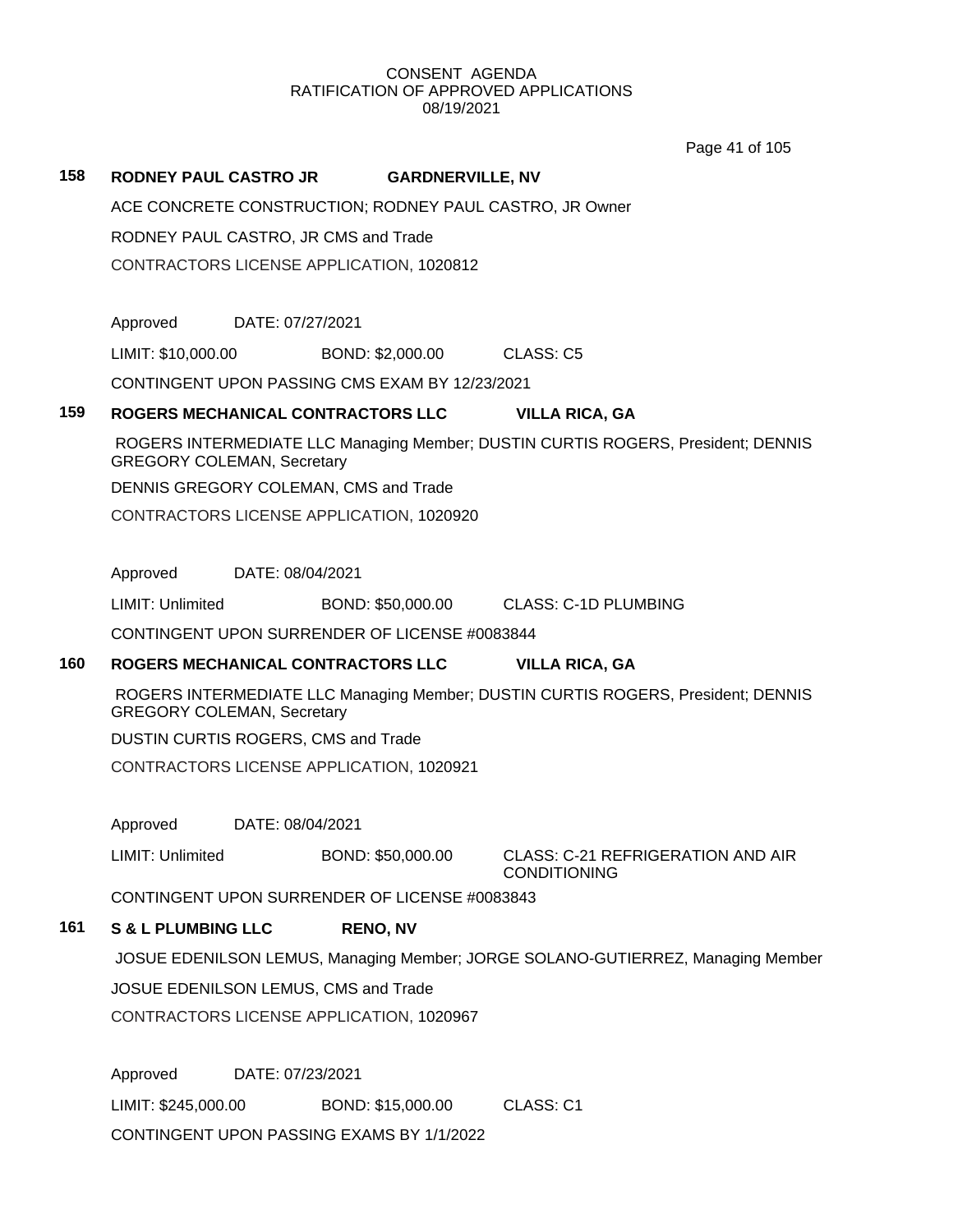Page 42 of 105

# **162 S B DEVELOPMENT LLC LAS VEGAS, NV**

WOOYONG SHIM, Manager SEUNG CHUL HONG CMS and Trade CONTRACTORS LICENSE APPLICATION, 1021107

Approved DATE: 07/28/2021

LIMIT: \$1,000,000.00 BOND: \$30,000.00 CLASS: B GENERAL BUILDING

CONTINGENT ON PASSING REQUIRED CMS EXAM

# **163 S F LANDSCAPING LLC LAS VEGAS, NV**

JUSTIN OCHOSI FUENTES, Manager JUSTIN OCHOSI FUENTES, CMS and Trade CONTRACTORS LICENSE APPLICATION, 1020721

Approved DATE: 07/28/2021

LIMIT: \$45,000.00 BOND: \$5,000.00 CLASS: C-10 LANDSCAPE CONTRACTING CONTINGENT ON PASSING REQUIRED CMS/TRADE EXAMS

# **164 S O S RETAIL SERVICES LLC FRANKLIN, TN**

PETER ANTHONY DENCKER, President KARLA NATALIA PORTILLO, CMS and Trade CONTRACTORS LICENSE APPLICATION, 1020072

Approved DATE: 07/15/2021

LIMIT: \$1,000,000.00 BOND: \$30,000.00 CLASS: B-2 RESIDENTIAL AND SMALL

COMMERCIAL

# **165 SAGE ELECTRIC SOLUTIONS LLC ROCK SPRINGS, WY**

DARREN GORDON CASEY, President; KIRBY EUGENE DEGRAW, Vice President KIRBY EUGENE DEGRAW, CMS and Trade CONTRACTORS LICENSE APPLICATION, 1017005

Approved DATE: 07/07/2021 LIMIT: \$10,000.00 BOND: \$2,000.00 CLASS: C-2 ELECTRICAL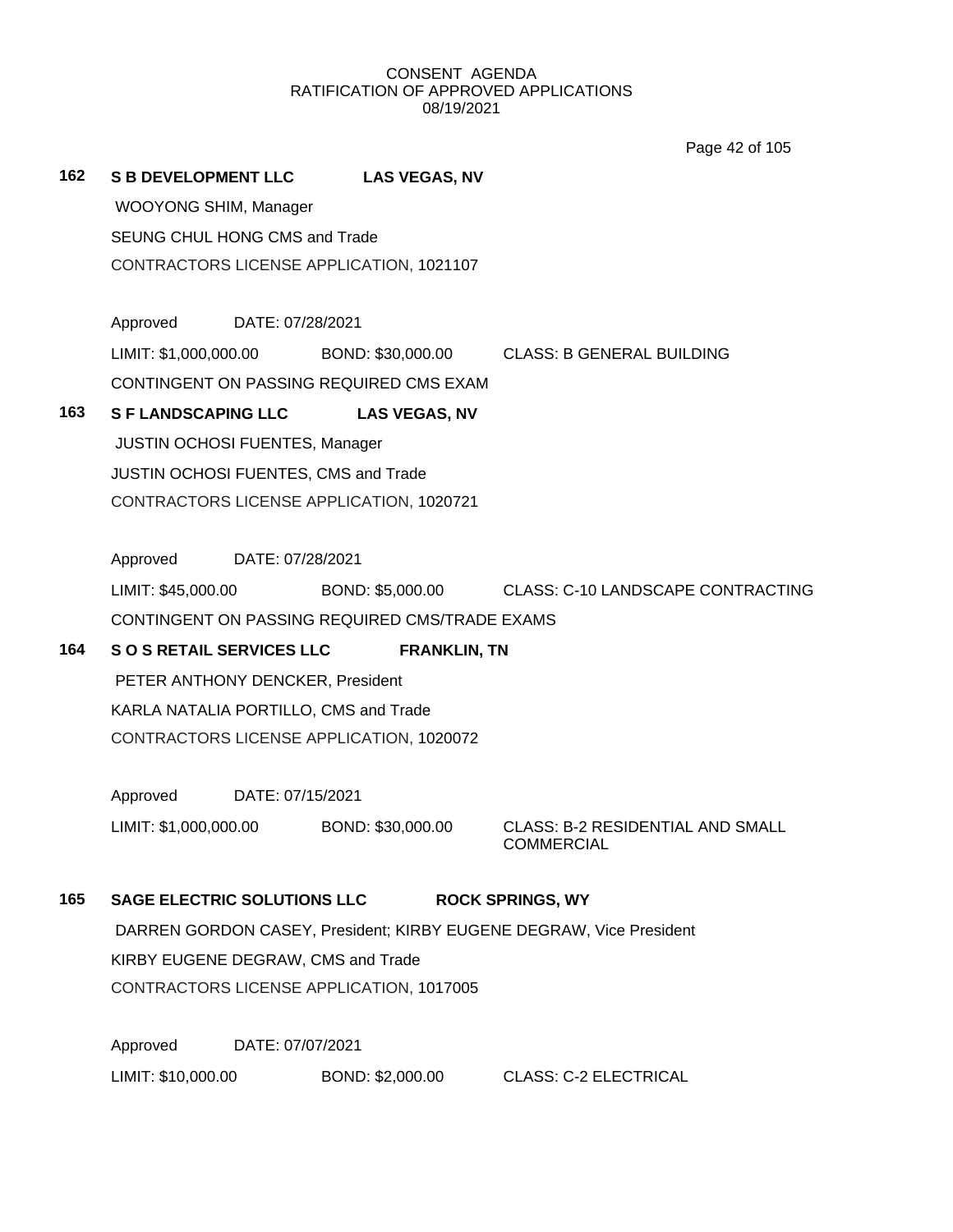Page 43 of 105

## **166 SCHUFF STEEL COMPANY PHOENIX, AZ**

ROBERT NEAL WALDREP President; JAMES RUSTIN ROACH CEO; SCOTT DOUGLAS SHERMAN Vice President; MICHAEL RAY HILL Vice President

JAMES LEE LINYARD, CMS and Trade

CONTRACTORS LICENSE APPLICATION, 1020719

Approved DATE: 07/29/2021

LIMIT: \$2,200,000.00 BOND: \$30,000.00 CLASS: B- GENERAL BUILDING

CONTINGENT UPON PASSING CMS & B EXAMS BY 12/18/2021

# **167 SEELE INC NEW YORK, NY**

ANDREAS HAFNER, President; JUERGEN MOLL, Treasurer; MICHAEL STEINHUELB, Vice President

MICHAEL STEINHUELB, CMS and Trade

CONTRACTORS LICENSE APPLICATION, 1020966

Approved DATE: 07/16/2021

LIMIT: Unlimited BOND: \$50,000.00 CLASS: C6

CONTINGENT UPON PASSING TRADE EXAM BY 1/1/2022

# **168 SIEMENS MOBILITY INC NEW YORK, NY**

SHAWN MARCUS FRIEDMAN, Secretary; MARSHA SMITH, Chief Financial Officer; NATHANIEL MARC BUNCHER, Chief Executive Officer

CHRISTOPHER MANUEL HAMMETT, CMS and Trade

CONTRACTORS LICENSE APPLICATION, 1018246

Approved DATE: 07/16/2021

LIMIT: \$0.00 BOND: \$50,000.00 CLASS: A GENERAL ENGINEERING

CONTINGENT UPON PASSING REQUIRED CMS AND TRADE EXAMS

# **169 SILVER STATE COUNTER TOPS LLC LAS VEGAS, NV**

JOHN HARLOW CHASE, JR Manager; MARK JOSEPH KANIA, Manager; PHILIP MICHAEL MUSCATO, Manager

JOHN HARLOW CHASE, JR CMS and Trade

CONTRACTORS LICENSE APPLICATION, 1020692

Approved DATE: 07/30/2021

LIMIT: \$10,000.00 BOND: \$2,000.00 CLASS: C-5

CONTINGENT ON PASSING REQUIRED CMS/TRADE EXAMS BY DEC 17, 2021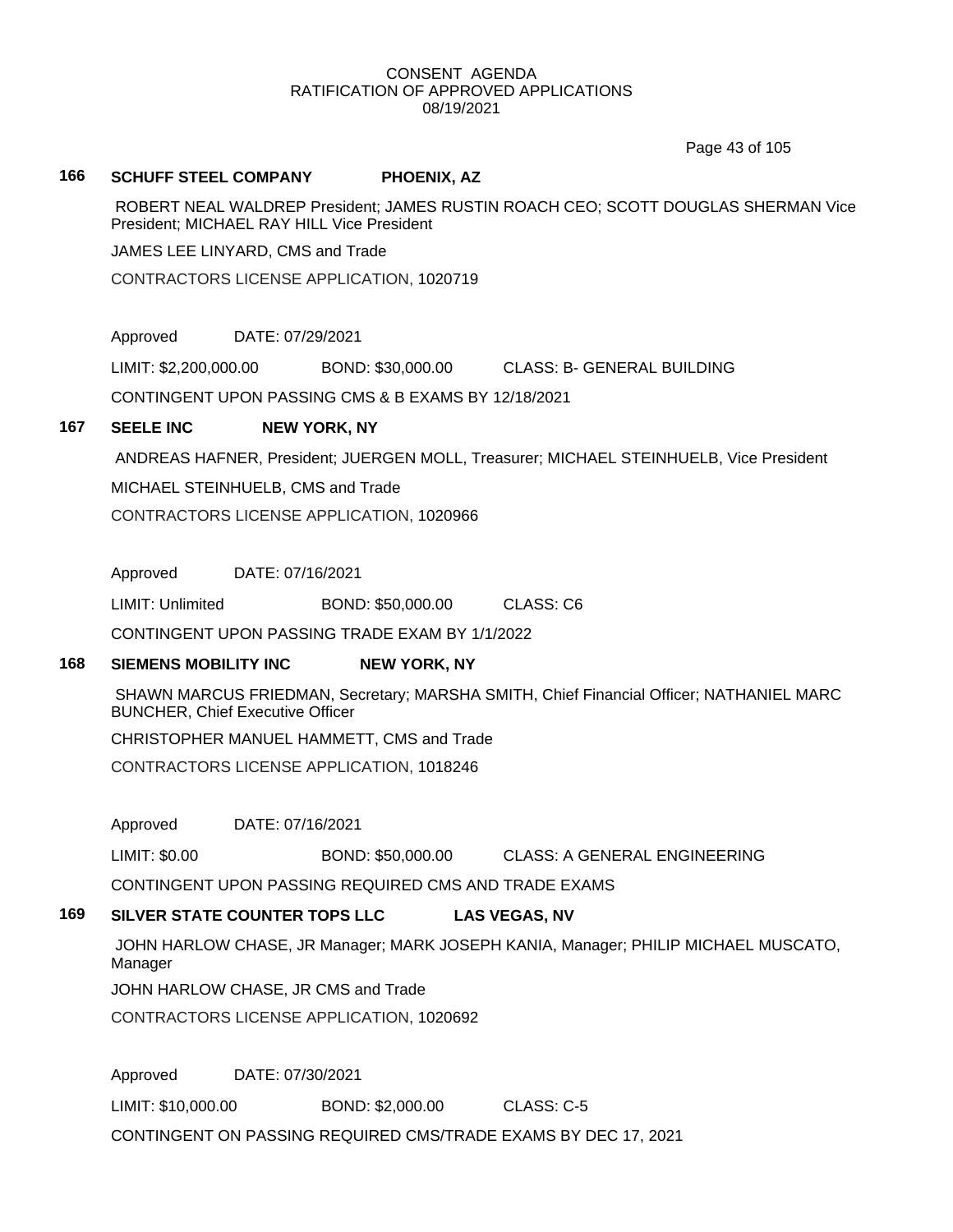Page 44 of 105

| 170 | SIN CITY R E HEATING & COOLING LLC LAS VEGAS, NV                 |                                          |                                                |                                                 |  |  |
|-----|------------------------------------------------------------------|------------------------------------------|------------------------------------------------|-------------------------------------------------|--|--|
|     | OSCAR ORLANDO RODRIGUEZ Manager; LUIS A ESTRADA-BELTRAN, Manager |                                          |                                                |                                                 |  |  |
|     | LUIS A ESTRADA-BELTRAN, CMS and Trade                            |                                          |                                                |                                                 |  |  |
|     |                                                                  | CONTRACTORS LICENSE APPLICATION, 1020810 |                                                |                                                 |  |  |
|     |                                                                  |                                          |                                                |                                                 |  |  |
|     | Approved                                                         | DATE: 07/21/2021                         |                                                |                                                 |  |  |
|     | LIMIT: \$300,000.00                                              |                                          |                                                | BOND: \$15,000.00 CLASS: C-21B AIR CONDITIONING |  |  |
|     |                                                                  |                                          | CONTINGENT ON PASSING REQUIRED CMS/TRADE EXAMS |                                                 |  |  |
| 171 | <b>SMITH COMPANIES LLC</b>                                       |                                          | <b>LAS VEGAS, NV</b>                           |                                                 |  |  |
|     |                                                                  |                                          | SPENCER RALEIGH SMITH, Managing Member         |                                                 |  |  |
|     |                                                                  |                                          | SPENCER RALEIGH SMITH, CMS and Trade           |                                                 |  |  |
|     |                                                                  |                                          | CONTRACTORS LICENSE APPLICATION, 1020011       |                                                 |  |  |
|     |                                                                  |                                          |                                                |                                                 |  |  |
|     | Approved                                                         | DATE: 07/16/2021                         |                                                |                                                 |  |  |
|     | LIMIT: \$200,000.00                                              |                                          | BOND: \$10,000.00                              | <b>CLASS: B-2 RESIDENTIAL AND SMALL</b>         |  |  |
|     |                                                                  |                                          |                                                | <b>COMMERCIAL</b>                               |  |  |
|     |                                                                  |                                          | CONTINGENT UPON PASSING REQUIRED TRADE EXAM    |                                                 |  |  |
| 172 | <b>SO CAL RETAILSERVICES INC</b><br><b>LAKE ELISNORE, CA</b>     |                                          |                                                |                                                 |  |  |
|     | JEFFERY ALLEN COSS President                                     |                                          |                                                |                                                 |  |  |
|     | JEFFERY ALLEN COSS CMS and Trade                                 |                                          |                                                |                                                 |  |  |
|     |                                                                  |                                          | CONTRACTORS LICENSE APPLICATION, 1020697       |                                                 |  |  |
|     |                                                                  |                                          |                                                |                                                 |  |  |
|     | Approved                                                         | DATE: 08/02/2021                         |                                                |                                                 |  |  |
|     | LIMIT: \$500,000.00                                              |                                          | BOND: \$15,000.00                              | CLASS: B2-RESIDENTIAL AND SMALL<br>COMMERCIAL   |  |  |
|     |                                                                  |                                          |                                                |                                                 |  |  |
| 173 | <b>SOLAR ENERGY LV LLC</b>                                       |                                          | <b>LAS VEGAS, NV</b>                           |                                                 |  |  |
|     |                                                                  |                                          | RAFAEL DELGADO RUIZ ESPARZA, Managing Member   |                                                 |  |  |
|     |                                                                  |                                          | RAFAEL DELGADO RUIZ ESPARZA, CMS and Trade     |                                                 |  |  |
|     |                                                                  |                                          | CONTRACTORS LICENSE APPLICATION, 1021299       |                                                 |  |  |
|     |                                                                  |                                          |                                                |                                                 |  |  |
|     | Approved                                                         | DATE: 07/28/2021                         |                                                |                                                 |  |  |

LIMIT: \$10,000.00 BOND: \$2,000.00 CLASS: C-37D HEATING OF POOLS CONTINGENT ON PASSING REQUIRED CMS/TRADE EXAMS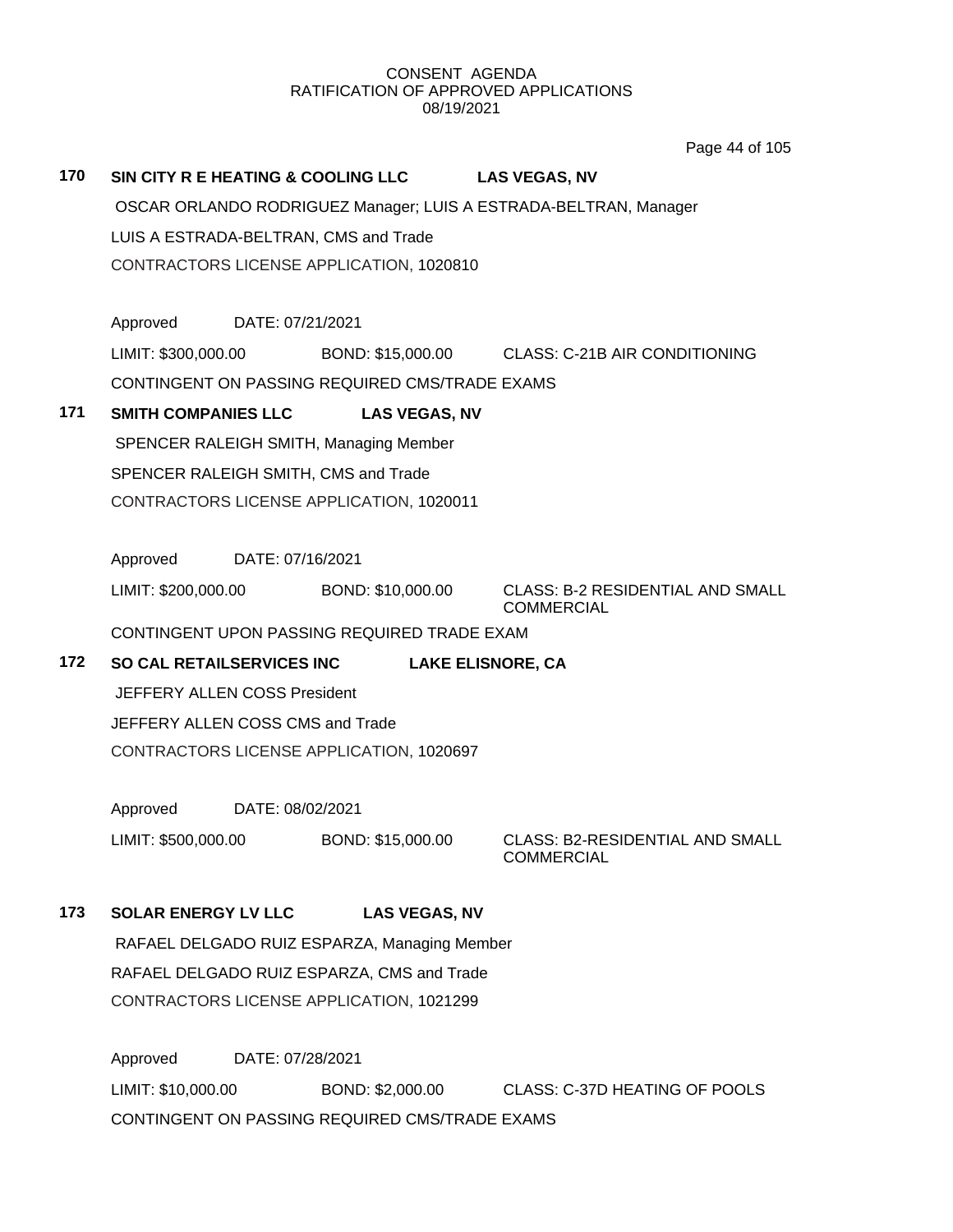Page 45 of 105

| 174        |                    | SPORT BUILD SPORT STRIPING LLC           |                                                       | <b>TIGARD, OR</b>                                                                                                                       |
|------------|--------------------|------------------------------------------|-------------------------------------------------------|-----------------------------------------------------------------------------------------------------------------------------------------|
|            |                    | JEFFREY DAVID THOMPSON, Manager          |                                                       |                                                                                                                                         |
|            |                    |                                          | JEFFREY DAVID THOMPSON, Trade; HILARY ANN JEPSEN, CMS |                                                                                                                                         |
|            |                    | CONTRACTORS LICENSE APPLICATION, 1018742 |                                                       |                                                                                                                                         |
|            |                    |                                          |                                                       |                                                                                                                                         |
|            | Approved           | DATE: 07/27/2021                         |                                                       |                                                                                                                                         |
|            | LIMIT: \$45,000.00 |                                          | BOND: \$5,000.00                                      | CLASS: A22-UNCLASSIFIED DESIGNATED FOR<br>THE INSTALLATION AND STRIPING OF<br>RUBBERIZED ATHLETIC RUNNING TRACK<br><b>SURFACES ONLY</b> |
| <b>475</b> | CTADIZO INO        | WHIMAD AD                                |                                                       |                                                                                                                                         |

# **175 STARKO INC WILMAR, AR**

RANDALL WAYNE HAWKINS President JOEL DUANE DENNIE CMS and Trade CONTRACTORS LICENSE APPLICATION, 1020472

Approved DATE: 07/09/2021 LIMIT: \$1,000,000.00 BOND: \$10,000.00 CLASS: C-14C ORNAMENTAL METAL

# **176 STRUCTURE CABINETRY LLC RENO, NV**

MARTIN MIGUEL MARINES, Manager; TANIA PAULINA GUTIERREZ, Manager MARTIN MIGUEL MARINES, Trade; TANIA PAULINA GUTIERREZ, CMS CONTRACTORS LICENSE APPLICATION, 1019640

Approved DATE: 07/29/2021

LIMIT: \$10,000.00 BOND: \$2,000.00 CLASS: C3B CONTINGENT UPON PASSING EXAMS BY 12/30/2021

# **177 SUKIN AND SON LLC LAS VEGAS, NV**

MASTEROCK DEVELOPMENT; LEON EDWARD LINTON, Manager LEON EDWARD LINTON, CMS and Trade CONTRACTORS LICENSE APPLICATION, 1020820

Approved DATE: 07/28/2021 LIMIT: \$200,000.00 BOND: \$10,000.00 CLASS: B-2 GENERAL BUILDING CONTINGENT ON PASSING TRADE EXAM BY DEC 24, 2021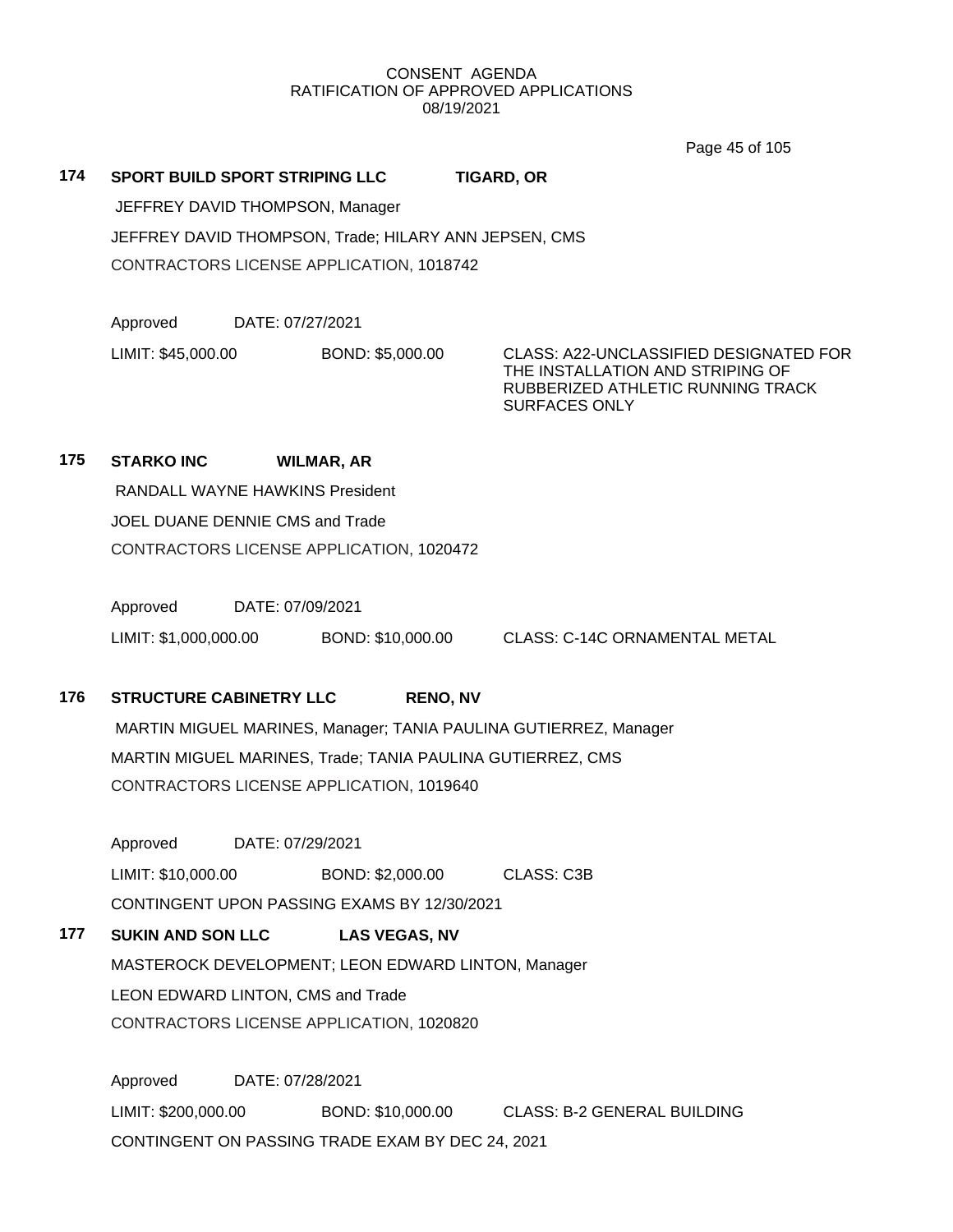Page 46 of 105

**178 SUMMIT FIRE & SECURITY LLC RENO, NV** NICOLAS LYNN BROWN, Managing Member NICOLAS LYNN BROWN, CMS and Trade CONTRACTORS LICENSE APPLICATION, 1020012 Approved DATE: 07/16/2021 LIMIT: \$2,000,000.00 BOND: \$30,000.00 CLASS: C41 CONTINGENT UPON PASSING CMS EXAM BY 11/7/2021 **179 SYSTEMS TECH INC ROCKLIN, CA** MICHAEL GEORGE MARTIN, President; HAL JENSEN BURTON, Treasurer MICHAEL GEORGE MARTIN, CMS and Trade CONTRACTORS LICENSE APPLICATION, 1020870 Approved DATE: 07/14/2021 LIMIT: \$2,000,000.00 BOND: \$30,000.00 CLASS: C41 CONTINGENT UPON PASSING CMS EXAM BY 12/25/2021 **180 T K R CONSTRUCTION LLC RENO, NV** MICHAELLA TUCKER Managing Member; RODNEY LEE TUCKER Managing Member RODNEY LEE TUCKER CMS and Trade CONTRACTORS LICENSE APPLICATION, 1018698 Approved DATE: 07/12/2021 LIMIT: \$280,000.00 BOND: \$15,000.00 CLASS: C-14B STRUCTURAL STEEL; C-14C ORNAMENTAL METAL **181 T N T ROOFING INC LAS VEGAS, NV** NIR KAUFMAN President NIR KAUFMAN CMS; JON DAVID TAYLOR, Trade CONTRACTORS LICENSE APPLICATION, 1020620 Approved DATE: 07/20/2021

LIMIT: \$700,000.00 BOND: \$20,000.00 CLASS: C 15 A (ROOFING)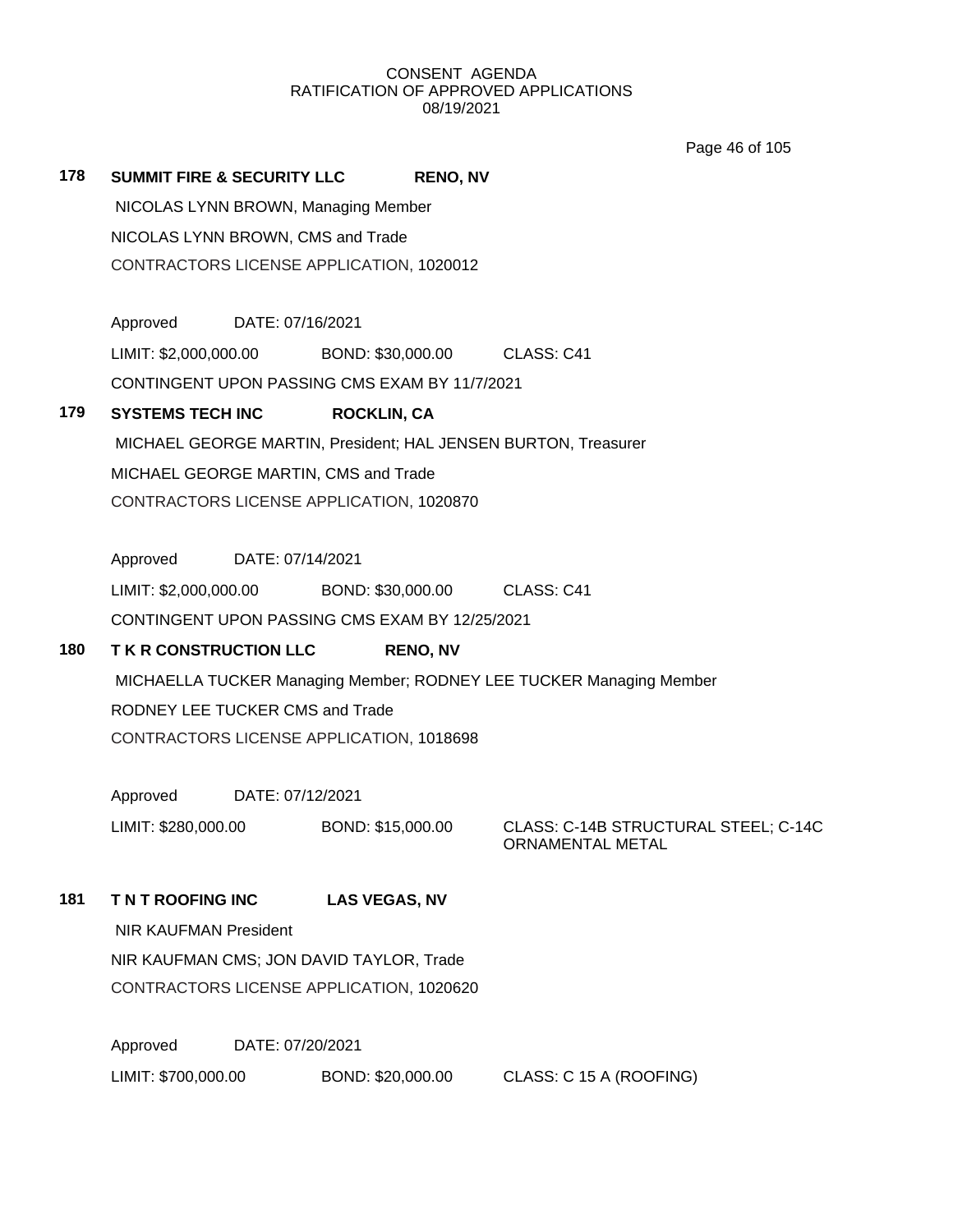Page 47 of 105

## **182 T P I A LLC GRAND PRAIRIE, TX**

TIMOTHY WAYNE BLAKE, Managing Member; JENNIFER LYN BLAKE, Managing Member; JOSHUA DILLARD POWERS, Managing Member

JENNIFER LYN BLAKE, CMS; JEREMY L BROUER, Trade

CONTRACTORS LICENSE APPLICATION, 1019663

Approved DATE: 07/22/2021

LIMIT: \$2,500,000.00 BOND: \$30,000.00 CLASS: C14J-CONVEYANCE OF GOODS

# **183 TEPHRA SOLAR LLC ALPINE, UT**

JARED MICHAEL SLEMBOSKI, Managing Member JARED MICHAEL SLEMBOSKI, CMS; ROMAN MANUEL CANOVAS AVILA, Trade CONTRACTORS LICENSE APPLICATION, 1020424

Approved DATE: 07/08/2021

LIMIT: \$100,000.00 BOND: \$10,000.00 CLASS: C-2 ELECTRICAL CONTINGENT UPON PASSING REQUIRED CMS AND TRADE EXAMS

# **184 THE LIONS HEAD GROUP RENO, NV**

LOERAS LANDSCAPE & DESIGN; GEORGE ARTHUR LOERA-GUTIERREZ, President GEORGE ARTHUR LOERA-GUTIERREZ, CMS and Trade CONTRACTORS LICENSE APPLICATION, 1020971

Tabled DATE: 07/27/2021

LIMIT: \$0.00 BOND: \$0.00 CLASS: C-10 LANDSCAPING

RESOLUTION OF OPEN CRIMINAL COMPLAINT

# **185 THISTLE D K I PLUMBING LLC N LAS VEGAS, NV**

JERALYN THISTLE Managing Member; DANIEL JOSEPH THISTLE Managing Member; ROBERT ANTHONY THISTLE Managing Member

MICHAEL JAMES DIXON Trade; ROBERT ANTHONY THISTLE CMS

CONTRACTORS LICENSE APPLICATION, 1020529

Approved DATE: 07/02/2021

LIMIT: \$10,000.00 BOND: \$2,000.00 CLASS: C-1 PLUMBING AND HEATING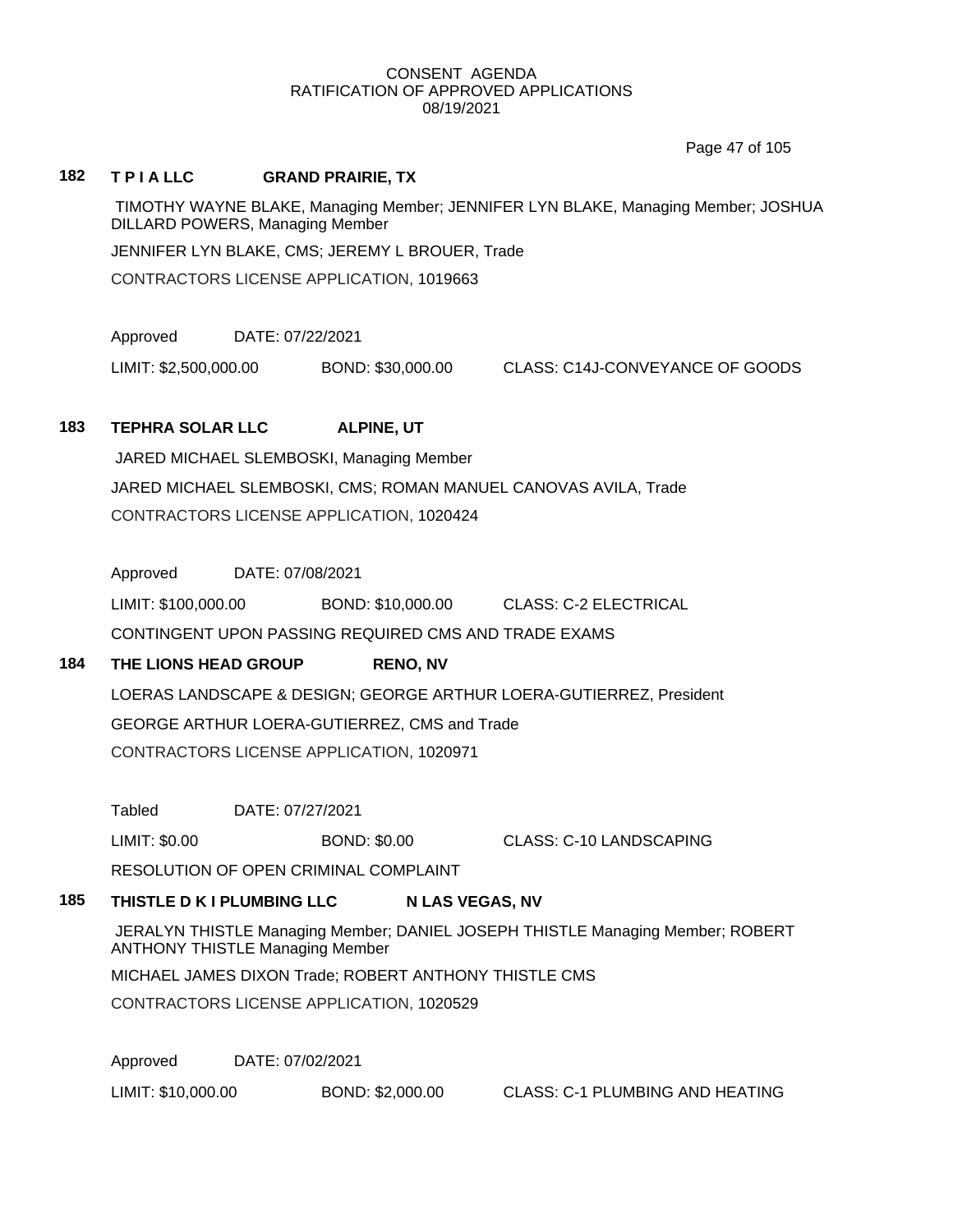Page 48 of 105

# **186 THREE POLE ELECTRIC LLC SPARKS, NV**

IAN MICHAEL MIECZYNSKI Manager; KENDALL JONES FRENCH Manager IAN MICHAEL MIECZYNSKI Trade; KENDALL JONES FRENCH CMS CONTRACTORS LICENSE APPLICATION, 1020728

Approved DATE: 07/12/2021

LIMIT: \$10,000.00 BOND: \$2,000.00 CLASS: C-2 ELECTRICAL

CONTINGENT UPON PASSING CMS & C-2 EXAMS BY12/18/2021

# **187 TOP QUALITY CONSTRUCTION LLC LAS VEGAS, NV**

KERY DENNIS LOUKS Managing Member; BARNEY JOSEPH NEMIROFF Managing Member; JOHNATHAN PAUL LOUKS Managing Member

KERY DENNIS LOUKS CMS and Trade

CONTRACTORS LICENSE APPLICATION, 1019864

Tabled DATE: 07/21/2021

LIMIT: \$0.00 BOND: \$0.00 CLASS: B-2 RESIDENTIAL AND SMALL

COMMERCIAL

PENDING RESOLUTION OF OPEN COMPLAINTS FOR L V RESTORATION & PLUMBING INC. LIC #0074159

# **188 TOP QUALITY CONSTRUCTION LLC LAS VEGAS, NV**

KERY DENNIS LOUKS Managing Member; BARNEY JOSEPH NEMIROFF Managing Member; JOHNATHAN PAUL LOUKS Managing Member

KERY DENNIS LOUKS CMS and Trade

CONTRACTORS LICENSE APPLICATION, 1019865

Tabled DATE: 07/21/2021

LIMIT: \$0.00 BOND: \$0.00 CLASS: C-8 GLASS AND GLAZING

PENDING RESOLUTION OF OPEN COMPLAINTS FOR L V RESTORATION & PLUMBING INC. LIC #0074159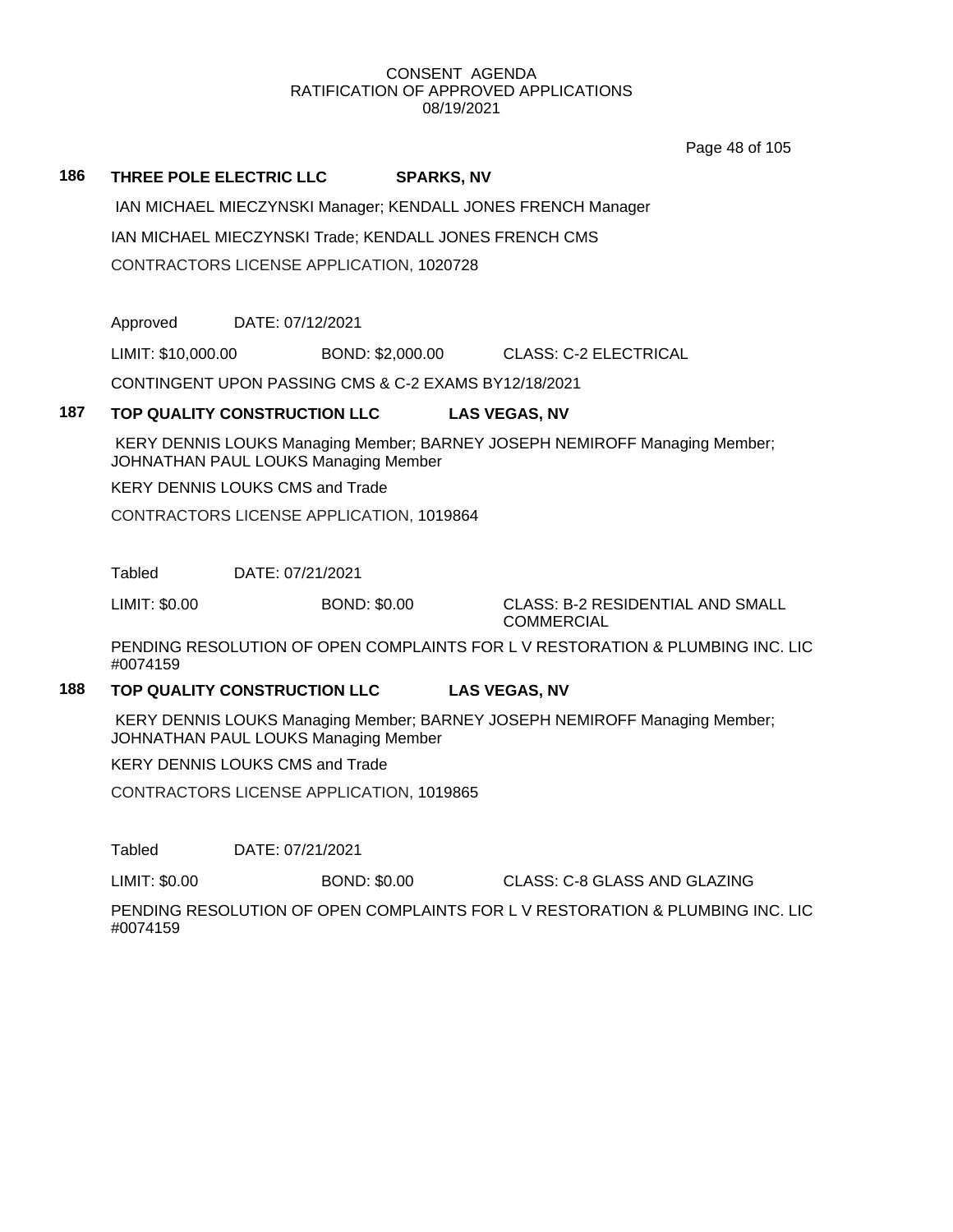Page 49 of 105

## **189 TOP QUALITY CONSTRUCTION LLC LAS VEGAS, NV**

KERY DENNIS LOUKS Managing Member; BARNEY JOSEPH NEMIROFF Managing Member; JOHNATHAN PAUL LOUKS Managing Member

KERY DENNIS LOUKS CMS and Trade

CONTRACTORS LICENSE APPLICATION, 1019867

Tabled DATE: 07/21/2021

LIMIT: \$0.00 BOND: \$0.00 CLASS: C-3 CARPENTRY MAINTENANCE AND MINOR REPAIRS

PENDING RESOLUTION OF OPEN COMPLAINTS FOR L V RESTORATION & PLUMBING INC. LIC #0074159

# **190 TORO FLOORING LLC LAS VEGAS, NV**

CILDA DELIA ORPINEDA, Manager

SABINO RIVERA, CMS and Trade

CONTRACTORS LICENSE APPLICATION, 1019925

Approved DATE: 07/02/2021

LIMIT: \$200,000.00 BOND: \$10,000.00 CLASS: C16-FINISHING FLOORS

**191 TORO FLOORING LLC LAS VEGAS, NV**

CILDA DELIA ORPINEDA, Manager SABINO RIVERA, CMS and Trade CONTRACTORS LICENSE APPLICATION, 1019926

Approved DATE: 07/02/2021 LIMIT: \$200,000.00 BOND: \$10,000.00 CLASS: C20-TILING CONTINGENT ON PASSING TRADE EXAM

**192 TORRES HVAC LLC RENO, NV** ALLAN YANDELL TORRES, Manager ALLAN YANDELL TORRES, CMS and Trade CONTRACTORS LICENSE APPLICATION, 1021372

> Approved DATE: 08/04/2021 LIMIT: \$25,000.00 BOND: \$5,000.00 CLASS: C-21B AIR CONDITIONING CONTINGENT UPON PASSING CMS & C-21B EXAMS BY 01/28/2022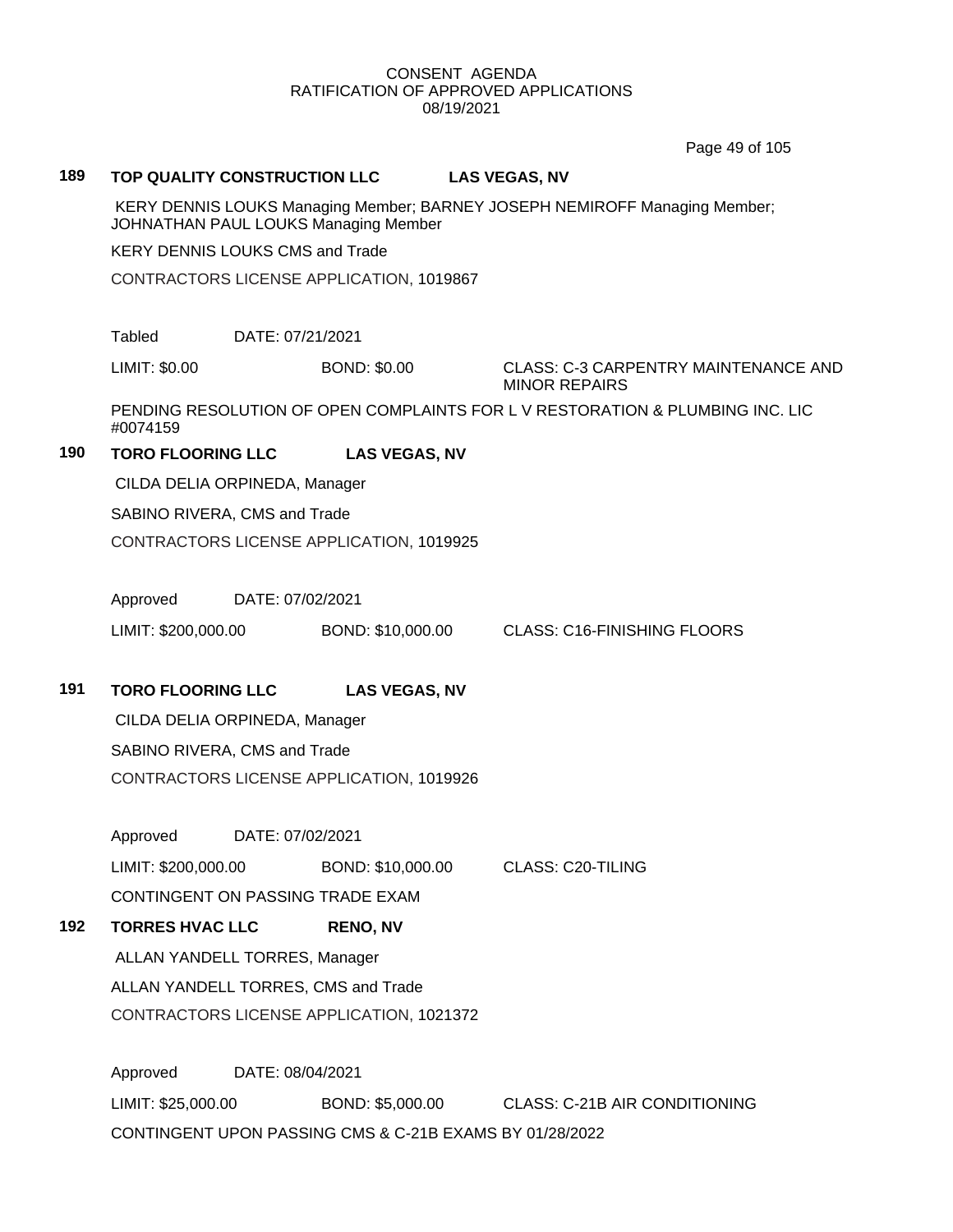Page 50 of 105

# **193 TOTAL LAND SOLUTIONS LLC LAS VEGAS, NV**

PATRICIA YIN Manager; JUSTIN RUSSELL YIN, Manager

JASON CHRISTOPHER COLE CMS and Trade

CONTRACTORS LICENSE APPLICATION, 1020485

Approved DATE: 07/16/2021

LIMIT: \$60,000.00 BOND: \$10,000.00 CLASS: C-10 LANDSCAPE

CONTINGENT UPON SURRENDER OF LICENSE #0081316

# **194 TRUJILLO FRAMING LLC RENO, NV**

JUAN MANUEL TRUJILLO MARTIN, Managing Member JUAN MANUEL TRUJILLO MARTIN, CMS and Trade CONTRACTORS LICENSE APPLICATION, 1020732

Approved DATE: 07/16/2021

LIMIT: \$100,000.00 BOND: \$10,000.00 CLASS: C-3 CARPENTRY, MAINTENANCE AND MINOR REPAIRS

CONTINGENT UPON PASSING CMS & C-3 EXAMS BY 12/18/2021

# **195 TYLER WAYNE SPRIET WINNEMUCCA, NV**

ALPHA CONSTRUCTION AND EXCAVATING; TYLER WAYNE SPRIET Owner FRANK WAYNE SPRIET Trade; TYLER WAYNE SPRIET CMS CONTRACTORS LICENSE APPLICATION, 1020560

Denied DATE: 08/05/2021

LIMIT: \$0.00 BOND: \$0.00 CLASS: A-9 PIERS AND FOUNDATIONS; A-12 EXCAVATING, GRADING, TRENCHING & SURFACING; A-15 SEWERS, DRAINS AND PIPIES; A-19 PIPELINE AND CONDUITS

NRS 624.263 FINANCIAL RESPONSIBILITY; PRIOR REVOCATION; NRS 624.3013 (2) MISREPRESENTATION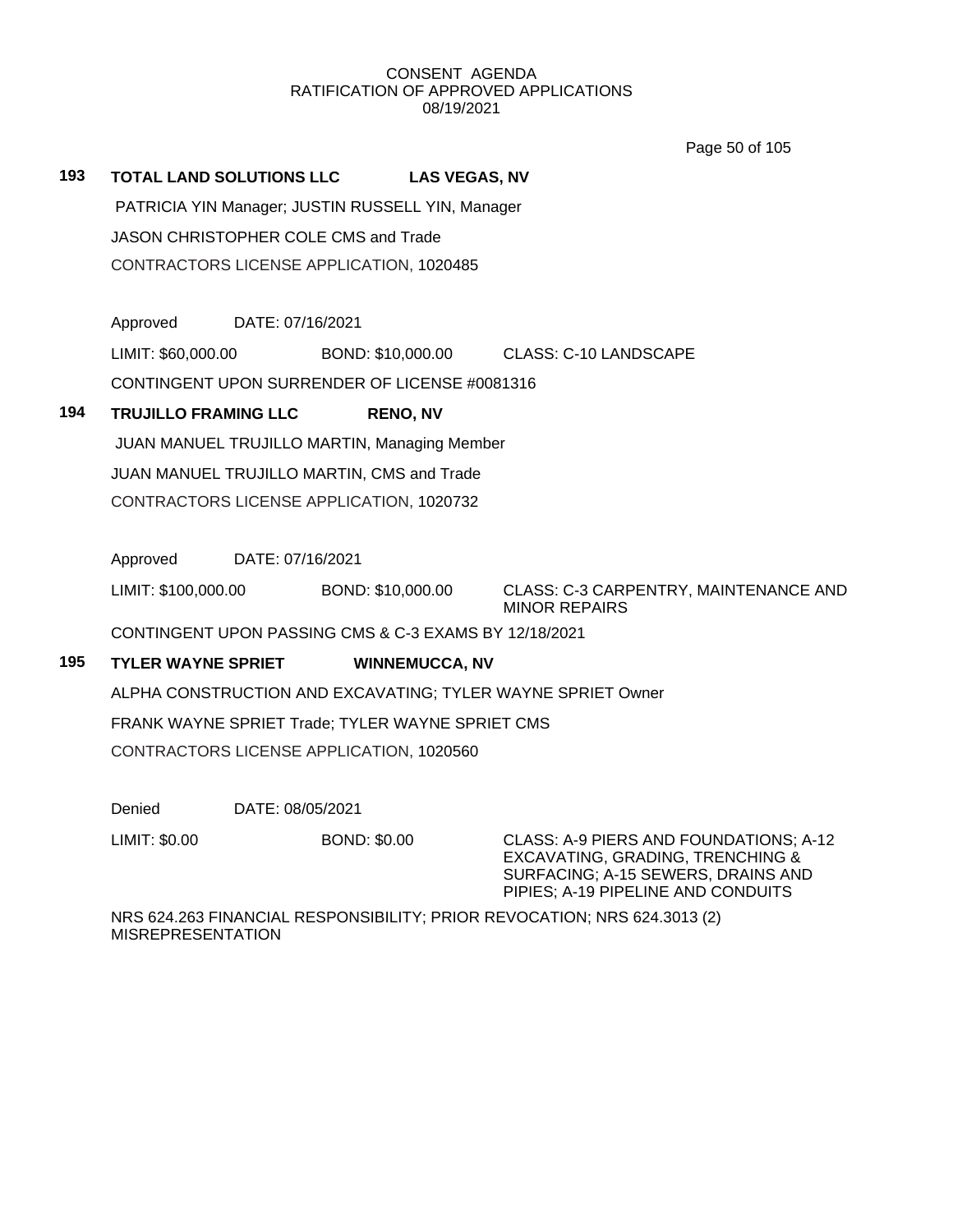Page 51 of 105

**196 UNITED PIPELINE SYSTEMS INC CHESTERFIELD, MO**

KENNETH LEE YOUNG Treasurer; DAVID F MORRIS Director RANDALL HULST EGNER, CMS and Trade CONTRACTORS LICENSE APPLICATION, 1019382

Approved DATE: 07/15/2021

LIMIT: Unlimited BOND: \$50,000.00 CLASS: A19

CONTINGENT UPON PASSING EXAMS BY 10/6/2021

# **197 UPRISE LLC RENO, NV**

UPRISE FIBER; STEPHEN ALLEN KROMER, Manager SABASTIAN FRANCIS COUTINHO, CMS and Trade CONTRACTORS LICENSE APPLICATION, 1019969

Approved DATE: 07/13/2021

LIMIT: \$10,000.00 BOND: \$2,000.00 CLASS: C-2D LOW VOLTAGE

CONTINGENT UPON PASSING CMS & C-2D EXAMS BY 11/06/2021

# **198 V C H NEVADA LLC RENO, NV**

B A S NEVADA LLC Managing Member; D D I RENO LLC Managing Member; THOMAS S DEREGT, Member BRADFORD ALAN SMITH CMS and Trade CONTRACTORS LICENSE APPLICATION, 1020718

Approved DATE: 07/14/2021

LIMIT: Unlimited BOND: \$50,000.00 CLASS: B2

CONTINGENT UPON RECEIPT OF INDEMNIFICATION AGREEMENT

# **199 VALLEY LAWN LLC LAS VEGAS, NV**

MISTY NADINE JARAMILLO Managing Member; CHRISTOPHER JAMES JARAMILLO Managing Member; ERIC MATTHEW JARAMILLO Managing Member

CHRISTOPHER JAMES JARAMILLO CMS and Trade

CONTRACTORS LICENSE APPLICATION, 1020346

Approved DATE: 07/16/2021

LIMIT: \$750,000.00 BOND: \$20,000.00 CLASS: C10-LANDSCAPE CONTRACTING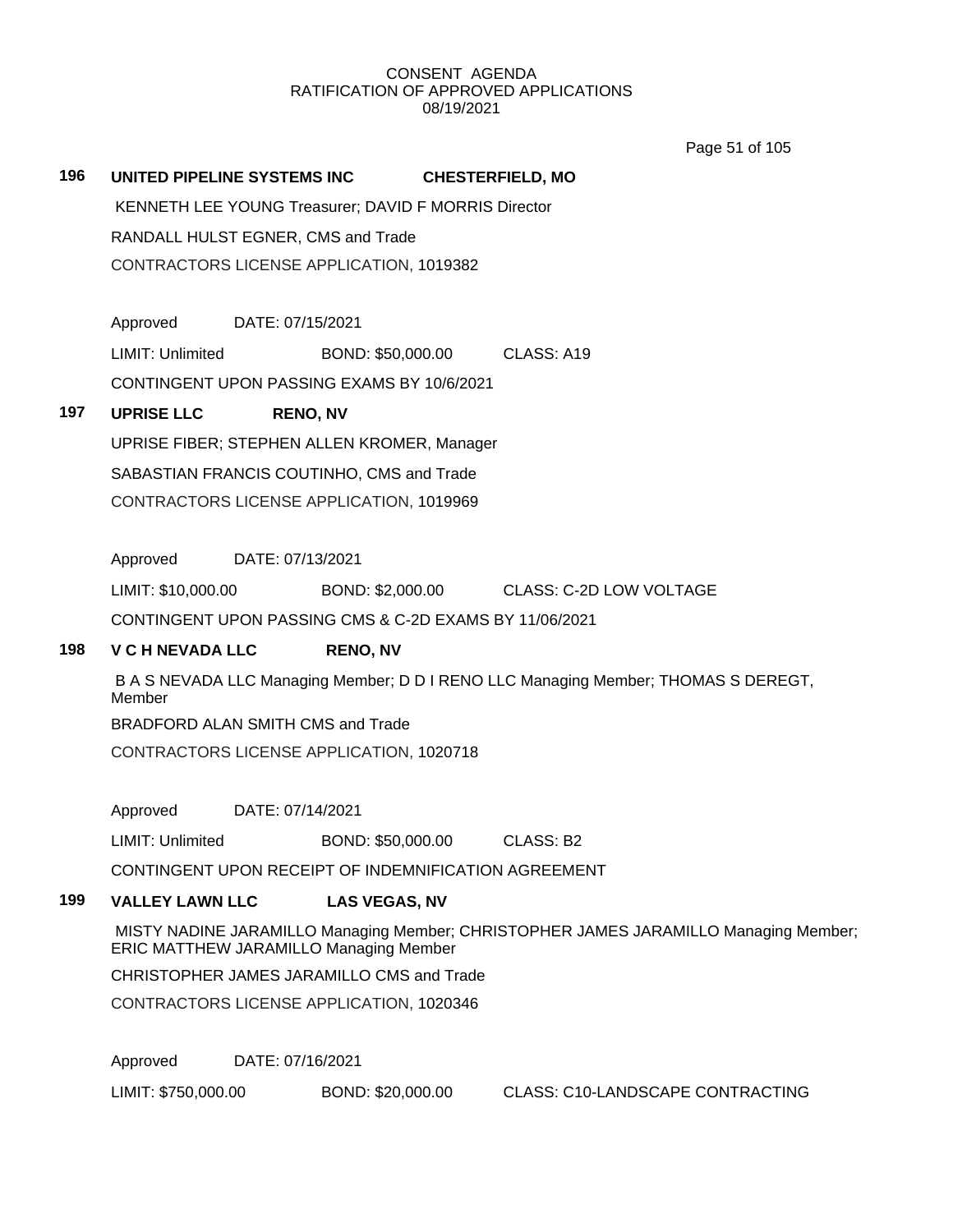Page 52 of 105

# **200 VEGAS MASONRY AND CONCRETE LLC LAS VEGAS, NV** JUAN MANUEL LEON Manager JUAN MANUEL LEON CMS and Trade CONTRACTORS LICENSE APPLICATION, 1019277 Approved DATE: 07/15/2021 LIMIT: \$245,000.00 BOND: \$15,000.00 CLASS: C5-CONCRETE CONTINGENT ON PASSING TRADE EXAM **201 VELOCITY ELECTRIC LLC RENO, NV** BRIAN BRUCE DENT, Managing Member; DUSTIN TROY KOELZER, Managing Member BRIAN BRUCE DENT, CMS; DUSTIN TROY KOELZER, Trade CONTRACTORS LICENSE APPLICATION, 1020558 Approved DATE: 06/25/2021 LIMIT: \$150,000.00 BOND: \$10,000.00 CLASS: C-2 ELECTRICAL CONTINGENT UPON PASSING CMS & C-2 EXAMS BY 12/09/2021 **202 VICTORY DRYWALL LLC RENO, NV** GARRETT BROWN, Manager GARRETT BROWN, CMS and Trade CONTRACTORS LICENSE APPLICATION, 1020411 Approved DATE: 07/21/2021 LIMIT: \$90,000.00 BOND: \$10,000.00 CLASS: C-3E DRYWALL CONTINGENT UPON PASSING CMS EXAM BY 12/01/2021 **203 VINNIES ELECTRIC INC FERNLEY, NV** VINCENT CRAIG KELLISON President VINCENT CRAIG KELLISON CMS and Trade CONTRACTORS LICENSE APPLICATION, 1020089 Approved DATE: 07/13/2021 LIMIT: \$150,000.00 BOND: \$10,000.00 CLASS: C-2 ELECTRIC CONTINGENT UPON SURRENDERING LICENSE #0057337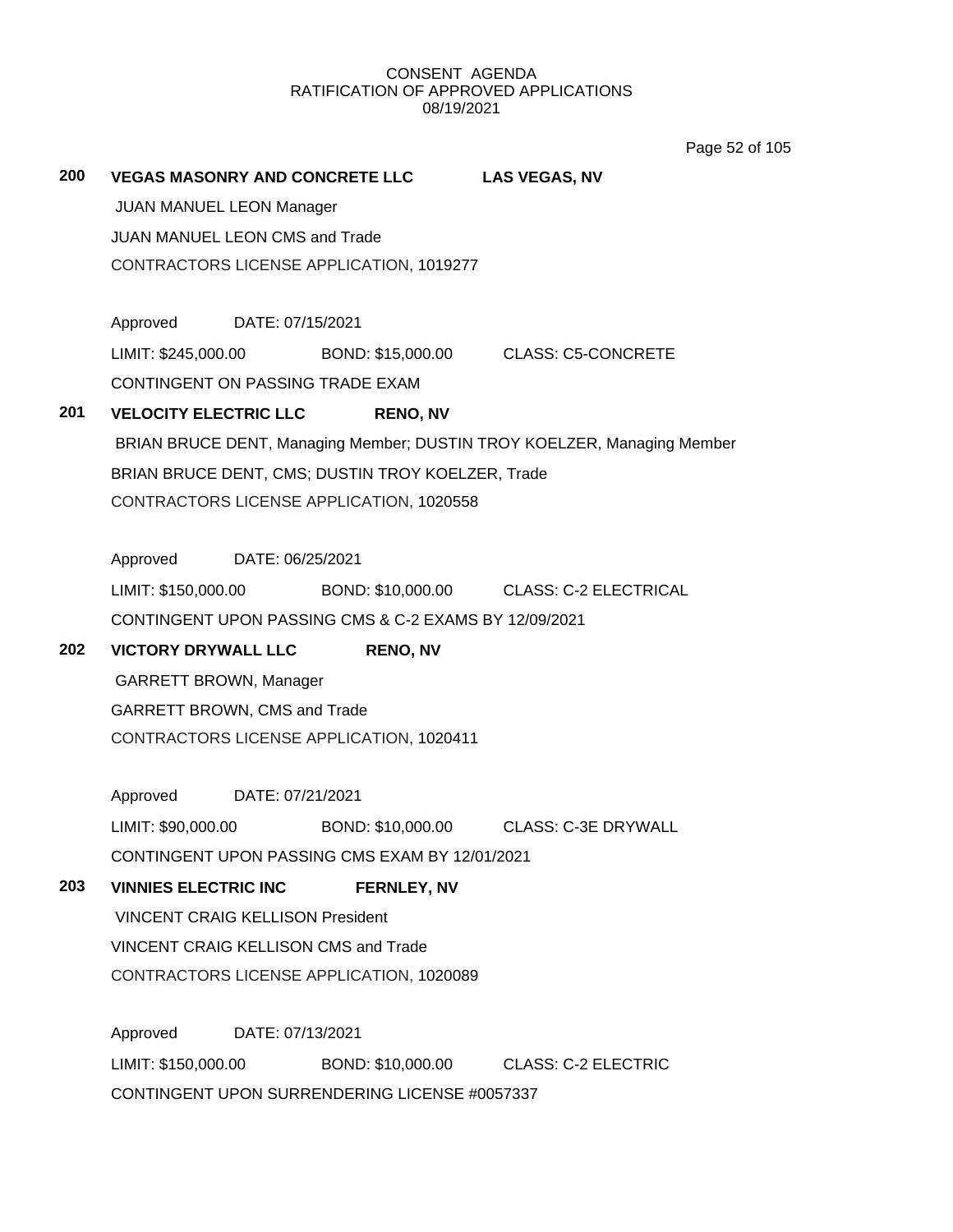Page 53 of 105

## **204 W P P CONSTRUCTION LLC SLOAN, NV**

EDWARD CASEY ROOHAN Secretary; HENRY NEIL MILLNER Treasurer; JOSEPH CHARLES SANDERS, Vice President

JOSEPH CHARLES SANDERS, CMS and Trade

CONTRACTORS LICENSE APPLICATION, 1020998

Approved DATE: 07/27/2021

LIMIT: Unlimited BOND: \$50,000.00 CLASS: C5

CONTINGENT UPON PASSING EXAMS BY 1/6/2022

# **205 W SQUARED CONSULTING LLC LAS VEGAS, NV**

RYAN WEINGARTNER Managing Member; JESSICA LORENE WEINGARTNER, Managing Member RYAN WEINGARTNER CMS and Trade CONTRACTORS LICENSE APPLICATION, 1020210

Approved DATE: 07/27/2021

LIMIT: \$600,000.00 BOND: \$20,000.00 CLASS: B CONTINGENT UPON PASSING EXAMS BY 12/25/2021

# **206 WARNER & ASSOCIATES CONSTRUCTION INC SPANISH FORK, UT**

JOEL YOUD WARNER President; TYLER JOEL WARNER, Secretary JOSEPH REED ALLDREDGE, CMS and Trade CONTRACTORS LICENSE APPLICATION, 1020567

Approved DATE: 07/30/2021

LIMIT: \$8,000,000.00 BOND: \$50,000.00 CLASS: B2-RESIDENTIAL AND SMALL

**COMMERCIAL** 

CONTINGENT ON PASSING CMS/TRADE EXAMS

# **207 ZEMOG LLC LAS VEGAS, NV**

RONALD FREDERICK GOMEZ, Managing Member RONALD FREDERICK GOMEZ, CMS and Trade CONTRACTORS LICENSE APPLICATION, 1020875

Approved DATE: 07/19/2021

LIMIT: \$150,000.00 BOND: \$10,000.00 CLASS: B-6 COMMERCIAL REMODELING

EXCEEDING 3 STORIES

CONTINGENT ON PASSING REQUIRED CMS/TRADE EXAMS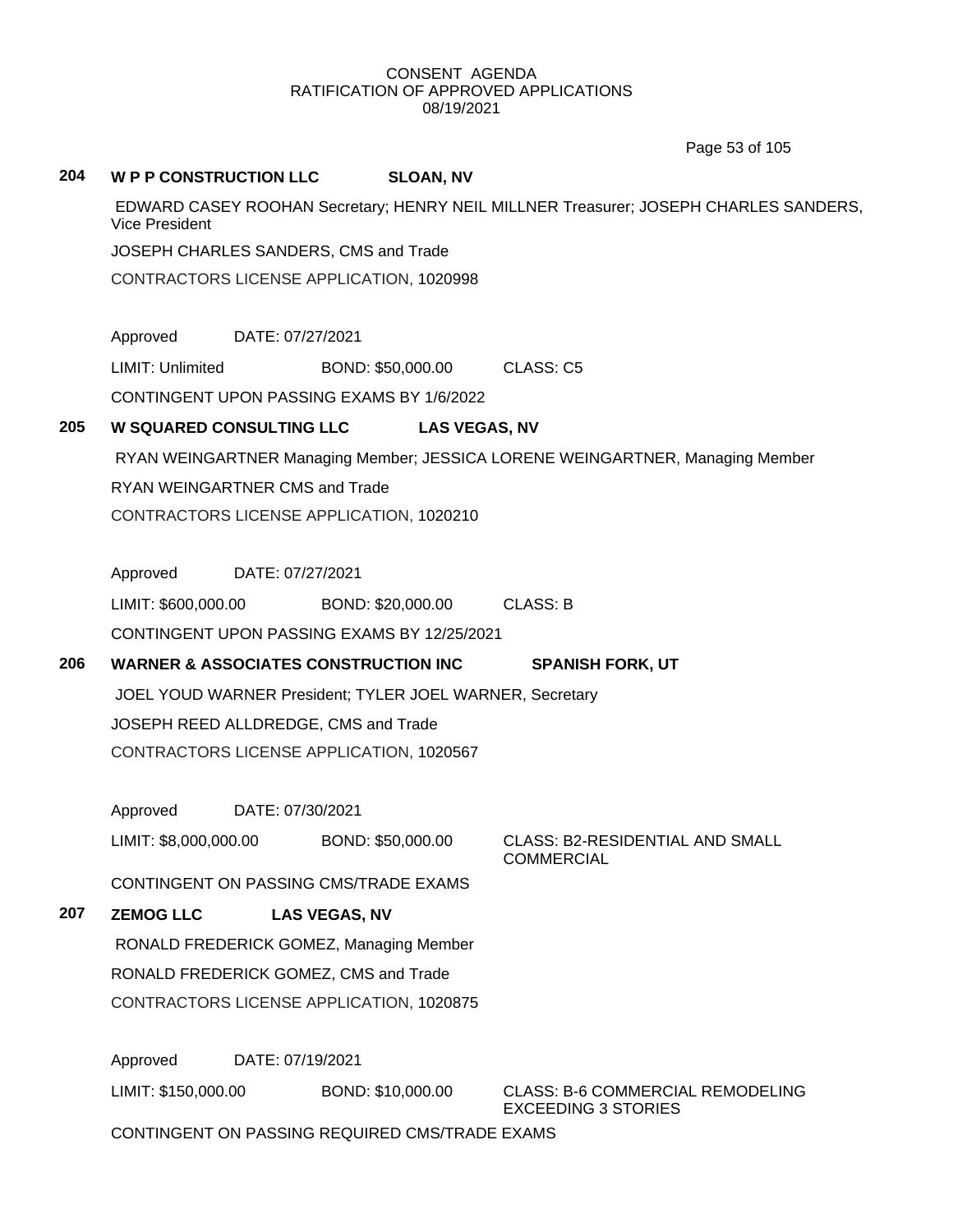Page 54 of 105

# **BROADENING OF CLASSIFICATION APPLICATION**

## **208 ALBERTO CAMPOS SPARKS, NV**

A & J QUALITY HOME SERVICE; 0085142; ALBERTO CAMPOS-GARCIA, , Owner

ALBERTO CAMPOS-GARCIA, , Trade; ALBERTO RAMIRO CAMPOS, , CMS(C-4C Taping and Finishing; C-4E Drywall; C-4F Sheet Metal Studs) BROADENING OF CLASSIFICATION, 1021144

Tabled DATE: 07/29/2021 CLASS: C-4, PAINTING AND DECORATING

RESOLUTION OF OPEN COMPLAINT

# **209 C B H GENERAL CONTRACTING LLC Port Orange, FL**

0083365; ROBERT FRANCIS BRANDLER, III, Manager; COLLEEN ANN HALEY, , Manager; PHILLIP JAMES HALEY, , Manager; PARMVIR CHAHAL, , Manager

ROBERT FRANCIS BRANDLER, III, CMS and Trade(B-2 Residential and Small Commercial)

BROADENING OF CLASSIFICATION, 1020617

Denied DATE: 08/05/2021 CLASS: B, GENERAL BUILDING

PURSUANT TO NRS 624.260(6), LACK OF EXPERIENCE.

# **210 COMMERCIAL CONTRACTORS INC GRAND HAVEN, MI**

MICHIGAN COMMERCIAL CONTRACTORS INC; 0066997; KENNETH THOMAS SHARKEY, President; SANDRA JUNE SHARKEY, Vice President

KENNETH THOMAS SHARKEY, CMS and Trade(B General Building; B-2 Residential and Small Commercial)

BROADENING OF CLASSIFICATION, 1020518

Approved DATE: 07/09/2021 CLASS: B, GENERAL BUILDING

KENNETH THOMAS SHARKEY, PRESIDENT, QI/CMS/TRADE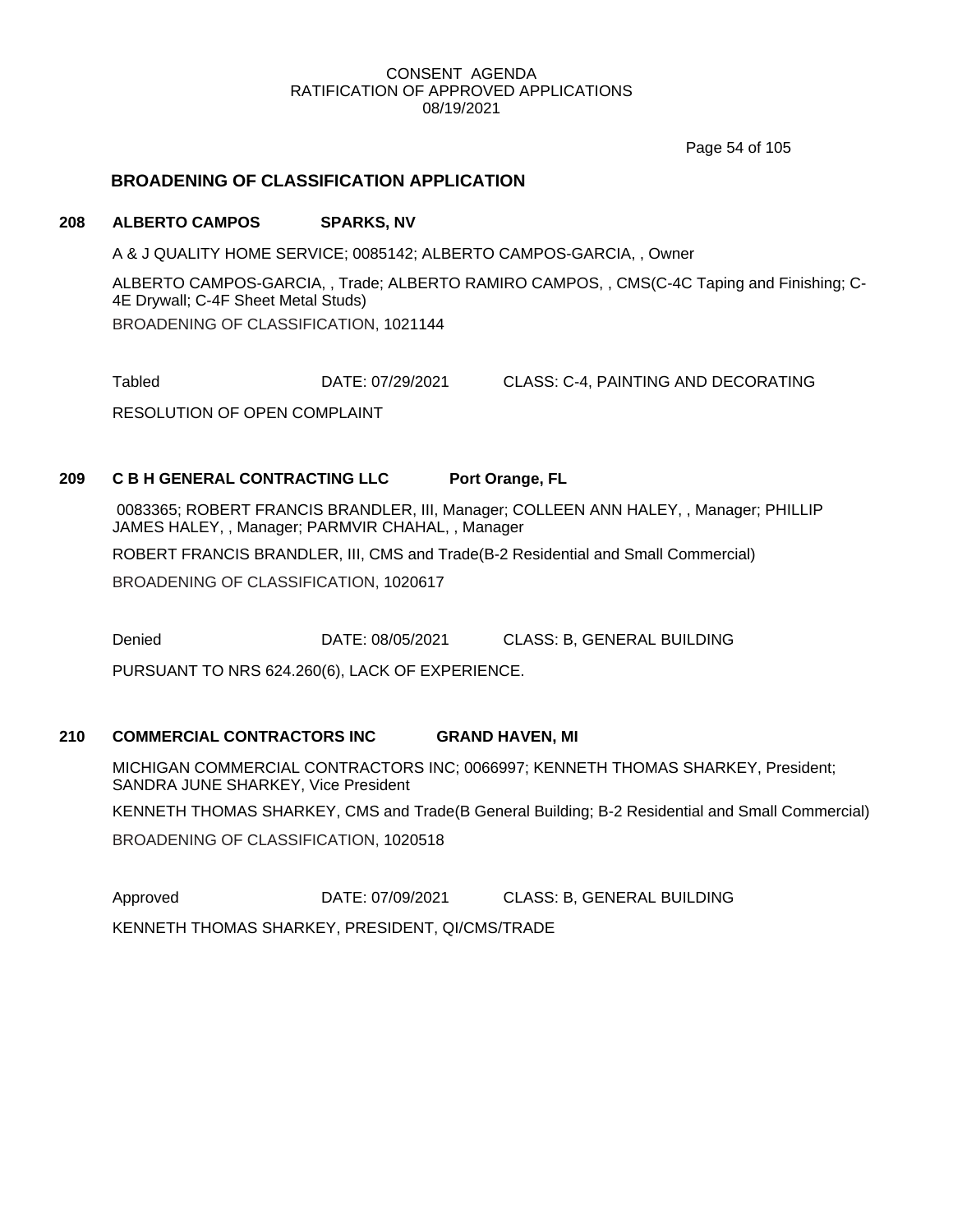Page 55 of 105

## **211 ENERTECH RESOURCES LLC NEW BRAUNFELS, TX**

0081654; ERIC BRANDON CHASE, Managing Member; JUSTIN BRANDON JONES, Managing Member DALE BUTLER SHUMAKER, CMS and Trade(A General Engineering) BROADENING OF CLASSIFICATION, 1021094

Approved DATE: 08/02/2021 CLASS: A, GENERAL ENGINEERING DALE BUTLER SHUMAKER, QI/CMS/TRADE

# **212 EXXIA CORPORATION LLC SPARKS, NV**

0087856; MIGUEL ANGEL SALAZAR-MARQUEZ, , Manager MIGUEL ANGEL SALAZAR-MARQUEZ, , CMS and Trade(C-3A Carpentry and Repairs) BROADENING OF CLASSIFICATION, 1020069

Approved DATE: 06/03/2021 CLASS: C-3B, FINISH CARPENTRY

MIGUEL ANGEL SALAZAR MARQUEZ, MANAGER, QI/CMS/TRADE CONTINGENT UPON PASSING THE (C-3B) TRADE EXAM BY 11/10/2021.

# **213 HITT CONTRACTING INC FALLS CHURCH, VA**

0071242; JAMES EDWARD MILLAR, President; BRETT RUSSELL HITT, President; SHEILA UPUDHYAY SEARS, , Secretary; STEVEN EUGENE RICHBOURG, Vice President; PAUL JOHN ROSS, , Chief Financial **Officer** 

JOSHUA GREGORY VANSCOY, , CMS and Trade(B General Building)

BROADENING OF CLASSIFICATION, 1020798

Approved DATE: 07/16/2021 CLASS: B, GENERAL BUILDING

JOSHUA GREGORY VANSCOY, QI/CMS/TRADE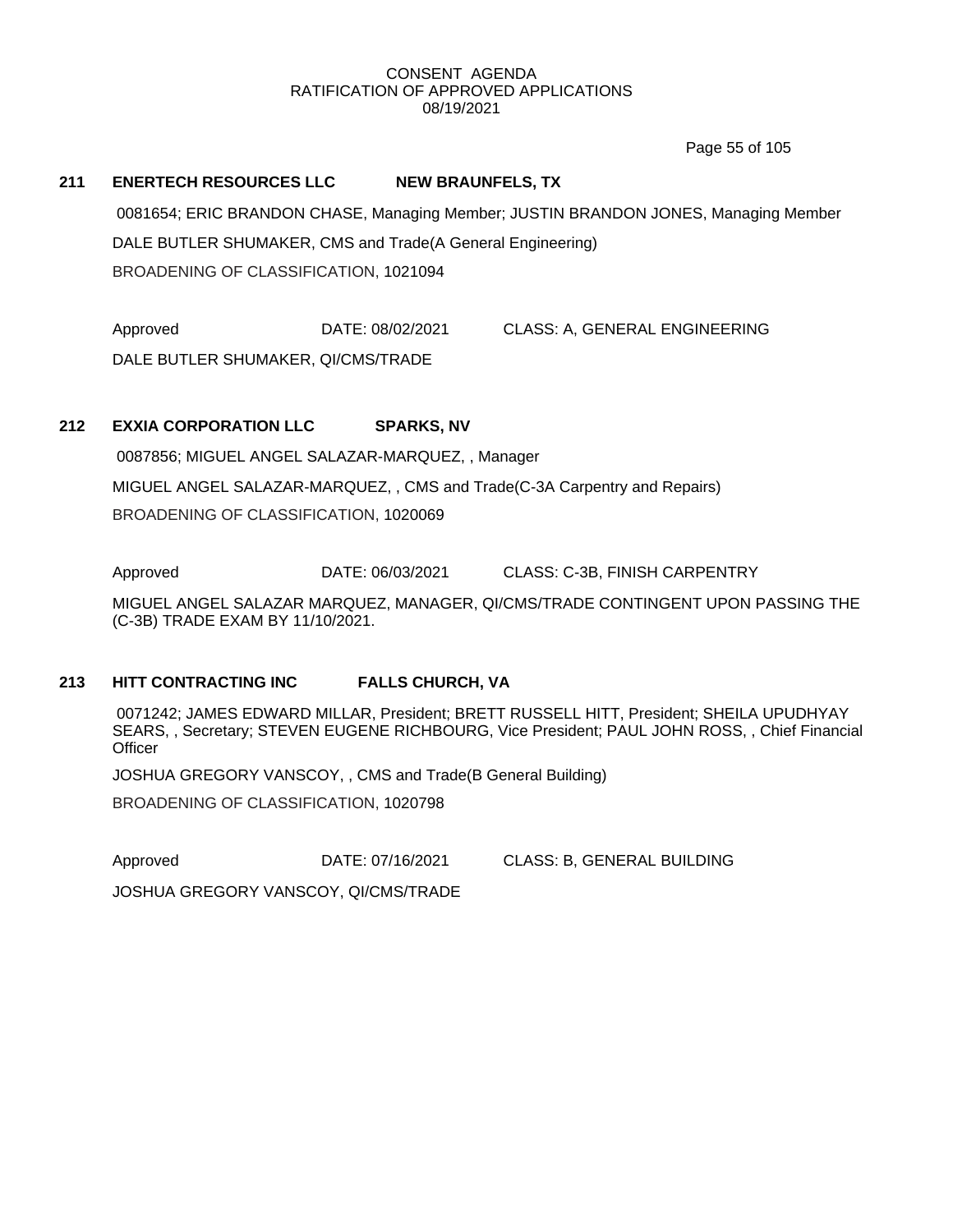Page 56 of 105

# **214 HOT DESERT AIR CONDITIONING & HEATING LLC LAS VEGAS, NV**

0078687; CHRISTOPHER ADAM WILEY, Managing Member

CHRISTOPHER ADAM WILEY, CMS and Trade(C-21B Air Conditioning)

BROADENING OF CLASSIFICATION, 1021184

Approved DATE: 07/30/2021 CLASS: C-21, REFRIGERATION AND AIR

**CONDITIONING** 

CHRISTOPHER ADAM WILEY, MANAGING MEMBER, QI/CMS/TRADE CONTINGENT UPON PASSING THE (C-21) TRADE EXAM BY 01/16/2022.

## **215 NEW MOUNTAIN EXCAVATING INC RENO, NV**

0051717A; JOEL DANIEL FUQUAY, President

JOEL DANIEL FUQUAY, CMS and Trade(A-12 Excavating, Grading, Trenching and Surfacing; A-13 Wrecking Buildings; A-15 Sewers, Drains and Pipes; A-19A Water; A-19B Gas; A-19C Electrical Conduits for Underground Transmission; A-24 Fountains and Other Water Features; A-7 Excavating and Grading; A-9 Piers and Foundations)

BROADENING OF CLASSIFICATION, 1019735

Approved DATE: 07/08/2021 CLASS: A-24, FOUNTAINS AND WATER FEATURES

JOEL DANIEL FUQUAY, PRESIDENT, QI/CMS/TRADE

## **216 NEW MOUNTAIN EXCAVATING INC RENO, NV**

0051717A; JOEL DANIEL FUQUAY, President

JOEL DANIEL FUQUAY, CMS and Trade(A-12 Excavating, Grading, Trenching and Surfacing; A-13 Wrecking Buildings; A-15 Sewers, Drains and Pipes; A-19A Water; A-19B Gas; A-19C Electrical Conduits for Underground Transmission; A-24 Fountains and Other Water Features; A-7 Excavating and Grading; A-9 Piers and Foundations)

BROADENING OF CLASSIFICATION, 1021351

Approved **DATE: 08/02/2021** CLASS: A-10, COMMERCIAL AND RESIDENT POOLS & SPAS

JOEL DANIEL FUQUAY, PRESIDENT, QI/CMS/TRADE CONTINGENT UPON PASSING THE (A-10) TRADE EXAM BY 01/27/2022.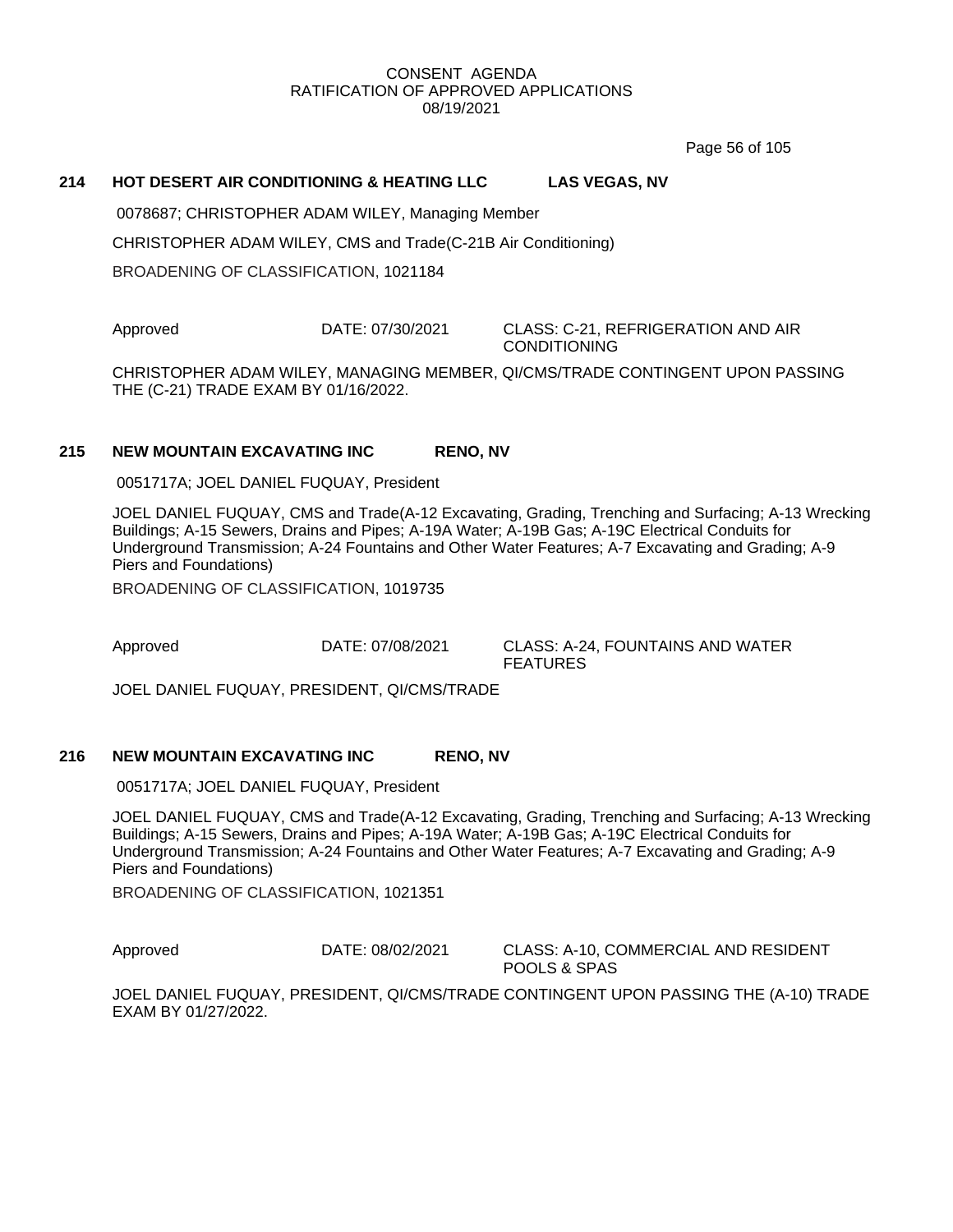Page 57 of 105

# **217 PROFESSIONALISM IN CONSTRUCTION LLC GARDNERVILLE, NV** 0084967; JASON EDWARD IRVIN, , Manager JASON EDWARD IRVIN, , CMS and Trade(C-3 Carpentry Maintenance and Minor Repairs) BROADENING OF CLASSIFICATION, 1020936

Approved DATE: 07/20/2021 CLASS: C-3, CARPENTRY JASON EDWARD IRVIN, MANAGER, QI/CMS/TRADE

# **218 STATION ELECTRIC INC IRVINE, CA**

0079359; ARTHUR EDMUND WOLF, President; IAN EDMUND WOLF, Secretary IAN EDMUND WOLF, CMS and Trade(A General Engineering) BROADENING OF CLASSIFICATION, 1020396

Approved DATE: 07/09/2021 CLASS: A, GENERAL ENGINEERING IAN EDMUND WOLF, SECRETARY, QI/CMS/TRADE

# **219 WEST COAST COMMERCIAL SERVICES INC NORTH LAS VEGAS, NV**

M 5 LIGHTING; 0075710; MICHAEL C MCDONALD, President; LORI ANN MCDONALD, Secretary/Treasurer MICHAEL C MCDONALD, Trade; LORI ANN MCDONALD, CMS(C-2E Lines to Transmit Electricity) BROADENING OF CLASSIFICATION, 1020680

Approved DATE: 07/20/2021 CLASS: C-2, ELECTRICAL

MICHAEL C MCDONALD, PRESIDENT, QI/CMS MICHAEL C MCDONALD, JR., QI/TRADE CONTINGENT UPON PASSING THE (C-2) TRADE EXAM BY 12/17/2021.

# **220 X3 MANAGEMENT SERVICES INC LAS VEGAS, NV**

0074704; ARLETTE ZUNIGA, President/CEO ERIC JOSEPH WAGGENER, CMS and Trade(A-22 Unclassified LIMITED TO CELL TOWER SITES) BROADENING OF CLASSIFICATION, 1021111

Approved DATE: 07/26/2021 CLASS: A-12 & A-19C

ERIC JOSEPH WAGGENER, QI/CMS/TRADE CONTINGENT UPON PASSING THE (A-12) TRADE EXAM BY 01/13/2022.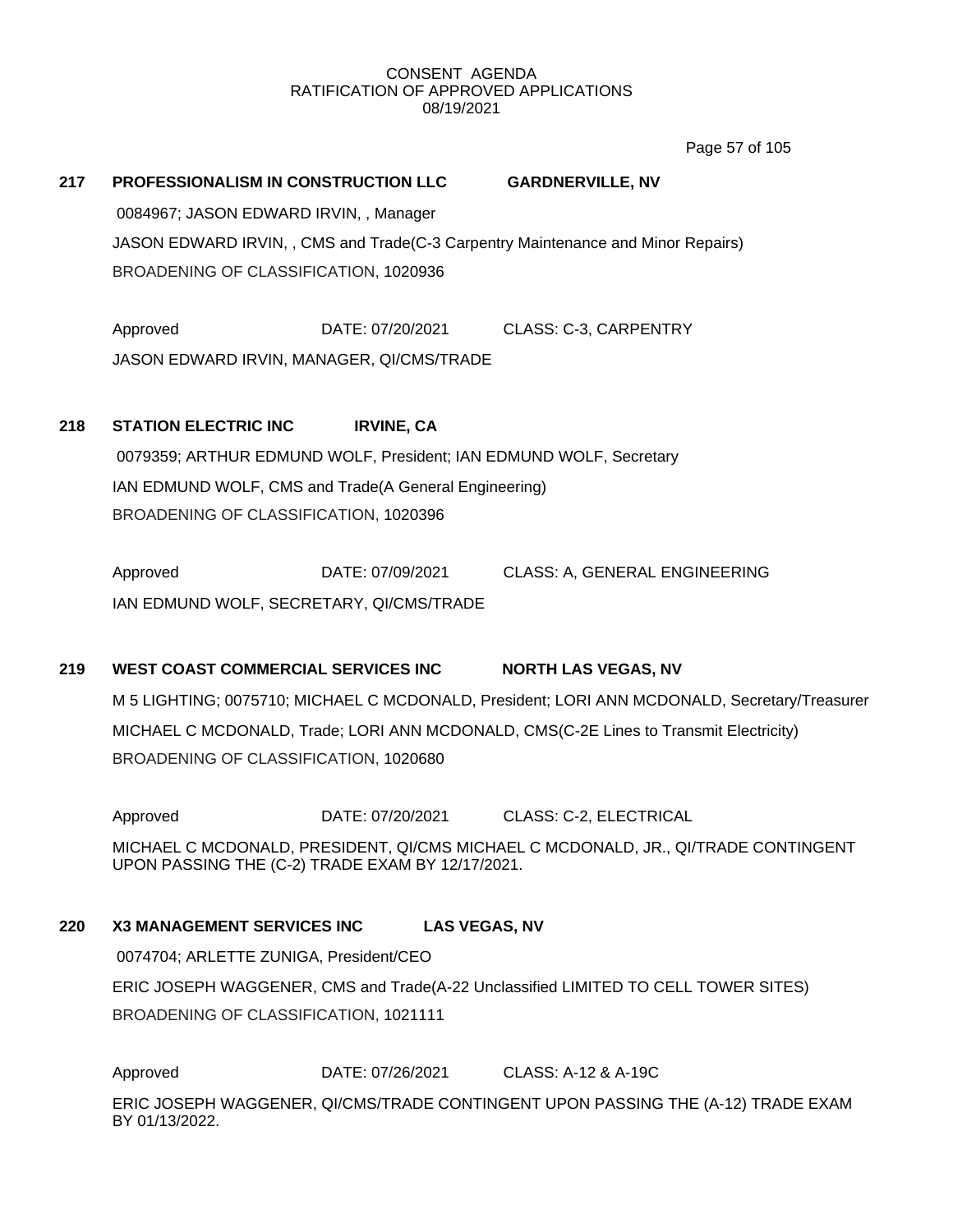Page 58 of 105

# **CHANGE OF OFFICER/MEMBER/MANAGER**

# **221 A C CHRISTIAN INC MINDEN, NV**

0034194A; ALLEN CHARLES CHRISTIAN, President SHERYL MARIE CHRISTIAN, CMS; ALLEN CHARLES CHRISTIAN, Trade CHANGE OF OFFICER/MEMBER/MANAGER, 1020691

Approved DATE: 07/12/2021

# **222 A TRI STATE ROOFING LAS VEGAS, NV**

A 1 ALL AMERICAN ROOFING 0045803; DAVID BRIAN COHEN, President

DAVID BRIAN COHEN, CMS and Trade

CHANGE OF OFFICER/MEMBER/MANAGER, 1021113

Approved DATE: 07/27/2021

# **223 BARING INDUSTRIES INC FT LAUDERDALE, FL**

0076168; MICHAEL EDWARD FITZGIBBON, President; DONALD LORNE DURWARD, Secretary; CHARLES EARL SPERRY, Vice President

CHARLES EARL SPERRY, CMS and Trade

CHANGE OF OFFICER/MEMBER/MANAGER, 1020806

Approved DATE: 07/16/2021

# **224 BURNS & MCDONNELL ENGINEERING COMPANY INC KANSAS CITY, MO**

0080623; 0080628; RAYMOND JOSEPH KOWALIK, President; PAUL JOHN ODUM, , Secretary; DENNIS WILLIAM SCOTT, Treasurer; MATTHEW GERALD NORDHUS, Vice President

MATTHEW GERALD NORDHUS, Trade; MATTHEW RYAN BRINKMAN, CMS; MATTHEW RYAN BRINKMAN, CMS and Trade

CHANGE OF OFFICER/MEMBER/MANAGER, 1020510

Approved DATE: 07/15/2021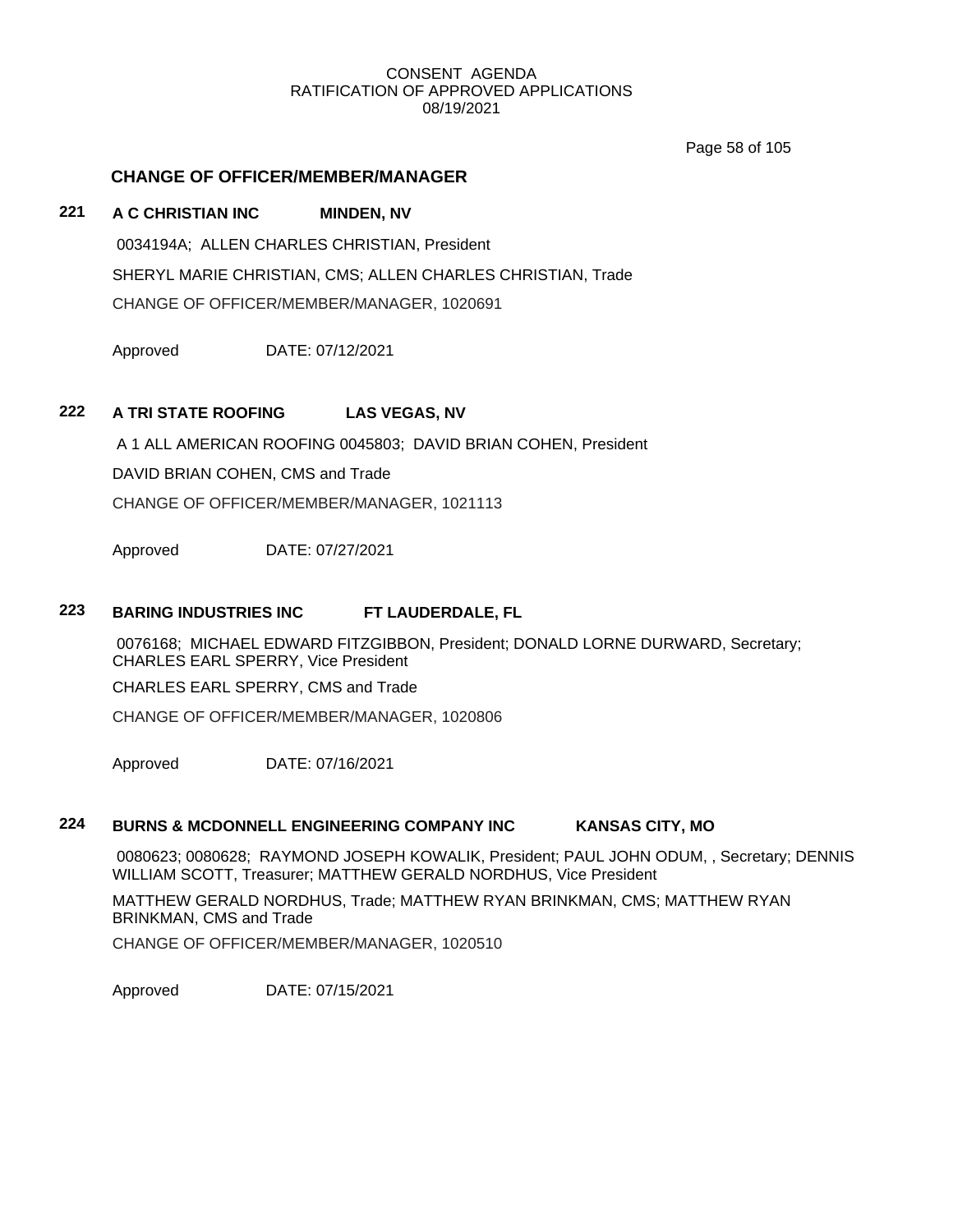Page 59 of 105

# **225 COPPER MOUNTAIN CONSTRUCTION LLC SPARKS, NV**

0086400; DANIEL FRED WALTON, II, Managing Member

DANIEL FRED WALTON, II, CMS and Trade

CHANGE OF OFFICER/MEMBER/MANAGER, 1020642

Denied DATE: 08/05/2021

FAILURE TO DEMONSTRATE GOOD CHARACTER AS SET FORTH IN NRS 624.265 BASED ON CRIMINAL HISTORY

# **226 DIAMOND ONE CONSTRUCTION INC SAN DIEGO, CA**

0078047; DAVID JUSTIN LUKACS, President; JOSEPH ANTHONY LUKACS, Treasurer DAVID JUSTIN LUKACS, CMS and Trade; GREGORY JOSEPH LUKACS, Trade CHANGE OF OFFICER/MEMBER/MANAGER, 1021007

Approved DATE: 07/20/2021

## **227 DIVERSIFIED ROOFING CORPORATION PHOENIX, AZ**

0082443; MARK WILLIAM SCHOUTEN, President; BRAD DANIEL NALLY, Secretary MARK WILLIAM SCHOUTEN, CMS and Trade CHANGE OF OFFICER/MEMBER/MANAGER, 1020819

Approved DATE: 07/16/2021

# **228 ELECTRICAL SOLUTIONS LLC RENO, NV**

0079163; MARK JEFFREY ALLEN, Managing Member MARK JEFFREY ALLEN, CMS and Trade CHANGE OF OFFICER/MEMBER/MANAGER, 1021011

Approved DATE: 07/20/2021

# **229 ENERGY ONE WINDOWS OF LAS VEGAS NEVADA LLC LAS VEGAS , NV**

0082576; SHAWN LEWIS MCCAIN, Manager ERIC JOSEPH JOHNSON, CMS and Trade CHANGE OF OFFICER/MEMBER/MANAGER, 1020595

Approved DATE: 07/08/2021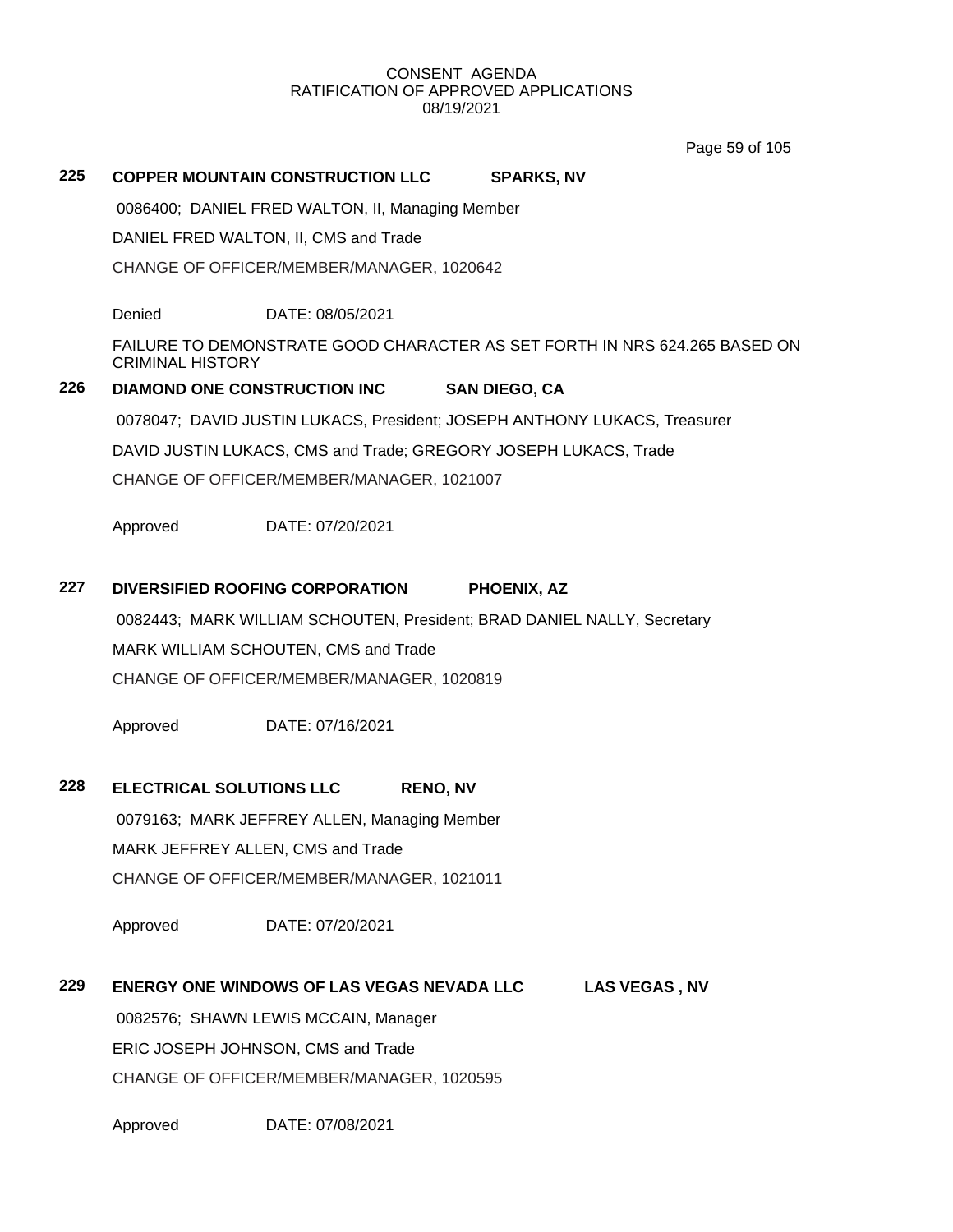Page 60 of 105

# **230 ENVIROCON INC MISSOULA, MT**

0077857; GREGORY PHILLIP THERRIEN, , President; JOSEPH MARC RACICOT, , Secretary; BRANDON DOMINGO PARKER, , Treasurer

PETER JAMES JOY, CMS and Trade

CHANGE OF OFFICER/MEMBER/MANAGER, 1020026

Approved DATE: 07/19/2021

# **231 FABRITEC STRUCTURES LLC Dallas, TX**

0064154; P & E HOLDING LLC , Managing Member; GARRY LEE BECKER, Other; CHRISTIAN JOHANN SCHLOEGL, Manager; WILLIAM SCOTT SCHMIDT, , Vice President; ADAM EUGENE AUTEN, , Manager; THOMAS JOHN WUERCH, , Chief Executive Officer

CLAUDE FRANCOIS CENTNER, CMS and Trade

CHANGE OF OFFICER/MEMBER/MANAGER, 1020329

Approved DATE: 07/09/2021

#### **232 H D SUPPLY FACILITIES MAINTENANCE LP Atlanta, GA**

0073341; HD SUPPLY GP & MANAGEMENT INC , General Partner; DAN SHAMUS MCDEVITT, , Other; PHILLIP JOHN MINGLE, , Other; SHANE MALCOLM OKELLY, , Other

RICHARD JOSEPH PHELAN, CMS and Trade

CHANGE OF OFFICER/MEMBER/MANAGER, 1020912

Approved DATE: 07/22/2021

## **233 HIGH MARK CONSTRUCTION LLC ELKO, NV**

0046974; BRADLEY JAMES LYNCH, , Managing Member

RICHARD A KATSMA, CMS and Trade; BRADLEY JAMES LYNCH, , CMS and Trade

CHANGE OF OFFICER/MEMBER/MANAGER, 1020885

Approved DATE: 07/15/2021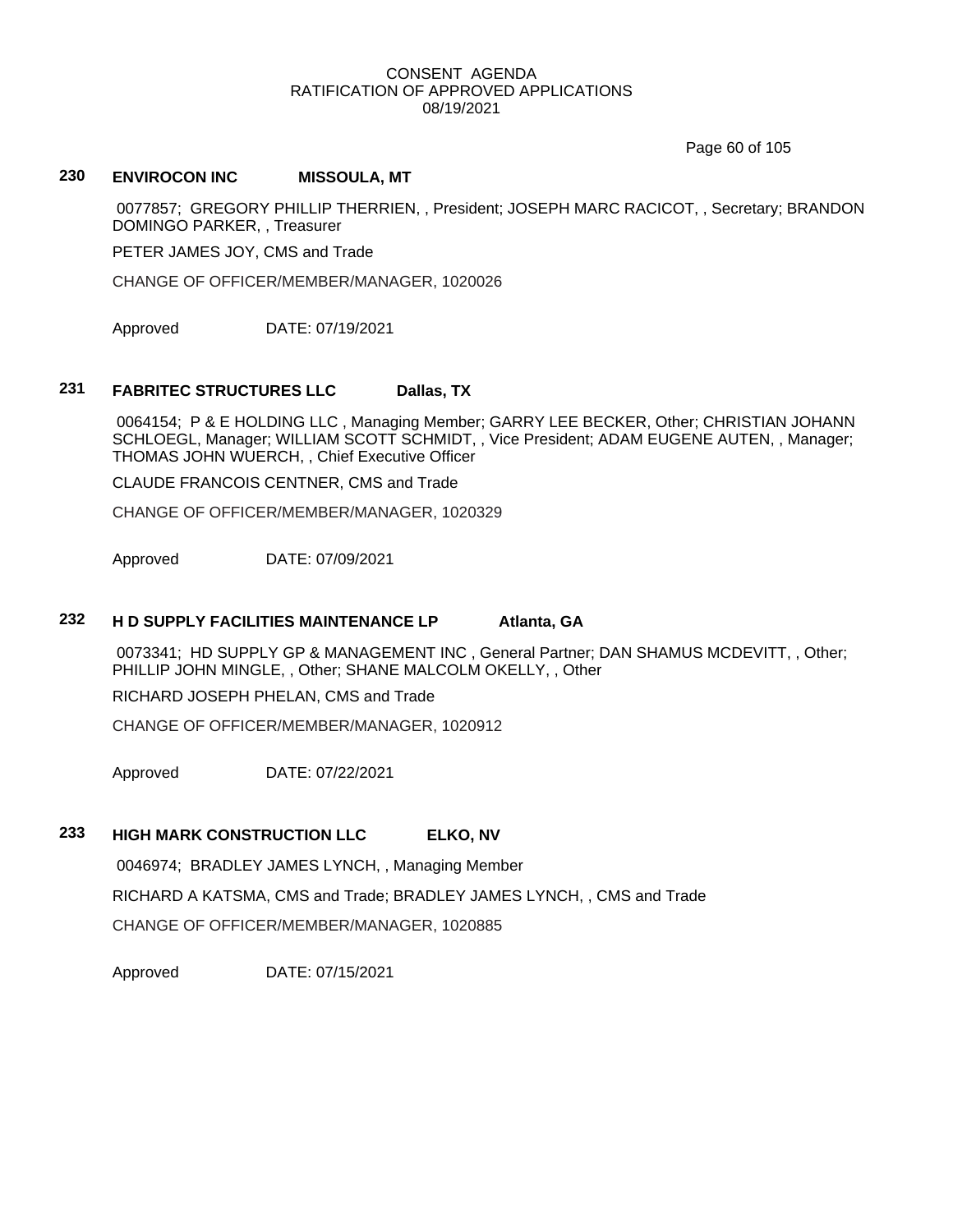Page 61 of 105

# **234 HONEYWELL INTERNATIONAL INC GOLDEN VALLEY, MN**

0054171; ROGER B FRADIN, President; DAVID M COTE, COB; THOMAS FRANCIS LARKINS, VP/Secretary; ANTHONY ANSON KUZNIK, Vice President; JOHN J TUS, VP/Treasurer; BENJAMIN E GOLDSTEIN, , Vice President

DWAYNE CURTIS PLYMAN, CMS and Trade

CHANGE OF OFFICER/MEMBER/MANAGER, 1020663

Approved DATE: 07/22/2021

## **235 INTREPID METAL WORKS INC LAS VEGAS, NV**

0075864; YERALDIN ESQUIVEL-BARRIOS, President; DAVID CHARLES SMITH, Vice President

CHANGE OF OFFICER/MEMBER/MANAGER, 1021164

Approved DATE: 07/28/2021

## **236 J L W HOLDINGS SERIES I LLC CARSON CITY, NV**

JUSTIN WILSON CONSTRUCTION 0078017; JUSTIN LEE WILSON, Member JUSTIN LEE WILSON, Trade CHANGE OF OFFICER/MEMBER/MANAGER, 1020888

Approved DATE: 07/16/2021

# **237 LANE CONSTRUCTION CORPORATION (THE) CHESHIRE, CT**

0035782; MARK ANDREW SCHILLER, , President; GIANFRANCO CATRINI, , Vice President JAMES GREGORY WARD, CMS and Trade CHANGE OF OFFICER/MEMBER/MANAGER, 1020167

Approved DATE: 07/26/2021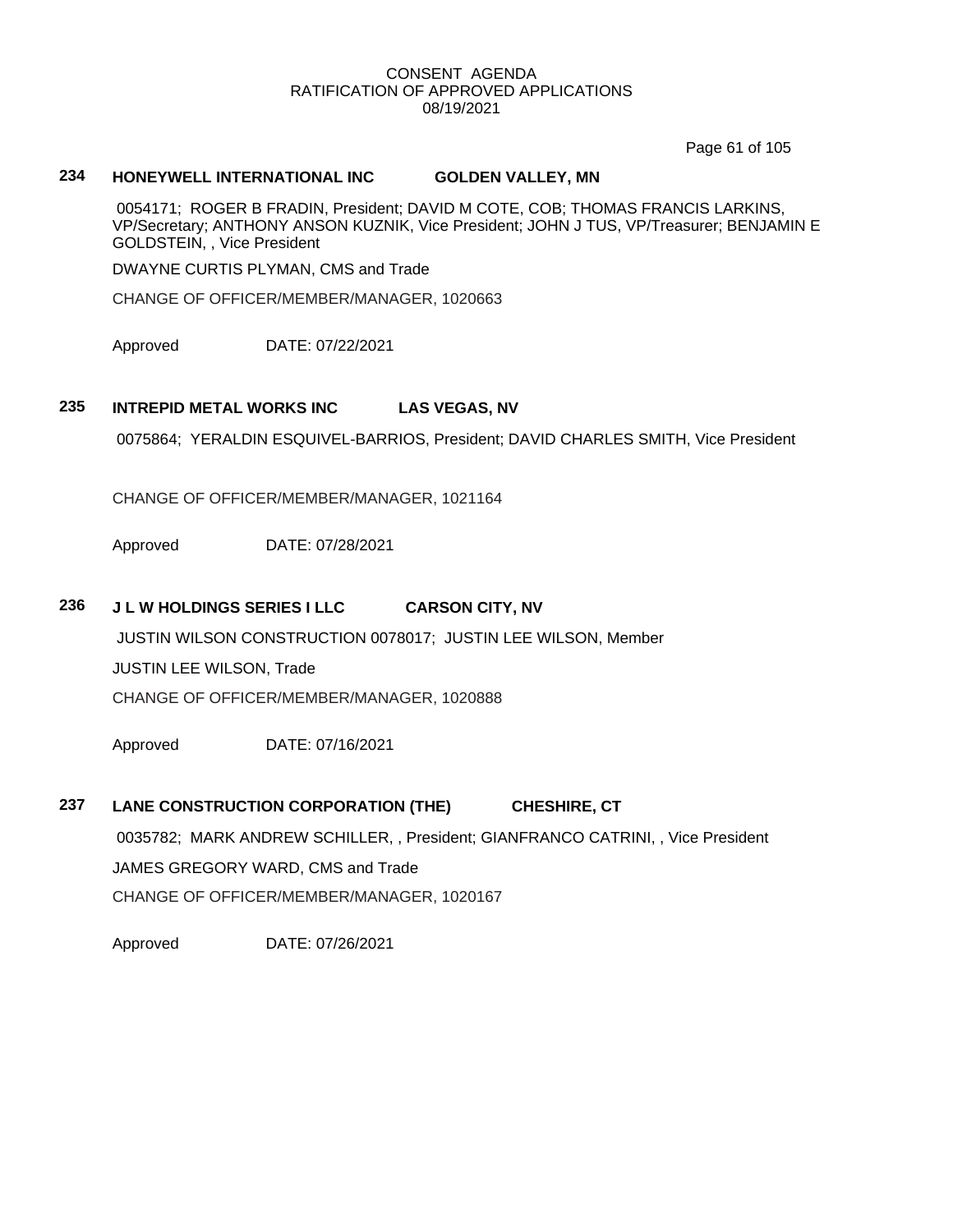Page 62 of 105

# **238 LUXURY ELECTRONICS INC LAS VEGAS, NV**

0068986; ZION SAMUEL BARKLEY, President; MELISSA DIGREGORIO MOORE, Secretary/Treasurer

ZION SAMUEL BARKLEY, CMS and Trade

CHANGE OF OFFICER/MEMBER/MANAGER, 1021141

Approved DATE: 07/28/2021

# **239 MITSUBISHI ELECTRIC US INC CYPRESS, CA**

0055959; MICHAEL GILMARTIN CORBO, , President; PERIKLIS A PAPPOUS, Vice President

MATTHEW JOSEPH JASKIEWICZ, CMS and Trade

CHANGE OF OFFICER/MEMBER/MANAGER, 1020744

Approved DATE: 07/16/2021

## **240 NEW RIVER ELECTRICAL CORPORATION CLOVERDALE, VA**

0044794; 0044794A; CHRISTOPHER JAMES WHITELY, President; BRIAN JOEL ALLMARAS, , Vice President; BARRY ALVIN WILLIAMS, JR, Vice President; JACOB GREGORY GRICE, , Vice President; CHARLES DAVID KIDD, , Vice President; JAMES WILLIAM HILL, , Vice President; JOHN ADNREW VEHMEIER, , Vice President; JOHNNY E LANNING, Vice President; ROBERT BOONE ARRITT, JR, Secretary/Treasurer; BARRY STEPHEN MURRAY, Vice President; MATTHEW IKE POE, Vice President

JOHNNY E LANNING, CMS and Trade; JOHNNY E LANNING, CMS and Trade

CHANGE OF OFFICER/MEMBER/MANAGER, 1020749

Approved DATE: 07/16/2021

# **241 OFFENHAUSER DEVELOPMENT CO & FRANK OFFENHAUSER JV WINNEMUCCA, NV**

0006579; CHERYL A OFFENHAUSER, Secretary/Treasurer

CHANGE OF OFFICER/MEMBER/MANAGER, 1020895

Approved DATE: 07/15/2021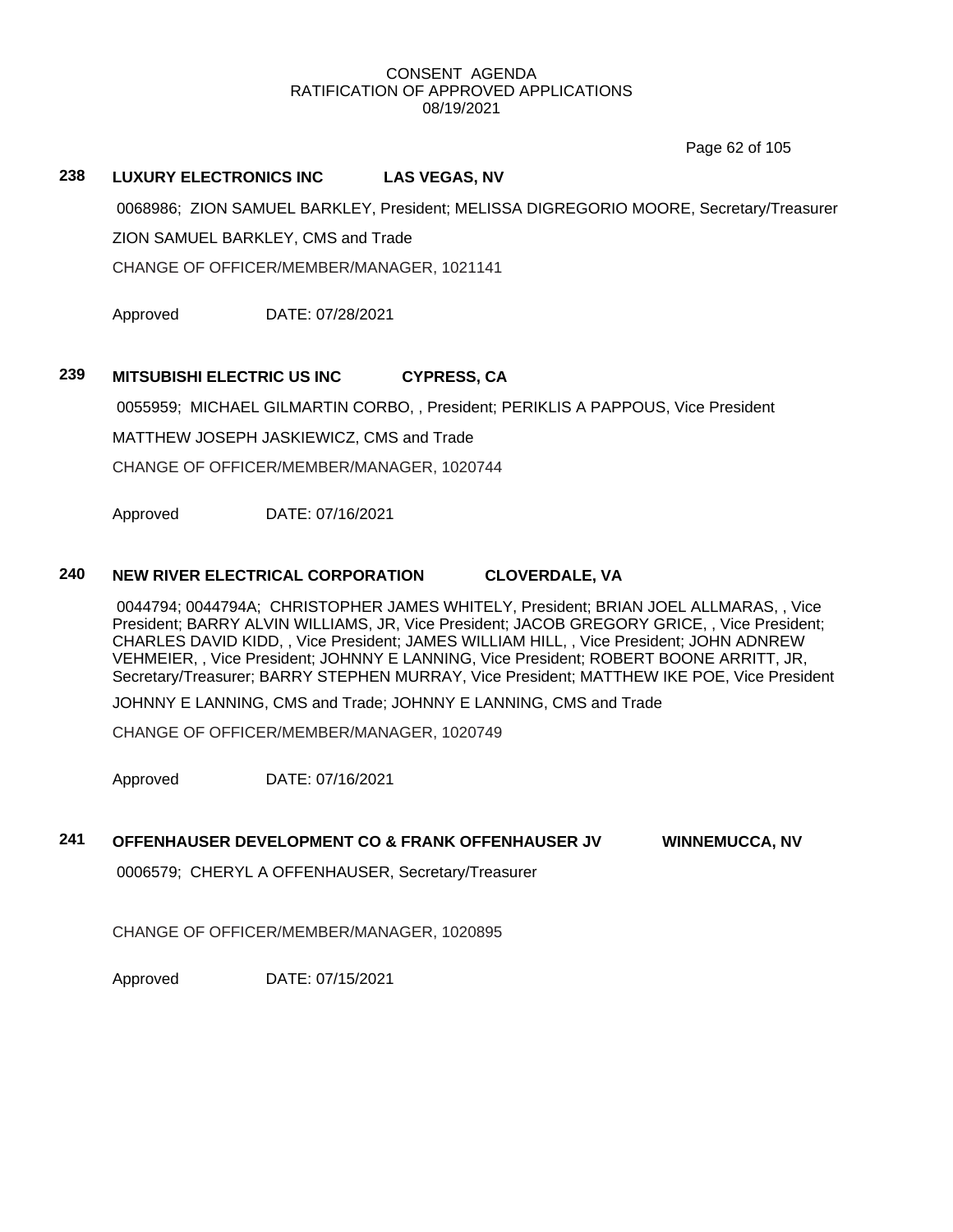Page 63 of 105

# **242 PERFORMANCE AIR CONDITIONING & HEATING LLC HENDERSON, NV**

24/7 HEATING & A/C 0080349; DOUGLAS ALLEN CHRISTENSEN, Managing Member; CAMILLA FRANCINE CHRISTENSEN, Managing Member

DOUGLAS ALLEN CHRISTENSEN, CMS; CHARLES ROBERT WALKER, CMS and Trade

CHANGE OF OFFICER/MEMBER/MANAGER, 1021008

Tabled DATE: 07/22/2021

PENDING RESOLUTION OF OPEN COMPLAINT ON RELATED LICENSE # 76105

# **243 R & L STUCCO LLC HENDERSON, NV**

0084689; LYLE THOMAS BURNHAM, Manager

LYLE THOMAS BURNHAM, CMS and Trade

CHANGE OF OFFICER/MEMBER/MANAGER, 1020887

Approved DATE: 07/16/2021

# **244 R I V E T E D LIMITED RENO, NV**

0083354; ERIC WILLIAM MYER, , Manager; DAVID CHRISTOPHER SKROCH, , Manager ERIC WILLIAM MYER, , CMS and Trade CHANGE OF OFFICER/MEMBER/MANAGER, 1020501

Approved DATE: 07/15/2021

## **245 SILVER STATE GLASS & MIRROR CO INC LAS VEGAS, NV**

0004490A; BARBARA ETHERIDGE WALTON, , President; PERRY CLARKE WALTON, , Secretary; MICHAEL THOMAS KENNALEY, , Vice President

RAY CRUNK, CMS and Trade; AARON EUGENE LYMAN, , CMS and Trade

CHANGE OF OFFICER/MEMBER/MANAGER, 1021150

Approved DATE: 07/28/2021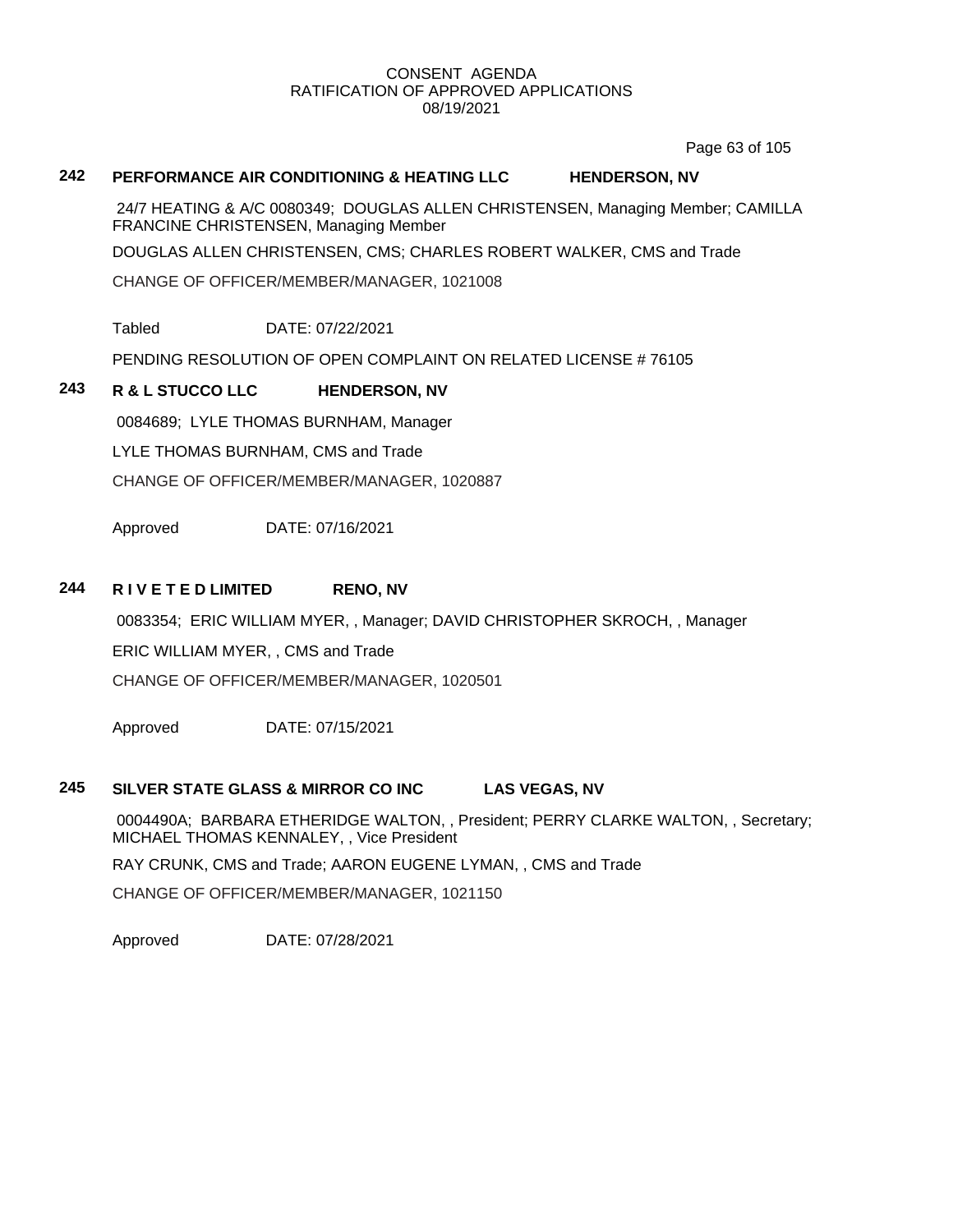Page 64 of 105

**246 STERLING CRANE LLC ELKO, NV** 0068888; ARNOLD FRANCIS MABEE, , Manager JOHN MANUEL NACHIONDO, CMS and Trade CHANGE OF OFFICER/MEMBER/MANAGER, 1020855

Approved DATE: 07/26/2021

# **247 T K SYSTEMS INC ONTARIO, CA**

0065006; PAUL ANDREW AGRACEWICZ, President PAUL ANDREW AGRACEWICZ, CMS and Trade CHANGE OF OFFICER/MEMBER/MANAGER, 1020857

Approved DATE: 07/16/2021

# **248 TAIT TOWERS MANUFACTURING LLC LITITZ, PA**

0081351; JAMES J FAIRORTH, Manager; ADAM DOUGLAS DAVIS, Manager; SCOTT MACOMB MARIMOW, , Manager; ROBERT CARL RATHSAM, , Manager KEVIN STEPHEN TAYLOR, CMS and Trade CHANGE OF OFFICER/MEMBER/MANAGER, 1020448

Approved DATE: 07/19/2021

## **249 TRICOR LLC SCOTTSDALE, AZ**

BINARY CONSTRUCTION 0082550; WILLIAM CRAIG LONSDALE, Manager; JOSHUA DAVID FANCHER, Manager

JOSHUA DAVID FANCHER, CMS and Trade

CHANGE OF OFFICER/MEMBER/MANAGER, 1020656

Approved DATE: 07/22/2021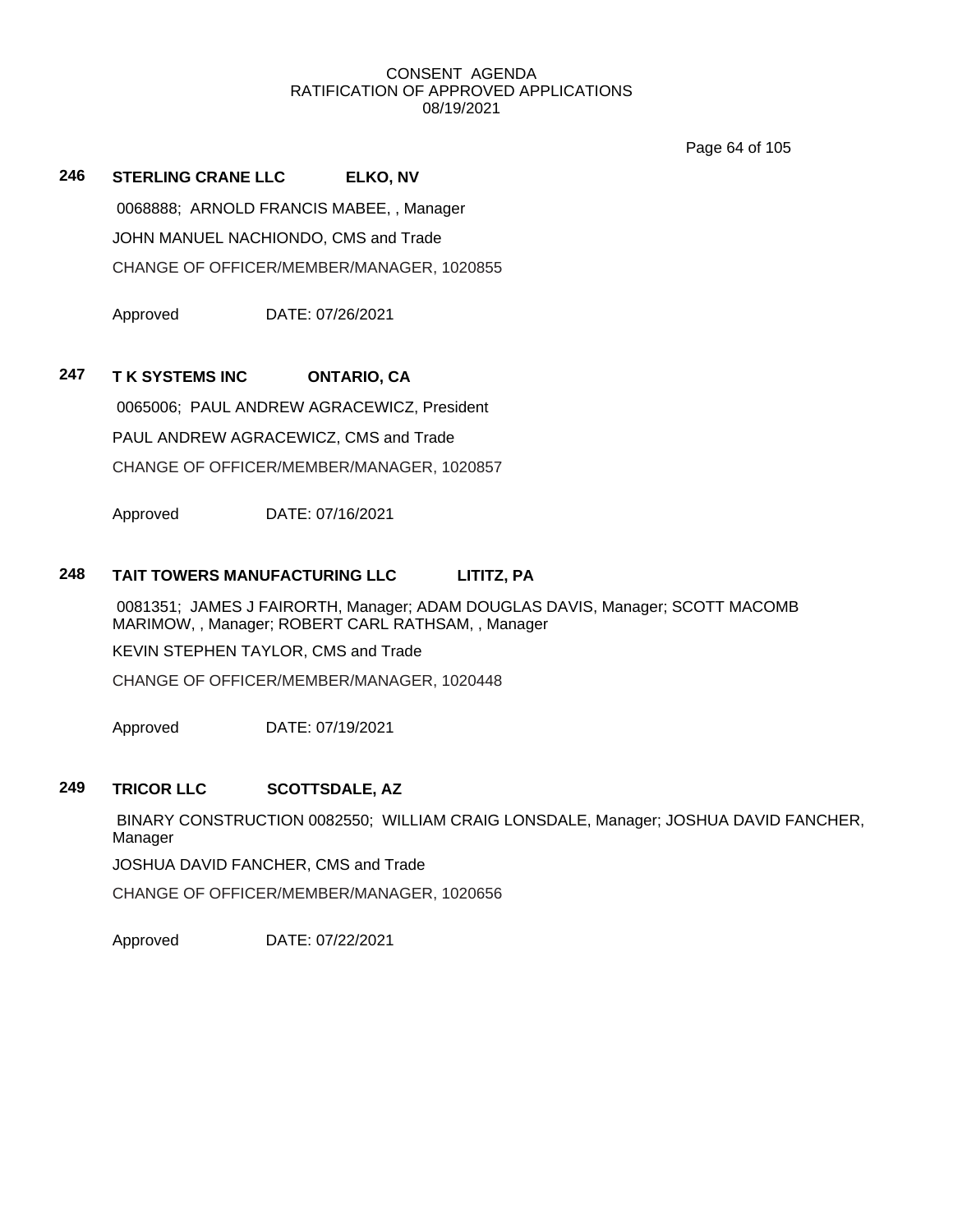Page 65 of 105

# **250 W M LYLES CO FRESNO, CA**

0033952; RICHARD GERARD NEMMER, President; RUBEN MORENO, JR, Secretary; MICHAEL ALLEN BURSON, COB; KENNETH DANIEL STROSNIDER, Vice President; KEVIN ROBERT SHIGEMATSU, , Vice President; JOSEPH BENJAMIN LAWRENCE, , Vice President; ANTHONY MICHAEL MUELLER, , Vice President; GRANT JOSEPH GOURLEY, Vice President

MICHAEL ALLEN BURSON, CMS and Trade

CHANGE OF OFFICER/MEMBER/MANAGER, 1020256

Approved DATE: 07/15/2021

## **251 WEST EDNA ASSOCIATES LTD LAS VEGAS, NV**

0037380; MOJAVE ELECTRIC 0019512; MOJAVE ELECTRIC 0038571; TROY ROBERT NELSON, President; BRIAN BUGNI, Secretary/Treasurer

TROY ROBERT NELSON, CMS and Trade; TROY ROBERT NELSON, CMS and Trade; TROY ROBERT NELSON, CMS and Trade; DENNIS FRED NELSON, CMS and Trade; DENNIS FRED NELSON, CMS and Trade; DENNIS FRED NELSON, CMS and Trade

CHANGE OF OFFICER/MEMBER/MANAGER, 1021076

Approved DATE: 07/22/2021

APPROVED ON LICENSE 0019512 0037380 AND 0038571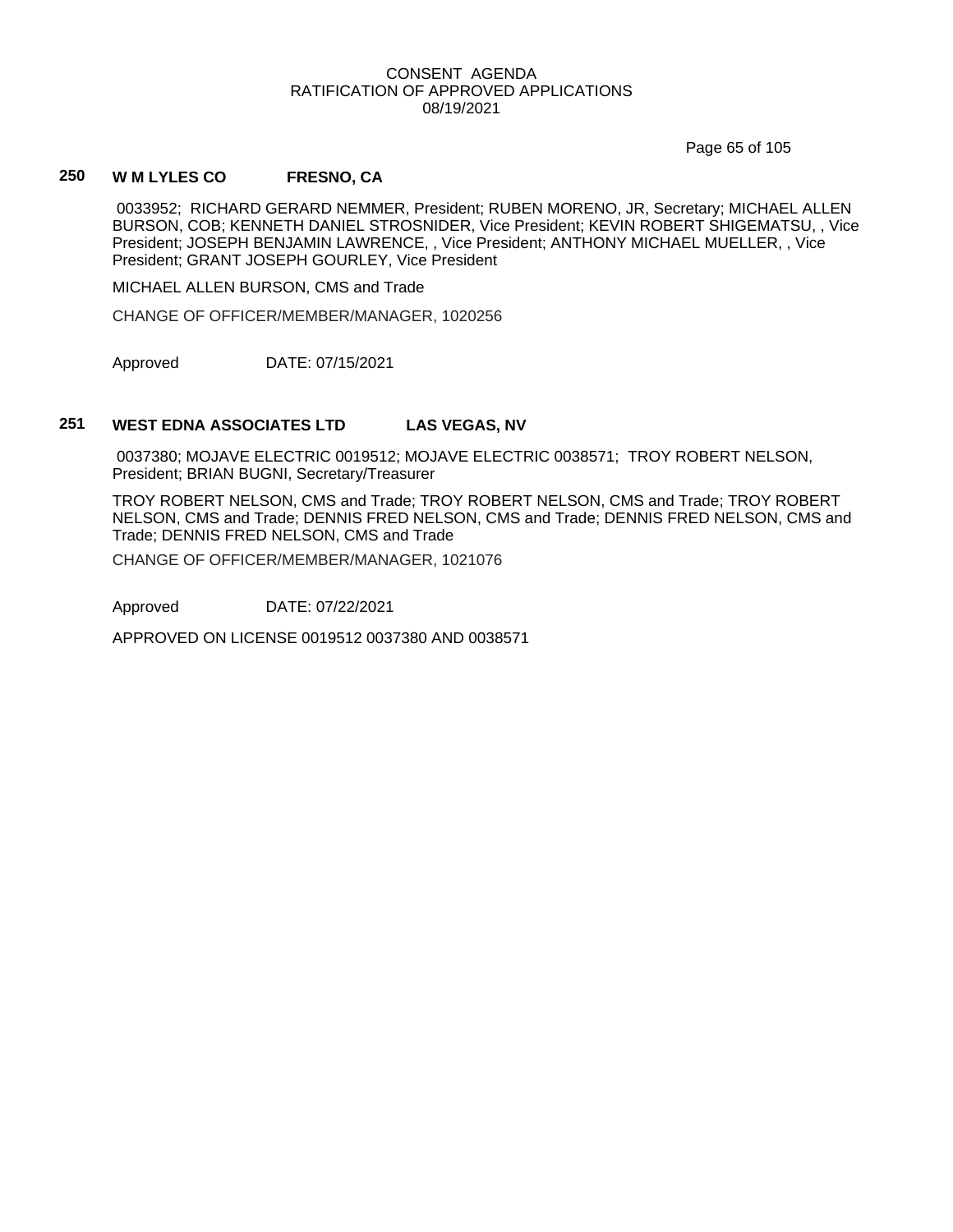Page 66 of 105

# **CHANGE OF QUALIFIED INDIVIDUAL**

# **252 A D T COMMERCIAL LLC TEMPE, AZ**

0082257; DANIEL MARK BRESINGHAM, Manager; DAVID WINSTON SMAIL, , Manager; JEFFREY ALAN LIKOSAR, , Manager

MICHAEL DREW DELAY, CMS and Trade; (C-2D Low Voltage)

CHANGE OF QUALIFIED INDIVIDUAL, 1020977

Approved DATE: 07/30/2021

JOHN AUSTIN NELSON, QI/CMS/TRADE CONTINGENT UPON PASSING THE (C-2D) EXAM BY 01/02/2022.

# **253 A T & T DIGITAL LIFE INC RICHARDSON, TX**

0078422; KEVIN LEE PETERSEN, President; TERESA GAYLE BLIZZARD, Secretary/Treasurer MICHAEL LEROY PARKS, CMS and Trade; JOSEPH CHRISTOPHER DUNHAM, , CMS and Trade; (C-2D Low Voltage)

CHANGE OF QUALIFIED INDIVIDUAL, 1020512

Approved DATE: 07/16/2021

ADRIAN DERICK BLACK, QI/CMS/TRADE CONTINGENT UPON PASSING THE CMS AND (C-2D) TRADE EXAMS BY 12/08/2021.

## **254 ALL STAR PATIOS INC NORTH LAS VEGAS, NV**

0082414; JORGE ADRIAN GARCIA-RIVAS, President

FRANK JOSEPH QUATRINO, JR, CMS and Trade; (C-10 Landscape Contracting)

CHANGE OF QUALIFIED INDIVIDUAL, 1021170

Approved DATE: 07/30/2021

JORGE ADRIAN GARCIA-RIVAS, PRESIDENT, QI/CMS/TRADE CONTINGENT UPON PASSING THE (C-10) TRADE EXAM BY 01/16/2022.

# **255 AMERICAN CARPORTS INC JOSHUA, TX**

0067614; PRIMO CASTILLO, President; VENANCIO TORRES, Vice President; MELITON CASTILLO, Secretary/Treasurer

TOMMY DALE BELTON, , CMS and Trade; (C-14G Prefabricated Steel Structures)

CHANGE OF QUALIFIED INDIVIDUAL, 1020497

Approved DATE: 07/16/2021

ROCIO CASTILLO, QI/CMS/TRADE CONTINGENT UPON PASSING THE CMS EXAM BY 12/07/2021.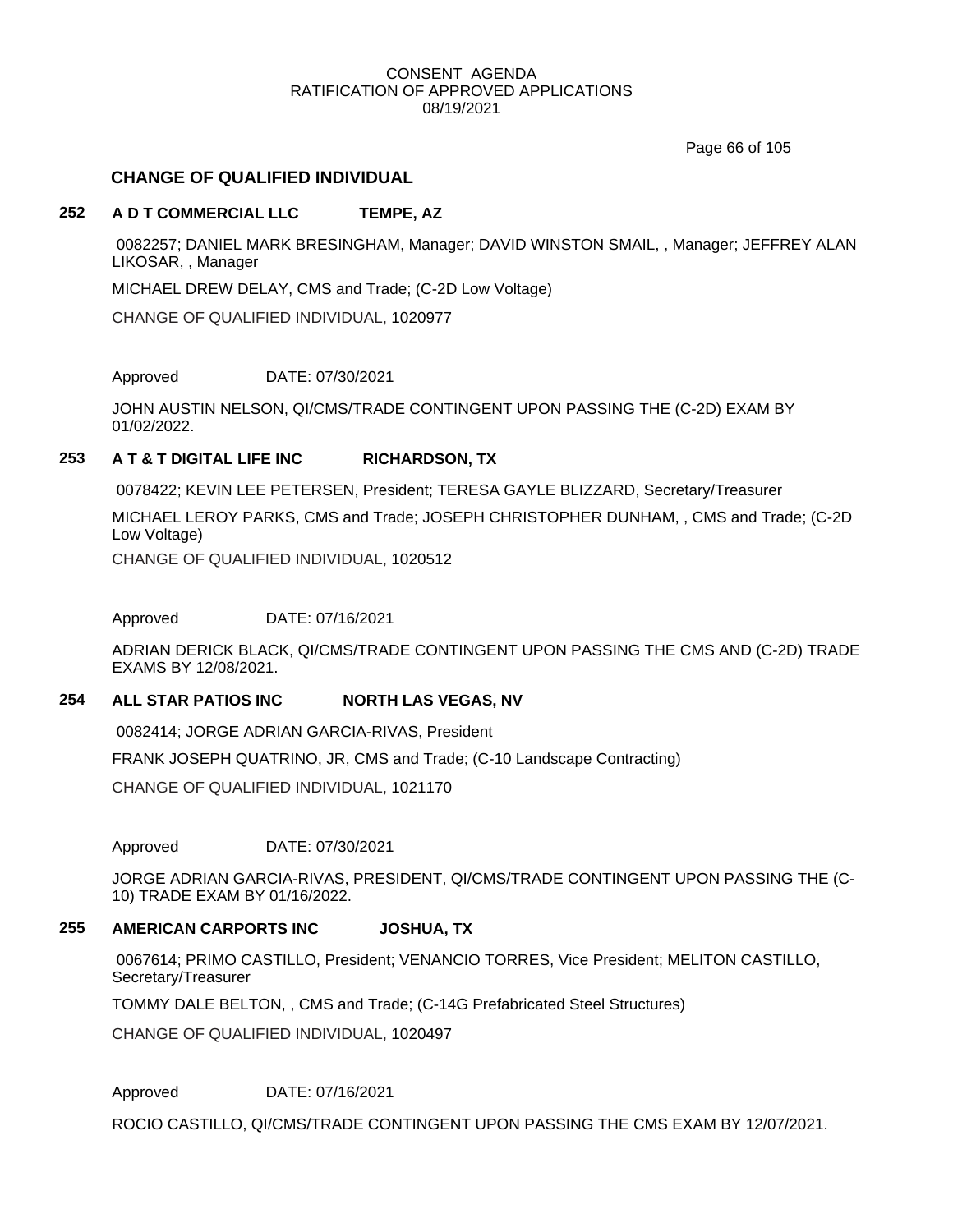Page 67 of 105

## **256 ANACONDA FOUNDRY FABRICATION COMPANY INC ANACONDA, MT**

AFFCO; 0073443; JAMES ALAN LIEBETRAU, President; VIRGIL DON CLARK, Vice President; RONALD DENNIS VETTER, Secretary/Treasurer

JAMES ALAN LIEBETRAU, CMS and Trade; (C-5 Concrete Contracting)

CHANGE OF QUALIFIED INDIVIDUAL, 1020774

Approved DATE: 07/30/2021

KEVIN MICHAEL KOVACICH, QI/CMS/TRADE JOHN CHARLES MCCLERNAN, QI/CMS/TRADE CONTINGENT UPON PASSING THE CMS AND (C-5) TRADE EXAMS BY 12/22/2021

## **257 ANACONDA FOUNDRY FABRICATION COMPANY INC ANACONDA, MT**

ANACONDA FOUNDRY FABRICATION COMPANY INC; 0045089; JAMES ALAN LIEBETRAU, President; VIRGIL DON CLARK, Vice President; RONALD DENNIS VETTER, Secretary/Treasurer

JAMES ALAN LIEBETRAU, CMS and Trade; (A-14 Steel Erection and Industrial Machinery; A-20 Industrial Piping)

CHANGE OF QUALIFIED INDIVIDUAL, 1020775

Approved DATE: 07/30/2021

KEVIN MICHAEL KOVACICH, QI/CMS/TRADE JOHN CHARLES MCCLERNAN, QI/CMS/TRADE CONTINGENT UPON PASSING THE CMS AND (A-20) TRADE EXAMS BY 12/21/2021

## **258 ARRIS CONSTRUCTION ANNISTON, AL**

0058078; CHARLES JASON KUJALA, President; DOROTHY AMELIA KUJALA, , Secretary; CHRISTOPHER STUART COOK, Vice President

; (B-2 Residential and Small Commercial)

CHANGE OF QUALIFIED INDIVIDUAL, 1020759

Approved DATE: 07/30/2021

CHARLES JASON KUJALA, PRESIDENT/DIRECTOR, QI/CMS/TRADE

# **259 ASHLAN CONCRETE CUTTING LAS VEGAS, NV**

0044124; JOHN ANDREW WALTERS, President; SANDRA CECELIA ARENAS, Secretary; DYLAN MICHAEL WALTERS, , Vice President

JOHN ANDREW WALTERS, CMS and Trade; (C-5 Concrete Contracting)

CHANGE OF QUALIFIED INDIVIDUAL, 1021169

# Approved DATE: 07/30/2021

DYLAN MICHAEL WALTERS, VICE PRESIDENT, QI/CMS/TRADE CONTINGENT UPON PASSING THE CMS AND (C-5) TRADE EXAMS BY 1/16/2022.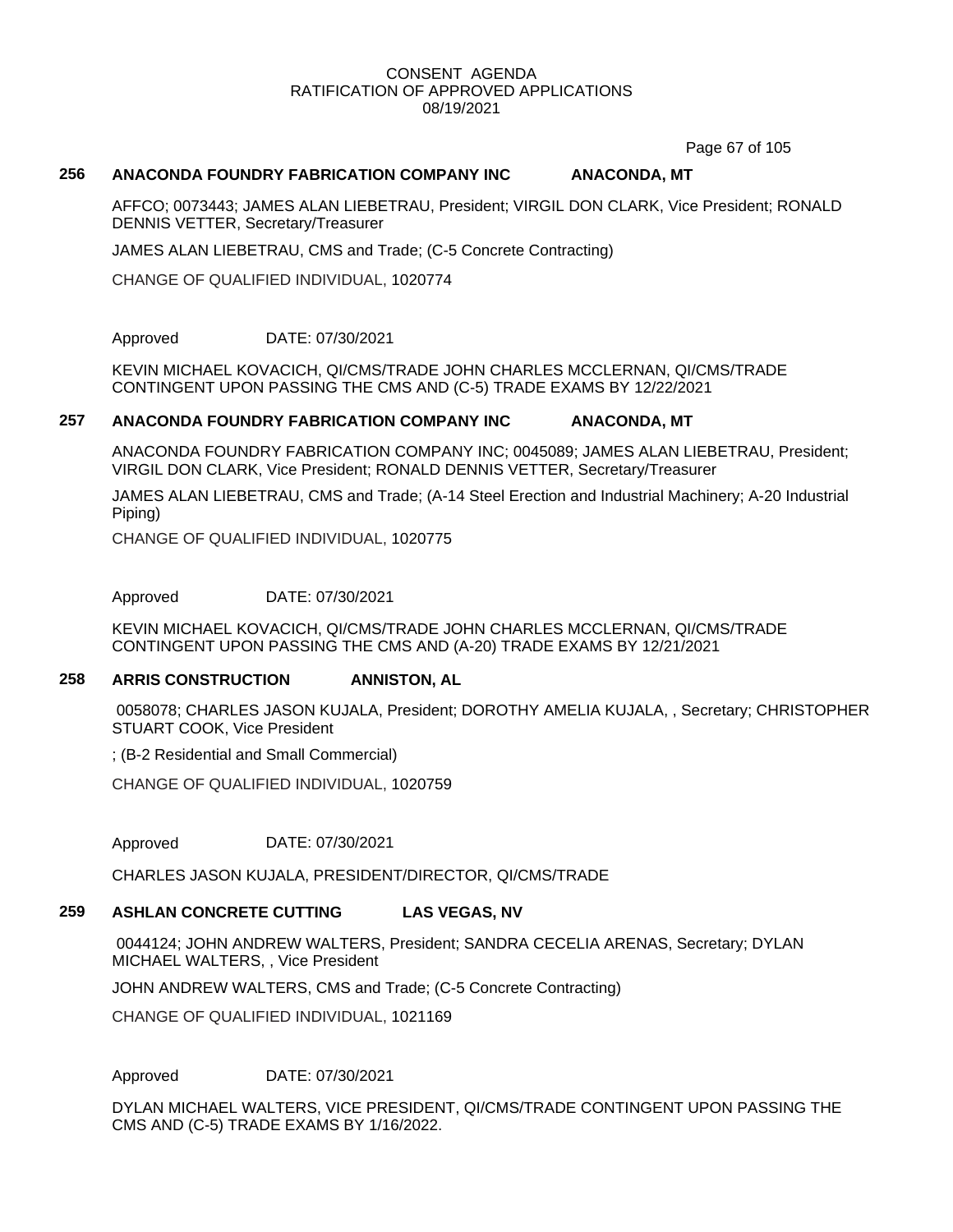Page 68 of 105

## **260 B S L ELECTRIC CORP LOVELOCK, NV**

0074796; BRUCE MASON HUDSON, President; SHAYLA DAWN HUDSON, Director; JEREMY JAMES HUDSON, , Vice President

BRUCE MASON HUDSON, CMS and Trade; (C-2 Electrical)

CHANGE OF QUALIFIED INDIVIDUAL, 1020848

Approved DATE: 07/30/2021

JEREMY JAMES HUDSON, VICE PRESIDENT, QI/TRADE CONTINGENT UPON PASSING THE (C-2) TRADE EXAM BY 12/25/2021.

## **261 BOLDT COMPANY (THE) APPLETON, WI**

0053626; ROBERT JOHN DEKOCH, President; THOMAS JOHN BOLDT, CEO; JAMES MICHAEL ROSSMEISSL, Vice President; RANDALL A HAAK, Assistant Secretary; LINDA JEAN NILA, CFO

; (B General Building)

CHANGE OF QUALIFIED INDIVIDUAL, 1020787

Approved DATE: 08/03/2021

NATHAN JACOBSON, QE/CMS/TRADE CONTINGENT ON PASSING CMS EXAM

## **262 C G & B ENTERPRISES INC HENDERSON, NV**

0039700; REED JAMES SEATON, President; FRANK DAVID PETRINI, Secretary MICHAEL JAMES MCCOMB, CMS and Trade; (C-5 Concrete Contracting) CHANGE OF QUALIFIED INDIVIDUAL, 1020145

Approved DATE: 07/30/2021

CHARLES CLARENCE COOK, QI/TRADE/CMS CONTINGENT UPON PASSING THE (C-5) TRADE EXAM BY 11/14/2021.

# **263 C G & B ENTERPRISES INC HENDERSON, NV**

0074561; REED JAMES SEATON, President; FRANK DAVID PETRINI, Secretary

MICHAEL JAMES MCCOMB, CMS and Trade; CHARLES CLARENCE COOK, CMS and Trade; (C-10 Landscape Contracting LIMITED TO SYNTHETIC TURF ONLY)

CHANGE OF QUALIFIED INDIVIDUAL, 1020146

Approved DATE: 07/30/2021

CHARLES CLARENCE COOK, QI/CMS/TRADE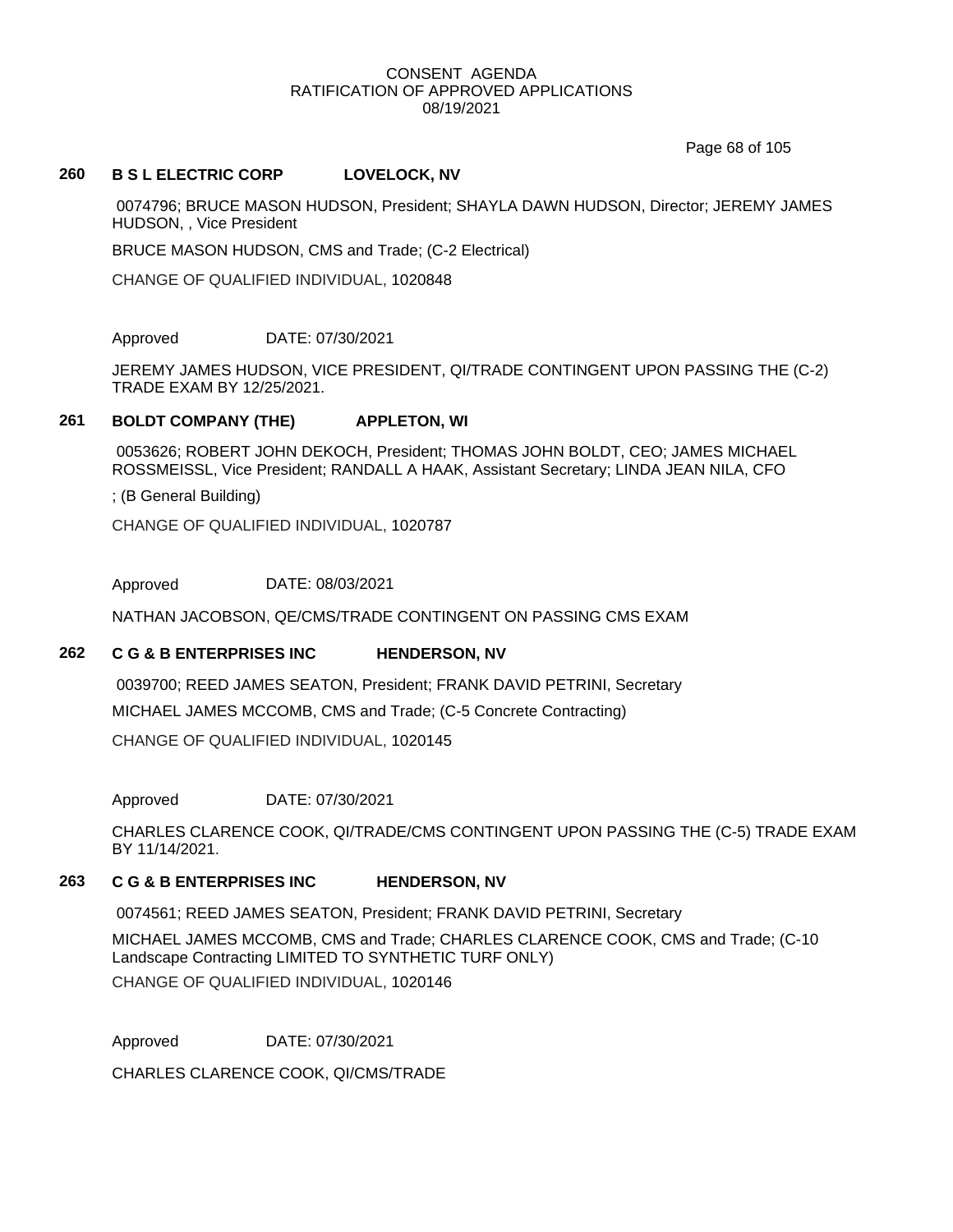Page 69 of 105

## **264 C G & B ENTERPRISES INC HENDERSON, NV**

0045897; REED JAMES SEATON, President; FRANK DAVID PETRINI, Secretary MICHAEL JAMES MCCOMB, CMS and Trade; CHARLES CLARENCE COOK, CMS and Trade; (C-25 Fencing and Equipping Playgrounds) CHANGE OF QUALIFIED INDIVIDUAL, 1020147

Approved DATE: 07/30/2021

CHARLES CLARENCE COOK, QI/TRADE/CMS

# **265 CALIBER BUILDERS INC LAS VEGAS, NV**

0083168; VANNARA AMHAZ, President; ALI HUSSEIN AMHAZ, , Treasurer VANNARA AMHAZ, CMS; ALI HUSSEIN AMHAZ, , Trade; (B-2 Residential and Small Commercial) CHANGE OF QUALIFIED INDIVIDUAL, 1020800

# Approved DATE: 07/21/2021

ALI HUSSEIN AMHAZ, TREASURER, QI/CMS/TRADE CONTINGENT UPON PASSING THE CMS EXAM BY 12/23/2021.

## **266 CALIBER BUILDERS INC LAS VEGAS, NV**

0085454; VANNARA AMHAZ, President; ALI HUSSEIN AMHAZ, , Treasurer VANNARA AMHAZ, CMS; ALI HUSSEIN AMHAZ, , Trade; (C-3B Finish Carpentry) CHANGE OF QUALIFIED INDIVIDUAL, 1020802

Approved DATE: 07/21/2021

ALI HUSSEIN AMHAZ, TREASURER, QI/CMS/TRADE CONTINGENT UPON PASSING THE CMS EXAM BY 12/23/2021.

# **267 CALIBER BUILDERS INC LAS VEGAS, NV**

0085455; VANNARA AMHAZ, President; ALI HUSSEIN AMHAZ, , Treasurer VANNARA AMHAZ, CMS; ALI HUSSEIN AMHAZ, , Trade; (C-20 Tiling) CHANGE OF QUALIFIED INDIVIDUAL, 1020803

## Approved DATE: 07/20/2021

ALI HUSSEIN AMHAZ, TREASURER, QI/CMS/TRADE CONTINGENT UPON PASSING THE CMS EXAM BY 12/23/2021.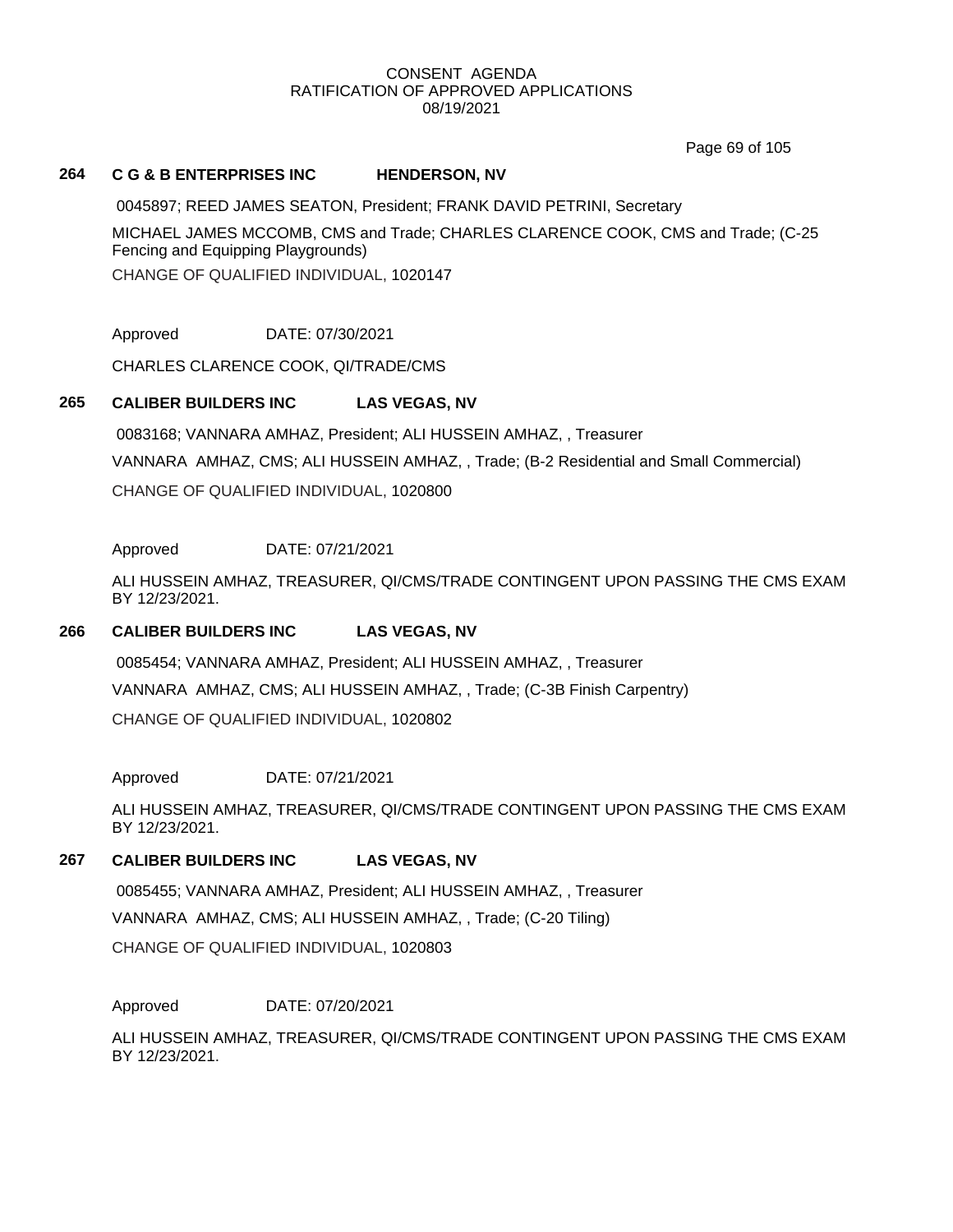Page 70 of 105

# **268 CHRISTENSON ELECTRIC INC PORTLAND, OR**

CHRISTENSON HIGH VOLTAGE; 0078440; ANTHONY MARK WALTER, President; SONJA LYNN RHEAUME, Vice President; BRIAN PATRICK DUMAN, Secretary/Treasurer

ROBERT JOSEPH BRUENE, CMS and Trade; (C-2 Electrical)

CHANGE OF QUALIFIED INDIVIDUAL, 1021027

## Approved DATE: 07/26/2021

ZACHARY TODD SCOTT, QI/CMS/TRADE CONTINGENT UPON PASSING THE CMS EXAM BY 01/07/2022.

## **269 CLOSET MASTERS OF NEVADA LLC MOUND HOUSE, NV**

0080917; KENNETH OSCAR SWANSON, Managing Member; JOHN FREDERICK THOMASON, Managing Member

KENNETH OSCAR SWANSON, CMS and Trade; (C-3 Carpentry Maintenance and Minor Repairs)

CHANGE OF QUALIFIED INDIVIDUAL, 1020312

Approved DATE: 07/09/2021

JOHN FREDERICK THOMASON, MANAGING MEMBER, QI/CMS/TRADE CONTINGENT UPON PASSING THE CMS AND (C-3) TRADE EXAMS BY 11/26/2021

# **270 DISCOVERY HOMES LLC NORTH LAS VEGAS, NV**

0083641; MANUEL RODOLFO RODRIGUEZ, Manager; JAVIER RODRIGUEZ, Manager JAVIER RODRIGUEZ, CMS; FERNANDA MERAZ, , Trade; (B-2 Residential and Small Commercial) CHANGE OF QUALIFIED INDIVIDUAL, 1020431

Approved DATE: 07/21/2021

FERNANDA MERAZ, QI/TRADE

# **271 FIRE AND SAFETY TECHNICIANS LLC HENDERSON, NV**

0080157; PENNE RAE ROBINSON, Manager; WENDELL ERVIN ROBINSON, Manager

KYLER SCOTT ROBINSON, CMS; KOREY JAMES ROBINSON, CMS and Trade; WENDELL ERVIN ROBINSON, CMS; (C-41 Fire Protection)

CHANGE OF QUALIFIED INDIVIDUAL, 1020712

Approved DATE: 07/09/2021

KOREY JAMES ROBINSON, QI/CMS/TRADE CONTINGENT UPON PASSING THE (C-41) TRADE EXAM BY 12/18/2021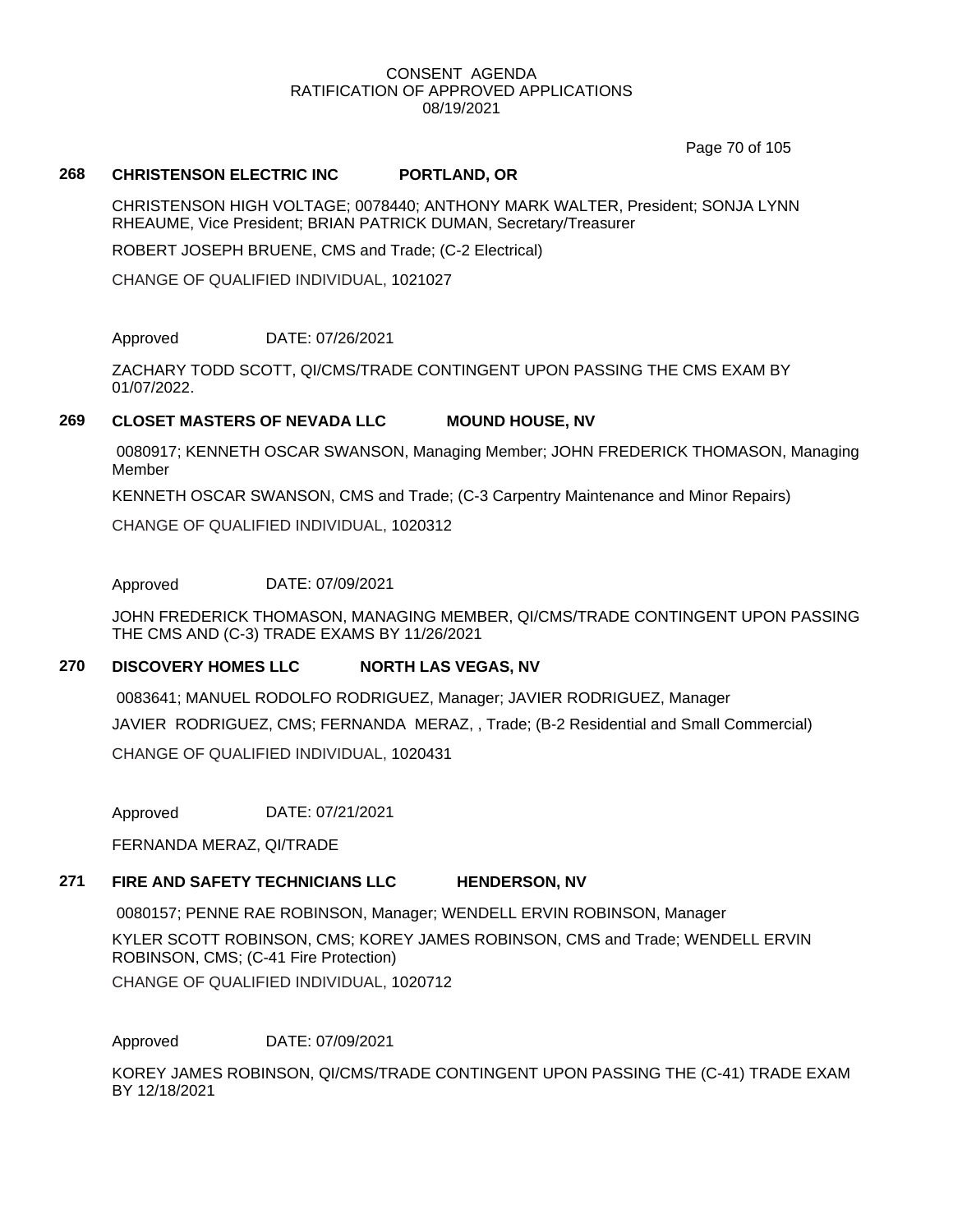Page 71 of 105

## **272 GREENWAY INDUSTRIES LLC LAS VEGAS, NV**

0074376; MARIO RICARDO VALDEZ, Manager MARIO RICARDO VALDEZ, Trade; DAMIR DUPIN, CMS; (A-23 Removal of Asbestos) CHANGE OF QUALIFIED INDIVIDUAL, 1020612

Approved DATE: 07/08/2021

DAMIR DUPIN, QE/CMS

# **273 GREENWOOD HOMES INC INCLINE VILLAGE, NV**

0075871; KEVIN ROBERT HANNA, President; STACEY ANN HANNA, Treasurer KEVIN ROBERT HANNA, CMS and Trade; (B General Building) CHANGE OF QUALIFIED INDIVIDUAL, 1021036

Approved DATE: 08/06/2021

EMILY KATHERINE HANNA, QI/CMS/TRADE CONTINGENT UPON PASSING THE (B) TRADE EXAM BY 01/07/2022

#### **274 HAWTHORNE PLUMBING INC LAS VEGAS, NV**

HAWTHORNE PLUMBING HEATING & COOLING; 0055763; GREGORY SCOTT HAWTHORNE, President GREGORY SCOTT HAWTHORNE, CMS and Trade; (C-1 Plumbing and Heating) CHANGE OF QUALIFIED INDIVIDUAL, 1020699

Approved DATE: 07/29/2021

ANGEL MARTINEZ, QI/TRADE CONTINGENT UPON PASSING THE (C-1) TRADE EXAM BY 12/17/2021

# **275 IMPACT FIRE SERVICES LLC LAS VEGAS, NV**

0084066; MICHAEL VINCENT LLOYD, , Manager; JAY ROBERT WILSON, , Manager; JOHN B TAYLOR, , Manager

WILLIAM KENNIS TISDALE, , CMS and Trade; (C-41 Fire Protection)

CHANGE OF QUALIFIED INDIVIDUAL, 1020811

Approved DATE: 07/16/2021

WILLIAM KENNIS TISDALE, QI/CMS/TRADE CONTINGENT UPON PASSING THE CMS EXAM BY 12/23/2021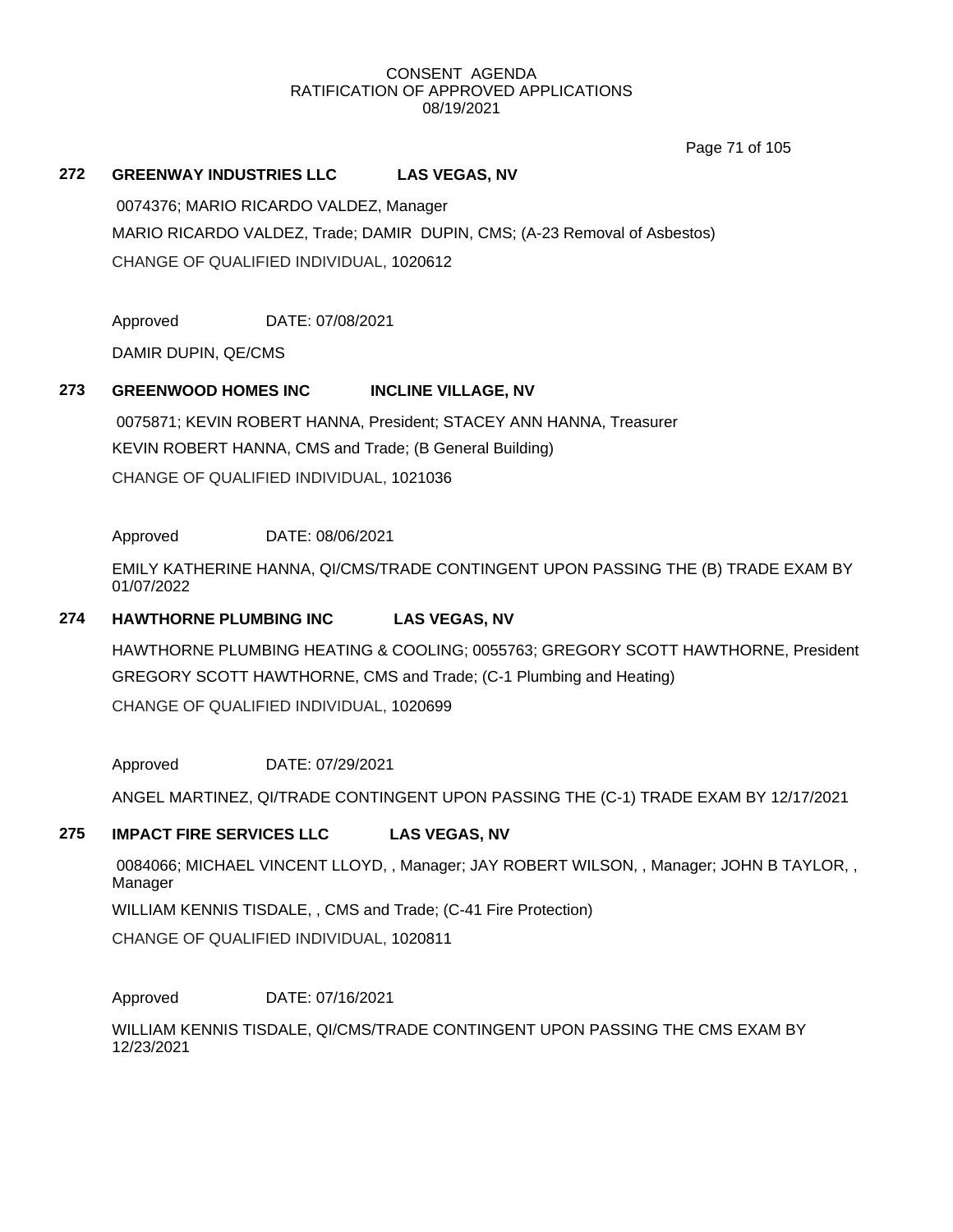Page 72 of 105

## **276 INTEGRATED LANDSCAPE MANAGEMENT NV LLC LAS VEGAS, NV**

0072795; R C J G VENTURES LLC , Manager; BRIAN RICHARD BAUER, Manager; RONALD STEPHEN SIMPSON, Manager; DAVID ASPLUNDH FLEISCHNER, , Manager; GREGORY ODHNER, , Manager

; (C-10 Landscape Contracting)

CHANGE OF QUALIFIED INDIVIDUAL, 1020402

Approved DATE: 07/20/2021

PATRICK PERNYAK, QI/CMS/TRADE CONTINGENT UPON PASSING THE CMS AND (C-10) TRADE EXAMS BY 12/01/2021.

## **277 INTREPID METAL WORKS INC LAS VEGAS, NV**

0075864; YERALDIN ESQUIVEL-BARRIOS, President; DAVID CHARLES SMITH, Vice President

; (C-14 Steel Reinforcing and Erection)

CHANGE OF QUALIFIED INDIVIDUAL, 1020120

Approved DATE: 07/29/2021

YERALDIN ESQUIVEL-BARRIOS, PRESIDENT, QI/CMS/TRADE CONTINGENT UPON PASSING THE CMS EXAM BY 11/13/2021.

# **278 JOHNSON CONTROLS FIRE PROTECTION LP LAS VEGAS, NV**

0053672; S T R GRINNELL GP HOLDING INC , General Partner; SIMPLEX TIME RECORDER CO ; ROBERT F CHAUVIN, President; MARK HENRY MEISNER, CFO; ROBERT CHRISTOPHER MAXIE, VP/Secretary; JENNIFER LYNN LEONG, , Vice President

JOHN BRENDEN MCNAMARA, III, CMS; TERRENCE KEVIN SHEAHAN, , Trade; (C-41 Fire Protection)

CHANGE OF QUALIFIED INDIVIDUAL, 1018879

Approved DATE: 07/28/2021

TERRENCE KEVIN SHEAHAN, QI/TRADE JOHN BRENDEN MCNAMARA, QI/CMS

# **279 JOHNSON CONTROLS FIRE PROTECTION LP LAS VEGAS, NV**

0053672; S T R GRINNELL GP HOLDING INC , General Partner; SIMPLEX TIME RECORDER CO ; ROBERT F CHAUVIN, President; MARK HENRY MEISNER, CFO; ROBERT CHRISTOPHER MAXIE, VP/Secretary; JENNIFER LYNN LEONG, , Vice President

JOHN BRENDEN MCNAMARA, III, CMS; TERRENCE KEVIN SHEAHAN, , Trade; (C-41 Fire Protection)

CHANGE OF QUALIFIED INDIVIDUAL, 1020996

#### Approved DATE: 07/28/2021

JOHN BRENDEN MCNAMARA, III, QI/CMS/TRADE CONTINGENT UPON PASSING THE (C-41) TRADE EXAM BY 1/06/2022.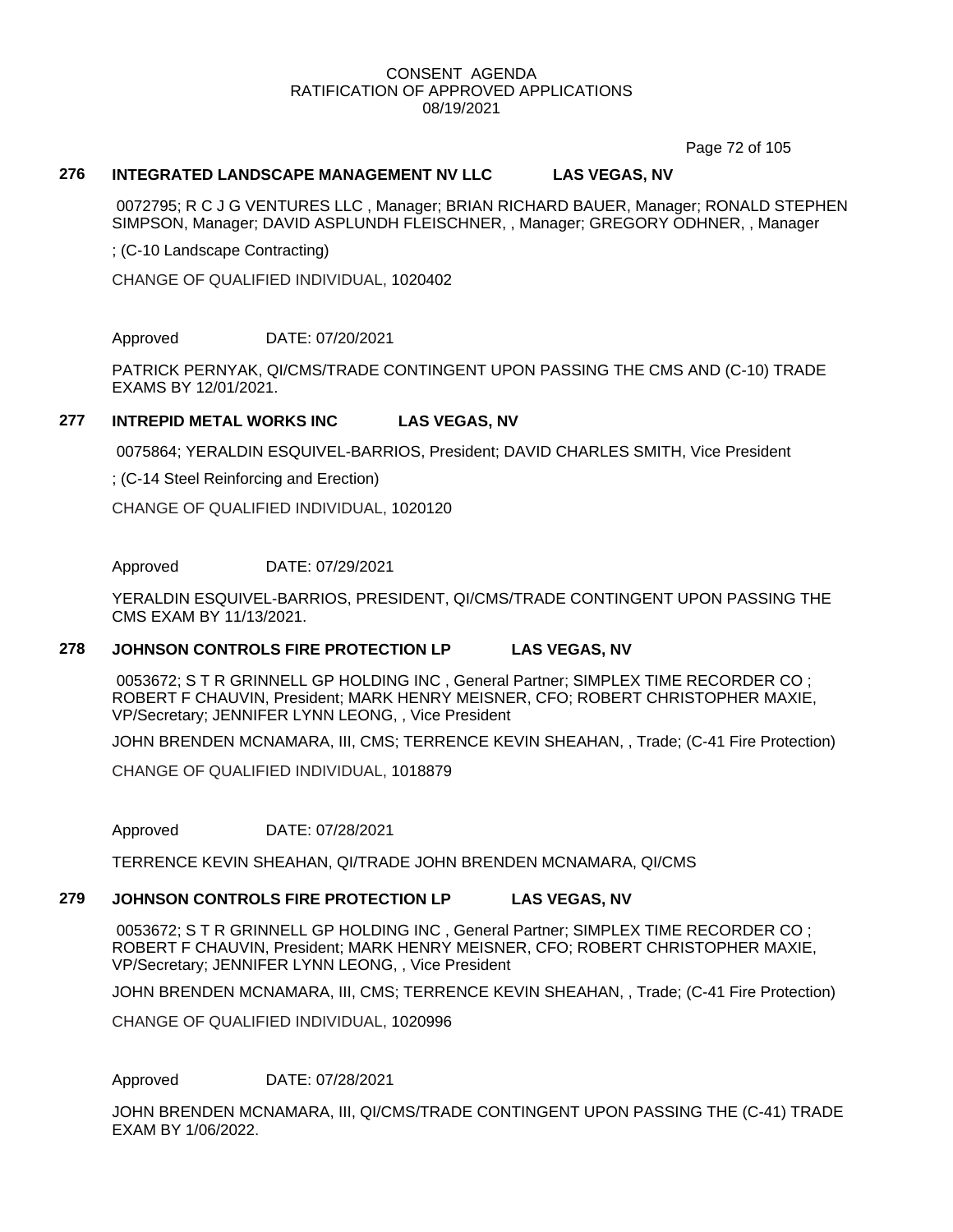Page 73 of 105

#### **280 KIEWIT INFRASTRUCTURE WEST CO OMAHA, NE**

0082763; DAVID JOHN MILES, President; MARY MARGARET CARNAZZO, Secretary; SCOTT ALAN SCHMIDT, Treasurer; CHRISTOPHER MICHAEL MISKE, , Vice President

; (B General Building)

CHANGE OF QUALIFIED INDIVIDUAL, 1020953

Approved DATE: 07/30/2021

CHRISTOPHER MICHAEL MISKE, VICE PRESIDENT, QI/CMS/TRADE CONTINGENT UPON PASSING THE (B) TRADE EXAM BY 01/01/2022.

#### **281 LAS VEGAS CUSTOM BUILDING CONCEPTS INC HENDERSON, NV**

DINOS CONSTRUCTION SERVICES; 0066365; SHARON MARIE GONZALEZ, President; MARTIN GONZALEZ, Secretary/Treasurer

MARTIN GONZALEZ, Trade; SHARON MARIE GONZALEZ, CMS; (B-2 Residential and Small Commercial)

CHANGE OF QUALIFIED INDIVIDUAL, 1020981

Approved DATE: 07/29/2021

JULIAN MICHAEL GONZALEZ, QI/CMS/TRADE CONTINGENT UPON PASSING THE CMS AND (B-2) TRADE EXAMS BY 01/02/2022.

# **282 MATRIX SERVICE INC TULSA, OK**

0087762; BRADLEY JOSEPH RINEHART, President; KEVIN SCOTT CAVANAH, Secretary; SHAWN PATRICK PAYNE, Vice President; FRANK MATTHEW CAPRISTO, , Vice President; BRADLEY CROFT KILLMER, , Vice President

SAMIR HANNA MALEK, , CMS; RODOLFO FELIPE MENDIOLA, Trade; (C-2 Electrical)

CHANGE OF QUALIFIED INDIVIDUAL, 1020644

Approved DATE: 07/16/2021

SAMIR HANNA MALEK, QI/CMS

#### **283 PVI CM INC WEST CHESTER, PA**

0087048; BERNARD MICHAEL GALLAGHER, , President

; (C-2 Electrical)

CHANGE OF QUALIFIED INDIVIDUAL, 1018779

Approved DATE: 07/30/2021

KARL BECKETT, QI/CMS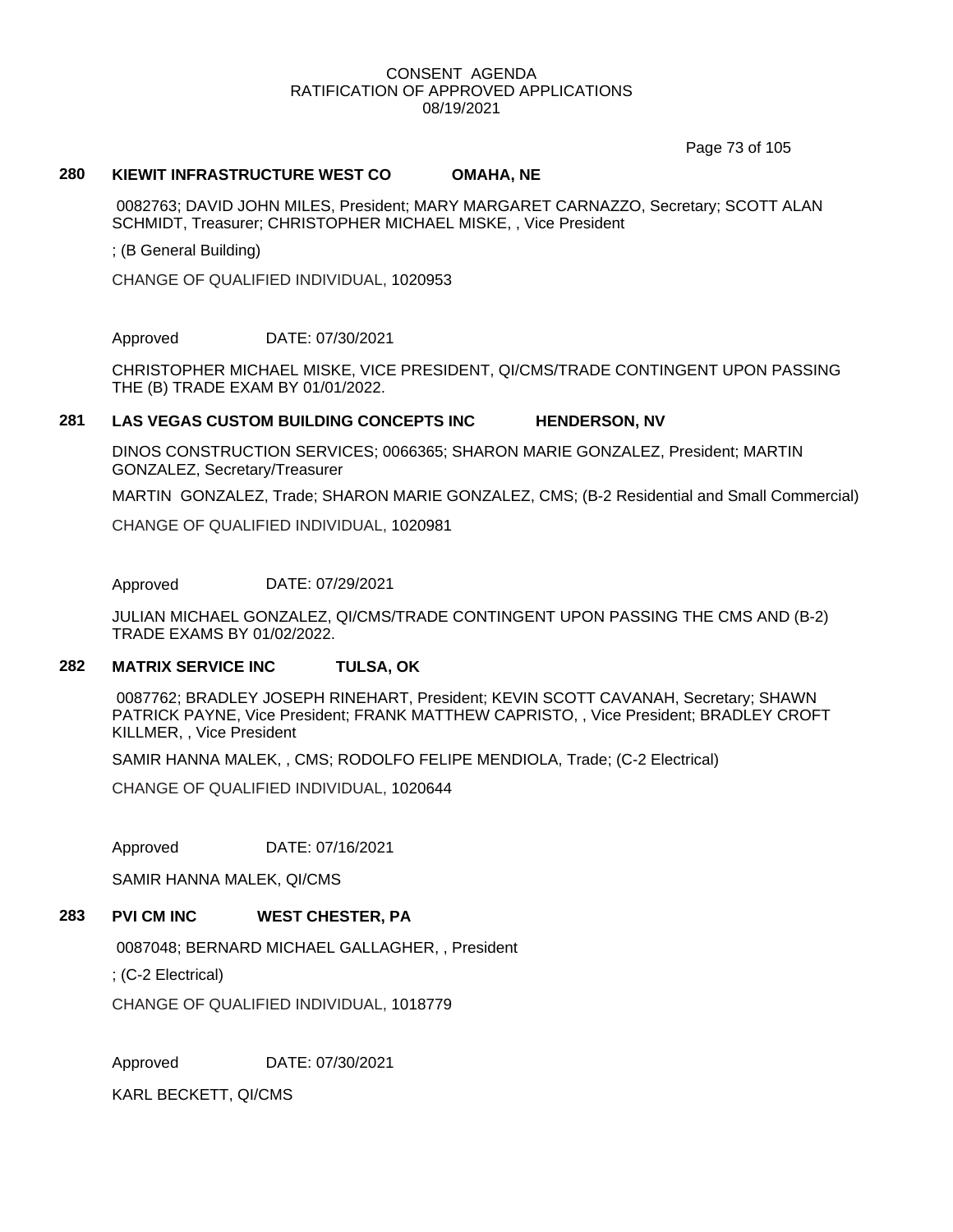Page 74 of 105

# **284 RECON REFRACTORY & CONSTRUCTION INC LOS ALAMITOS, CA**

0059768A; JOSEPH PAUL LONGSTREET, President; JENAPHER LYNN SAFRANSKI, Secretary; ROBERT DANIEL BELLAMY, CEO; JEREMY TODD LEWIS, Vice President

; (A General Engineering)

CHANGE OF QUALIFIED INDIVIDUAL, 1021040

Approved DATE: 08/02/2021

JOSEPH PAUL LONGSTREET, QI/CMS/TRADE CONTINGENT UPON PASSING THE CMS AND (A) TRADE EXAMS BY 01/08/2022.

# **285 ROYAL GARDENS INC CARSON CITY, NV**

0047562; ALFONSO AVILA HERRERA, President ALFONSO AVILA HERRERA, Trade; JOSE JESUS HERRERA, CMS; (C-10 Landscape Contracting) CHANGE OF QUALIFIED INDIVIDUAL, 1020859

Approved DATE: 07/22/2021

MARIBEL HERRERA-AGUILAR, QI/CMS CONTINGENT UPON PASSING THE CMS EXAM BY 12/25/2021.

# **286 S B H CONTRACTING LLC LAS VEGAS, NV**

0080002; WAYNE ALEXANDRO LASKA, Manager JEFFREY SCOT GIFFORD, CMS and Trade; (B-2 Residential and Small Commercial) CHANGE OF QUALIFIED INDIVIDUAL, 1021136

Approved DATE: 07/29/2021

SHAUN LEE THOMPSON, QI/CMS/TRADE CONTINGENT UPON PASSING THE (B-2) TRADE EXAM BY 01/14/2022.

# **287 SIEMENS ENERGY INC ORLANDO, FL**

0057562; RICHARD VOORBERG, , President; YINTING HSU, , Treasurer; DENISE ACEBO HANSEN, , Vice President

MATTHEW LEE BYERS, CMS and Trade; (A General Engineering)

CHANGE OF QUALIFIED INDIVIDUAL, 1020883

Approved DATE: 07/15/2021

MATTHEW LEE BYERS, QI, CMS/TRADE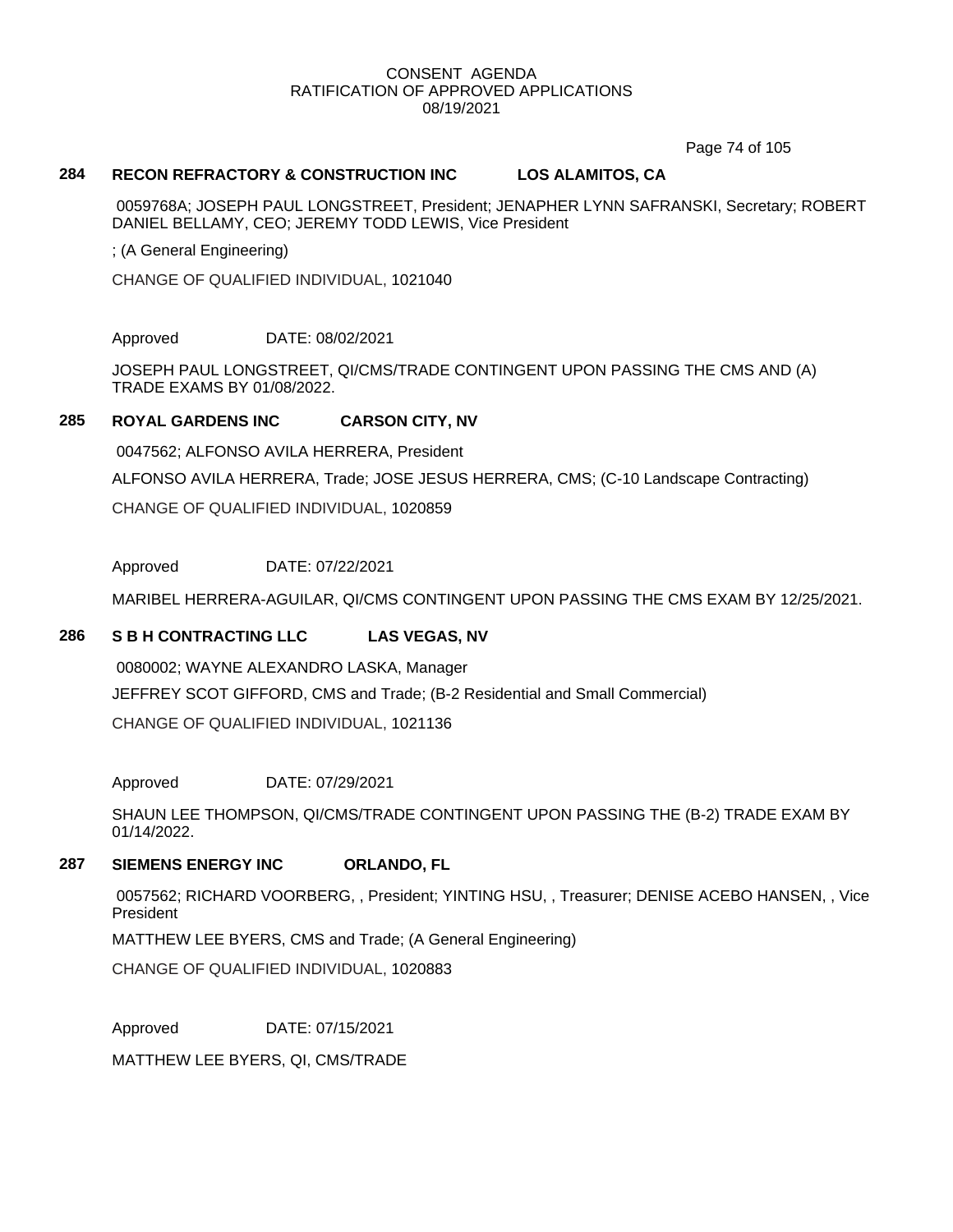Page 75 of 105

#### **288 SIERRA NEVADA PLUMBING MINDEN, NV**

0051727; JACQUELINE BASAGOITIA, , Owner ROBERT DEAN COMPTON, CMS and Trade; (C-1D Plumbing) CHANGE OF QUALIFIED INDIVIDUAL, 1020360

Approved DATE: 07/26/2021

CAROLINE BASAGOITIA, CMS AND TRADE CONTINGENT UPON PASSING THE CMS AND (C-1) TRADE EXAMS BY 11/14/2021.

## **289 SILVER STATE GLASS & MIRROR CO INC LAS VEGAS, NV**

0004490A; BARBARA ETHERIDGE WALTON, , President; PERRY CLARKE WALTON, , Secretary; MICHAEL THOMAS KENNALEY, , Vice President

RAY CRUNK, CMS and Trade; AARON EUGENE LYMAN, , CMS and Trade; (C-8 Glass and Glazing)

CHANGE OF QUALIFIED INDIVIDUAL, 1020902

Approved DATE: 07/27/2021

AARON LYMAN, QE/CMS/TRADE CONTINGENT ON PASSING CMS EXAM

# **290 TESLA MOTORS INC FREMONT, CA**

0080187; ELON REEVE MUSK, President; YARON KLEIN, , Treasurer; ZACHARY JOHN PLANELL KIRKHORN, , Chief Financial Officer

BARRY STEPHEN GOFF, CMS; TIMOTHY JOHN HEYDON, JR, Trade; JAMES JOSEPH MAGGARD, , Trade; (AB General Engineering and General Building)

CHANGE OF QUALIFIED INDIVIDUAL, 1020745

Approved DATE: 07/15/2021

JAMES JOSEPH MAGGARD, QI/TRADE (A) ONLY

# **291 VENETIAN CASINO RESORT LLC LAS VEGAS, NV**

LAS VEGAS SANDS ; 0073854; SHELDON GARY ADELSON, CEO; KIM MYRON GRANGE, Vice President MICHAEL EUGENE HELBERT, CMS and Trade; (B General Building)

CHANGE OF QUALIFIED INDIVIDUAL, 1019760

Approved DATE: 06/29/2021

ROBERT JOSEPH BARRETT, QI/TRADE CONTINGENT UPON PASSING THE (B) TRADE EXAM BY 10/26/2021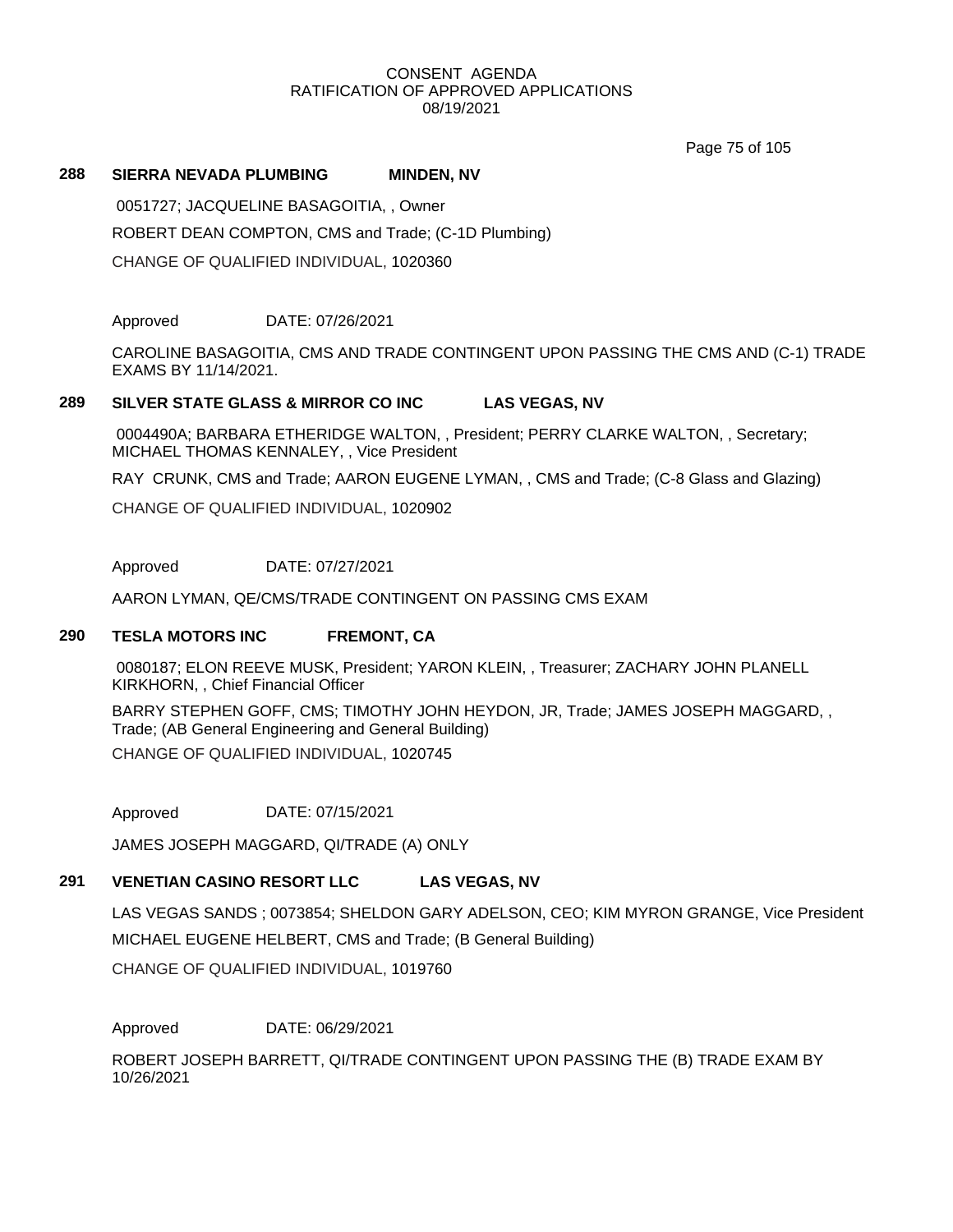Page 76 of 105

# **292 WEST COAST COMMERCIAL SERVICES INC NORTH LAS VEGAS, NV**

M 5 LIGHTING; 0075710; MICHAEL C MCDONALD, President; LORI ANN MCDONALD, Secretary/Treasurer MICHAEL C MCDONALD, Trade; LORI ANN MCDONALD, CMS; (C-2E Lines to Transmit Electricity) CHANGE OF QUALIFIED INDIVIDUAL, 1020681

Approved DATE: 07/20/2021

MICHAEL C MCDONALD, PRESIDENT, QI/CMS MICHAEL C MCDONALD, JR., QI/TRADE CONTINGENT UPON PASSING THE (C-2) TRADE EXAM BY 12/17/2021.

## **293 WESTERN BUILDING GROUP LLC MESA, AZ**

0070844; DNA HOLDINGS LLC , Manager; PATRICK ROBBIN MCCLELLAN, , Manager

; (C-15 Roofing and Siding)

CHANGE OF QUALIFIED INDIVIDUAL, 1020687

Approved DATE: 07/09/2021

NICHOLAS EDMUND KOVACH, QI/CMS/TRADE CONTINGENT UPON PASSING THE CMS AND (C-15) TRADE EXAMS BY 12/17/2021.

#### **294 WESTERN FIRE PREVENTION & AIR FILTER SERVICE INC LAS VEGAS, NV**

0010317; ROBIN S MELLOR, President

SHELDON H MELLOR, CMS and Trade; (C-41A Automatic Fire Sprinklers; C-41B Fixed Fire Extinguishing Systems)

CHANGE OF QUALIFIED INDIVIDUAL, 1020583

Approved DATE: 07/26/2021

DANIEL S. GATES, QI/CMS/TRADE ROBIN S. MELLOW, PRESIDENT, QI/CMS/TRADE CONTINGENT UPON PASSING THE CMS AND (C-41A & C-41B) TRADE EXAMS BY 12/10/2021.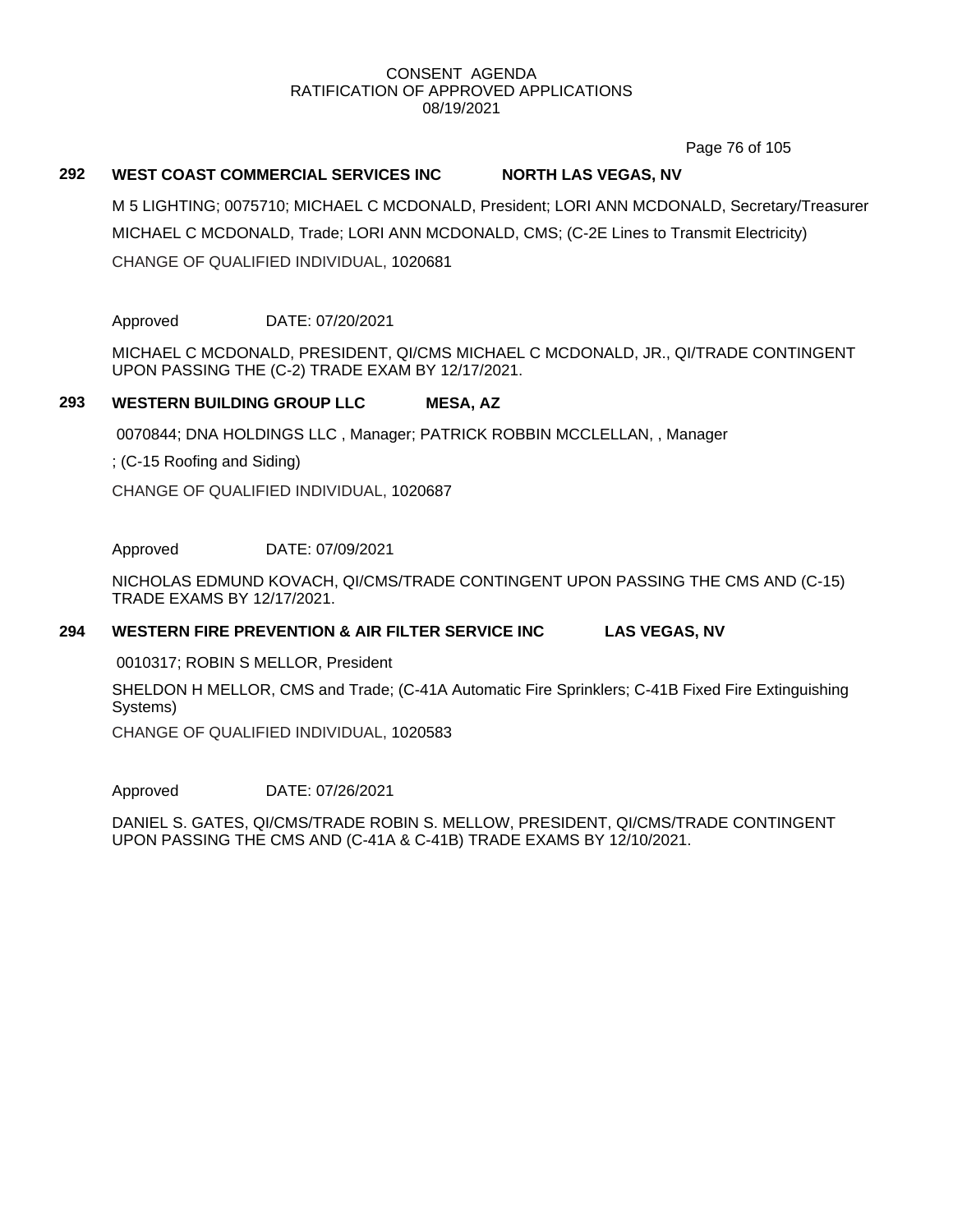Page 77 of 105

# **CONVERSION OF ENTITY**

# **295 B JACKSON CONSTRUCTION LLC WEST JORDAN, UT**

0074156, BART SHANE JACKSON, Managing Member BART SHANE JACKSON, CMS and Trade CONVERSION OF ENTITY, 1019662

Approved DATE: 07/13/2021

CONVERSION OF B JACKSON CONSTRUCTION INC TO B JACKSON CONSTRUCTION LLC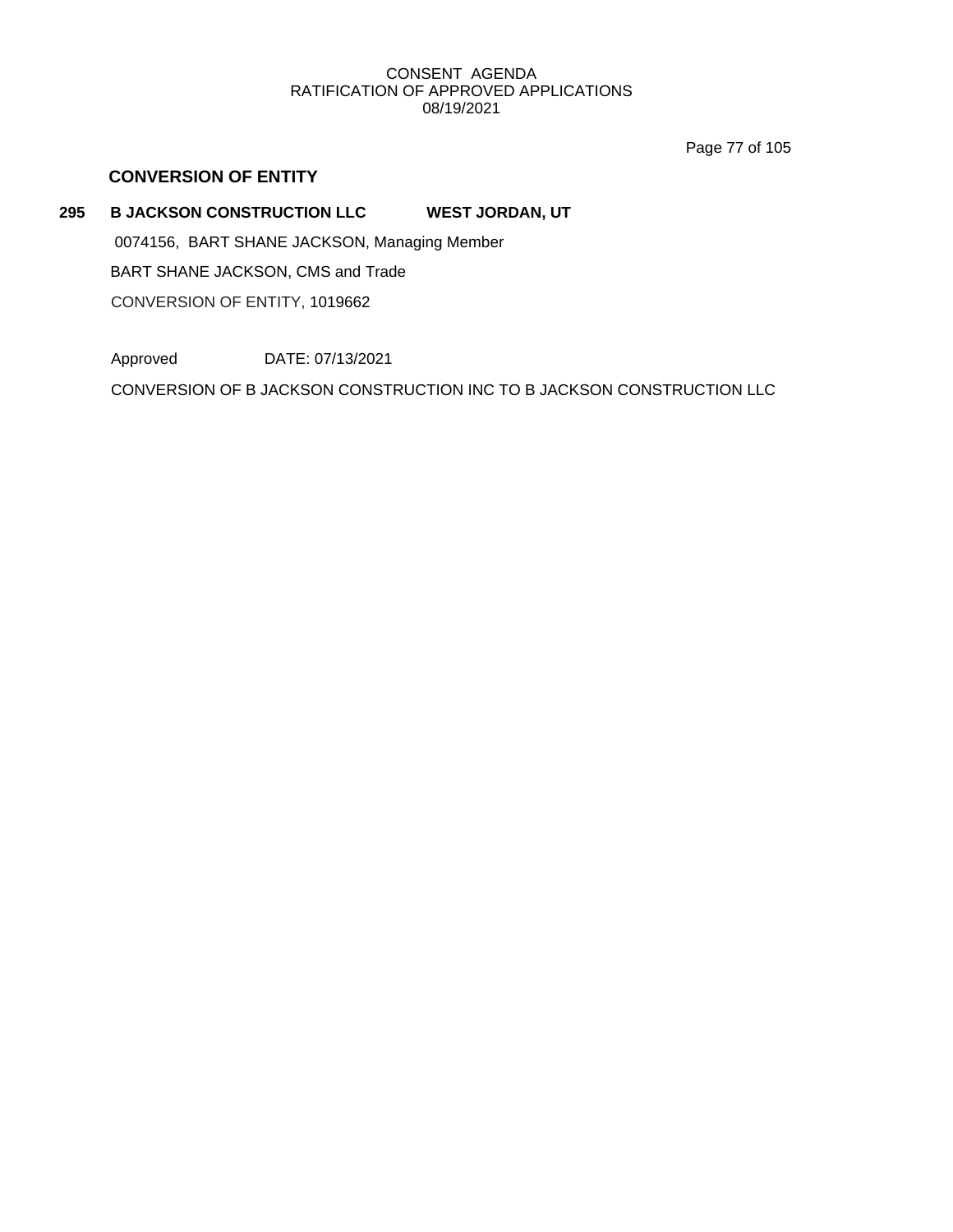Page 78 of 105

# **EXTENSION OF TIME TO REPLACE QUALIFIED INDIVIDUAL**

#### **296 FIRE AND SAFETY TECHNICIANS LLC HENDERSON, NV**

0080157; PENNE RAE ROBINSON, Manager; WENDELL ERVIN ROBINSON, Manager

KYLER SCOTT ROBINSON, CMS; KOREY JAMES ROBINSON, CMS and Trade; WENDELL ERVIN ROBINSON, CMS(C-41 Fire Protection)

EXTENSION OF TIME TO REPLACE QUALIFIED INDIVIDUAL, 1021153

Approved DATE: 07/15/2021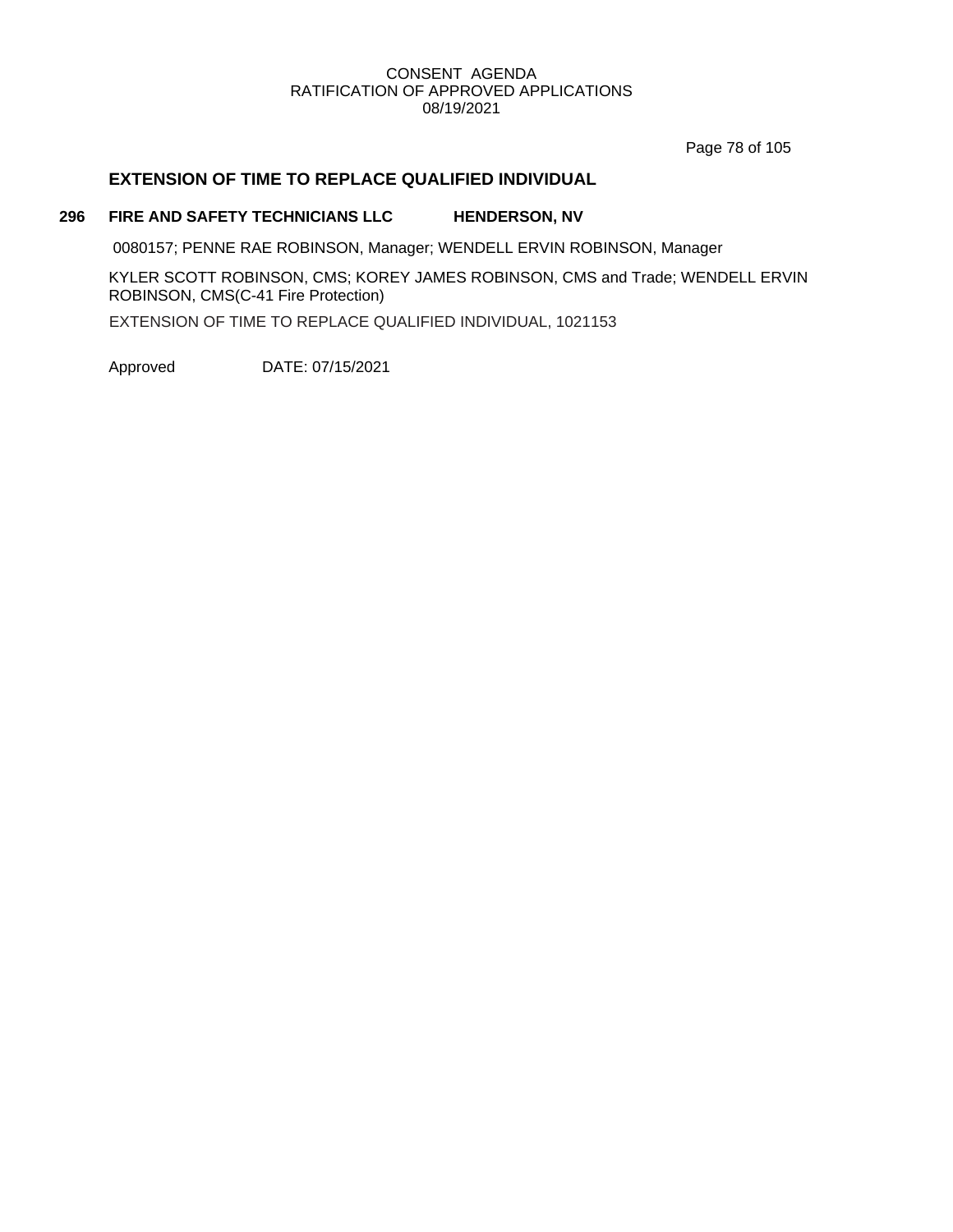Page 79 of 105

# **FINANCIAL STATEMENT REVIEW**

#### **297 TEKLUS CONSTRUCTION LLC RENO, NV**

0083266; JASON EDWIN SCHULTZ, Manager JASON EDWIN SCHULTZ, CMS and Trade; (B-2 Residential and Small Commercial)

FINANCIAL REVIEW, 1021354

Approved DATE: 07/29/2021

# **298 ZEPHYR PLUMBING INC SPARKS, NV**

0074199; DEBORAH JEAN PASCHALL, President; JESSE WAYNE PASCHALL, , Secretary; CAMERON THOMAS PASCHALL, , Vice President JESSE WAYNE PASCHALL, , CMS and Trade; (C-1D Plumbing) FINANCIAL REVIEW, 1021248

Approved DATE: 07/26/2021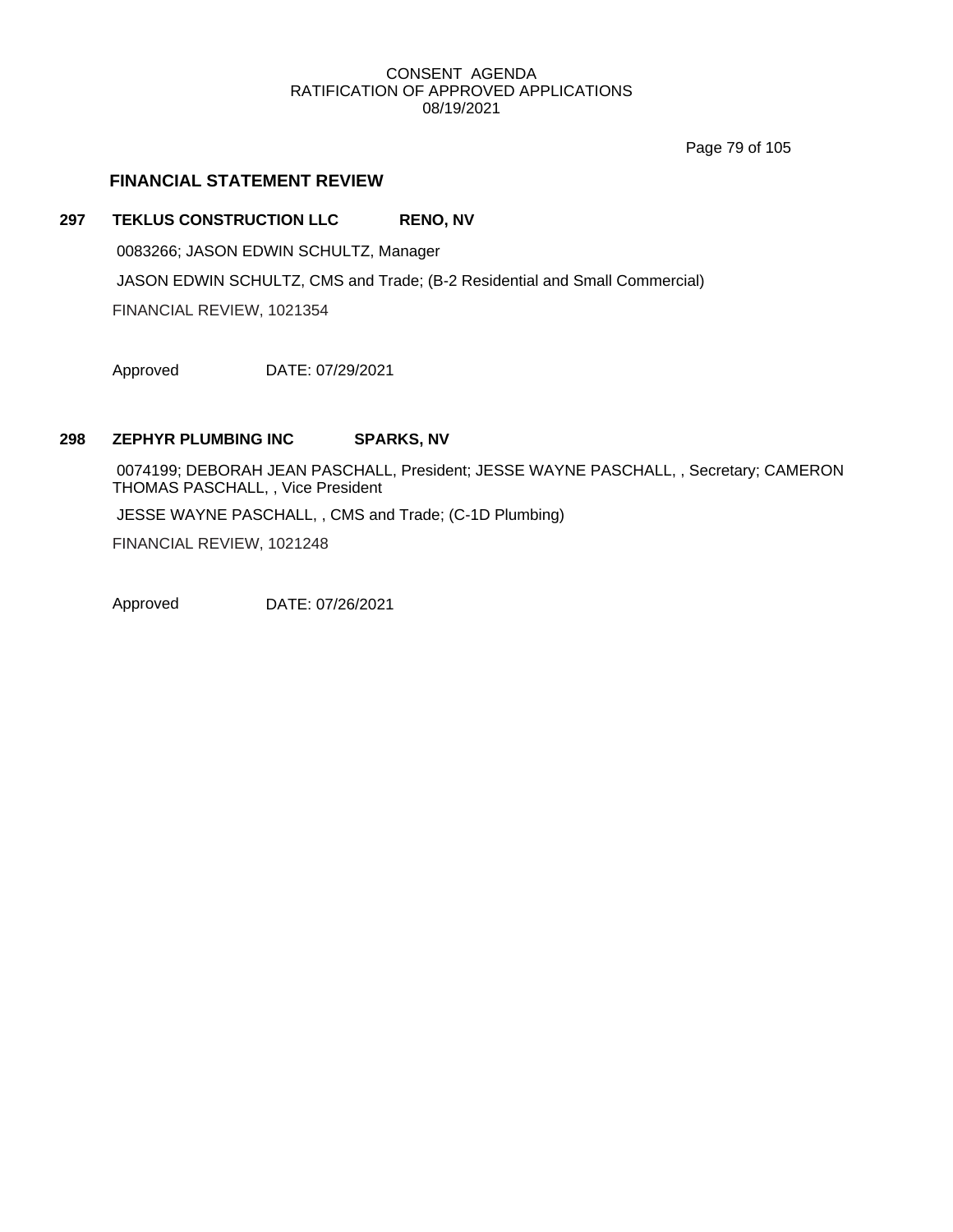Page 80 of 105

#### **NAME CHANGE**

#### **299 CRAZY LLC LAS VEGAS, NV**

CRAZY CONSTRUCTION 0087320; TIMOTHY HUGH PERCY, Managing Member; STEVEN KENT GILLMORE, Managing Member

STEVEN KENT GILLMORE, CMS and Trade

NAME CHANGE, 1021134

Approved DATE: 07/26/2021

FROM: CRAZY LLC TO: CRAZY LLC DBA CRAZY CONSTRUCTION

#### **300 MERIDIAS REALTY GROUP LLC LAS VEGAS, NV**

CUSTOM HOME LIFE 0073613; RONALD KIM MECHAM, Manager; MICHAEL GORDON HUTCHINGS, Managing Member

RONALD KIM MECHAM, Trade; MICHAEL GORDON HUTCHINGS, CMS

NAME CHANGE, 1021046

Approved DATE: 07/20/2021

FROM: MERIDIAS REALTY GROUP LLC TO: MERIDIAS REALTY GROUP LLC DBA CUSTOM HOME LIFE

#### **301 MITSUI HOME AMERICA LLC LODI, CA**

0086747; M H A C INC , Member; TATSUYA SUZUKI, , Managing Member; RODNEY RUSSELL REMPEL, , Managing Member

RONALD ANTHONY DOS REIS, CMS and Trade

NAME CHANGE, 1021050

Approved DATE: 07/26/2021

FROM: M H A BUILDING SYSTEMS LLC TO: MITSUI HOME AMERICA LLC

#### **302 N & P SERVICES COMPANY LLC LAS VEGAS, NV**

N & P SERVICES COMPANY 0087143; N & P SERVICES COMPANY 0087258; NILES ELWIN CALDWELL, Managing Member

NILES ELWIN CALDWELL, CMS and Trade; NILES ELWIN CALDWELL, CMS and Trade

NAME CHANGE, 1021091

Approved DATE: 07/26/2021

APPROVED ON LICENSE #0087143 AND 0087258 FROM: N & P SERVICES COMPANY LLC TO: N & P SERVICES COMPANY LLC DBA N & P SERVICES COMPANY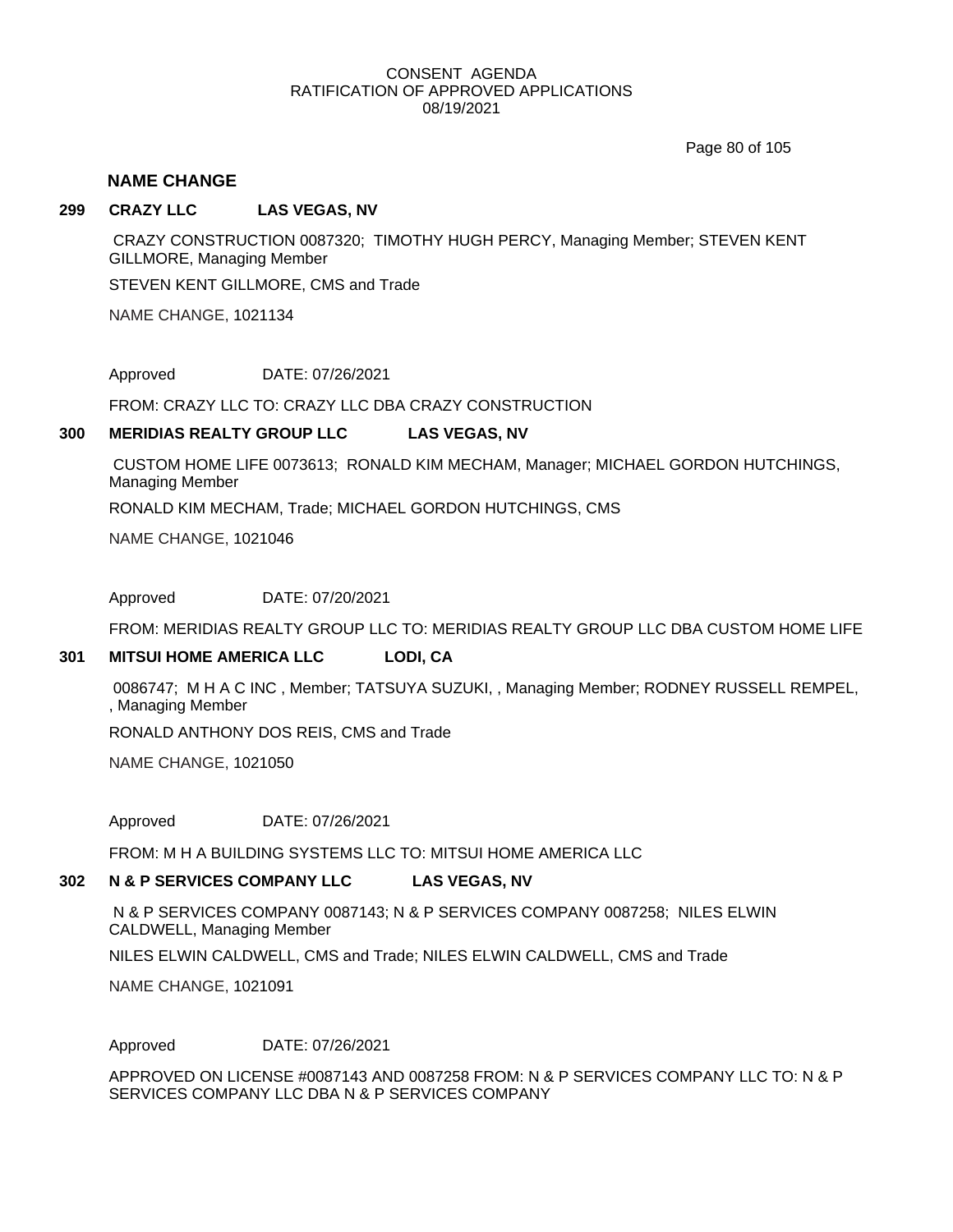Page 81 of 105

#### **303 VIRGINIA GRAPHICS INC VIRGINIA BEACH, VA**

0080902; CRAIG CARRICK ROHDE, President; JAMES WILLIAM RAYNOR, III, Secretary; DAVID WILLIAM RAMSAY, Treasurer

KENNETH WARREN SCARBROUGH, CMS and Trade

NAME CHANGE, 1020340

Denied DATE: 08/05/2021

NRS 624.254 NAME SIMILARITY

#### **304 W T D DEVELOPMENT LLC LAS VEGAS, NV**

0060359; 0079265; POWERCORP 0080738; W T D DEVELOPMENT & CONSTRUCTION 0060360; WILLIAM THOMAS DAVIS, Manager

WILLIAM THOMAS DAVIS, CMS and Trade; WILLIAM THOMAS DAVIS, CMS and Trade; WILLIAM THOMAS DAVIS, CMS and Trade; WILLIAM THOMAS DAVIS, CMS and Trade; WILLIAM THOMAS DAVIS, CMS and Trade; MICHAEL LYNN FIELD, CMS and Trade

NAME CHANGE, 1021121

Approved DATE: 08/04/2021

APPROVED ON LICENSE #0060360 ONLY FROM: W T D DEVELOPMENT LLC TO: W T D DEVELOPMENT LLC DBA WTD DEVELOPMENT & CONSTRUCTION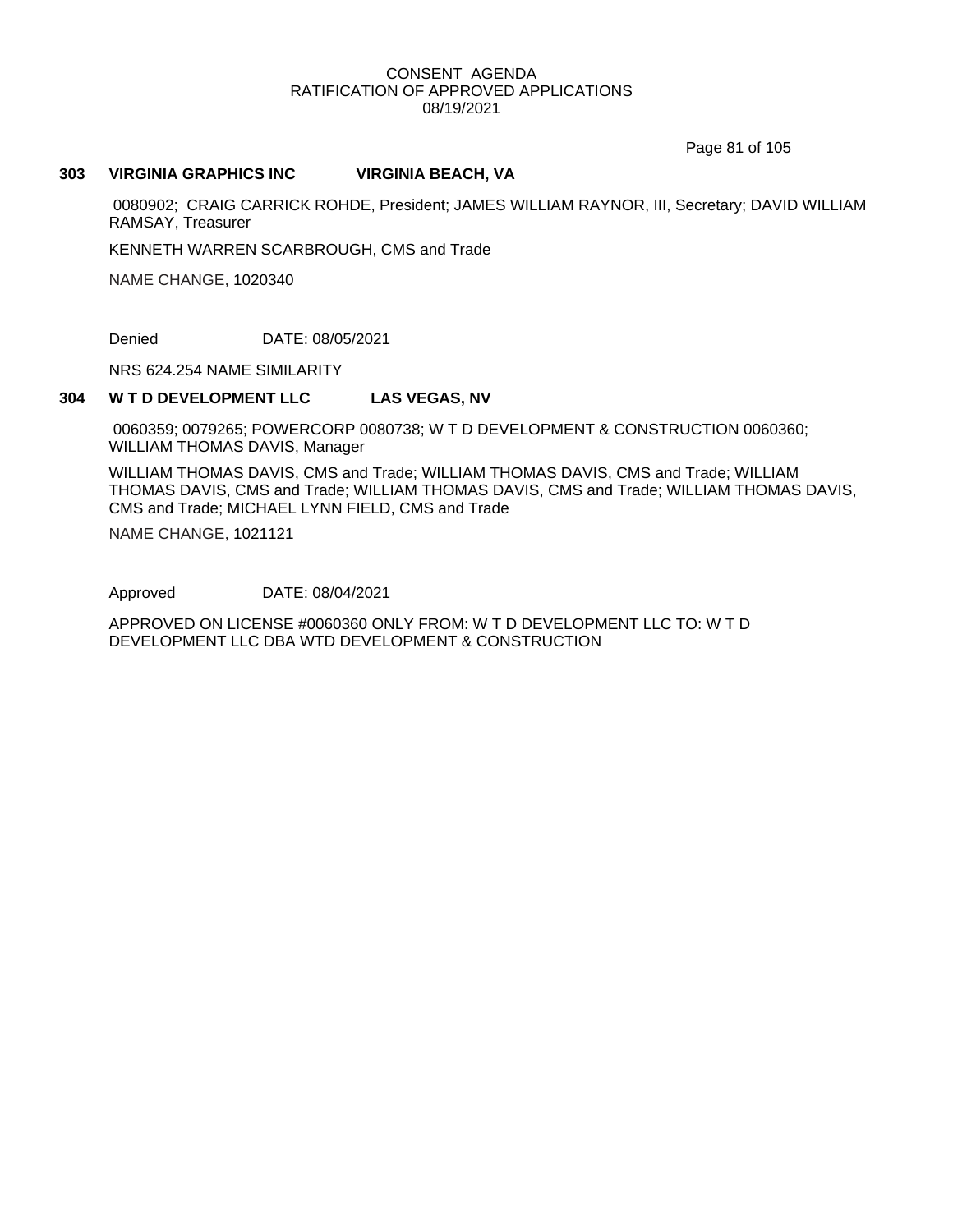Page 82 of 105

|     | <b>PERMANENT RAISE IN LIMIT</b>                                             |                                                                  |                                                                                        |  |  |  |
|-----|-----------------------------------------------------------------------------|------------------------------------------------------------------|----------------------------------------------------------------------------------------|--|--|--|
| 305 | <b>4 SEASONS LANDSCAPING &amp; TREE TRIMMING INC</b>                        |                                                                  | <b>LAS VEGAS, NV</b>                                                                   |  |  |  |
|     | 0046957; RICHARD LEE CHASE, President; DEBRA SUE CHASE, Secretary/Treasurer |                                                                  |                                                                                        |  |  |  |
|     |                                                                             | RICHARD LEE CHASE, CMS and Trade; (C-10 Landscape Contracting)   |                                                                                        |  |  |  |
|     | PERMANENT RAISE IN LIMIT, 1020792                                           |                                                                  |                                                                                        |  |  |  |
|     | LIMIT: \$200,000.00<br>BOND: \$10,000.00                                    |                                                                  |                                                                                        |  |  |  |
|     | Approved                                                                    | DATE: 07/20/2021                                                 |                                                                                        |  |  |  |
|     | CONTINGENT UPON RECEIPT OF \$10,000.00 BOND                                 |                                                                  |                                                                                        |  |  |  |
| 306 | A D T COMMERCIAL LLC                                                        | TEMPE, AZ                                                        |                                                                                        |  |  |  |
|     | LIKOSAR, , Manager                                                          |                                                                  | 0082257; DANIEL MARK BRESINGHAM, Manager; DAVID WINSTON SMAIL, , Manager; JEFFREY ALAN |  |  |  |
|     |                                                                             | MICHAEL DREW DELAY, CMS and Trade; (C-2D Low Voltage)            |                                                                                        |  |  |  |
|     | PERMANENT RAISE IN LIMIT, 1020350                                           |                                                                  |                                                                                        |  |  |  |
|     |                                                                             | LIMIT: Unlimited                                                 | BOND: \$50,000.00                                                                      |  |  |  |
|     | Approved                                                                    | DATE: 07/20/2021                                                 |                                                                                        |  |  |  |
|     | CONTINGENT UPON \$50,000 BOND                                               |                                                                  |                                                                                        |  |  |  |
| 307 | A M R Z CONSTRUCTION LLC                                                    | <b>LAS VEGAS, NV</b>                                             |                                                                                        |  |  |  |
|     | 0082102; ANTHONY MICHAEL ROCCHIO, Manager                                   |                                                                  |                                                                                        |  |  |  |
|     |                                                                             | ANTHONY MICHAEL ROCCHIO, CMS and Trade; (A General Engineering)  |                                                                                        |  |  |  |
|     | PERMANENT RAISE IN LIMIT, 1020778                                           |                                                                  |                                                                                        |  |  |  |
|     |                                                                             | LIMIT: \$1,650,000.00                                            | BOND: \$30,000.00                                                                      |  |  |  |
|     | Approved                                                                    | DATE: 07/15/2021                                                 |                                                                                        |  |  |  |
|     | CONTINGENT UPON RECEIPT OF \$30,000.00 BOND                                 |                                                                  |                                                                                        |  |  |  |
| 308 | ALL LIT UP LIGHTING FANS AND DESIGN LLC                                     |                                                                  | <b>HENDERSON, NV</b>                                                                   |  |  |  |
|     |                                                                             | ALL CITY ELECTRIC; 0086228; CHAD GERBEN FESSLER, Managing Member |                                                                                        |  |  |  |
|     |                                                                             | CHAD GERBEN FESSLER, CMS and Trade; (C-2 Electrical)             |                                                                                        |  |  |  |
|     | PERMANENT RAISE IN LIMIT, 1020711                                           |                                                                  |                                                                                        |  |  |  |
|     |                                                                             | LIMIT: \$45,000.00                                               | BOND: \$5,000.00                                                                       |  |  |  |
|     | Approved                                                                    | DATE: 07/19/2021                                                 |                                                                                        |  |  |  |
|     | CONTINGENT UPON RECEIPT OF \$5,000.00                                       |                                                                  |                                                                                        |  |  |  |
|     |                                                                             |                                                                  |                                                                                        |  |  |  |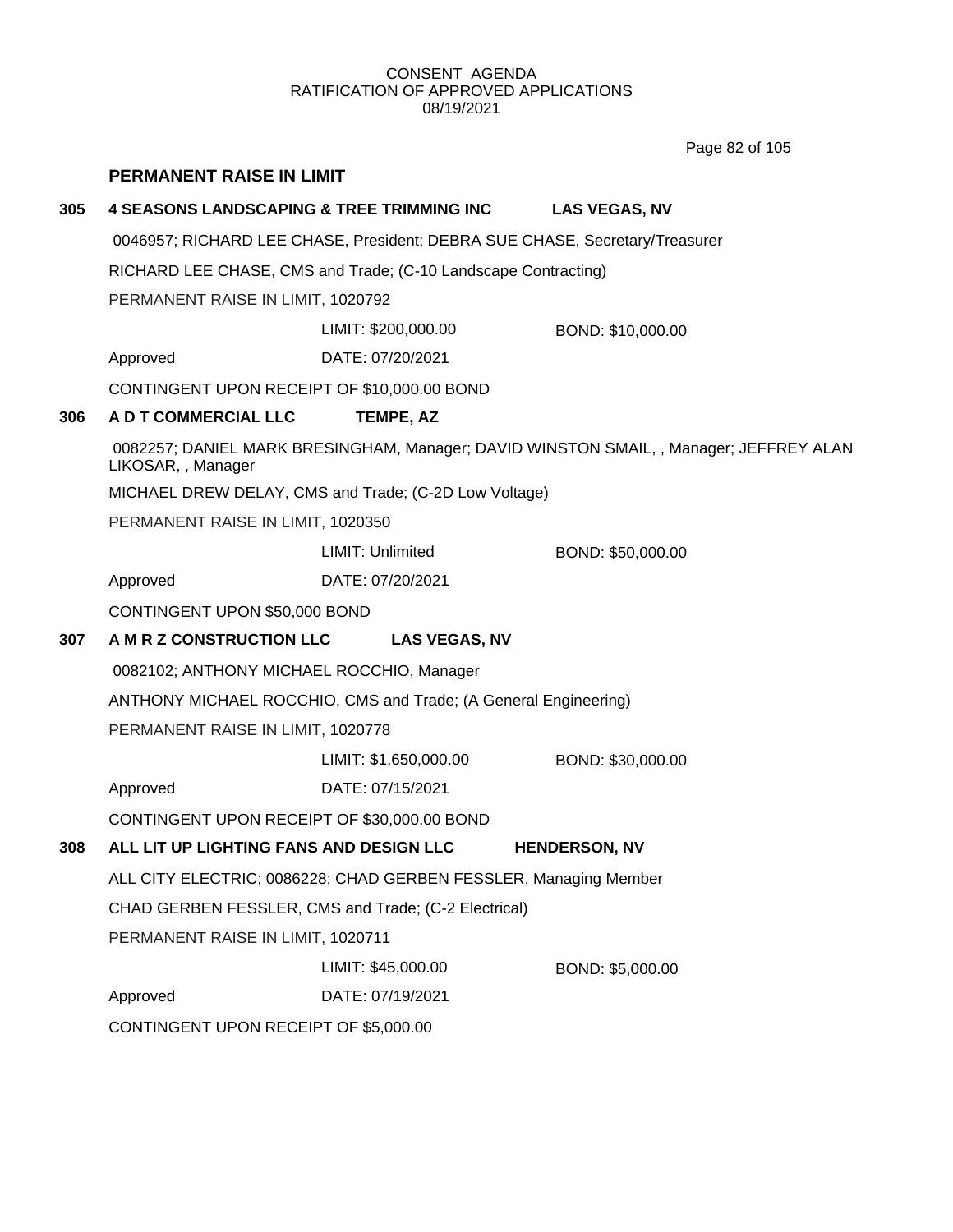Page 83 of 105

| 309                           | <b>ALPHA SOUND SYSTEMS LLC</b>                                     | <b>RENO, NV</b>                                                               |                                                                                    |  |  |
|-------------------------------|--------------------------------------------------------------------|-------------------------------------------------------------------------------|------------------------------------------------------------------------------------|--|--|
|                               |                                                                    |                                                                               | ALPHA AUTOMATED SYSTEMS; 0076802; JOSE GUILLERMO VAZQUEZ-CAMBEROS, Managing Member |  |  |
|                               | JOSE GUILLERMO VAZQUEZ-CAMBEROS, CMS and Trade; (C-2D Low Voltage) |                                                                               |                                                                                    |  |  |
|                               | PERMANENT RAISE IN LIMIT, 1020846                                  |                                                                               |                                                                                    |  |  |
|                               |                                                                    | BOND: \$15,000.00                                                             |                                                                                    |  |  |
|                               | Approved                                                           | DATE: 07/16/2021                                                              |                                                                                    |  |  |
| CONTINGENT UPON \$15,000 BOND |                                                                    |                                                                               |                                                                                    |  |  |
| 310                           | ANGELLA CONSTRUCTION CORPORATION                                   | <b>RENO, NV</b>                                                               |                                                                                    |  |  |
|                               | 0027378; PETER ANGELLA, President                                  |                                                                               |                                                                                    |  |  |
|                               |                                                                    | PETER ANGELLA, CMS and Trade; (B-2 Residential and Small Commercial)          |                                                                                    |  |  |
|                               | PERMANENT RAISE IN LIMIT, 1020742                                  |                                                                               |                                                                                    |  |  |
|                               |                                                                    | LIMIT: \$3,500,000.00                                                         | BOND: \$30,000.00                                                                  |  |  |
|                               | Approved                                                           | DATE: 07/16/2021                                                              |                                                                                    |  |  |
|                               | CONTINGENT UPON \$30,000 BOND                                      |                                                                               |                                                                                    |  |  |
| 311                           | <b>AVANTI GLASS AND MIRROR LLC</b>                                 | <b>LAS VEGAS, NV</b>                                                          |                                                                                    |  |  |
|                               |                                                                    | 0061647; CHARLES ARDELL SPROUL, Member; RUTH IRENE SPROUL, Member             |                                                                                    |  |  |
|                               |                                                                    | CHARLES ARDELL SPROUL, CMS and Trade; (C-8 Glass and Glazing)                 |                                                                                    |  |  |
|                               | PERMANENT RAISE IN LIMIT, 1021182                                  |                                                                               |                                                                                    |  |  |
|                               |                                                                    | LIMIT: Unlimited                                                              | BOND: \$50,000.00                                                                  |  |  |
|                               | Approved                                                           | DATE: 08/02/2021                                                              |                                                                                    |  |  |
| 312                           | <b>BLUE BREEZE LLC</b>                                             | <b>NORTH LAS VEGAS, NV</b>                                                    |                                                                                    |  |  |
|                               |                                                                    | 0087558; ALEJANDRO CARDENAS, , Managing Member                                |                                                                                    |  |  |
|                               |                                                                    | ALEJANDRO CARDENAS,, CMS and Trade; (C-21 Refrigeration and Air Conditioning) |                                                                                    |  |  |
|                               | PERMANENT RAISE IN LIMIT, 1020982                                  |                                                                               |                                                                                    |  |  |
|                               |                                                                    | LIMIT: \$75,000.00                                                            | BOND: \$10,000.00                                                                  |  |  |
|                               | Approved                                                           | DATE: 07/22/2021                                                              |                                                                                    |  |  |
|                               | CONTINGENT UPON RECEIPT OF \$10,000.00 BOND                        |                                                                               |                                                                                    |  |  |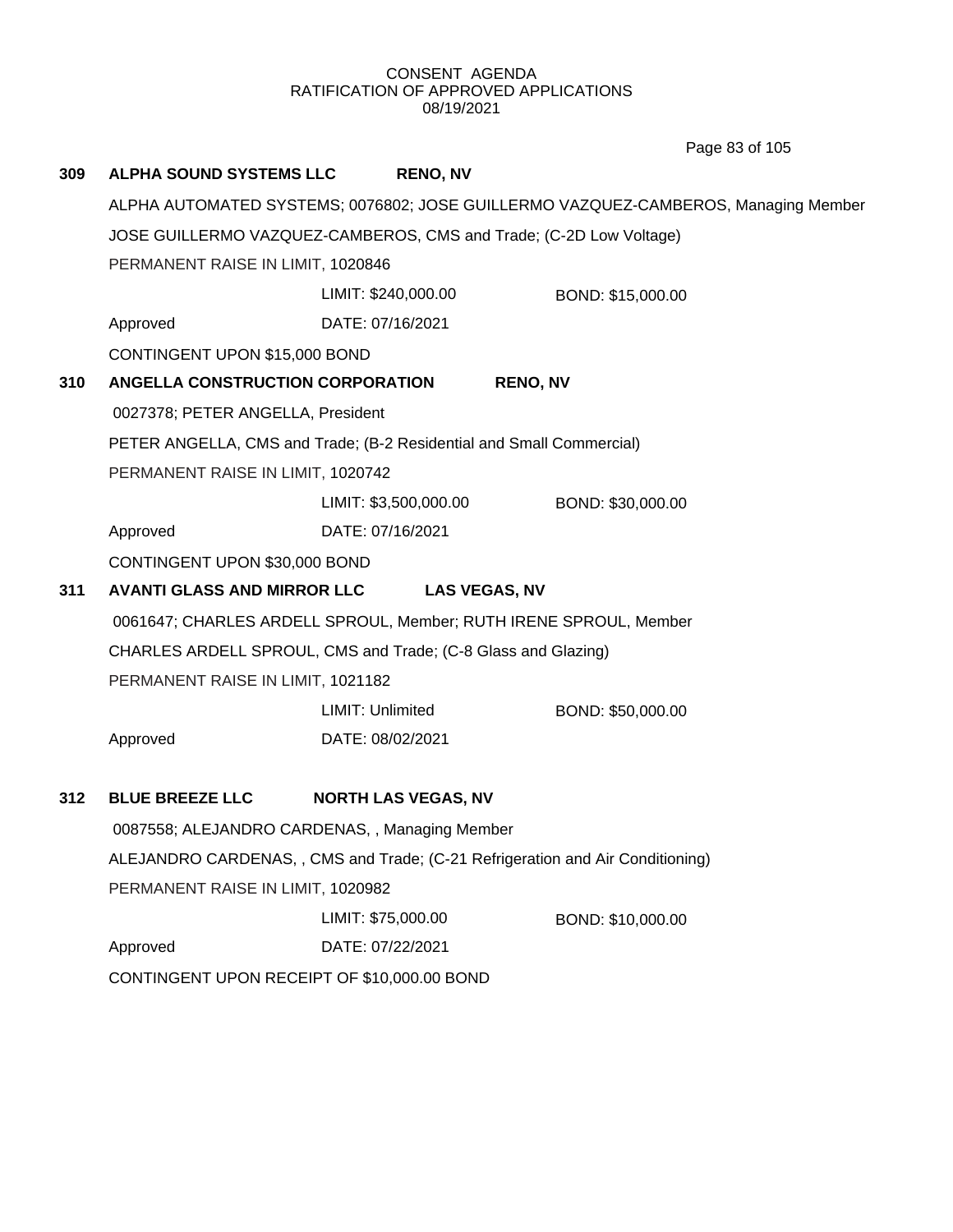Page 84 of 105

| 313 | BLUE SKY ELECTRICAL SOLUTIONS INC                              |                       | <b>SLAKE TAHOE, CA</b>                                                                 |  |
|-----|----------------------------------------------------------------|-----------------------|----------------------------------------------------------------------------------------|--|
|     | 0081185; KYLE WILLIAM MCSPARRON, President                     |                       |                                                                                        |  |
|     | KYLE WILLIAM MCSPARRON, CMS and Trade; (C-2 Electrical)        |                       |                                                                                        |  |
|     | PERMANENT RAISE IN LIMIT, 1021211                              |                       |                                                                                        |  |
|     |                                                                | LIMIT: \$2,500,000.00 | BOND: \$30,000.00                                                                      |  |
|     | Approved                                                       | DATE: 07/29/2021      |                                                                                        |  |
|     | CONTINGENT UPON \$30,000 BOND                                  |                       |                                                                                        |  |
| 314 | <b>BRIGHTLIFE ELECTRIC NV LLC</b>                              |                       | <b>SPANISH SPRINGS, NV</b>                                                             |  |
|     | Member                                                         |                       | 0087070; SHANNON JUNE BEHL,, Managing Member; WILLIAM ANDREW HERNANDEZ, , Managing     |  |
|     |                                                                |                       | SHANNON JUNE BEHL, , CMS; WILLIAM ANDREW HERNANDEZ, , Trade; (C-2F Residential Wiring) |  |
|     | PERMANENT RAISE IN LIMIT, 1021029                              |                       |                                                                                        |  |
|     |                                                                | LIMIT: \$200,000.00   | BOND: \$10,000.00                                                                      |  |
|     | Approved                                                       | DATE: 07/20/2021      |                                                                                        |  |
|     | CONTINGENT UPON \$10,000 BOND                                  |                       |                                                                                        |  |
| 315 | <b>C B &amp; I STORAGE TANK SOLUTIONS LLC</b>                  |                       | <b>HOUSTON, TX</b>                                                                     |  |
|     |                                                                |                       |                                                                                        |  |
|     | 0086264; C B & I LLC, Manager; SHANE PETER WILLOUGHBY, , Other |                       |                                                                                        |  |
|     | SCOTT WILLIAM PAAR, CMS and Trade; (A General Engineering)     |                       |                                                                                        |  |
|     | PERMANENT RAISE IN LIMIT, 1021176                              |                       |                                                                                        |  |
|     |                                                                | LIMIT: Unlimited      | BOND: \$50,000.00                                                                      |  |
|     | Approved                                                       | DATE: 08/02/2021      |                                                                                        |  |
|     | CONTINGENT UPON RECEIPT OF \$50,000.00 BOND                    |                       |                                                                                        |  |
| 316 | <b>CARRILLO INNOVATIONS LLC</b>                                | <b>LAS VEGAS, NV</b>  |                                                                                        |  |
|     | Managing Member                                                |                       | 0087989; MIGUEL ANGEL RAMIREZ-CARRILLO, Managing Member; OMAR JESUS LICON SCHMITT, ,   |  |
|     |                                                                |                       | MIGUEL ANGEL RAMIREZ-CARRILLO, CMS and Trade; (C-19 Installing Terrazzo and Marble)    |  |
|     | PERMANENT RAISE IN LIMIT, 1020667                              |                       |                                                                                        |  |
|     |                                                                | LIMIT: \$1,600,000.00 | BOND: \$30,000.00                                                                      |  |
|     | Approved                                                       | DATE: 07/15/2021      |                                                                                        |  |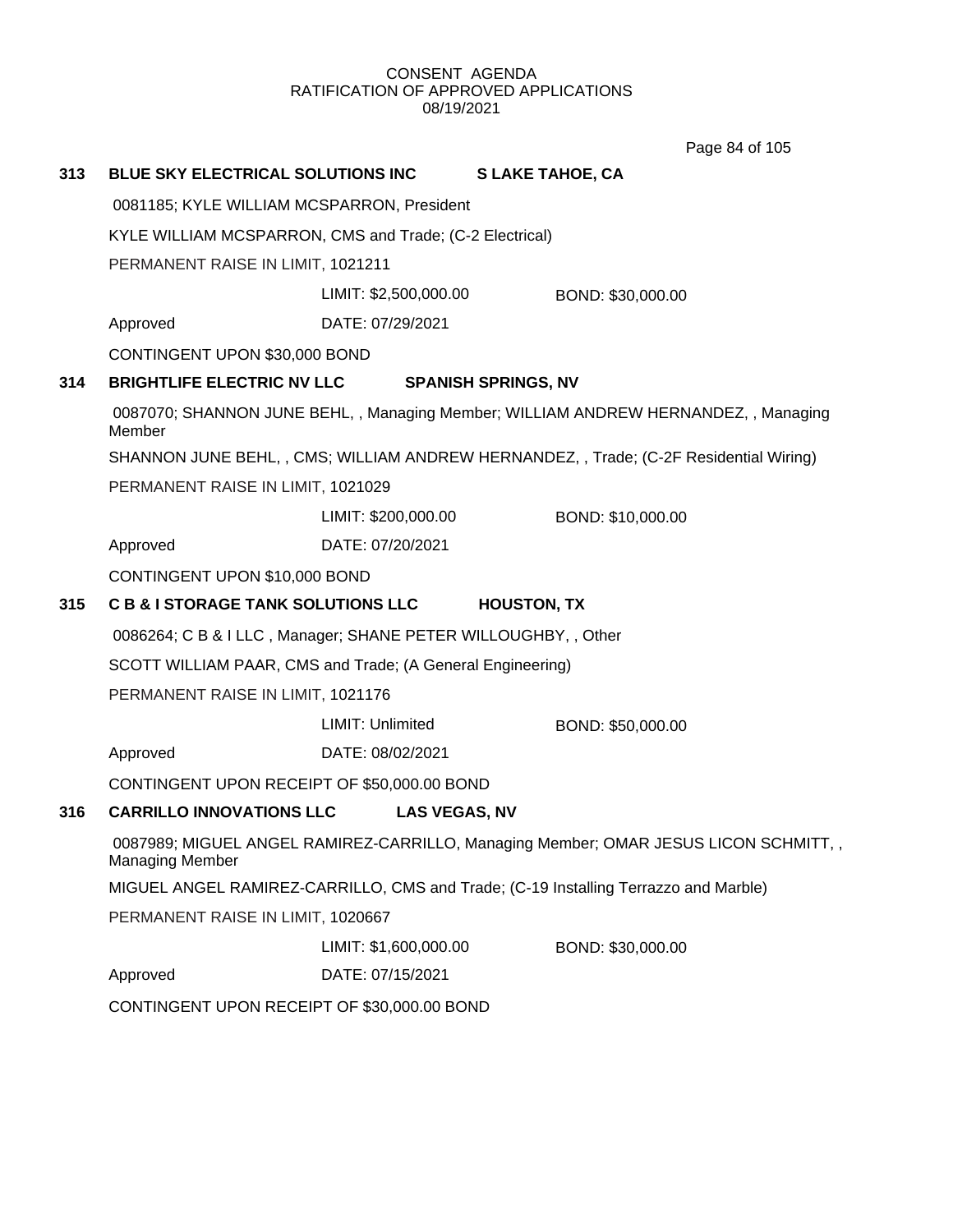Page 85 of 105

| 317 | <b>CHRISTOPHER JONATHAN PARAS</b>                                            |                                                                              | <b>CARSON CITY, NV</b> |                                                                                           |  |
|-----|------------------------------------------------------------------------------|------------------------------------------------------------------------------|------------------------|-------------------------------------------------------------------------------------------|--|
|     | OHMS ELECTRIC; 0088200; CHRISTOPHER JONATHAN PARAS, Owner                    |                                                                              |                        |                                                                                           |  |
|     | CHRISTOPHER JONATHAN PARAS, CMS and Trade; (C-2 Electrical)                  |                                                                              |                        |                                                                                           |  |
|     | PERMANENT RAISE IN LIMIT, 1020689                                            |                                                                              |                        |                                                                                           |  |
|     |                                                                              | LIMIT: \$200,000.00                                                          |                        | BOND: \$10,000.00                                                                         |  |
|     | Approved                                                                     | DATE: 07/09/2021                                                             |                        |                                                                                           |  |
|     | CONTINGENT UPON \$10,000 BOND                                                |                                                                              |                        |                                                                                           |  |
| 318 | <b>CHRISTY CONSTRUCTION INC</b>                                              |                                                                              | <b>SPARKS, NV</b>      |                                                                                           |  |
|     | 0079009; SCOTT ALAN CHRISTY, President                                       |                                                                              |                        |                                                                                           |  |
|     | Commercial)                                                                  |                                                                              |                        | SCOTT ALAN CHRISTY, CMS; THOMAS ANTHONY SABINI, , Trade; (B-2 Residential and Small       |  |
|     | PERMANENT RAISE IN LIMIT, 1020723                                            |                                                                              |                        |                                                                                           |  |
|     |                                                                              | LIMIT: \$3,000,000.00                                                        |                        | BOND: \$30,000.00                                                                         |  |
|     | Approved                                                                     | DATE: 07/12/2021                                                             |                        |                                                                                           |  |
|     | CONTINGENT UPON \$30,000 BOND                                                |                                                                              |                        |                                                                                           |  |
| 319 | <b>CITYWIDE ELECTRIC &amp; MAINTENANCE LLC</b>                               |                                                                              |                        | <b>LAS VEGAS, NV</b>                                                                      |  |
|     |                                                                              |                                                                              |                        | 0087651; JEFFREY PHILLIP FREELS, Managing Member; DESIREE MARIE FREELS, , Managing Member |  |
|     | JEFFREY PHILLIP FREELS, Trade; DESIREE MARIE FREELS, , CMS; (C-2 Electrical) |                                                                              |                        |                                                                                           |  |
|     | PERMANENT RAISE IN LIMIT, 1020834                                            |                                                                              |                        |                                                                                           |  |
|     |                                                                              | LIMIT: \$150,000.00                                                          |                        | BOND: \$10,000.00                                                                         |  |
|     | Approved                                                                     | DATE: 07/15/2021                                                             |                        |                                                                                           |  |
|     | CONTINGENT UPON RECEIPT OF \$10,000.00 BOND                                  |                                                                              |                        |                                                                                           |  |
| 320 | <b>D S ALLEN CONSTRUCTION LLC</b>                                            |                                                                              | <b>SPARKS, NV</b>      |                                                                                           |  |
|     |                                                                              | 0059643; DEREK STRATFORD ALLEN, Manager; MITZI KATHLEEN ALLEN, Member        |                        |                                                                                           |  |
|     |                                                                              | DEREK STRATFORD ALLEN, CMS and Trade; (B-2 Residential and Small Commercial) |                        |                                                                                           |  |
|     | PERMANENT RAISE IN LIMIT, 1021071                                            |                                                                              |                        |                                                                                           |  |
|     |                                                                              | LIMIT: Unlimited                                                             |                        | BOND: \$50,000.00                                                                         |  |
|     | Approved                                                                     | DATE: 07/20/2021                                                             |                        |                                                                                           |  |
|     | CONTINGENT UPON \$50,000 BOND                                                |                                                                              |                        |                                                                                           |  |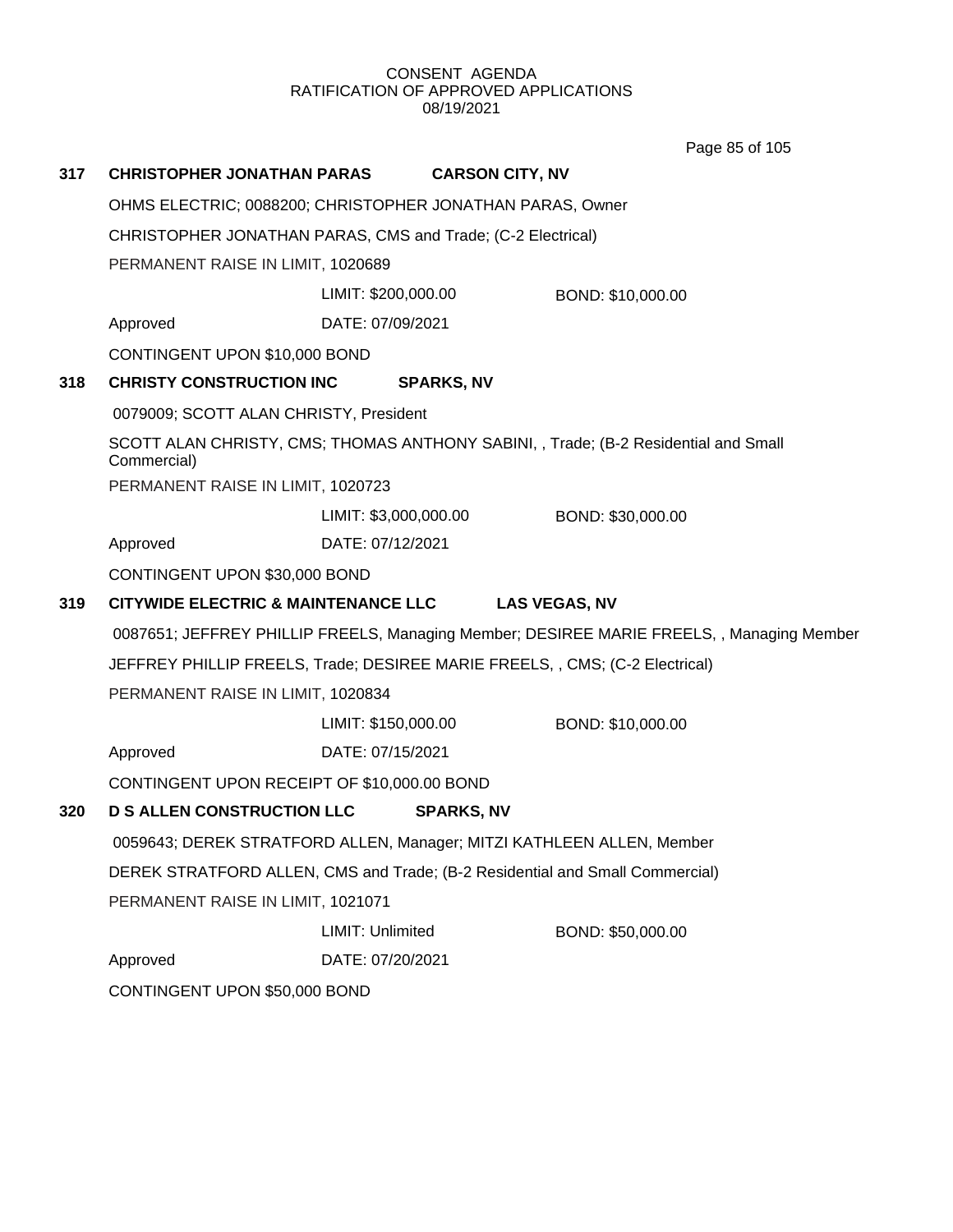Page 86 of 105

| 321 | DEL SOL LANDSCAPE CONSTRUCTION INC                                                                            |                                                                         | Las Vegas, NV                                                               |  |  |  |
|-----|---------------------------------------------------------------------------------------------------------------|-------------------------------------------------------------------------|-----------------------------------------------------------------------------|--|--|--|
|     | 0060070; SALVADOR MARTINEZ, President                                                                         |                                                                         |                                                                             |  |  |  |
|     | SALVADOR MARTINEZ, CMS and Trade; (C-10 Landscape Contracting)                                                |                                                                         |                                                                             |  |  |  |
|     | PERMANENT RAISE IN LIMIT, 1021271                                                                             |                                                                         |                                                                             |  |  |  |
|     |                                                                                                               | LIMIT: \$1,500,000.00                                                   | BOND: \$30,000.00                                                           |  |  |  |
|     | Approved                                                                                                      | DATE: 08/02/2021                                                        |                                                                             |  |  |  |
| 322 | <b>DESIGNERS LANDSCAPES LLC</b>                                                                               | <b>CARSON CITY, NV</b>                                                  |                                                                             |  |  |  |
|     | 0088168; HUGO ENRIQUE DE LA PUENTE-HUIZAR, Manager                                                            |                                                                         |                                                                             |  |  |  |
|     |                                                                                                               |                                                                         | HUGO ENRIQUE DE LA PUENTE-HUIZAR, CMS and Trade; (C-5 Concrete Contracting) |  |  |  |
|     | PERMANENT RAISE IN LIMIT, 1021072                                                                             |                                                                         |                                                                             |  |  |  |
|     |                                                                                                               | LIMIT: \$200,000.00                                                     | BOND: \$10,000.00                                                           |  |  |  |
|     | Approved                                                                                                      | DATE: 07/20/2021                                                        |                                                                             |  |  |  |
|     | CONTINGENT UPON \$10,000 BOND                                                                                 |                                                                         |                                                                             |  |  |  |
| 323 | <b>DESIGNERS LANDSCAPES LLC</b>                                                                               | <b>CARSON CITY, NV</b>                                                  |                                                                             |  |  |  |
|     | 0082982; HUGO ENRIQUE DE LA PUENTE-HUIZAR, Manager                                                            |                                                                         |                                                                             |  |  |  |
|     | HUGO ENRIQUE DE LA PUENTE-HUIZAR, ; (C-10 Landscape Contracting)                                              |                                                                         |                                                                             |  |  |  |
|     | PERMANENT RAISE IN LIMIT, 1021098                                                                             |                                                                         |                                                                             |  |  |  |
|     |                                                                                                               | LIMIT: \$200,000.00                                                     | BOND: \$10,000.00                                                           |  |  |  |
|     | Approved                                                                                                      | DATE: 07/20/2021                                                        |                                                                             |  |  |  |
|     | CONTINGENT UPON \$10,000 BOND                                                                                 |                                                                         |                                                                             |  |  |  |
| 324 | DONAHUE MCNAMARA STEEL LLC                                                                                    | <b>BOISE, ID</b>                                                        |                                                                             |  |  |  |
|     | 0076476; JOHN FRANCIS MCNAMARA, Managing Member; KEVIN BRIAN DONAHUE, Manager; RYAN<br>KEVIN DONAHUE, Manager |                                                                         |                                                                             |  |  |  |
|     |                                                                                                               | JOHN MCNAMARA, CMS; RYAN KEVIN DONAHUE, Trade; (C-14B Structural Steel) |                                                                             |  |  |  |
|     | PERMANENT RAISE IN LIMIT, 1021025                                                                             |                                                                         |                                                                             |  |  |  |
|     |                                                                                                               | LIMIT: \$2,000,000.00                                                   | BOND: \$30,000.00                                                           |  |  |  |
|     | Approved                                                                                                      | DATE: 07/20/2021                                                        |                                                                             |  |  |  |
|     | CONTINGENT UPON \$30,000 BOND                                                                                 |                                                                         |                                                                             |  |  |  |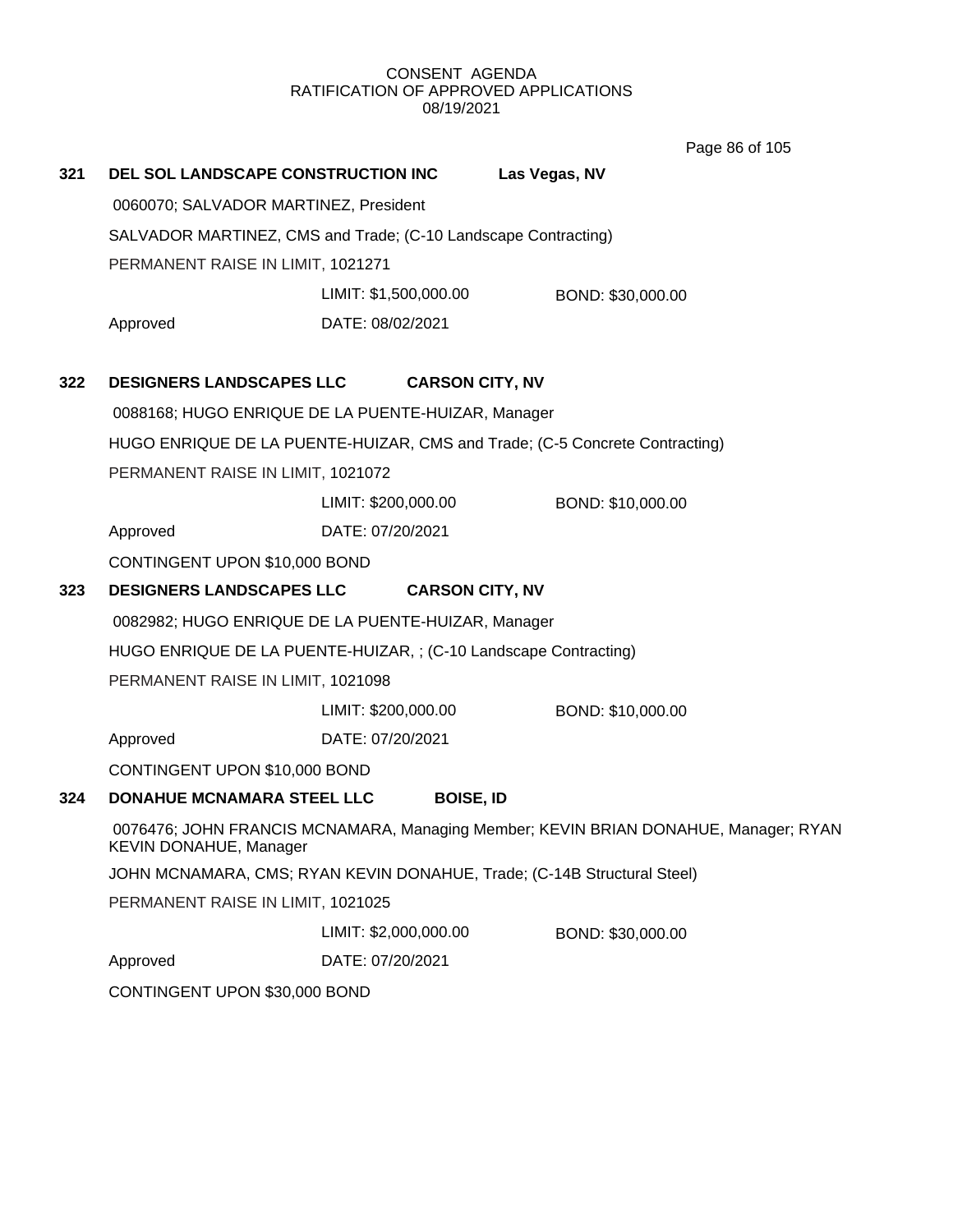Page 87 of 105

| 325 | <b>DRYCO CONSTRUCTION INC</b>                           | DAYTON, NV                                                      |                                                                                        |  |  |  |
|-----|---------------------------------------------------------|-----------------------------------------------------------------|----------------------------------------------------------------------------------------|--|--|--|
|     | 0087998; DAREN RAY YOUNG, President                     |                                                                 |                                                                                        |  |  |  |
|     | DAREN RAY YOUNG, CMS and Trade; (A General Engineering) |                                                                 |                                                                                        |  |  |  |
|     | PERMANENT RAISE IN LIMIT, 1021124                       |                                                                 |                                                                                        |  |  |  |
|     |                                                         | LIMIT: Unlimited                                                | BOND: \$50,000.00                                                                      |  |  |  |
|     | Approved                                                | DATE: 07/27/2021                                                |                                                                                        |  |  |  |
|     | CONTINGENT UPON \$50,000 BOND                           |                                                                 |                                                                                        |  |  |  |
| 326 | <b>GALT DEVELOPMENT LLC</b>                             | <b>NORTH LAS VEGAS, NV</b>                                      |                                                                                        |  |  |  |
|     | 0075726; JUSTIN MICHAEL ANDERSON, Manager               |                                                                 |                                                                                        |  |  |  |
|     |                                                         | JUSTIN MICHAEL ANDERSON, CMS and Trade; (A General Engineering) |                                                                                        |  |  |  |
|     | PERMANENT RAISE IN LIMIT, 1020951                       |                                                                 |                                                                                        |  |  |  |
|     |                                                         | LIMIT: \$3,500,000.00                                           | BOND: \$30,000.00                                                                      |  |  |  |
|     | Approved                                                | DATE: 07/20/2021                                                |                                                                                        |  |  |  |
| 327 | <b>GALT DEVELOPMENT LLC</b>                             | <b>NORTH LAS VEGAS, NV</b>                                      |                                                                                        |  |  |  |
|     | 0087322; JUSTIN MICHAEL ANDERSON, Manager               |                                                                 |                                                                                        |  |  |  |
|     |                                                         | JUSTIN MICHAEL ANDERSON, CMS and Trade; (C-2 Electrical)        |                                                                                        |  |  |  |
|     | PERMANENT RAISE IN LIMIT, 1020952                       |                                                                 |                                                                                        |  |  |  |
|     |                                                         | LIMIT: \$3,500,000.00                                           | BOND: \$30,000.00                                                                      |  |  |  |
|     | Approved                                                | DATE: 07/20/2021                                                |                                                                                        |  |  |  |
|     | CONTINGENT UPON RECEIPT OF \$30,000.00 BOND             |                                                                 |                                                                                        |  |  |  |
| 328 | <b>GREAT AIR CONDITIONING &amp; HEATING LLC</b>         |                                                                 | <b>LAS VEGAS, NV</b>                                                                   |  |  |  |
|     |                                                         | GR8 AC; 0087861; ISMAEL RAMOS, JR, Managing Member              |                                                                                        |  |  |  |
|     | Conditioning)                                           |                                                                 | ISMAEL RAMOS, JR, Trade; PIA CARLA ERECE DICHITANG, , CMS; (C-21 Refrigeration and Air |  |  |  |
|     | PERMANENT RAISE IN LIMIT, 1021249                       |                                                                 |                                                                                        |  |  |  |
|     |                                                         | LIMIT: \$45,000.00                                              | BOND: \$5,000.00                                                                       |  |  |  |
|     | Approved                                                | DATE: 08/02/2021                                                |                                                                                        |  |  |  |
|     | CONTINGENT UPON RECEIPT OF \$5,000.00 BOND              |                                                                 |                                                                                        |  |  |  |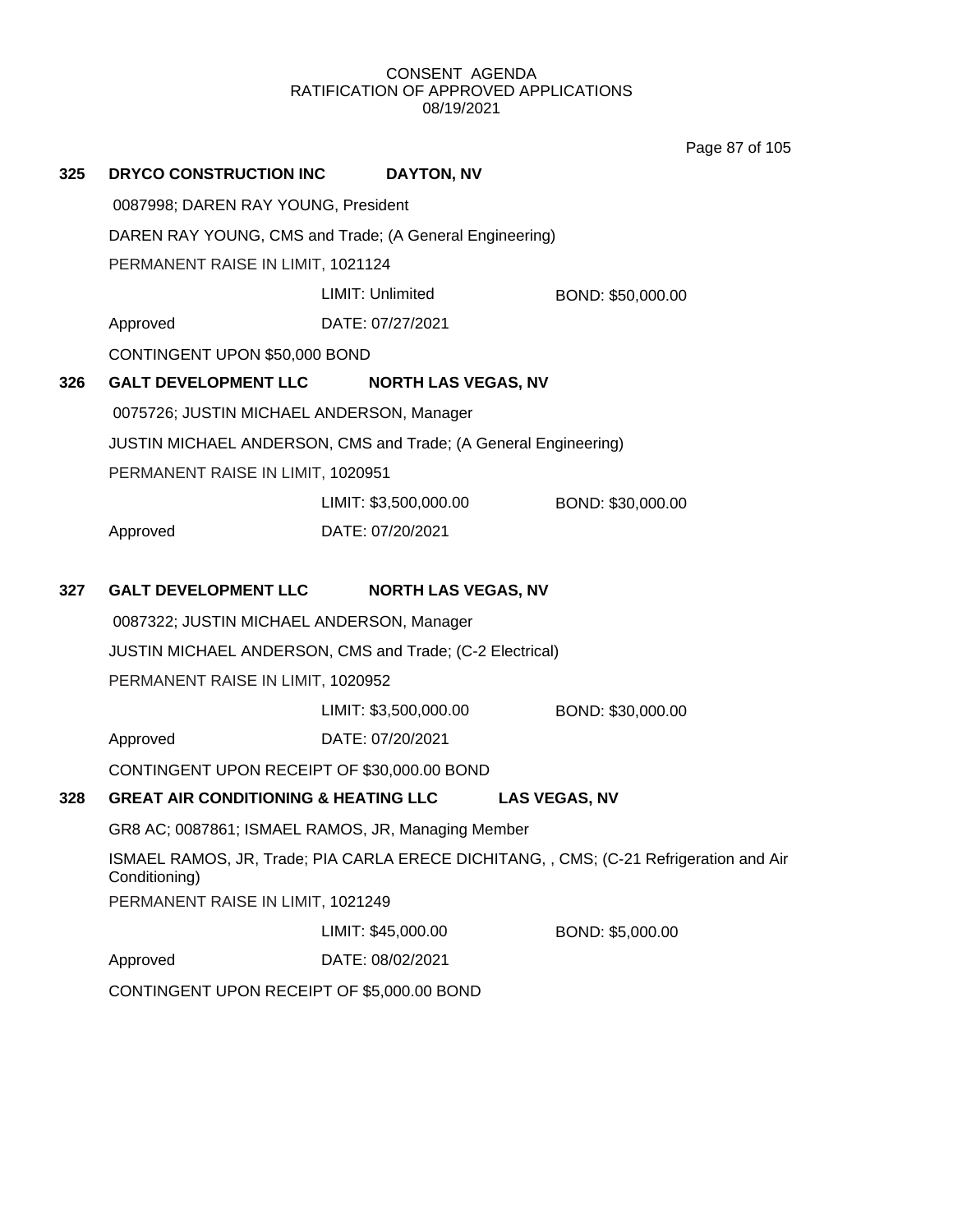Page 88 of 105

| 329 | <b>HIGHLAND ELECTRIC AND LIGHTING LLC</b>                                                                             |                       | <b>VIRGINIA CITY, NV</b>                                                                      |  |  |
|-----|-----------------------------------------------------------------------------------------------------------------------|-----------------------|-----------------------------------------------------------------------------------------------|--|--|
|     | 0081928; KENNETH WESLEY MCNUTT, Managing Member                                                                       |                       |                                                                                               |  |  |
|     | KENNETH WESLEY MCNUTT, CMS and Trade; (C-2 Electrical)                                                                |                       |                                                                                               |  |  |
|     | PERMANENT RAISE IN LIMIT, 1021142                                                                                     |                       |                                                                                               |  |  |
|     |                                                                                                                       | LIMIT: \$500,000.00   | BOND: \$15,000.00                                                                             |  |  |
|     | Approved                                                                                                              | DATE: 07/26/2021      |                                                                                               |  |  |
| 330 | <b>HUMBLE CONSTRUCTION</b>                                                                                            | <b>LAS VEGAS, NV</b>  |                                                                                               |  |  |
|     |                                                                                                                       |                       | 0085395; BERNARDO CORONA-GUIZAR, , President; GERARDO GUIZAR-RODRIGUEZ, , Vice President      |  |  |
|     | Trenching and Surfacing; A-13 Wrecking Buildings; A-15 Sewers, Drains and Pipes)<br>PERMANENT RAISE IN LIMIT, 1020861 |                       | BERNARDO CORONA-GUIZAR,, CMS and Trade; (A-9 Piers and Foundations; A-12 Excavating, Grading, |  |  |
|     |                                                                                                                       | LIMIT: \$1,200,000.00 | BOND: \$30,000.00                                                                             |  |  |
|     | Approved                                                                                                              | DATE: 07/19/2021      |                                                                                               |  |  |
|     | CONTINGENT UPON RECEIPT OF \$30,000.00                                                                                |                       |                                                                                               |  |  |
| 331 | <b>ICON HEATING &amp; AIR CONDITIONING LLC</b>                                                                        |                       | <b>CARSON CITY, NV</b>                                                                        |  |  |
|     |                                                                                                                       |                       | ICON HEATING & AIR CONDITIONING LLC; 0059907; JOHN MANUEL GRANATA, Manager                    |  |  |
|     |                                                                                                                       |                       | JOHN MANUEL GRANATA, CMS and Trade; (C-21 Refrigeration and Air Conditioning)                 |  |  |
|     | PERMANENT RAISE IN LIMIT, 1020823                                                                                     |                       |                                                                                               |  |  |
|     |                                                                                                                       | LIMIT: \$100,000.00   | BOND: \$10,000.00                                                                             |  |  |
|     | Approved                                                                                                              | DATE: 07/16/2021      |                                                                                               |  |  |
|     | CONTINGENT UPON \$10,000 BOND                                                                                         |                       |                                                                                               |  |  |
| 332 | <b>INTEGRITY POOLS INC</b>                                                                                            | <b>LAS VEGAS, NV</b>  |                                                                                               |  |  |
|     | 0041217; LARRY ALAN SCHERR, President                                                                                 |                       |                                                                                               |  |  |
|     |                                                                                                                       |                       | LARRY ALAN SCHERR, CMS and Trade; (A-10 Commercial and Residential Pools)                     |  |  |
|     | PERMANENT RAISE IN LIMIT, 1020956                                                                                     |                       |                                                                                               |  |  |
|     |                                                                                                                       | LIMIT: \$1,000,000.00 | BOND: \$50,000.00                                                                             |  |  |
|     | Approved                                                                                                              | DATE: 07/19/2021      |                                                                                               |  |  |
|     | CONTINGENT UPON RECEIPT OF \$50,000.00 BOND                                                                           |                       |                                                                                               |  |  |
|     |                                                                                                                       |                       |                                                                                               |  |  |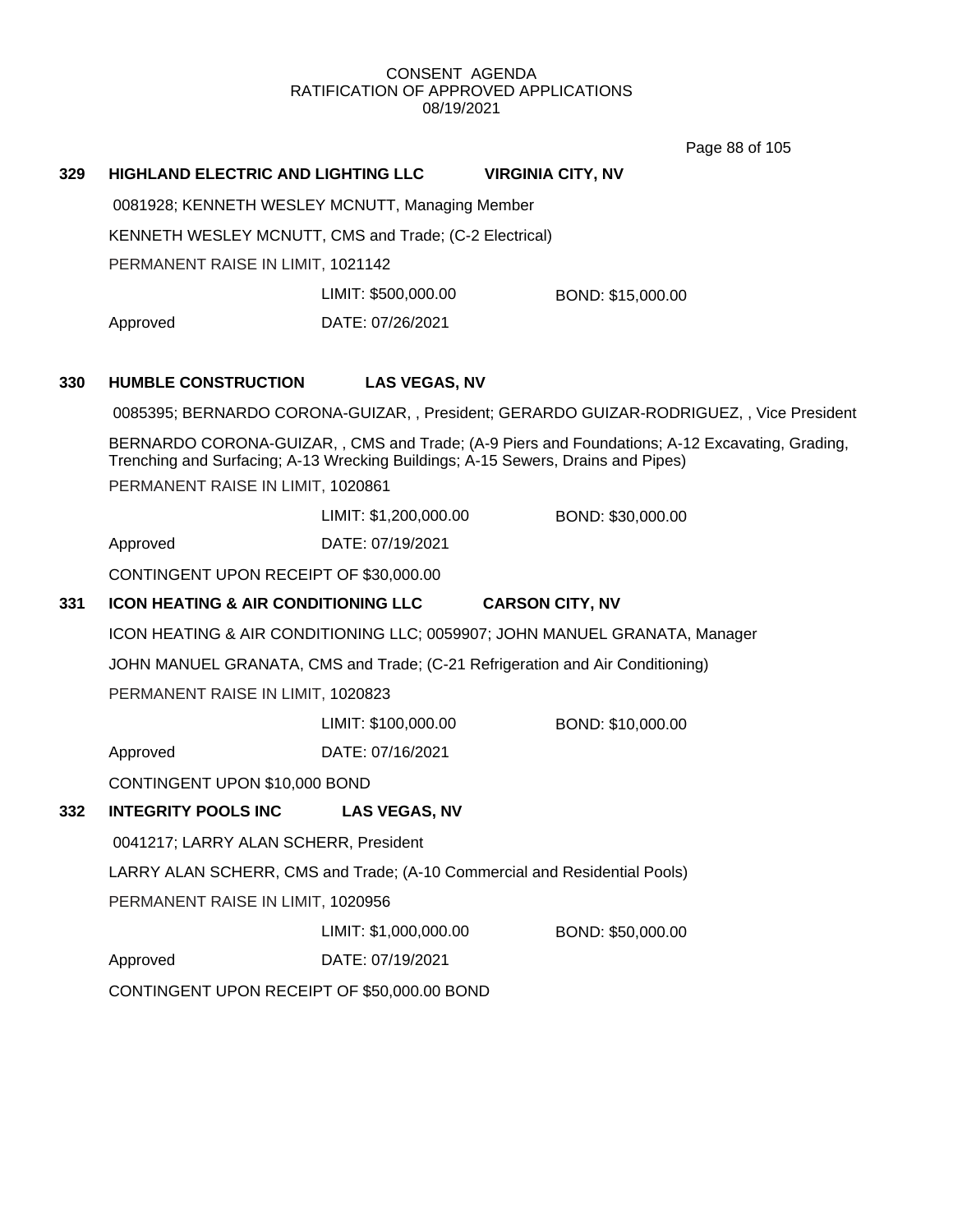Page 89 of 105

| 333 | <b>JET DEVELOPMENT INC</b>                                                                                        | <b>LAS VEGAS, NV</b>                                    |                                                                                             |  |  |
|-----|-------------------------------------------------------------------------------------------------------------------|---------------------------------------------------------|---------------------------------------------------------------------------------------------|--|--|
|     |                                                                                                                   | TUCKER CONSTRUCTION; 0075781; JENNIFER DURAN, President |                                                                                             |  |  |
|     | JENNIFER DURAN, CMS and Trade; (C-3 Carpentry Maintenance and Minor Repairs)<br>PERMANENT RAISE IN LIMIT, 1020891 |                                                         |                                                                                             |  |  |
|     |                                                                                                                   |                                                         |                                                                                             |  |  |
|     |                                                                                                                   | LIMIT: \$1,500,000.00                                   | BOND: \$30,000.00                                                                           |  |  |
|     | Approved                                                                                                          | DATE: 07/15/2021                                        |                                                                                             |  |  |
| 334 | <b>KAWCAK MASONRY INC</b>                                                                                         | <b>RENO, NV</b>                                         |                                                                                             |  |  |
|     |                                                                                                                   |                                                         | 0017970; PETER ROBERT KAWCAK, President; TIMOTHY R KAWCAK, Vice President                   |  |  |
|     | PETER ROBERT KAWCAK, CMS and Trade; (C-18 Masonry)                                                                |                                                         |                                                                                             |  |  |
|     | PERMANENT RAISE IN LIMIT, 1021231                                                                                 |                                                         |                                                                                             |  |  |
|     |                                                                                                                   | LIMIT: \$0.00                                           | <b>BOND: \$0.00</b>                                                                         |  |  |
|     | Denied                                                                                                            | DATE: 08/05/2021                                        |                                                                                             |  |  |
|     | FAILED TO SHOW FINANCIAL RESPONSIBILITY PURSUANT TO NRS 624.263,                                                  |                                                         |                                                                                             |  |  |
| 335 | L V PAVERS STRONG LLC                                                                                             | <b>LAS VEGAS, NV</b>                                    |                                                                                             |  |  |
|     | 0088002; GERMAN SALAZAR FLORES, , Managing Member                                                                 |                                                         |                                                                                             |  |  |
|     | <b>VERTICAL PAVERS ONLY)</b>                                                                                      |                                                         | GERMAN SALAZAR FLORES, , Trade; OLGA LIDIA HERNANDEZ, , CMS; (C-18 Masonry LIMITED TO NON   |  |  |
|     | PERMANENT RAISE IN LIMIT, 1020777                                                                                 |                                                         |                                                                                             |  |  |
|     |                                                                                                                   | LIMIT: \$25,000.00                                      | BOND: \$5,000.00                                                                            |  |  |
|     | Approved                                                                                                          | DATE: 07/15/2021                                        |                                                                                             |  |  |
|     | CONTINGENT UPON RECEIPT OF \$5,000.00 BOND                                                                        |                                                         |                                                                                             |  |  |
| 336 | <b>LAWRENCE HOMES &amp; DEVELOPMENT CORP</b>                                                                      |                                                         | <b>LAS VEGAS, NV</b>                                                                        |  |  |
|     |                                                                                                                   |                                                         | 0039205; LAWRENCE JOSEPH VENTIMIGLIA, President; CECILIA PINILI VENTIMIGLIA, Vice President |  |  |
|     |                                                                                                                   |                                                         | LAWRENCE JOSEPH VENTIMIGLIA, CMS and Trade; (B-2 Residential and Small Commercial)          |  |  |
|     | PERMANENT RAISE IN LIMIT, 1021073                                                                                 |                                                         |                                                                                             |  |  |
|     |                                                                                                                   | LIMIT: Unlimited                                        | BOND: \$50,000.00                                                                           |  |  |
|     | Approved                                                                                                          | DATE: 07/26/2021                                        |                                                                                             |  |  |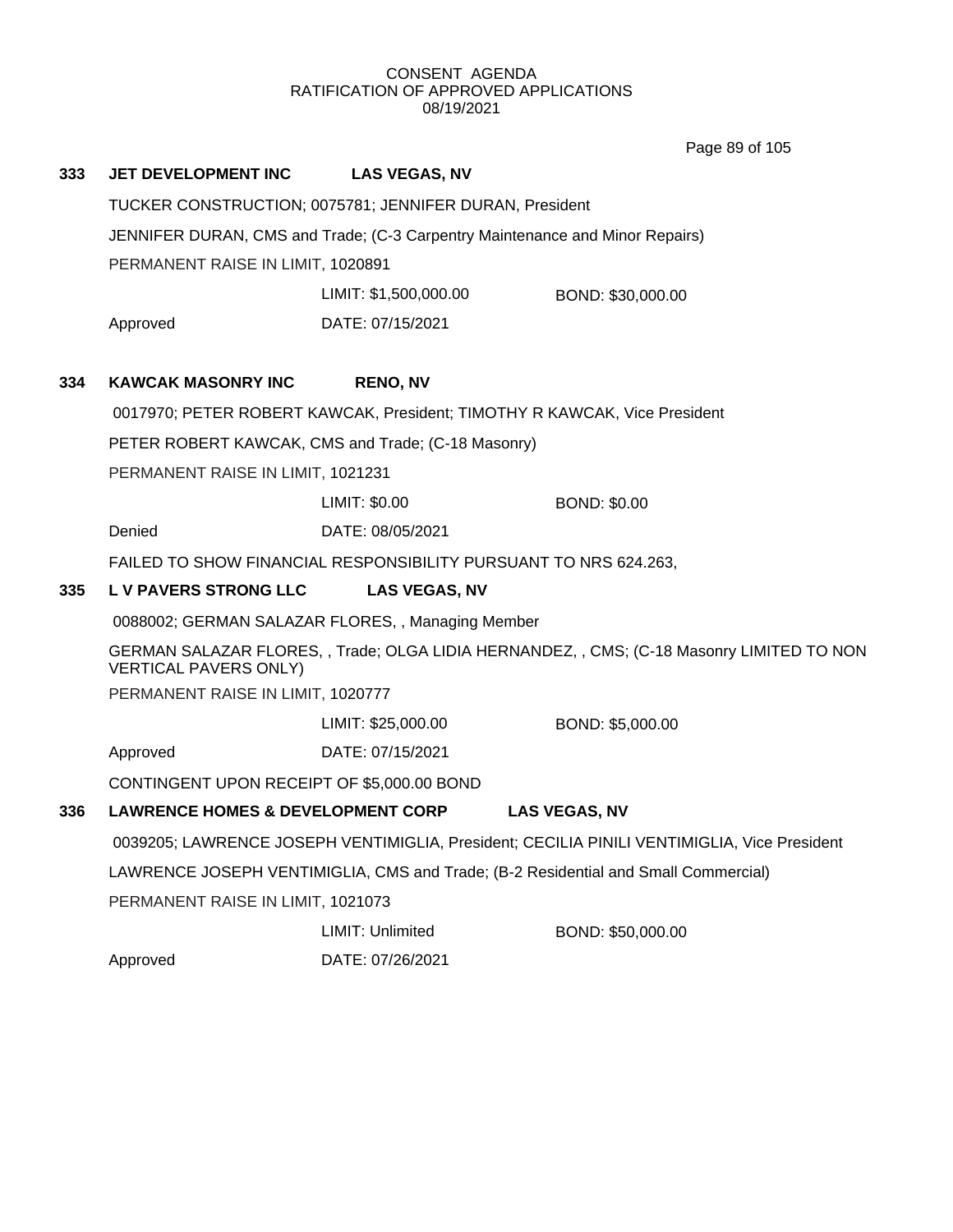Page 90 of 105

# **337 MERIDIAS REALTY GROUP LLC LAS VEGAS, NV**

CUSTOM HOME LIFE; 0073613; RONALD KIM MECHAM, Manager; MICHAEL GORDON HUTCHINGS, Managing Member

RONALD KIM MECHAM, Trade; MICHAEL GORDON HUTCHINGS, CMS; (B-2 Residential and Small Commercial)

PERMANENT RAISE IN LIMIT, 1020807

LIMIT: \$7,200,000.00 BOND: \$50,000.00

Approved DATE: 07/15/2021

CONTINGENT UPON RECEIPT OF \$50,000.00 BOND

# **338 MKOR CONSTRUCTION INC LAS VEGAS, NV**

P J CONSTRUCTION; 0088056; JAVIER PATINO OCHOA, President

JAVIER PATINO OCHOA, CMS and Trade; (B-6 Commercial Remodeling)

PERMANENT RAISE IN LIMIT, 1020907

LIMIT: \$500,000.00 BOND: \$15,000.00

Approved DATE: 07/15/2021

CONTINGENT UPON RECEIPT OF \$15,000.00 BOND

# **339 MOUNTAIN STATES ROOFING INCORPORATED GARDEN CITY, ID**

0060058; MICHAEL LESTER SHUTER, President; LESLEE LYNNE SHUTER, Secretary/Treasurer

MICHAEL LESTER SHUTER, CMS and Trade; (C-15A Roofing)

PERMANENT RAISE IN LIMIT, 1020757

LIMIT: \$3,000,000.00 BOND: \$30,000.00

Approved DATE: 07/16/2021

CONTINGENT UPON \$30,000 BOND

# **340 NEVADA RESIDENTIAL SERVICES LLC LAS VEGAS, NV**

N R S AIR CONDITIONING & HEATING; 0080853; TIMUR RUDYAK, Managing Member

TIMUR RUDYAK, CMS and Trade; (C-21 Refrigeration and Air Conditioning)

PERMANENT RAISE IN LIMIT, 1020868

LIMIT: \$175,000.00 BOND: \$10,000.00

Approved DATE: 07/19/2021

CONTINGENT UPON RECEIPT OF \$10,000.00 BOND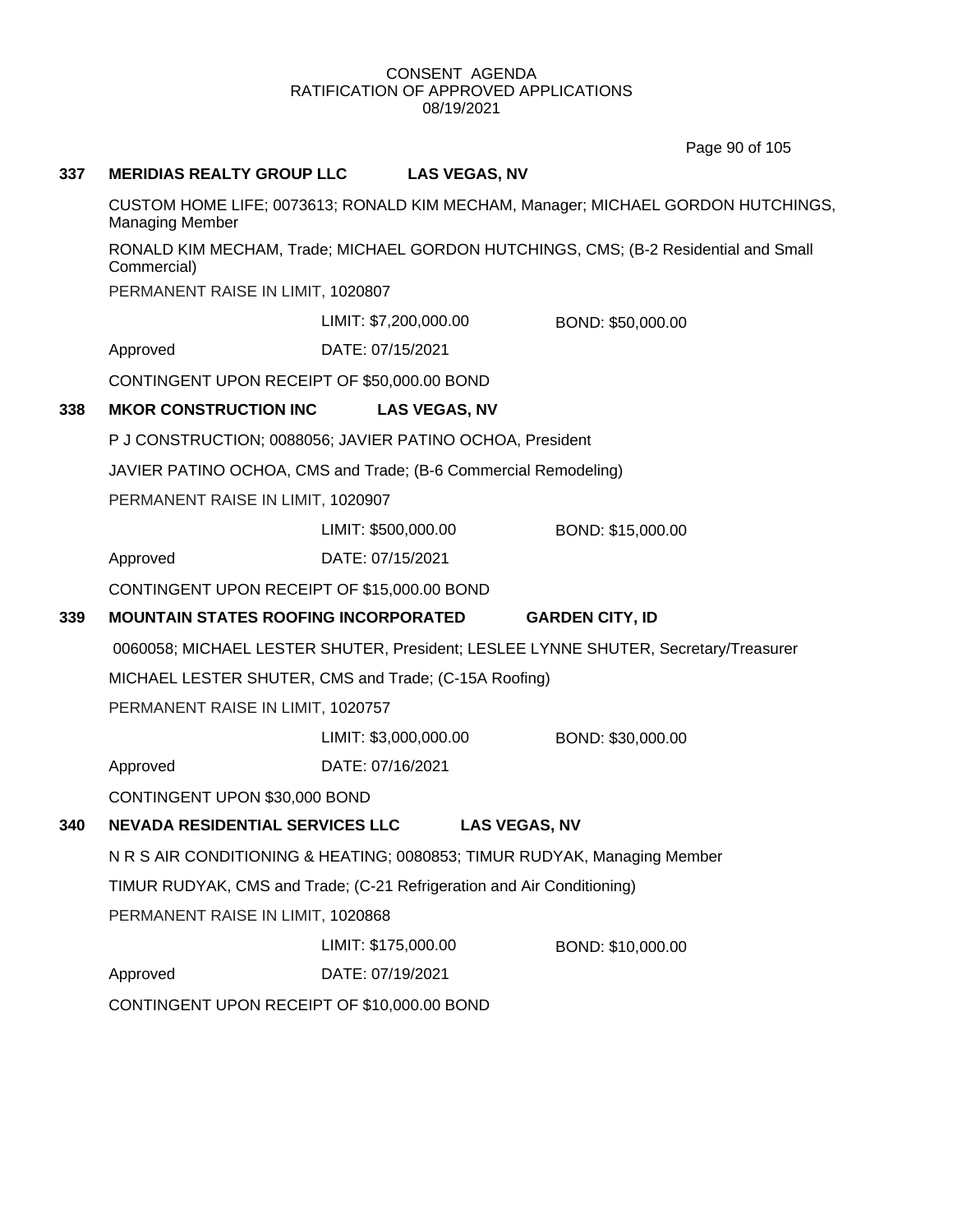Page 91 of 105

| 341 | <b>NEVADA RESIDENTIAL SERVICES LLC</b>                                |                               | <b>LAS VEGAS, NV</b>                                                                     |  |  |  |
|-----|-----------------------------------------------------------------------|-------------------------------|------------------------------------------------------------------------------------------|--|--|--|
|     | 0081308; TIMUR RUDYAK, Managing Member                                |                               |                                                                                          |  |  |  |
|     | TIMUR RUDYAK, CMS and Trade; (C-1D Plumbing)                          |                               |                                                                                          |  |  |  |
|     | PERMANENT RAISE IN LIMIT, 1020872                                     |                               |                                                                                          |  |  |  |
|     |                                                                       | LIMIT: \$175,000.00           | BOND: \$10,000.00                                                                        |  |  |  |
|     | Approved                                                              | DATE: 07/19/2021              |                                                                                          |  |  |  |
|     | CONTINGENT UPON RECEIPT OF \$10,000.00 BOND                           |                               |                                                                                          |  |  |  |
| 342 | <b>NEVADA TRIMPAK INC</b>                                             | <b>RENO, NV</b>               |                                                                                          |  |  |  |
|     | 0041082C; JAMES TODD ELSMORE, President                               |                               |                                                                                          |  |  |  |
|     |                                                                       |                               | JAMES TODD ELSMORE, CMS and Trade; (B-2 Residential and Small Commercial)                |  |  |  |
|     | PERMANENT RAISE IN LIMIT, 1020866                                     |                               |                                                                                          |  |  |  |
|     |                                                                       | LIMIT: \$2,800,000.00         | BOND: \$30,000.00                                                                        |  |  |  |
|     | Approved                                                              | DATE: 07/20/2021              |                                                                                          |  |  |  |
|     | CONTINGENT UPON \$30,000 BOND                                         |                               |                                                                                          |  |  |  |
| 343 | <b>NOR CAL FLOOR DESIGN INC</b>                                       |                               | TRUCKEE, CA                                                                              |  |  |  |
|     |                                                                       |                               | 0060853A; MATTHEW JAMES VANNOY, President; AMI AN VANNOY, Vice President                 |  |  |  |
|     |                                                                       |                               | MATTHEW JAMES VANNOY, CMS and Trade; (C-3B Finish Carpentry C-3B LIMITED TO WOOD FLOORS) |  |  |  |
|     | PERMANENT RAISE IN LIMIT, 1020716                                     |                               |                                                                                          |  |  |  |
|     |                                                                       | LIMIT: \$1,100,000.00         | BOND: \$30,000.00                                                                        |  |  |  |
|     | Approved                                                              | DATE: 07/12/2021              |                                                                                          |  |  |  |
|     | CONTINGENT UPON \$30,000 BOND                                         |                               |                                                                                          |  |  |  |
| 344 | PREMIER FRAMING SOLUTIONS INC                                         |                               | <b>RENO, NV</b>                                                                          |  |  |  |
|     | 0086846; EDILBERTO GARCIA MORENO, , President                         |                               |                                                                                          |  |  |  |
|     | EDILBERTO GARCIA MORENO,, CMS and Trade; (C-3A Carpentry and Repairs) |                               |                                                                                          |  |  |  |
|     | PERMANENT RAISE IN LIMIT, 1021033                                     |                               |                                                                                          |  |  |  |
|     |                                                                       | LIMIT: \$750,000.00           | BOND: \$20,000.00                                                                        |  |  |  |
|     | Approved                                                              | DATE: 07/15/2021              |                                                                                          |  |  |  |
|     |                                                                       | CONTINGENT UPON \$20,000 BOND |                                                                                          |  |  |  |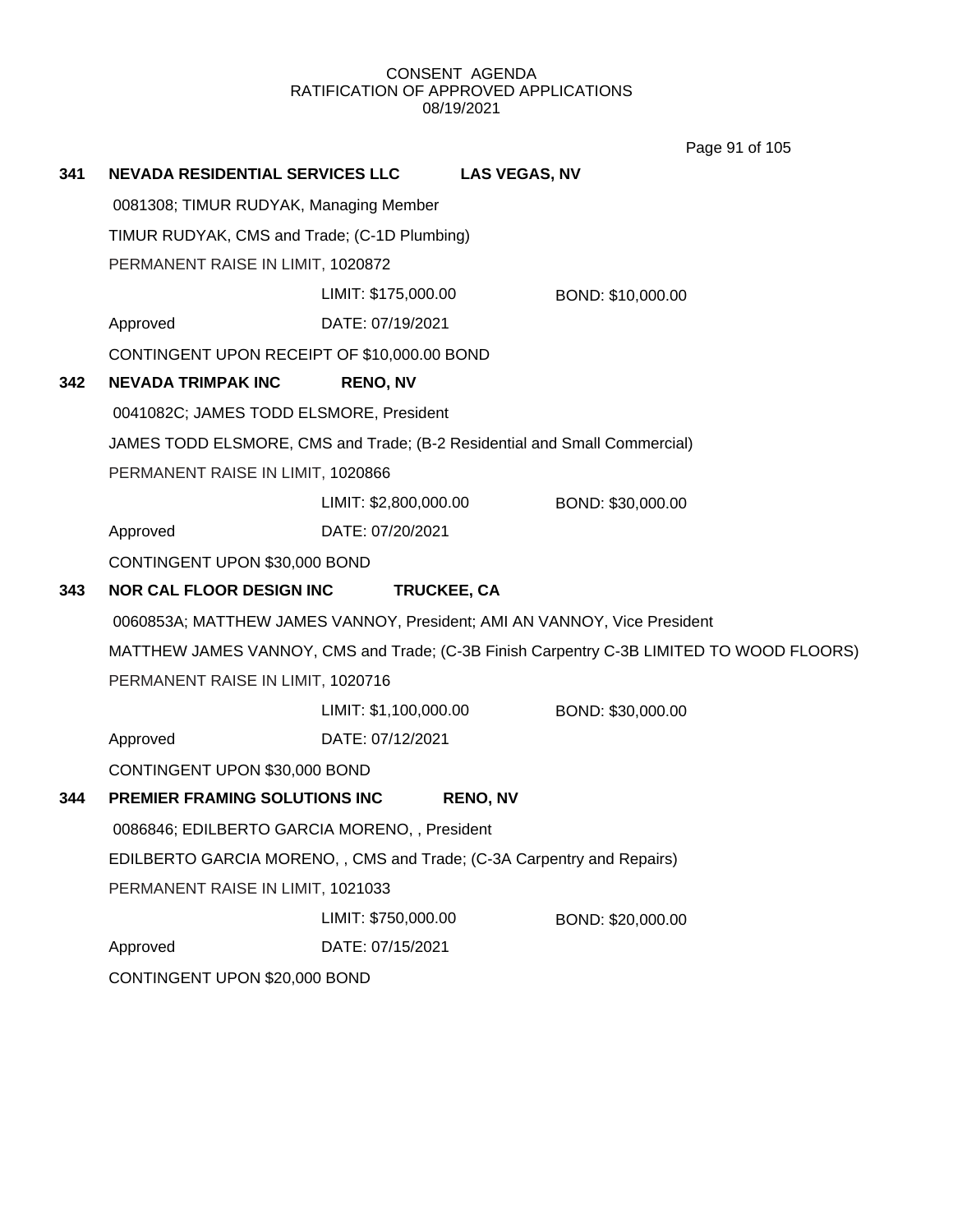Page 92 of 105

| 345 | <b>PRIME WEST CONSTRUCTION LLC</b>                                                                              | <b>YERINGTON, NV</b>                                            |                                                                                       |  |  |
|-----|-----------------------------------------------------------------------------------------------------------------|-----------------------------------------------------------------|---------------------------------------------------------------------------------------|--|--|
|     | 0067856; PERI & SONS FARMS INC, Member; DAVID J PERI, Treasurer                                                 |                                                                 |                                                                                       |  |  |
|     | JOHN EYER MATTICE, CMS and Trade; (B-2 Residential and Small Commercial; B-5 Prefabricated Steel<br>Structures) |                                                                 |                                                                                       |  |  |
|     | PERMANENT RAISE IN LIMIT, 1020706                                                                               |                                                                 |                                                                                       |  |  |
|     |                                                                                                                 | LIMIT: \$8,000,000.00                                           | BOND: \$50,000.00                                                                     |  |  |
|     | Approved                                                                                                        | DATE: 07/09/2021                                                |                                                                                       |  |  |
|     | CONTINGENT UPON \$50,000 BOND                                                                                   |                                                                 |                                                                                       |  |  |
| 346 | <b>QUANTUM GLASS &amp; MIRROR INC</b>                                                                           | <b>LAS VEGAS, NV</b>                                            |                                                                                       |  |  |
|     | FUSSELL, Vice President                                                                                         |                                                                 | 0035114; DUANE ANTHONY HOLT, President; RHONDA SAGER HOLT, , Secretary; DOUGLAS ALLEN |  |  |
|     |                                                                                                                 | RICK LEE POLSON, CMS and Trade; (C-8 Glass and Glazing)         |                                                                                       |  |  |
|     | PERMANENT RAISE IN LIMIT, 1021157                                                                               |                                                                 |                                                                                       |  |  |
|     |                                                                                                                 | LIMIT: Unlimited                                                | BOND: \$50,000.00                                                                     |  |  |
|     | Approved                                                                                                        | DATE: 07/27/2021                                                |                                                                                       |  |  |
|     | CONTINGENT UPON RECEIPT OF \$50,000.00 BOND                                                                     |                                                                 |                                                                                       |  |  |
| 347 | <b>RHINO ROOFING LLC</b>                                                                                        | <b>LAS VEGAS, NV</b>                                            |                                                                                       |  |  |
|     | 0082310; DANIEL LUPE BARRON, Managing Member                                                                    |                                                                 |                                                                                       |  |  |
|     | DANIEL LUPE BARRON, CMS and Trade; (C-15A Roofing; C-15B Siding; C-15D Waterproofing)                           |                                                                 |                                                                                       |  |  |
|     | PERMANENT RAISE IN LIMIT, 1020545                                                                               |                                                                 |                                                                                       |  |  |
|     |                                                                                                                 | LIMIT: \$6,100,000.00                                           | BOND: \$50,000.00                                                                     |  |  |
|     | Approved                                                                                                        | DATE: 07/15/2021                                                |                                                                                       |  |  |
|     | CONTINGENT UPON RECEIPT OF \$50,000.00 BOND                                                                     |                                                                 |                                                                                       |  |  |
| 348 | <b>ROBERSON WAITE ELECTRIC</b>                                                                                  | <b>ANAHEIM, CA</b>                                              |                                                                                       |  |  |
|     |                                                                                                                 | HERNANDEZ, , Treasurer; WILLIAM KENNETH EAKER, , Vice President | 0087177; TUONG DINH NGUYEN,, President; JAMES RYAN WAITE,, Secretary; ANTHONY CHARLES |  |  |
|     | JAMES RYAN WAITE, , CMS and Trade; (C-2 Electrical)                                                             |                                                                 |                                                                                       |  |  |
|     | PERMANENT RAISE IN LIMIT, 1021167                                                                               |                                                                 |                                                                                       |  |  |
|     |                                                                                                                 | LIMIT: \$5,000,000.00                                           | BOND: \$50,000.00                                                                     |  |  |
|     | Approved                                                                                                        | DATE: 08/02/2021                                                |                                                                                       |  |  |
|     | CONTINGENT UPON RECEIPT OF \$50,000.00 BOND                                                                     |                                                                 |                                                                                       |  |  |
|     |                                                                                                                 |                                                                 |                                                                                       |  |  |
|     |                                                                                                                 |                                                                 |                                                                                       |  |  |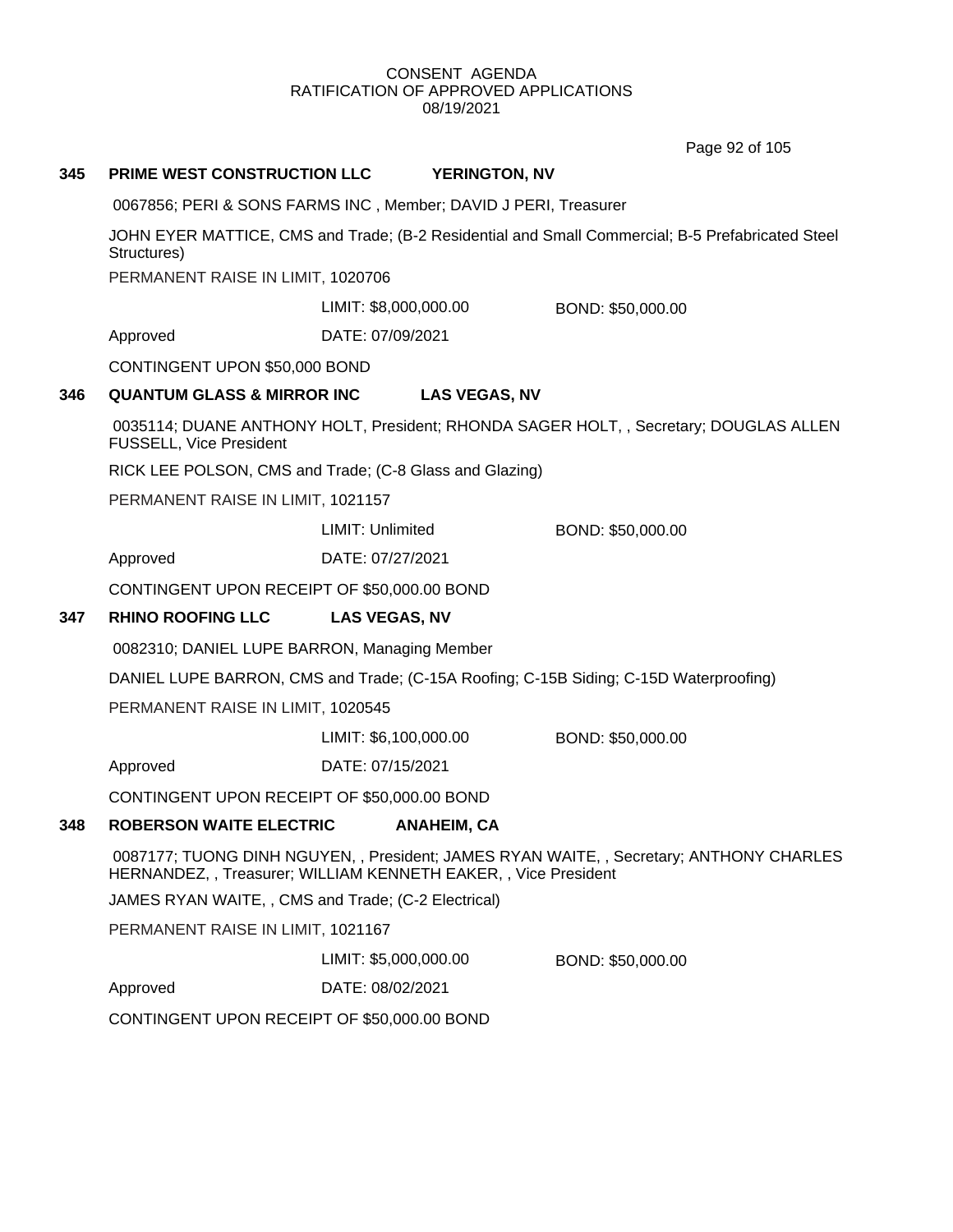Page 93 of 105

| 349 | <b>S G SHOWER DOOR &amp; WINDOWS LLC</b>                        |                       | <b>LAS VEGAS, NV</b>                                                                   |
|-----|-----------------------------------------------------------------|-----------------------|----------------------------------------------------------------------------------------|
|     |                                                                 |                       | 0087877; JUAN CARLOS OROZCO-GUTIERREZ, Managing Member; NATCELI JUSTO, Managing Member |
|     |                                                                 |                       | JUAN CARLOS OROZCO-GUTIERREZ, Trade; NATCELI JUSTO, CMS; (C-8 Glass and Glazing)       |
|     | PERMANENT RAISE IN LIMIT, 1019959                               |                       |                                                                                        |
|     |                                                                 | LIMIT: \$50,000.00    | BOND: \$5,000.00                                                                       |
|     | Approved                                                        | DATE: 07/15/2021      |                                                                                        |
|     | CONTINGENT UPON RECEIPT OF \$5,000.00 BOND                      |                       |                                                                                        |
| 350 | <b>SCAFFOLD ERECTORS LLC</b>                                    | <b>LAS VEGAS, NV</b>  |                                                                                        |
|     | 0085594; JORGE LUIS MEDINA, , Managing Member                   |                       |                                                                                        |
|     | ERECTION OF SCAFFOLDING ONLY)                                   |                       | JORGE LUIS MEDINA,, CMS and Trade; (C-24 Erecting Scaffolds & Bleachers LIMITED TO THE |
|     | PERMANENT RAISE IN LIMIT, 1020666                               |                       |                                                                                        |
|     |                                                                 | LIMIT: \$400,000.00   | BOND: \$15,000.00                                                                      |
|     | Approved                                                        | DATE: 07/15/2021      |                                                                                        |
|     | CONTINGENT UPON RECEIPT OF \$15,000.00 BOND                     |                       |                                                                                        |
| 351 | <b>SCREENWAVE SERVICES INC</b>                                  | <b>RENO, NV</b>       |                                                                                        |
|     |                                                                 |                       | 0060577A; ARTHUR LEE VERLING, President; COLLEEN ANDERSON VERLING, Secretary/Treasurer |
|     | ARTHUR LEE VERLING, CMS and Trade; (C-2D Low Voltage)           |                       |                                                                                        |
|     | PERMANENT RAISE IN LIMIT, 1020790                               |                       |                                                                                        |
|     |                                                                 | LIMIT: \$245,000.00   | BOND: \$15,000.00                                                                      |
|     | Approved                                                        | DATE: 07/16/2021      |                                                                                        |
|     | CONTINGENT UPON \$15,000 BOND                                   |                       |                                                                                        |
| 352 | <b>SHAKESPEARE UNLIMITED</b>                                    | <b>RENO, NV</b>       |                                                                                        |
|     | 0086364; JASON JAMES SHAKESPEARE, President                     |                       |                                                                                        |
|     | JASON JAMES SHAKESPEARE, CMS and Trade; (A General Engineering) |                       |                                                                                        |
|     | PERMANENT RAISE IN LIMIT, 1020660                               |                       |                                                                                        |
|     |                                                                 | LIMIT: \$2,000,000.00 | BOND: \$30,000.00                                                                      |
|     | Approved                                                        | DATE: 07/09/2021      |                                                                                        |
|     | CONTINGENT UPON \$30,000 BOND                                   |                       |                                                                                        |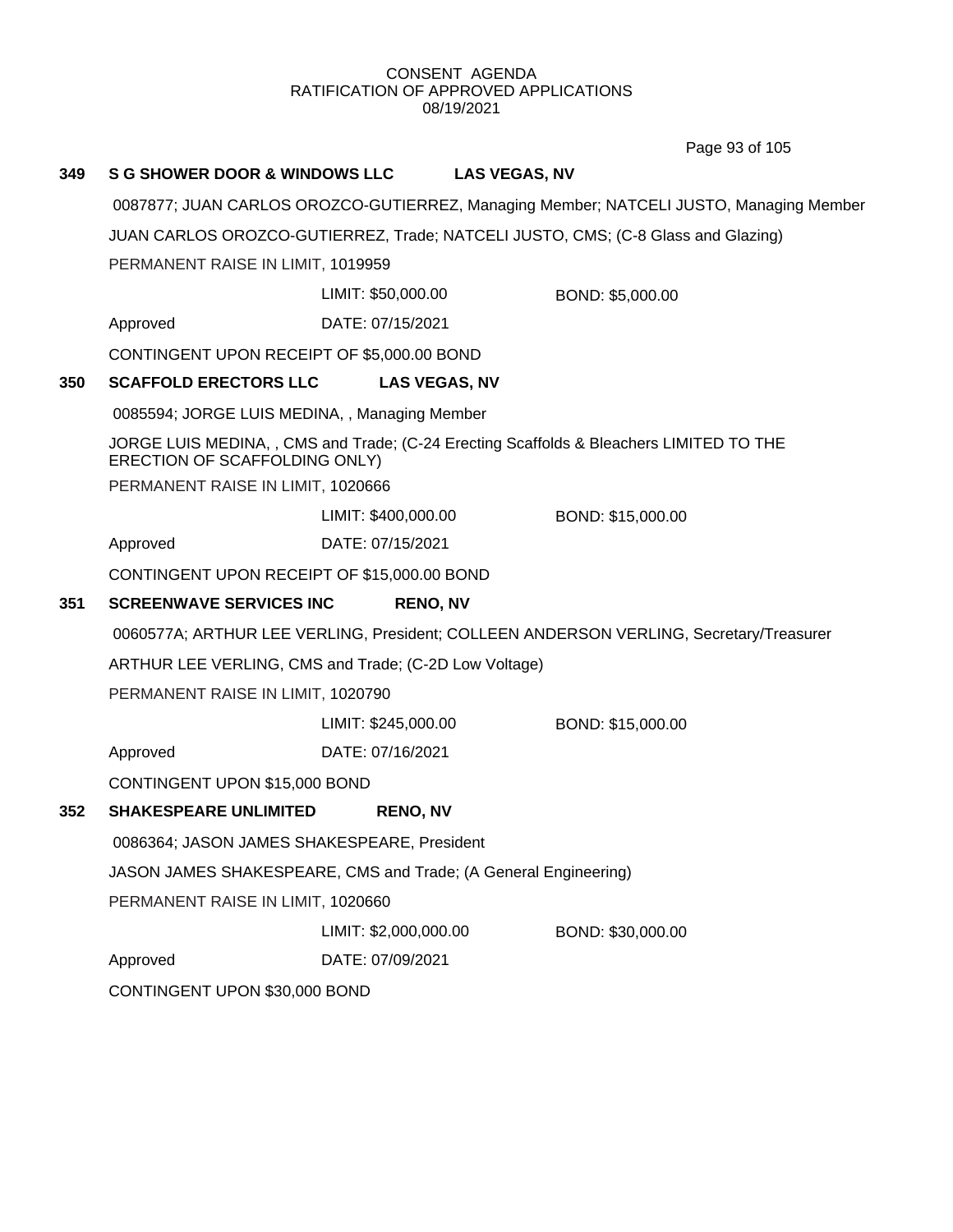Page 94 of 105

| 353 | <b>SHAKESPEARE UNLIMITED</b>                                                   |  | <b>RENO, NV</b>       |                                                                                          |  |
|-----|--------------------------------------------------------------------------------|--|-----------------------|------------------------------------------------------------------------------------------|--|
|     | 0086369; JASON JAMES SHAKESPEARE, President                                    |  |                       |                                                                                          |  |
|     | JASON JAMES SHAKESPEARE, CMS and Trade; (B-2 Residential and Small Commercial) |  |                       |                                                                                          |  |
|     | PERMANENT RAISE IN LIMIT, 1020661                                              |  |                       |                                                                                          |  |
|     |                                                                                |  | LIMIT: \$2,000,000.00 | BOND: \$30,000.00                                                                        |  |
|     | Approved                                                                       |  | DATE: 07/09/2021      |                                                                                          |  |
|     | CONTINGENT UPON \$30,000 BOND                                                  |  |                       |                                                                                          |  |
| 354 | <b>SOUTHWEST LAWN SHAPING</b>                                                  |  | <b>LAS VEGAS, NV</b>  |                                                                                          |  |
|     | 0058194; NICKLAUS CROCKETT, President; ROBIN LEIGH CROCKETT, Secretary         |  |                       |                                                                                          |  |
|     | NICKLAUS CROCKETT, CMS and Trade; (C-10 Landscape Contracting)                 |  |                       |                                                                                          |  |
|     | PERMANENT RAISE IN LIMIT, 1020939                                              |  |                       |                                                                                          |  |
|     |                                                                                |  | LIMIT: \$6,200,000.00 | BOND: \$50,000.00                                                                        |  |
|     | Approved                                                                       |  | DATE: 07/19/2021      |                                                                                          |  |
|     | CONTINGENT UPON RECEIPT OF \$50,000.00 BOND                                    |  |                       |                                                                                          |  |
| 355 | <b>STANDARD STEEL LIMITED</b>                                                  |  | <b>LAS VEGAS, NV</b>  |                                                                                          |  |
|     | 0082946; SEAN CHRISTOPHER TEGLIA, Manager                                      |  |                       |                                                                                          |  |
|     |                                                                                |  |                       | SEAN CHRISTOPHER TEGLIA, CMS and Trade; (C-14B Structural Steel; C-14C Ornamental Metal) |  |
|     | PERMANENT RAISE IN LIMIT, 1020581                                              |  |                       |                                                                                          |  |
|     |                                                                                |  | LIMIT: \$3,000,000.00 | BOND: \$30,000.00                                                                        |  |
|     | Approved                                                                       |  | DATE: 07/15/2021      |                                                                                          |  |
|     |                                                                                |  |                       |                                                                                          |  |
| 356 | <b>SYSTEMS 2011 HOLDING LP</b>                                                 |  | <b>NEW ULM, TX</b>    |                                                                                          |  |
|     | 0060593A; S P D S II LLC, General Partner; JAMES THOMAS MAREK, Manager         |  |                       |                                                                                          |  |
|     | Maintenance and Minor Repairs)                                                 |  |                       | CHRIS CARLETON WALTERS, Trade; MARSHALL THOMAS MAREK, CMS and Trade; (C-3 Carpentry      |  |
|     | PERMANENT RAISE IN LIMIT, 1021349                                              |  |                       |                                                                                          |  |
|     |                                                                                |  | LIMIT: \$1,800,000.00 | BOND: \$30,000.00                                                                        |  |
|     | Approved                                                                       |  | DATE: 07/30/2021      |                                                                                          |  |
|     | CONTINGENT UPON \$30,000 BOND                                                  |  |                       |                                                                                          |  |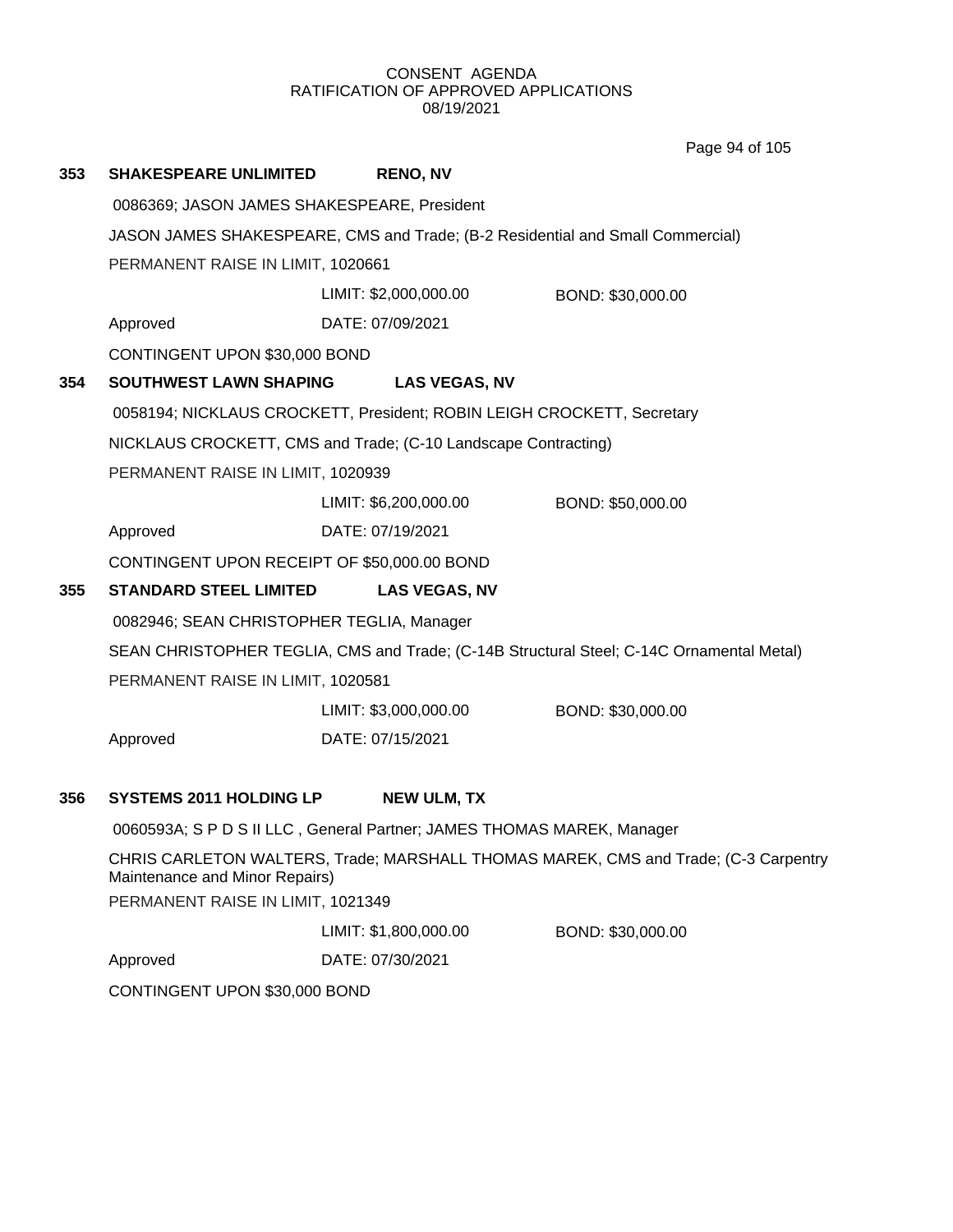Page 95 of 105

# **357 TEKLUS CONSTRUCTION LLC RENO, NV**

0083266; JASON EDWIN SCHULTZ, Manager

JASON EDWIN SCHULTZ, CMS and Trade; (B-2 Residential and Small Commercial)

PERMANENT RAISE IN LIMIT, 1021193

LIMIT: \$2,000,000.00 BOND: \$30,000.00

Approved DATE: 07/29/2021

CONTINGENT UPON \$30,000 BOND

# **358 TOP NOTCH FLOORING LLC HENDERSON, NV**

0088153; GUADALUPE ORTIZ, , Managing Member; ANTONIO DE JESUS ORTIZ, , Managing Member; JESUS RICARDO BAEZ ROMERO, , Managing Member; JOSE ANTONIO ORTIZ GARCIA, , Managing Member

JESUS RICARDO BAEZ ROMERO, , Trade; JOSE ANTONIO ORTIZ GARCIA, , CMS; (C-20 Tiling)

PERMANENT RAISE IN LIMIT, 1020897

LIMIT: \$25,000.00 BOND: \$5,000.00

Approved DATE: 07/19/2021

CONTINGENT UPON RECEIPT OF \$5,000.00 BOND

# **359 USE LLC HENDERSON, NV**

0083752; RIGOBERTO URIAS, , Manager

RIGOBERTO URIAS, , CMS and Trade; (A-15 Sewers, Drains and Pipes; A-19A Water)

PERMANENT RAISE IN LIMIT, 1020776

LIMIT: \$950,000.00 BOND: \$20,000.00

Approved DATE: 07/15/2021

CONTINGENT UPON RECEIPT OF \$20,000.00 BOND

# **360 W J BORGHOFF INC HENDERSON, NV**

0075403; ROGER MULLIS, President; TINA LOUISE MULLIS, Secretary

JOSEPH MICHAEL LALLI, CMS and Trade; (C-21 Refrigeration and Air Conditioning)

PERMANENT RAISE IN LIMIT, 1020590

LIMIT: \$5,000,000.00 BOND: \$50,000.00

Approved DATE: 07/15/2021

CONTINGENT UPON RECEIPT OF \$50,000.00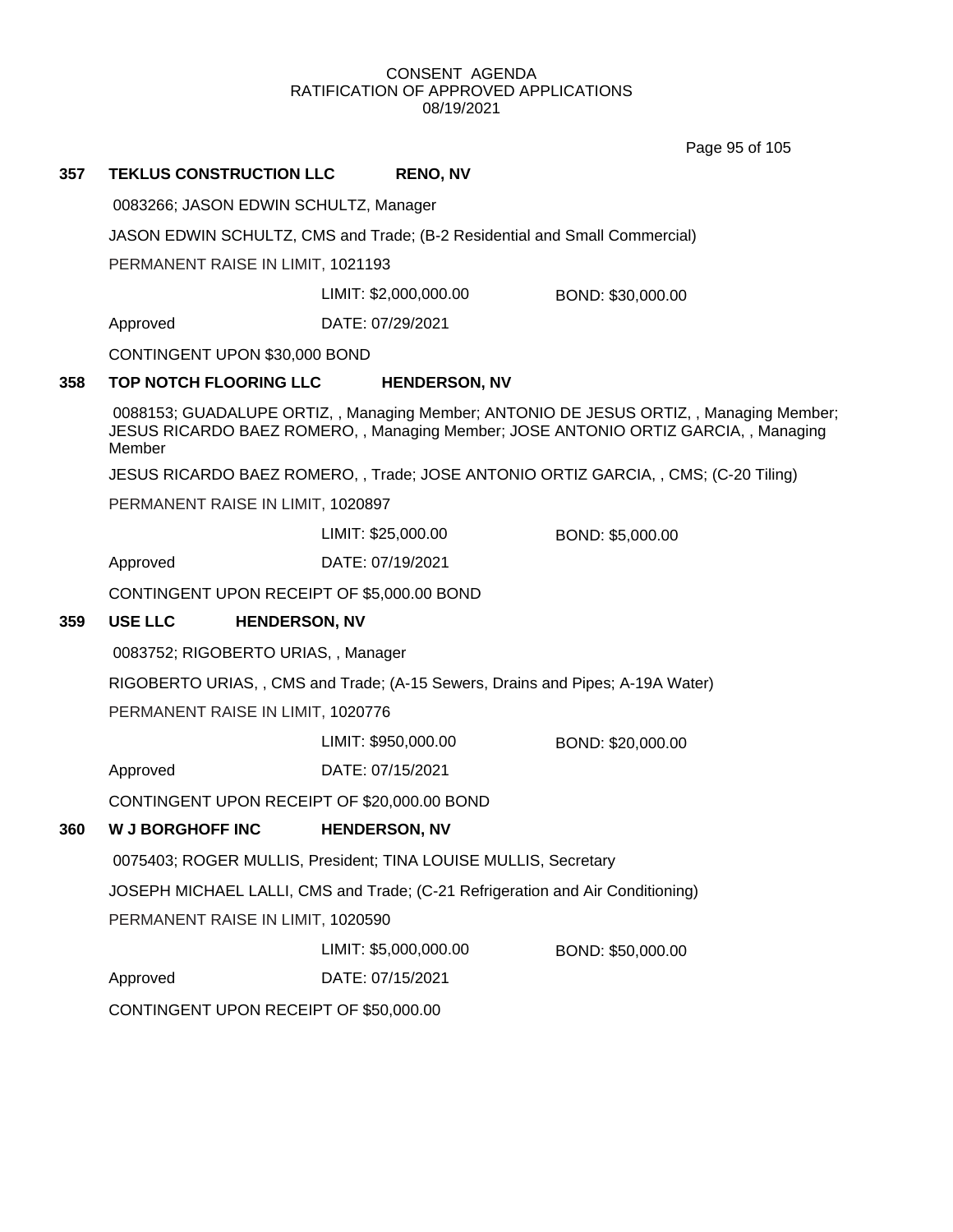**361 W J BORGHOFF INC HENDERSON, NV** 0040897; ROGER MULLIS, President; TINA LOUISE MULLIS, Secretary ROGER MULLIS, CMS and Trade; (C-1 Plumbing and Heating) PERMANENT RAISE IN LIMIT, 1020593 Approved DATE: 07/15/2021 LIMIT: \$5,000,000.00 BOND: \$50,000.00 CONTINGENT UPON RECEIPT OF \$50,000.00 **362 WIDESPREAD CONSTRUCTION LLC LAS VEGAS, NV** 0074243A; IAN EDWARD CUTLER, Manager IAN EDWARD CUTLER, CMS and Trade; (B-2 Residential and Small Commercial) PERMANENT RAISE IN LIMIT, 1020863 Approved DATE: 07/19/2021 LIMIT: \$4,900,000.00 BOND: \$50,000.00 CONTINGENT UPON RECEIPT OF \$50,000.00 BOND **363 YORK DEVELOPMENT LLC SPARKS, NV** ALEXANDER MICHAEL YORK, , Managing Member ALEXANDER MICHAEL YORK, , CMS and Trade; (B-2 Residential and Small Commercial) PERMANENT RAISE IN LIMIT, 1020717 Approved DATE: 07/12/2021 LIMIT: \$1,600,000.00 BOND: \$30,000.00 CONTINGENT UPON \$30,000 BOND **364 ZION BUILDERS INC SPARKS, NV** 0077933; DONALD GLENN WEAVER, President; LORNA JEANNE WEAVER, Secretary DONALD GLENN WEAVER, CMS and Trade; (C-3 Carpentry Maintenance and Minor Repairs) PERMANENT RAISE IN LIMIT, 1020709 Approved DATE: 07/12/2021 LIMIT: \$1,100,000.00 BOND: \$30,000.00 CONTINGENT UPON \$30,000 BOND Page 96 of 105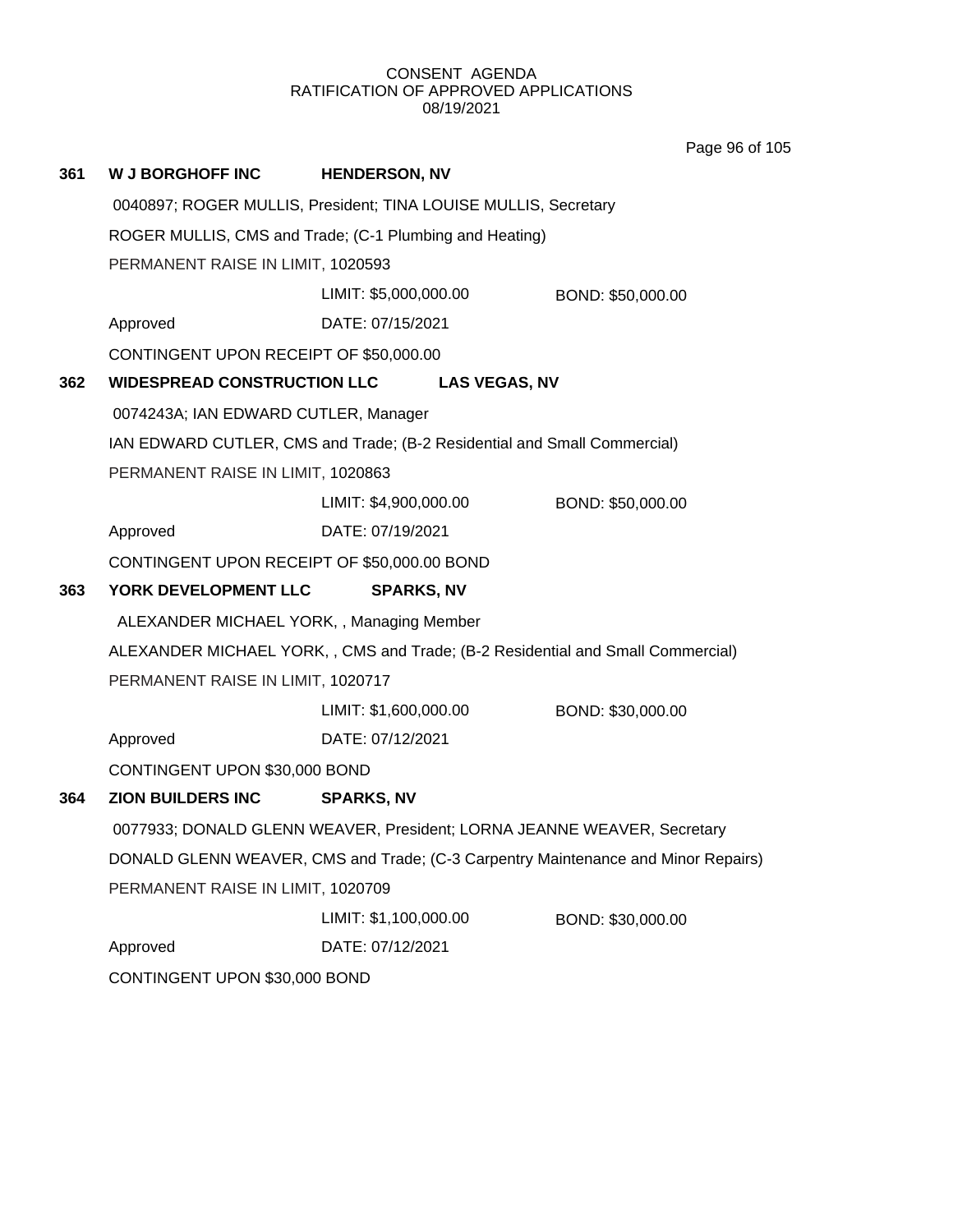Page 97 of 105

# **REMOVAL OF INDEMNIFICATION**

# **365 MERIDIAS REALTY GROUP LLC LAS VEGAS, NV**

CUSTOM HOME LIFE 0073613; RONALD KIM MECHAM, Manager; MICHAEL GORDON HUTCHINGS, Managing Member

RONALD KIM MECHAM, Trade; MICHAEL GORDON HUTCHINGS, CMS

REMOVAL OF INDEMNIFICATION, 1021048

Approved DATE: 07/20/2021

REMOVAL OF INDEMNITORS MICHAEL HUCHING AND TERRISA SPAORITO TO BE EFFECTIVE 10/6/2021

## **366 TEKLUS CONSTRUCTION LLC RENO, NV**

0083266; JASON EDWIN SCHULTZ, Manager

JASON EDWIN SCHULTZ, CMS and Trade

REMOVAL OF INDEMNIFICATION, 1021353

Approved DATE: 07/29/2021

WITHDRAW OF PERSONAL INDEMNIFICATION BY JASON & DEBORAH SCHULTZ TO BE EFFECTIVE OCTOBER 14, 2021

# **367 ZEPHYR PLUMBING INC SPARKS, NV**

0074199; DEBORAH JEAN PASCHALL, President; JESSE WAYNE PASCHALL, , Secretary; CAMERON THOMAS PASCHALL, , Vice President

JESSE WAYNE PASCHALL, , CMS and Trade

REMOVAL OF INDEMNIFICATION, 1021246

Approved DATE: 07/26/2021

WITHDRAW OF PERSONAL INDEMNIFICATION BY DONALD F AND DEBORAH J PASCHALL TO BE EFFECTIVE 10/17/2021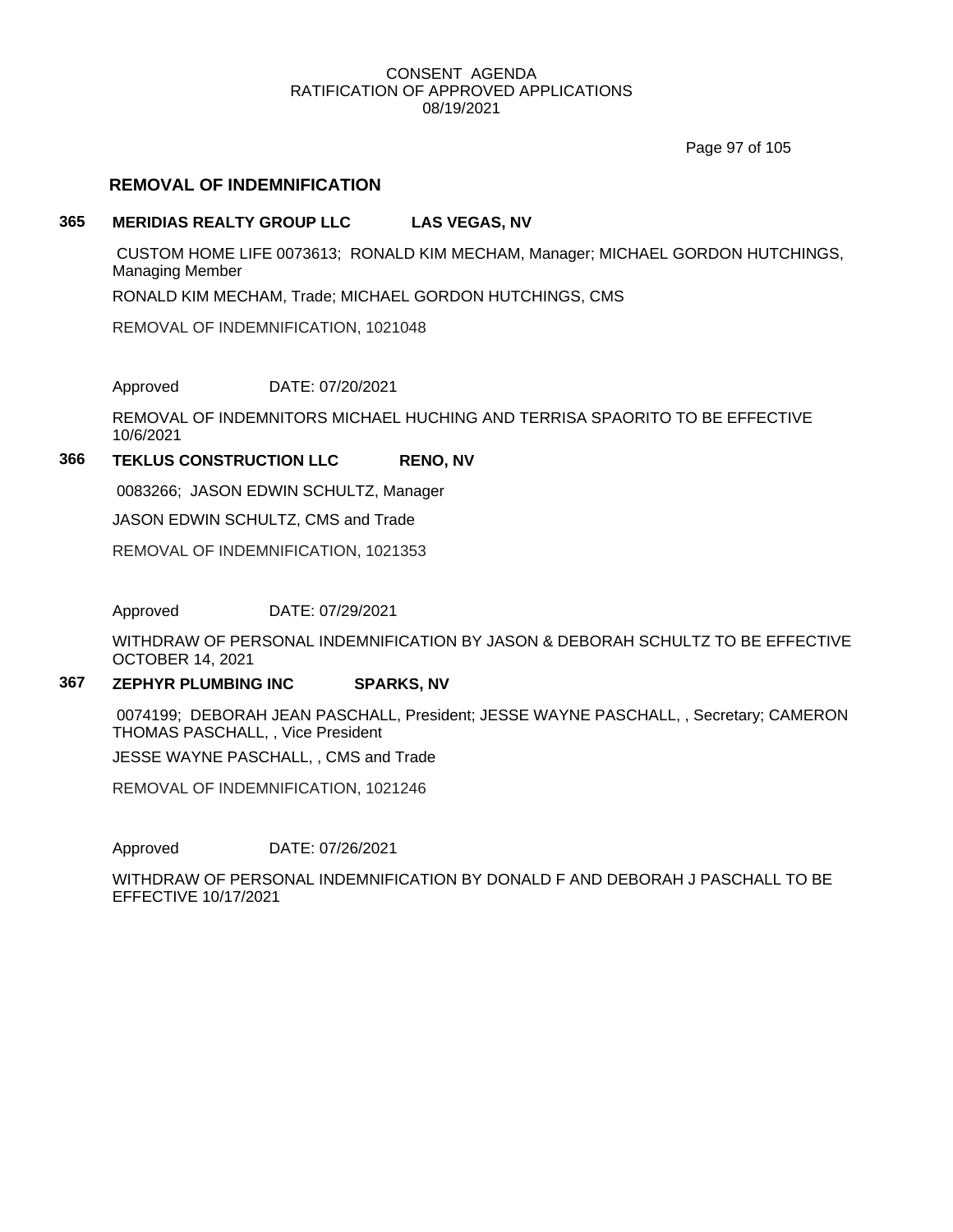Page 98 of 105

# **REQUEST TO INACTIVATE**

# **368 BRUCE PHILLIPS BAKERSFIELD, CA** 0087246; BRUCE ALLEN PHILLIPS, Owner BRUCE ALLEN PHILLIPS, CMS and Trade; (C-2 Electrical) REQUEST TO INACTIVATE, 1021081

Approved DATE: 07/21/2021

# **369 COBRA INDUSTRIAL SERVICES INC Houston, TX**

0077738; CARLOS RAMIRO-VISSER, President; JOHN HOWARD KNOX, Vice President JOHN HOWARD KNOX, CMS and Trade; (A General Engineering) REQUEST TO INACTIVATE, 1020635

Approved DATE: 07/20/2021

# **370 DENT PLUMBING LLC HENDERSON, NV**

ROTO ROOTER; 0081493; RAYMOND ROLAND DENT, Managing Member RAYMOND ROLAND DENT, CMS and Trade; (C-1D Plumbing) REQUEST TO INACTIVATE, 1021152

Approved DATE: 07/22/2021

**371 GEORGE BUCHHOLZ CERAMIC TILE CO SO LAKE TAHOE, CA** 0064552; GEORGE HEINZ BUCHHOLZ, Owner GEORGE HEINZ BUCHHOLZ, CMS and Trade; (C-20 Tiling) REQUEST TO INACTIVATE, 1021013

Approved DATE: 07/20/2021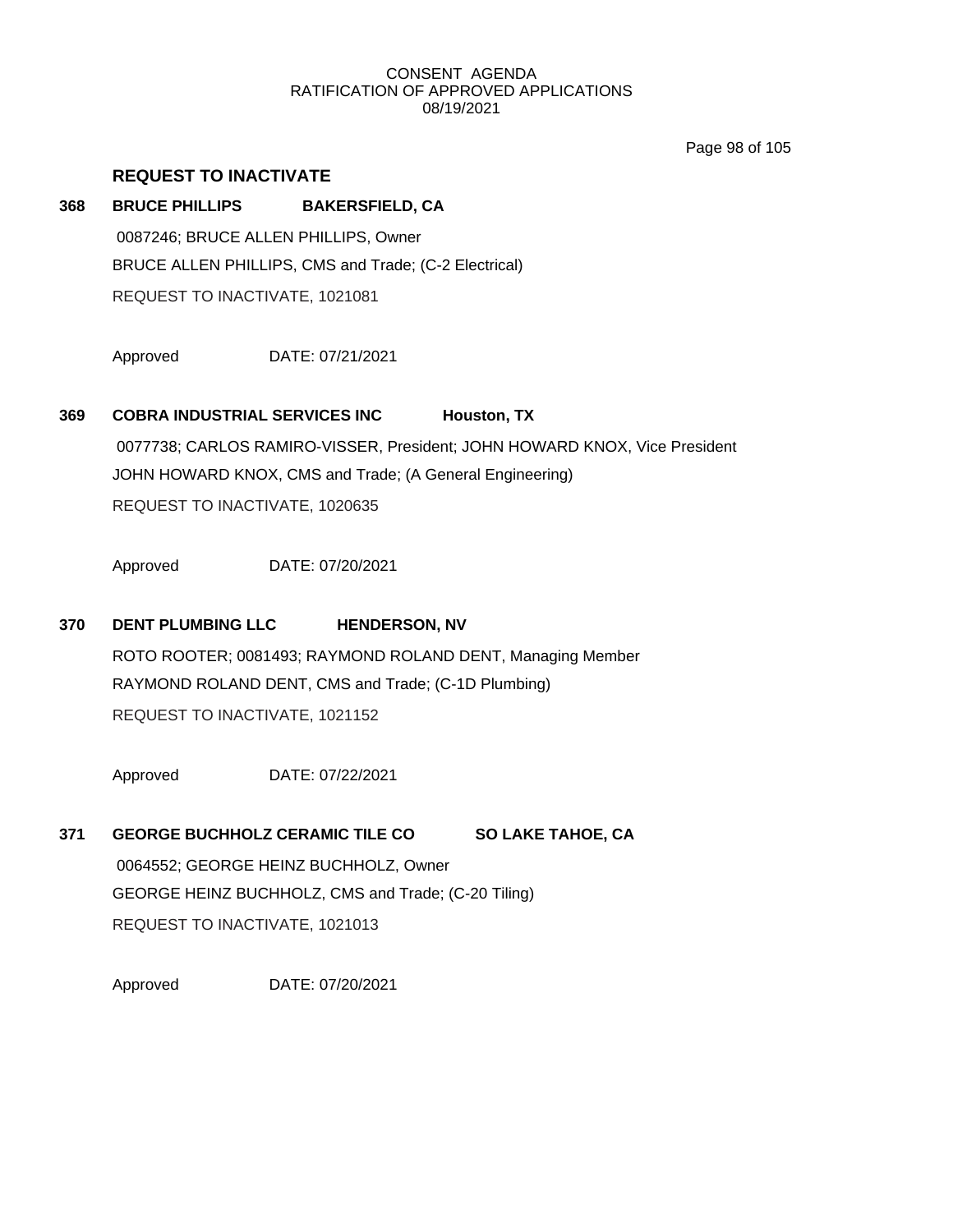Page 99 of 105

# **372 HART HEMPELMANN REDONDO BEACH, CA**

PARAGON KITCHENS; 0051813; HART HEMPELMANN, Owner HART HEMPELMANN, CMS and Trade; (B General Building) REQUEST TO INACTIVATE, 1021220

Approved DATE: 07/26/2021

# **373 KENNEDY PROPERTIES LLC LAS VEGAS, NV**

0081305; MICHAEL PATRICK KENNEDY, Manager GARRY TODD MCINTOSH, CMS and Trade; (B-2 Residential and Small Commercial) REQUEST TO INACTIVATE, 1021197

Approved DATE: 07/27/2021

#### **374 MICHELS CORPORATION BROWNSVILLE, WI**

0085052; PATRICK D MICHELS, President; KEVIN P MICHELS, Secretary; TIMOTHY JAMES MICHELS, Treasurer; JOHN FRANCIS SCHROEDER, Vice President ZEBULAN TRAVIS GREEN, , CMS and Trade; (C-2 Electrical)

REQUEST TO INACTIVATE, 1020851

Approved DATE: 07/15/2021

# **375 NORTHERN NEVADA LATH AND PLASTER INC RENO, NV** 0052813; IRVIN THOMAS HENRY, President; DERYL LEE JOHNSON, Vice President IRVIN THOMAS HENRY, CMS and Trade; (C-17 Lathing and Plastering) REQUEST TO INACTIVATE, 1021014

Approved DATE: 07/20/2021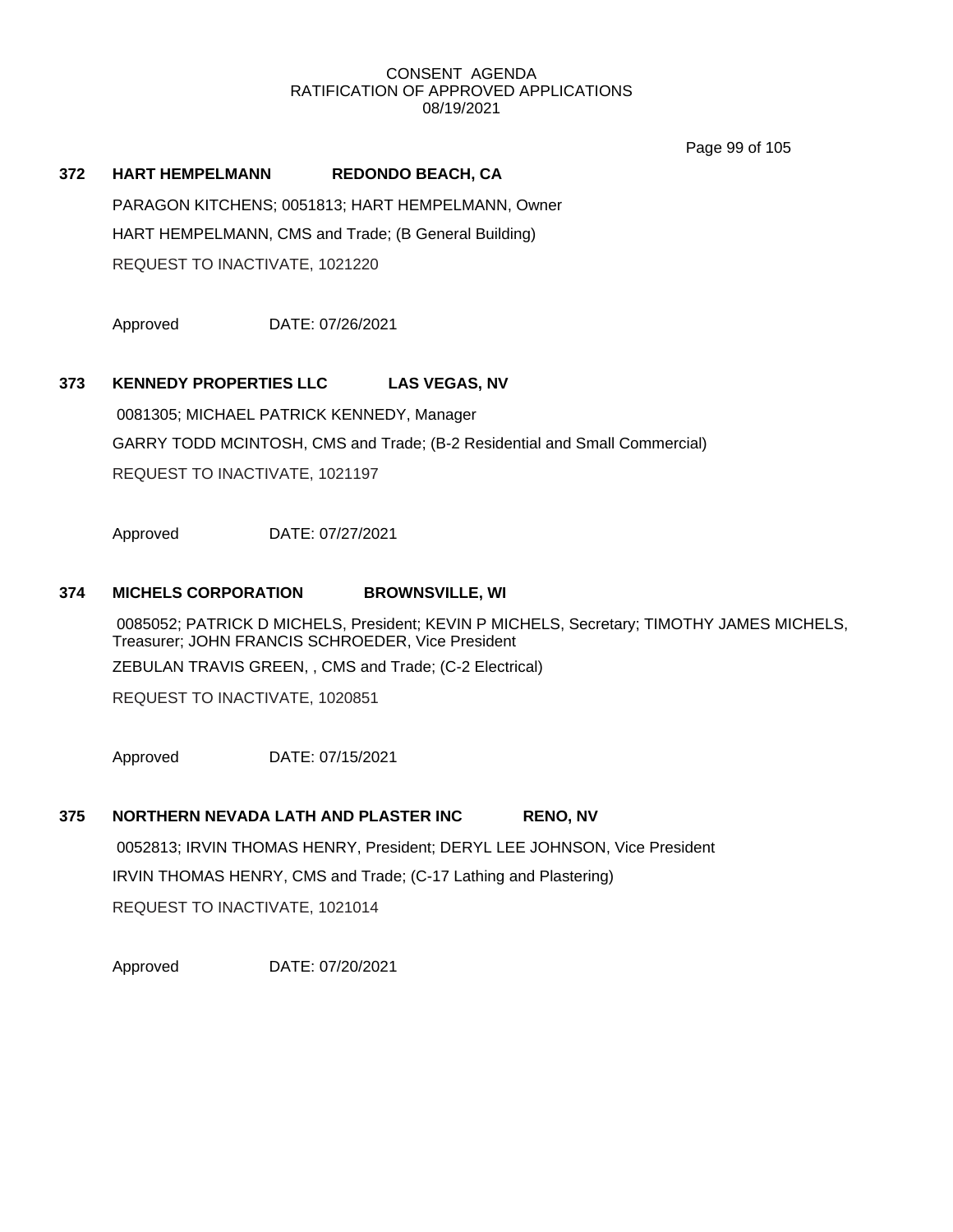Page 100 of 105

# **SINGLE PROJECT LIMIT INCREASE**

# **376 INTEGRITY BUILDERS WEST INC SANTA ANA , CA**

WALES CONSTRUCTION; 0087476; ROBERT ERNEST WALES, , President; RENATA LEANNE WALES, **Secretary** 

ROBERT ERNEST WALES, , CMS and Trade; (B-2 Residential and Small Commercial)

SINGLE RAISE IN LIMIT, 1021423

Approved DATE: 08/04/2021

PROJECT NAME: THE GOLDMANS, 6820 TOMIYASU LANE, LAS VEGAS, NV 89120 PROJECT LIMIT: \$4,000,000.00

CONTINGENT UPON PROOF OF PAYMENT AND PERFORMANCE BONDS UNLESS WAIVED BY OWNER

# **377 JADE GROUP INC GOLD RIVER, CA**

0081241; ABBOULD GABRIEL KOURIEH, President

KEVIN PATRICK CAVANAGH, CMS and Trade; (B-2 Residential and Small Commercial)

SINGLE RAISE IN LIMIT, 1021172

Denied DATE: 08/05/2021

PROJECT LIMIT: \$0.00 PROJECT NAME: EXTENDED STAY RENO

PURSUANT TO NRS 624.262, FAILED TO PROVIDE PROPER FINANCIAL STATEMENTS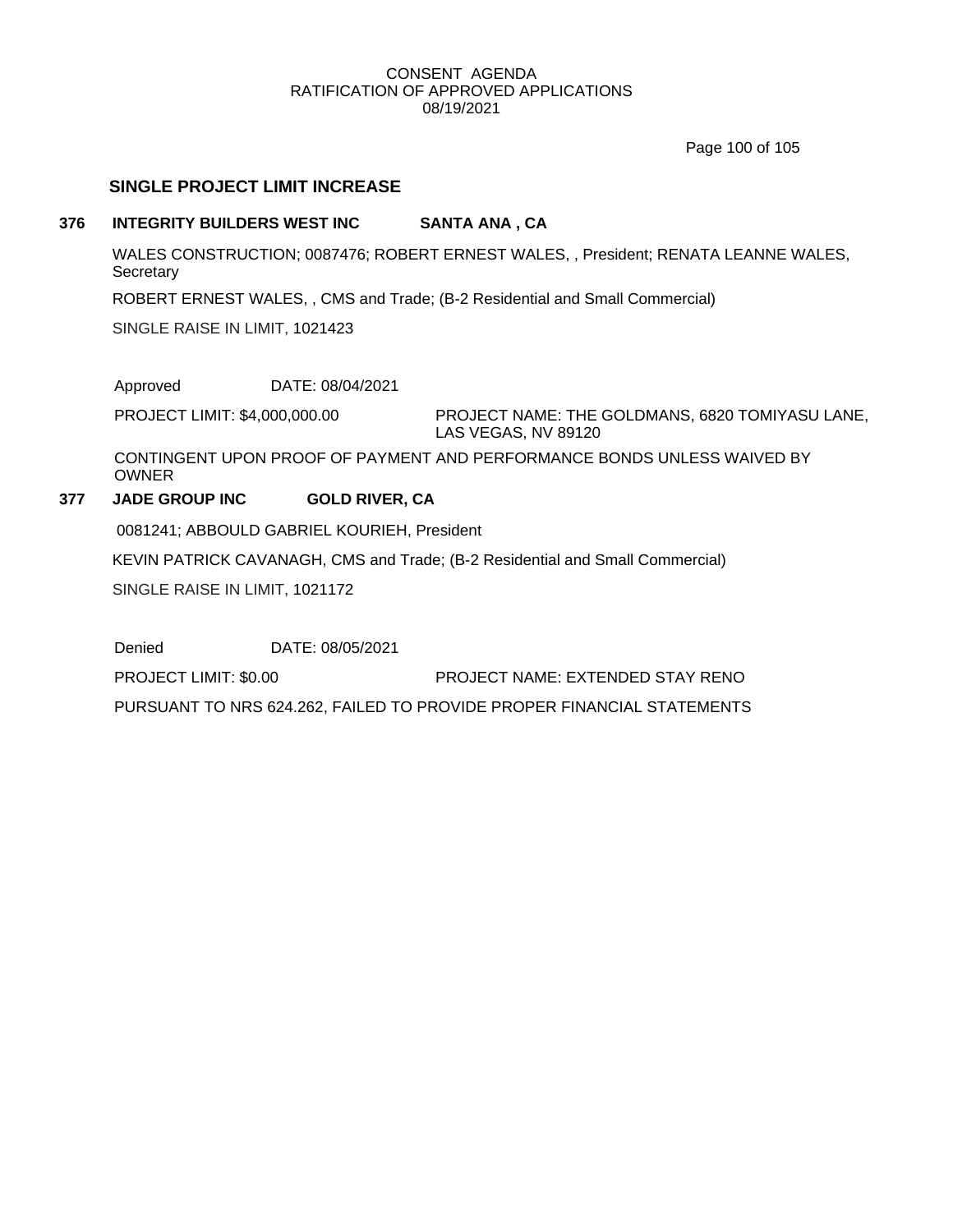Page 101 of 105

# **VOLUNTARY SURRENDER**

# **378 AMERICAN FIREPROOFING INC CROWN POINT, IN** 0079848; WALTER A TARPLEY, President RICHARD J HUGHES, CMS and Trade ; (C-17E Coatings of Stucco and Cement) VOLUNTARY SURRENDER, 1021145

Approved DATE: 07/26/2021

# **379 INNOVATIVE EXCAVATION INC WEST JORDAN, UT**

0079321; DARRIN EUGENE LOERTSCHER, President; ROBERT A PASSEY, Vice President DARRIN EUGENE LOERTSCHER, CMS and Trade ; (A General Engineering) VOLUNTARY SURRENDER, 1021039

Approved DATE: 07/20/2021

# **380 JOHN MORRISSEY RENO, NV**

FIVE ACRE CONSTRUCTION; 0084892; JOHN THOMAS MORRISSEY, Owner JOHN THOMAS MORRISSEY, CMS and Trade ; (B-2 Residential and Small Commercial) VOLUNTARY SURRENDER, 1021026

Approved DATE: 07/20/2021 CONTINGENT UPON ISSUANCE OF PENDING LICENSE APPLICATION

# **381 JOSE JESUS LEON QUINTANA BATTLE MOUNTAIN, NV** LEONS CONSTRUCTION; 0078083; JOSE JESUS LEON-QUINTANA, Owner JOSE JESUS LEON-QUINTANA, CMS and Trade ; (C-17 Lathing and Plastering) VOLUNTARY SURRENDER, 1020942

Approved DATE: 07/15/2021 CONTINGENT UPON ISSUANCE OF PENDING LICENSE APPLICATION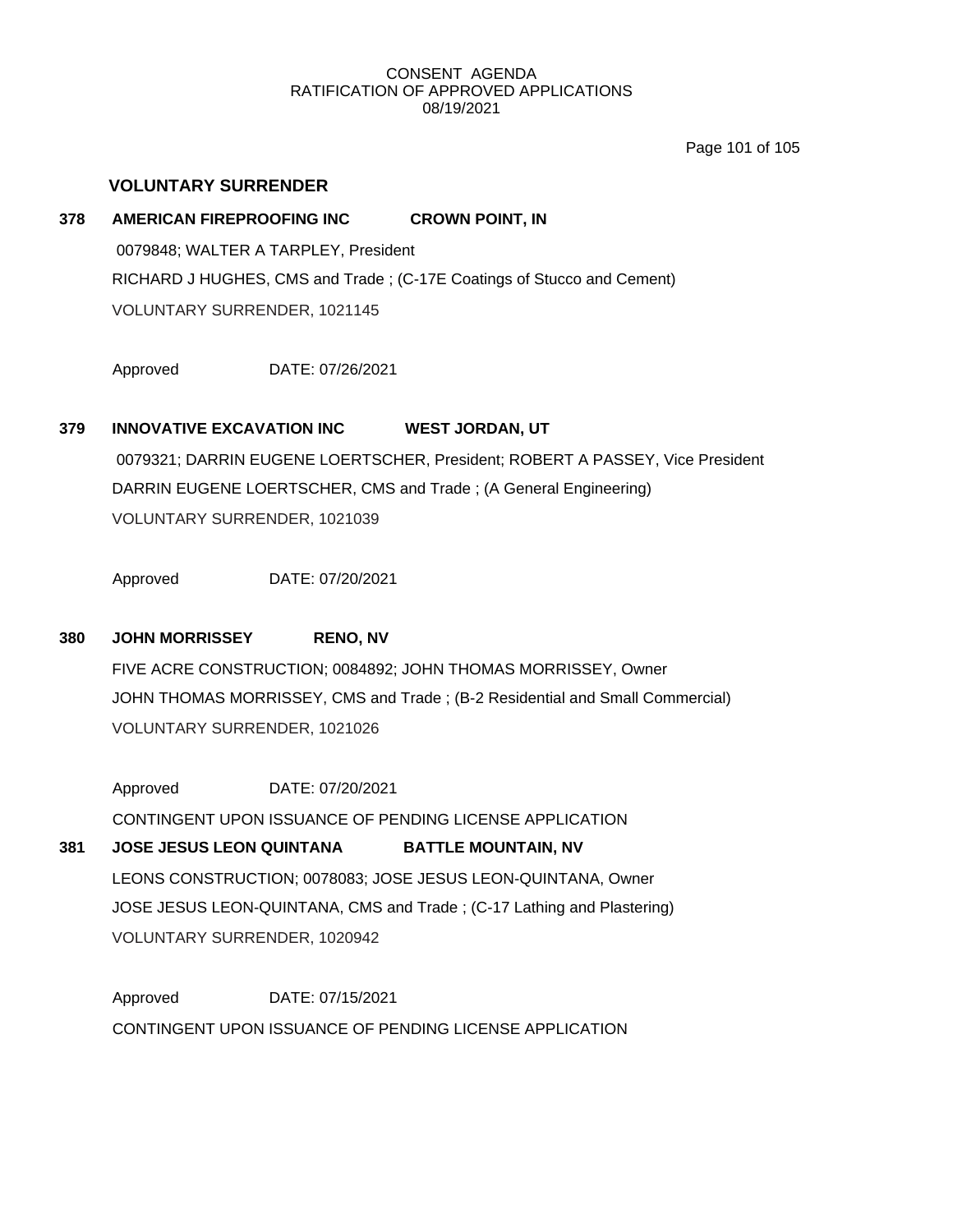Page 102 of 105

# **382 JOSE JESUS LEON QUINTANA BATTLE MOUNTAIN, NV** LEONS CONSTRUCTION; 0071894; JOSE JESUS LEON-QUINTANA, Owner JOSE JESUS LEON-QUINTANA, CMS and Trade ; (C-18 Masonry) VOLUNTARY SURRENDER, 1020944

Approved DATE: 07/15/2021

CONTINGENT UPON ISSUANCE OF PENDING LICENSE APPLICATION

**383 JOSE JESUS LEON QUINTANA BATTLE MOUNTAIN, NV** LEONS CONSTRUCTION; 0071776; JOSE JESUS LEON-QUINTANA, Owner JOSE JESUS LEON-QUINTANA, CMS and Trade ; (C-5 Concrete Contracting) VOLUNTARY SURRENDER, 1020945

Approved DATE: 07/15/2021

CONTINGENT UPON ISSUANCE OF PENDING LICENSE APPLICATION

# **384 LARRY SILECCHIO LAS VEGAS, NV** SILECCHIO CONSTRUCTION; 0046112; LAWRENCE A SILECCHIO, Owner LAWRENCE A SILECCHIO, CMS and Trade ; (B-2 Residential and Small Commercial) VOLUNTARY SURRENDER, 1020380

Approved DATE: 07/12/2021

# **385 MAJESTIC PAINTING LAS VEGAS, NV**

0034962; KIRK BLADE, Partner; SAMUEL RICHARD JORDAN, Partner SAMUEL RICHARD JORDAN, CMS and Trade ; (C-4 Painting and Decorating) VOLUNTARY SURRENDER, 1020827

Approved DATE: 07/15/2021 CONTINGENT UPON ISSUANCE OF PENDING LICENSE APPLICATION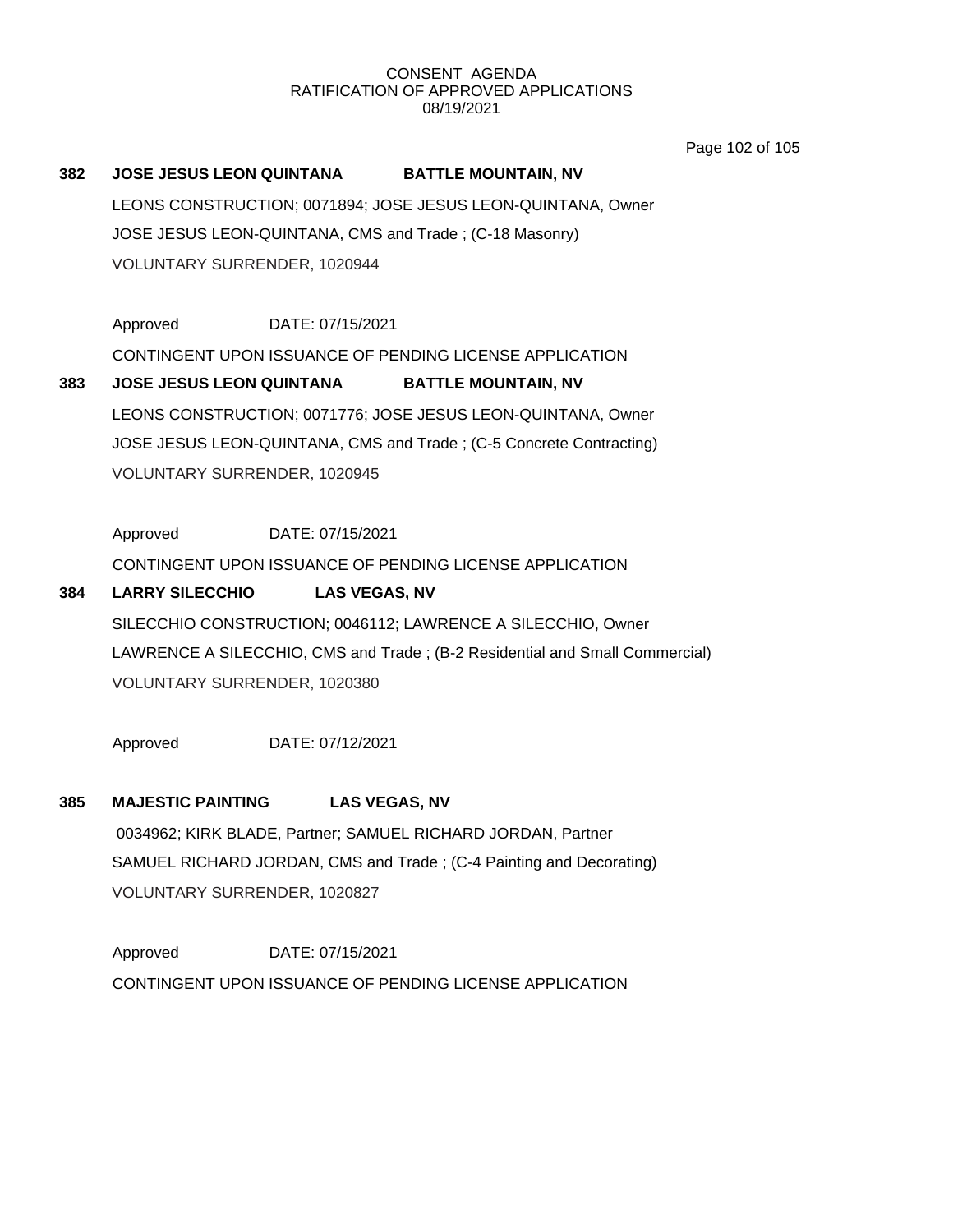Page 103 of 105

# **386 MAKO CONSTRUCTION CORP RENO, NV**

0039521; STEPHEN MCMILLAN, President STEPHEN MCMILLAN, CMS and Trade ; (C-3 Carpentry Maintenance and Minor Repairs) VOLUNTARY SURRENDER, 1020659

Approved DATE: 07/12/2021

# **387 NEVADA ELECTRICAL TECHNOLOGIES INCORPORATED NORTH LAS VEGAS, NV** 0053913; KENT LYNN TRODICK, President; DENISE JO TRODICK, Secretary KENT LYNN TRODICK, Trade; DENISE JO TRODICK, CMS ; (C-2 Electrical) VOLUNTARY SURRENDER, 1021061

Approved DATE: 07/26/2021

**388 NEW ENGLAND SHEET METAL AND MECHANICAL CO FRESNO, CA** 0073593; JOHN DALTON SLOAN, President; JOSHUA ROBERT WILKINSON, VP/Secretary JOHN DALTON SLOAN, CMS and Trade ; (AB General Engineering and General Building) VOLUNTARY SURRENDER, 1020968

Approved DATE: 07/15/2021

#### **389 PACE CONTRACTING LAS VEGAS, NV**

0015085; THOMAS THOMPSON FALLON, President; JANE CLAIRE FALLON, Secretary/Treasurer; JANE C FALLON, Secretary/Treasurer THOMAS THOMPSON FALLON, CMS and Trade ; (B General Building) VOLUNTARY SURRENDER, 1021056

Approved DATE: 07/20/2021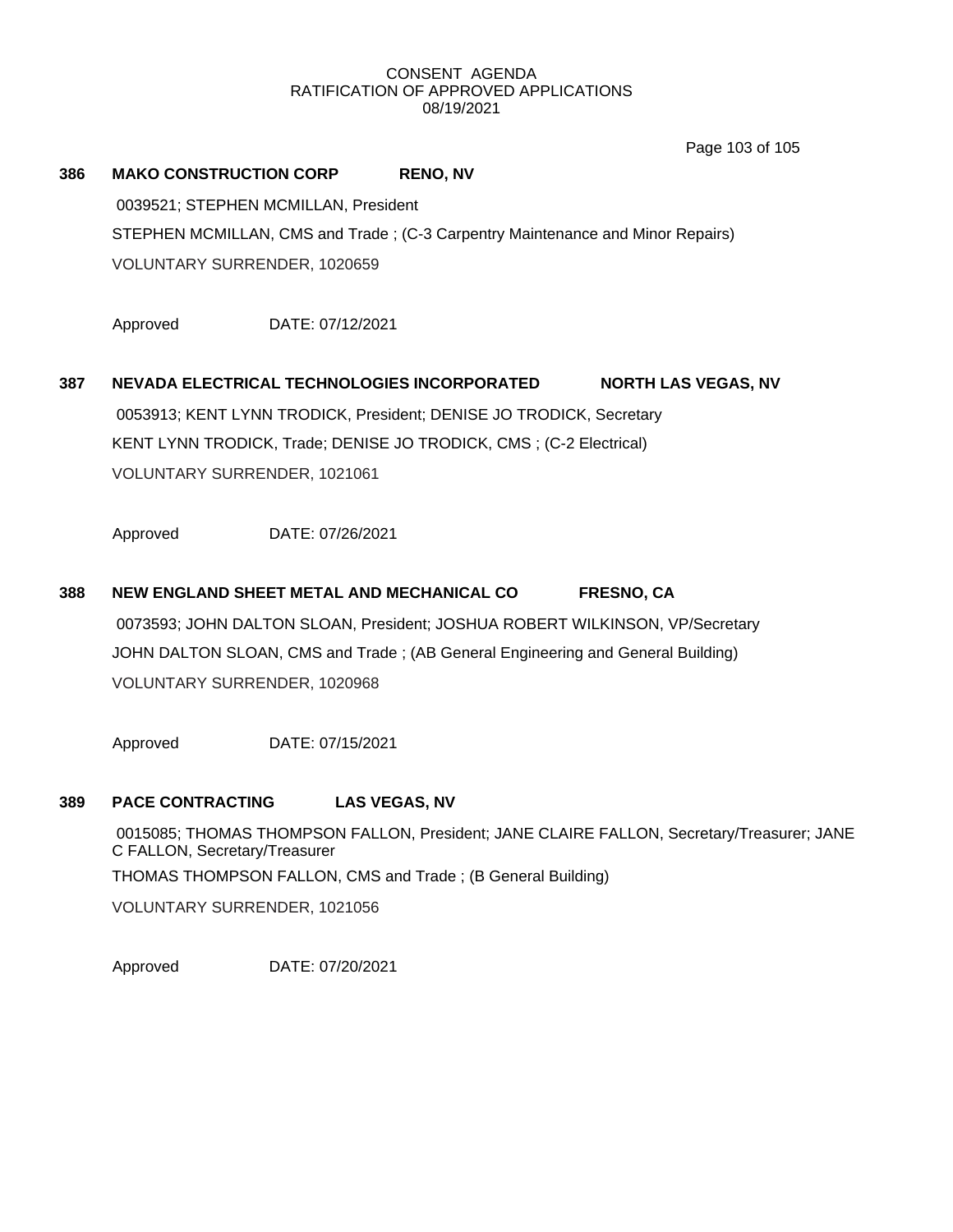Page 104 of 105

#### **390 PACE CONTRACTING LAS VEGAS, NV**

0033612; THOMAS THOMPSON FALLON, President; JANE CLAIRE FALLON, Secretary/Treasurer; JANE C FALLON, Secretary/Treasurer THOMAS THOMPSON FALLON, CMS and Trade ; (A General Engineering)

VOLUNTARY SURRENDER, 1021058

Approved DATE: 07/20/2021

# **391 PERMA BUILT CONSTRUCTION OROVADA, NV**

0016648; ROBERT GORDON MORRIS, Owner ROBERT GORDON MORRIS, CMS and Trade ; (B-2 Residential and Small Commercial) VOLUNTARY SURRENDER, 1021065

Approved DATE: 07/20/2021

## **392 SIERRA SIGN SOURCE SPARKS, NV**

0030760; EDWARD OLENE BALLINGHAM, Owner EDWARD OLENE BALLINGHAM, CMS and Trade ; (C-6B Electrical Signs; C-6D Painted Signs) VOLUNTARY SURRENDER, 1020960

Approved DATE: 07/15/2021

# **393 SONORAN ROOFING INC ROCKLIN, CA**

0042152; JOHN ROBERT DALY, President JOHN ROBERT DALY, CMS and Trade ; (C-15A Roofing) VOLUNTARY SURRENDER, 1020955

Approved DATE: 07/15/2021